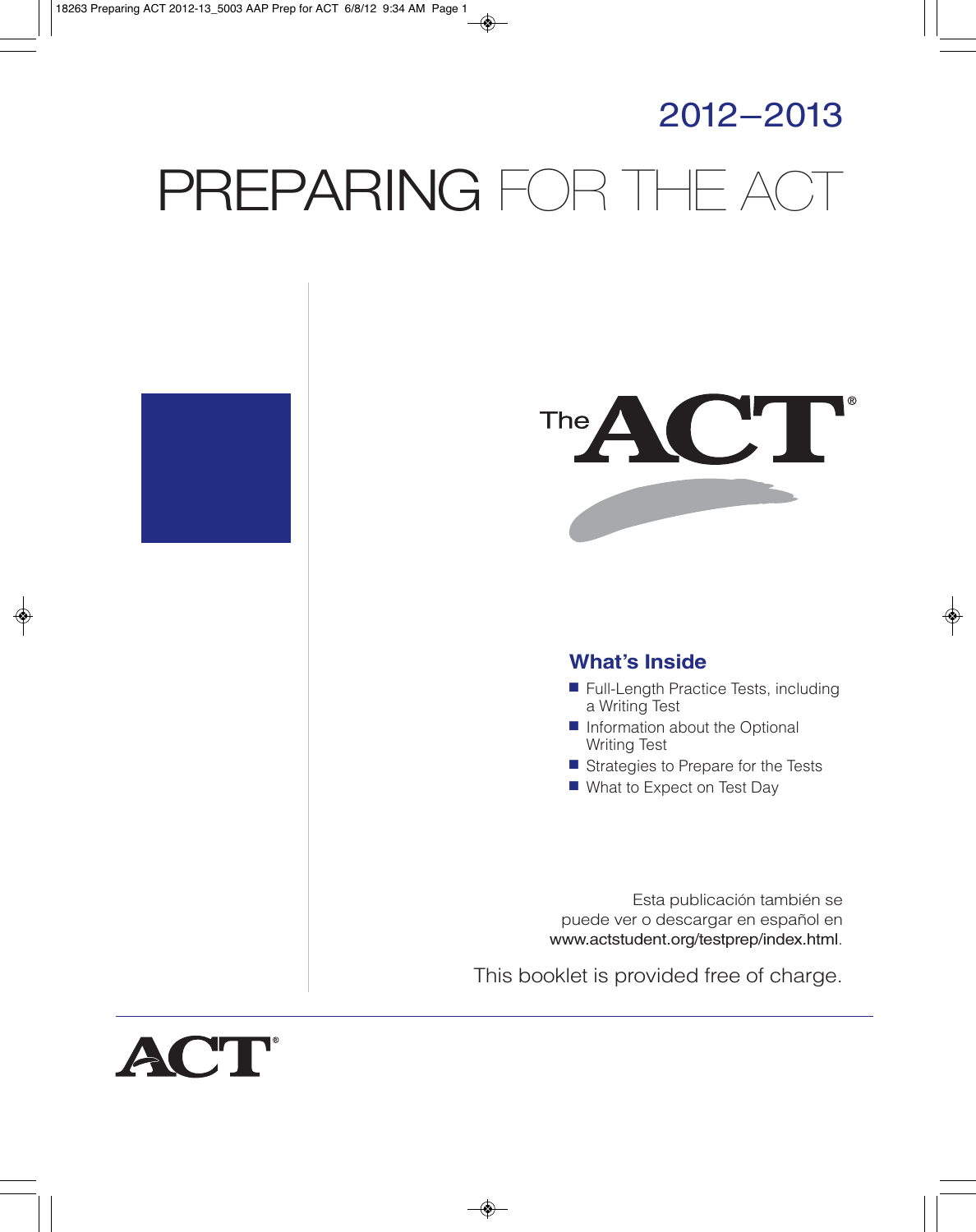## **Contents**

| 1. General Preparation for the ACT® Tests 2 |
|---------------------------------------------|
| 2. Strategies for Taking the ACT Tests  5   |
| 3. What to Expect on Test Day  11           |
|                                             |
| Practice Multiple-Choice Tests 13           |
|                                             |
| 5. Scoring Your Tests57                     |
| How to Score the Multiple-Choice Tests 57   |
| How to Score the Writing Test 65            |
|                                             |
|                                             |
|                                             |

## **A Message to Students**

This booklet, which is provided **free of charge**, is intended to help you do your best on the ACT. It summarizes general test-taking strategies, describes the content of each test, provides specific tips for each, and lets you know what to expect on test day. Included in this booklet are **complete practice tests**—"retired" ACT questions that were administered to students on a national test date, including a writing prompt—a sample answer document, answer keys, and self-scoring instructions.

Read this booklet carefully and take the practice tests well before test day so you will be familiar with the tests, what they measure, and the strategies you can use to do your best on test day.

ACT is committed to representing the diversity of our society in all its aspects, including race, ethnicity, and gender. Thus, test passages, questions, and writing prompts are deliberately chosen to reflect the range of cultures in our population.

We also are committed to ensuring that test questions and writing prompts are fair—that they do not disadvantage any particular group of examinees. Extensive reviews of the fairness of test materials are rigorously conducted by both ACT staff and external consultants. We also employ statistical procedures to help ensure that our test materials do not unfairly affect the performance of any group.

## **Additional ACT Preparation Materials**

- **ACT Online Prep**™: The only online test preparation program designed exclusively by ACT test development professionals. ACT Online Prep has practice test questions, a practice essay with real-time scoring, a diagnostic test, and a personalized Study Path. You can access ACT Online Prep via the Internet anywhere and at any time.
- The **Real ACT Prep Guide** is the official print guide to the ACT. This book includes five complete practice tests previously used in actual administrations—each with an optional Writing Test, with explanations for all right and wrong answer choices.

Order at **www.actstudent.org/testprep**.

**1** General Preparation<br>
for the ACT® Tests

## **Choosing a Test Option**

Students may register for one of two Test Options: the ACT (No Writing), which includes the four required multiplechoice tests, or the ACT Plus Writing, which also includes a 30-minute Writing Test. The optional ACT Writing Test complements the ACT English Test. The combined results from both tests provide information about your understanding of the conventions of standard written English and your ability to produce a direct sample of your writing. Taking the ACT Plus Writing will provide you with two additional scores: a Writing subscore and a Combined English/Writing score. Taking the ACT Writing Test does **not** affect your subject area scores or your Composite score.

Not all colleges require or recommend taking the ACT Writing Test. Check directly with the colleges you are considering to find out their requirements, or ask your high school counselor which Test Option you should take. You can also check **www.actstudent.org** for a searchable list of colleges that have provided information to us about their policies—whether they require, recommend, or do not need results from the ACT Writing Test. Consult this list before you register, so you will know which Test Option to select.

The ACT Plus Writing is available within the United States, U.S. territories, and Canada on all established test dates and for Special and Arranged Testing during designated testing windows. The ACT Plus Writing is available internationally on all test dates except February.

ACT endorses the *Code of Fair Testing Practices in Education* and the *Code of Professional Responsibilities in Educational Measurement,* guides to the conduct of those involved in educational testing. ACT is committed to ensuring that each of its testing programs upholds the guidelines in each *Code.* A copy of each *Code* may be obtained free of charge from ACT Customer Services (68), P.O. Box 1008, Iowa City, IA 52243-1008, 319.337.1429.

© 2012 by ACT, Inc. All rights reserved.

NOTE: This booklet is covered by federal copyright laws that prohibit the reproduction of the test questions without the express, written permission of ACT, Inc.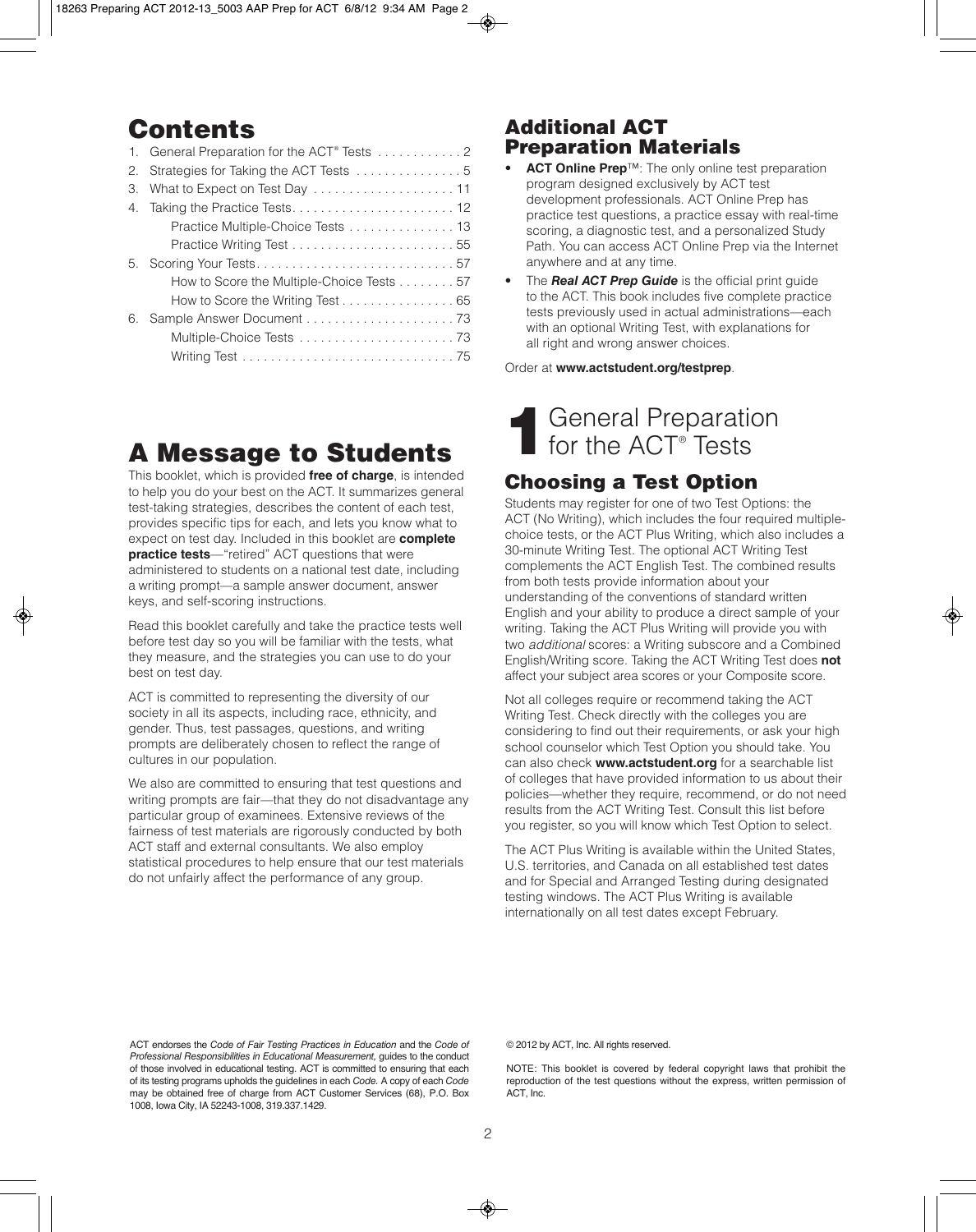## **Choosing a Test Date**

Before you choose a test date, check the application deadlines of the colleges and scholarship agencies you are considering. It will normally take three to eight weeks after a test date for ACT to mail your score report to you and to your college or scholarship choices.

Many colleges and scholarship agencies recommend that students take the ACT during the spring of their junior year. By this time, students typically have completed most of the coursework covered by the ACT. There are a number of advantages in taking the ACT then:

- You will receive test scores and other information that will help you plan your senior year of high school.
- Many colleges begin contacting prospective students during the summer before their senior year.
- If you do not score as well as you believe you can, there will be opportunities to retake the ACT in the fall of your senior year and still have your new scores available in time to meet admission and scholarship deadlines.

**NOTE: You cannot plan on receiving your scores from one test date in time to register for the next.**

## **General Test-Taking Strategies for the ACT**

The ACT contains multiple-choice tests in four areas: English, Mathematics, Reading, and Science. Each of these tests contains questions that offer either four or five answer choices from which you are to choose the correct, or best, answer. The following suggestions apply to all four tests:

#### *Pace yourself.*

The time limits set for each test give nearly everyone enough time to finish all the questions. However, because the English, Reading, and Science Tests contain a considerable amount of text, it is important to pace yourself so you will not spend too much time on one passage. Similarly, try not to spend too much time puzzling over an answer to a specific problem in the Mathematics Test. Go on to the other questions and come back if there is time. Your supervisor will announce when you have five minutes remaining on each test.

#### *Read the directions for each test carefully.*

Before you begin taking one of the tests, read the directions carefully. The English, Reading, and Science Tests ask for the "best" answer. Do not respond as soon as you identify a correct answer. Read and consider all of the answer choices and choose the answer that best responds to the question.

The Mathematics Test asks for the "correct" answer. Read each question carefully to make sure you understand the type of answer required. Then, you may want to work out the answer you feel is correct and look for it among the choices given. If your answer is not among the choices provided, reread the question and consider all of the answer choices.

#### *Read each question carefully.*

It is important that you understand what each question asks. Some questions will require you to go through several steps to find the correct or best answer, while others can be answered more quickly.

#### *Answer the easy questions first.*

The best strategy for taking the tests is to answer the easy questions and skip the questions you find difficult. After answering all of the easy questions, go back and answer the more difficult questions if you have time.

#### *Use logic on more difficult questions.*

When you return to the more difficult questions, try to use logic to eliminate incorrect answers to a question. Compare the answer choices to each other and note how they differ. Such differences may provide clues as to what the question requires. Eliminate as many incorrect answers as you can, then make an educated guess from the remaining answers.

#### *Answer every question.*

Your score on the tests will be based only on the number of questions that you answer correctly; **there is no penalty** for guessing. Thus, you should answer every question within the time allowed for each test, even if you have to guess. Your supervisor will announce when you have five minutes remaining on each test.

#### *Review your work.*

If there is time left after you have answered every question in a test, go back and check your work on that test. Check to be sure that you marked only one response to each question. You will not be allowed to go back to any other test or mark responses to a test after time has been called on that test.

#### *Be precise in marking your answer document.*

Be sure that you properly fill in the correct ovals on your answer document. Check to be sure that the number of the line of ovals on your answer document is the same as the number of the question you are answering and that you mark only one response for each question.

#### *Erase completely.*

If you want to change a multiple-choice answer, be sure to use a soft eraser that will not leave smudges and erase the unintended mark completely. Do not cross out answers or use correction fluid or tape; you must erase. Correction fluid/tape, smudges, or unintended marks may cause errors in scoring.

#### **To students approved to test at national test centers with extended time:**

You will be allowed up to 5 hours total to work on the multiple-choice tests at your own pace, including breaks between tests. If you are taking the ACT Plus Writing, you will be allowed up to 5 hours and 45 minutes total to work on all five tests. You will need to pace yourself through each test in order to complete all tests within the total time allowed. Your supervisor will provide time updates every hour. When you complete each test, you must notify your supervisor that you are ready to begin the next test.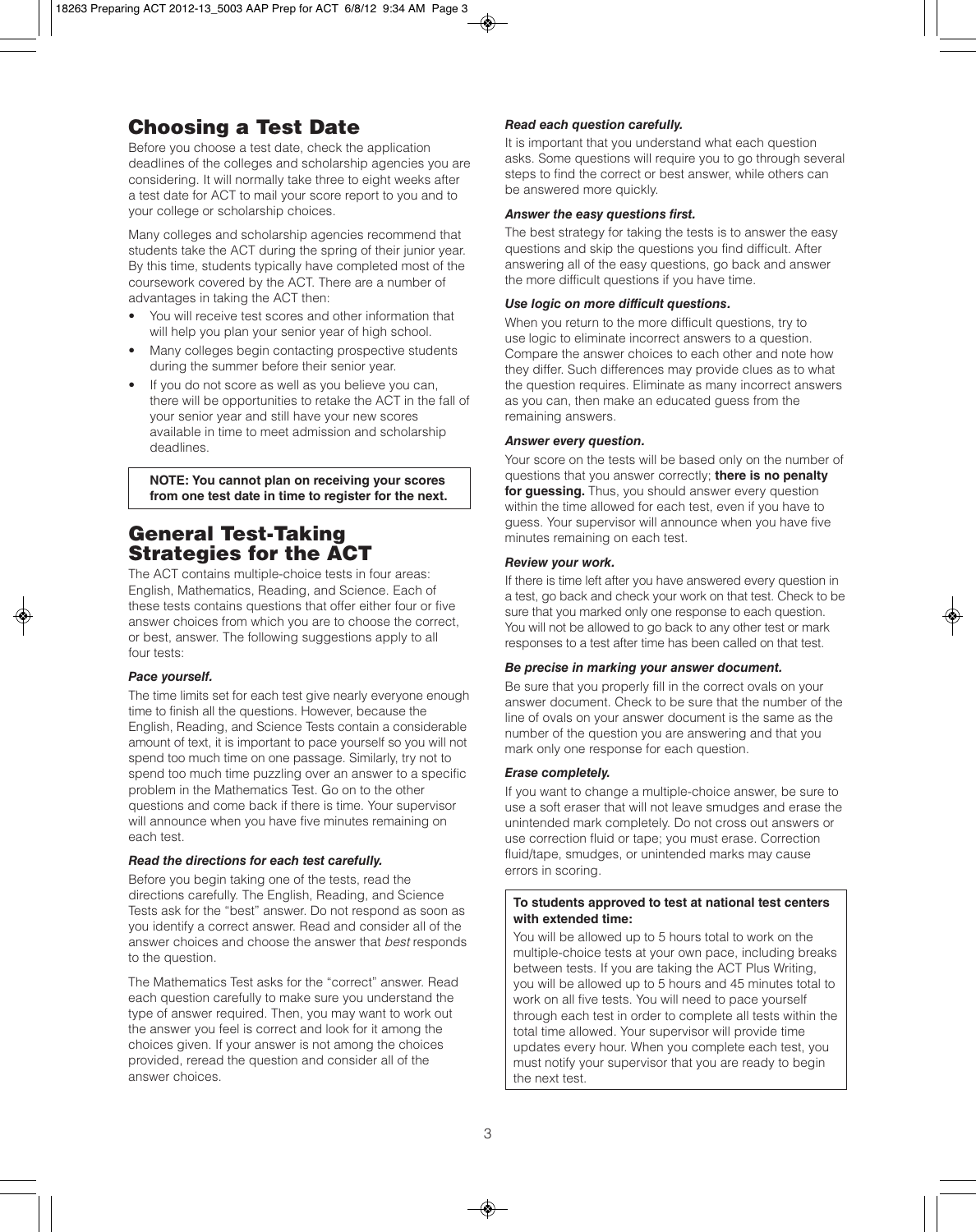## **General Test-Taking Strategies for the ACT Writing Test**

The ACT Writing Test lets you show your skill in planning and composing a short essay. It measures writing proficiencies that are taught in high school and are important for readiness to succeed in entry-level college composition courses.

The following general strategies will help if you take the ACT Writing Test.

#### *Pace yourself.*

You will have 30 minutes to write your essay. It is important to pace yourself in the way that best suits your personal writing strategy. Many writers do best when they spend part of their time planning the essay, most of their time writing the essay, and the last part of their time reviewing the essay to make corrections and small revisions. There is no formula for the best proportion of time to spend planning, writing, and reviewing: writers, topics, and occasions differ too widely for a universal rule to apply. Keep in mind, however, that you are unlikely to have time to draft, revise, and recopy your essay. Therefore, taking a few minutes to plan your essay is a much better strategy than writing a draft with the intent to copy it over for the final essay.

In general, budget your time in the way that feels best to you based on your experience in taking essay tests in school and in other circumstances when you've done writing within a time limit. Your supervisor will announce when you have five minutes remaining on the Writing Test.

#### *Read the directions carefully.*

Before you begin the Writing Test, read the directions carefully. They tell you the aspects of writing on which your essay will be evaluated and give instructions on how to write your essay in the answer folder.

#### *Read the writing prompt carefully.*

It is important that you understand exactly what the writing prompt asks you to do. A firm grasp of the assignment is as crucial for the ACT Writing Test as it is for writing essays for class. Be sure you have a clear understanding of the issue in the writing prompt and of the question you must respond to before you start to plan and write your essay.

#### *Write (or print) legibly in the answer folder.*

If your readers cannot read what you have written, they will not be able to score your essay. You may write or print your essay, whichever you prefer—but you must do so legibly. You must write your essay using a **soft lead No. 2 pencil** (not a mechanical pencil or ink pen) and only on the lined pages in the answer folder. You may not need all the lined pages, but to ensure you have enough room to finish, do not skip lines.

#### *Make corrections clear.*

If you make corrections by using erasures or cross-outs, do so thoroughly and legibly. You may write corrections or additions neatly between the lines of your essay, but do not write in the margins of the lined pages.

## **Preparing for Test Day**

Although what you know will determine how well you do on the ACT, your attitudes, emotions, and physical state may also influence your performance. The following tips will help you do your best:

- Be confident in your ability to do well on the ACT. You can do well!
- Be prepared to work hard.
- Know what to expect on test day. Familiarize yourself with the information in this booklet, and at

#### **www.actstudent.org**.

NOTE: Most procedures in this booklet refer to testing on an established ACT test date at an ACT test center. Procedures may differ slightly if you test at another location. For example, for most administrations, you won't be allowed to use scratch paper because each page of the Mathematics Test has a blank column that you can use for scratch work.

- Take the practice tests in the exact order they are presented. Review your responses so you will feel comfortable about the approaching test day.
- Prepare well in advance for the tests. Do not leave preparation to the last minute.
- Get plenty of rest the night before the tests so you will be in good physical condition for taking them.
- $\blacktriangleright$  Bring the following items with you to the test center:
	- 1. Your ticket (if you test on a National or International ACT Test Date). You will **not** be admitted to test without it.
	- 2. Acceptable photo identification. See details on your ticket or at **www.actstudent.org**. If you do not present acceptable photo identification with your ticket at check-in, you will **not** be admitted to test. You will have to pay a Test Date Change fee if you choose to reschedule for a different test date.
	- 3. Sharpened soft lead No. 2 pencils with good erasers (no mechanical pencils or ink pens). Do **not** bring highlight pens or any other writing instruments; you will not be allowed to use them. If you take the ACT Plus Writing, your essay **must** also be completed with a soft lead No. 2 pencil.
	- 4. A watch to pace yourself. Do **not** bring a watch with an alarm. You will not be allowed to set an alarm because it will disturb other students. If your alarm sounds during testing, you will be dismissed and your answer document will not be scored. Your supervisor will announce when you have five minutes remaining on each test.
	- 5. A permitted calculator for the Mathematics Test, if you wish to use one. (See shaded section on page 5 and details about **prohibited** models and features at **www.actstudent.org**.)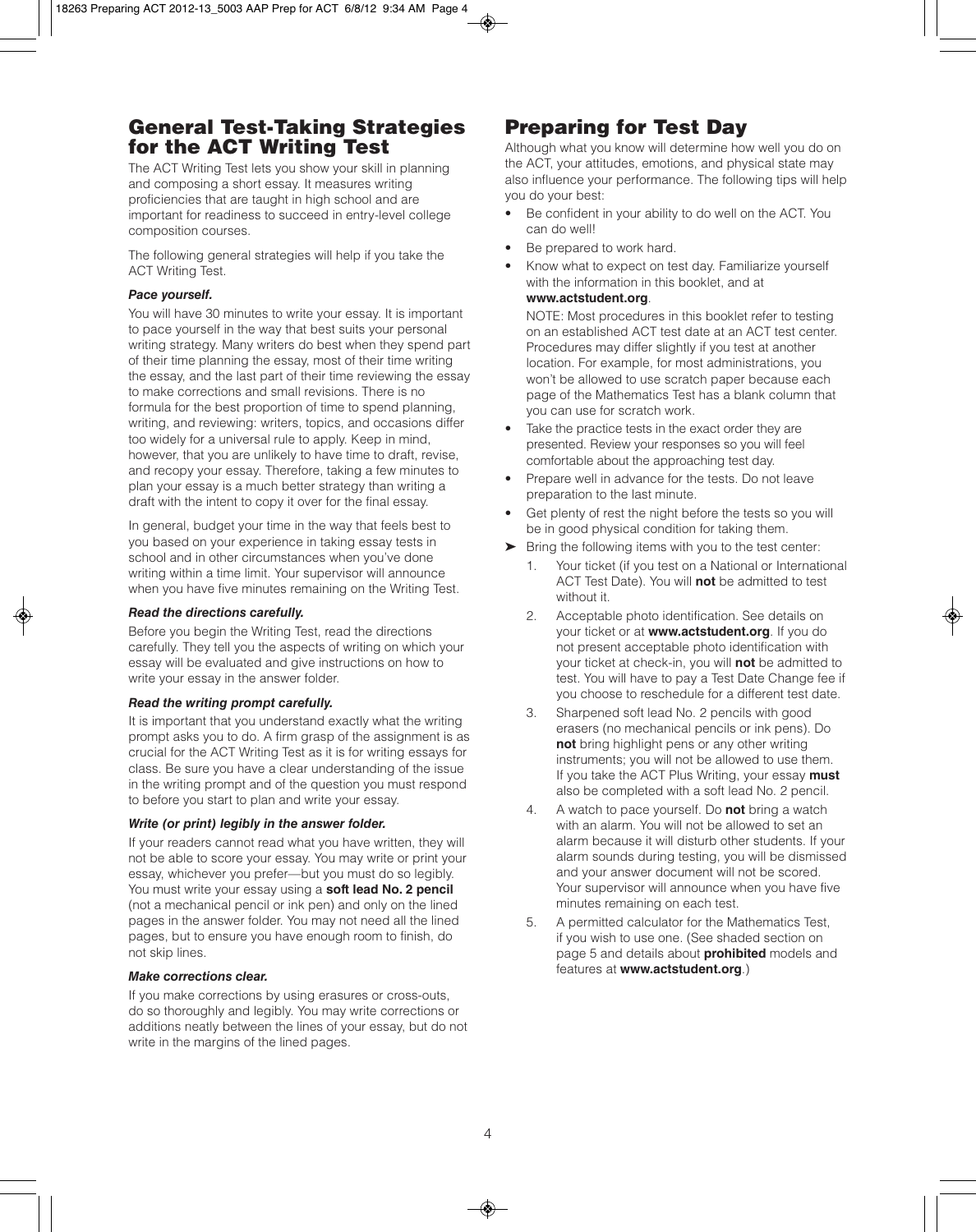#### For students testing on National or International ACT Test Dates:

- Check your ticket for your Test Option and the location of your test center. Pay attention to any messages on your ticket such as what building to go to, what entrance to use, where to park, etc. If you are unfamiliar with the location, do a practice run to see how to get there and how much travel time you will need to arrive by the time shown on the ticket.
- If you are late, you will not be admitted to test. If you arrive earlier than 7:45 a.m., you will probably have to wait outside until testing personnel have completed their arrangements.
- Be prepared for testing to start after all examinees present at 8:00 a.m. have been checked in and seated.
- Dress comfortably. To conserve energy, your test center may be considerably warmer or cooler on weekends than during the week. Please dress so that you will be comfortable in a variety of temperatures.

# **2**Strategies for Taking<br>
the ACT Tests

The ACT measures the knowledge, understanding, and skills that you have acquired throughout your education. Although the sum total of what a person has learned cannot easily be changed, your performance in a specific area can be affected by adequate preparation, especially if it has been some time since you have taken a course in that area.

There are three strategies that can help you to prepare yourself for the content included in the ACT:

#### *Familiarize yourself with the content of the ACT tests.*

Review the information about the tests that is provided on the following pages. Note which content areas make up a large proportion of the tests and which do not. The specific topics included in each content area are examples of possible topics; they do not include all of the possibilities.

#### *Refresh your knowledge and skills in the content areas.*

Review those content areas you have studied but are not fresh in your mind. Spend your time refreshing your knowledge and skills in the content areas that make up large portions of the tests.

#### **Use of Calculators on the ACT Mathematics Test**

It is your responsibility to bring a permitted calculator. We regularly update information about which calculators are **prohibited** and provide the most current information only via the Web or phone.

To be certain your calculator will be permitted on test day, check **www.actstudent.org** or call **800.498.6481** for the most up-to-date information on permitted and prohibited devices. If you use a prohibited calculator, you will be dismissed and your answer document will not be scored.

You may use a calculator on the ACT Mathematics Test (but not on any of the other tests in the ACT). You are **not required** to use a calculator. All the problems can be solved without a calculator. If you regularly use a calculator in your mathematics work, you may wish to use one you are familiar with as you take the Mathematics Test. Using a more powerful, but unfamiliar, calculator is not likely to give you an advantage over using the kind you normally use.

You may use any four-function, scientific, or graphing calculator, unless it has features described in the current list of prohibited devices at **www.actstudent.org**. Other models may be permitted if you modify some of the calculator's features, such as removing paper tape, turning off sounds, removing power cords, or covering infrared data ports.

#### **On Test Day**

Be sure your calculator is working and has reliable batteries. You may bring a backup calculator and extra batteries to the test center. Testing staff will **not** supply batteries or calculators. You will **not** be allowed to share calculators during testing.

Testing staff will check your calculator to verify it is permitted, and they will monitor your use of your calculator to ensure that you:

- use it only during the Mathematics Test;
- use your backup calculator only after it has been checked by a member of the testing staff;
- do not share your calculator; and
- do not store test materials in your calculator's memory.

If your calculator has characters one inch high or larger, or a raised display, testing staff may seat you where no other examinee can see your calculator.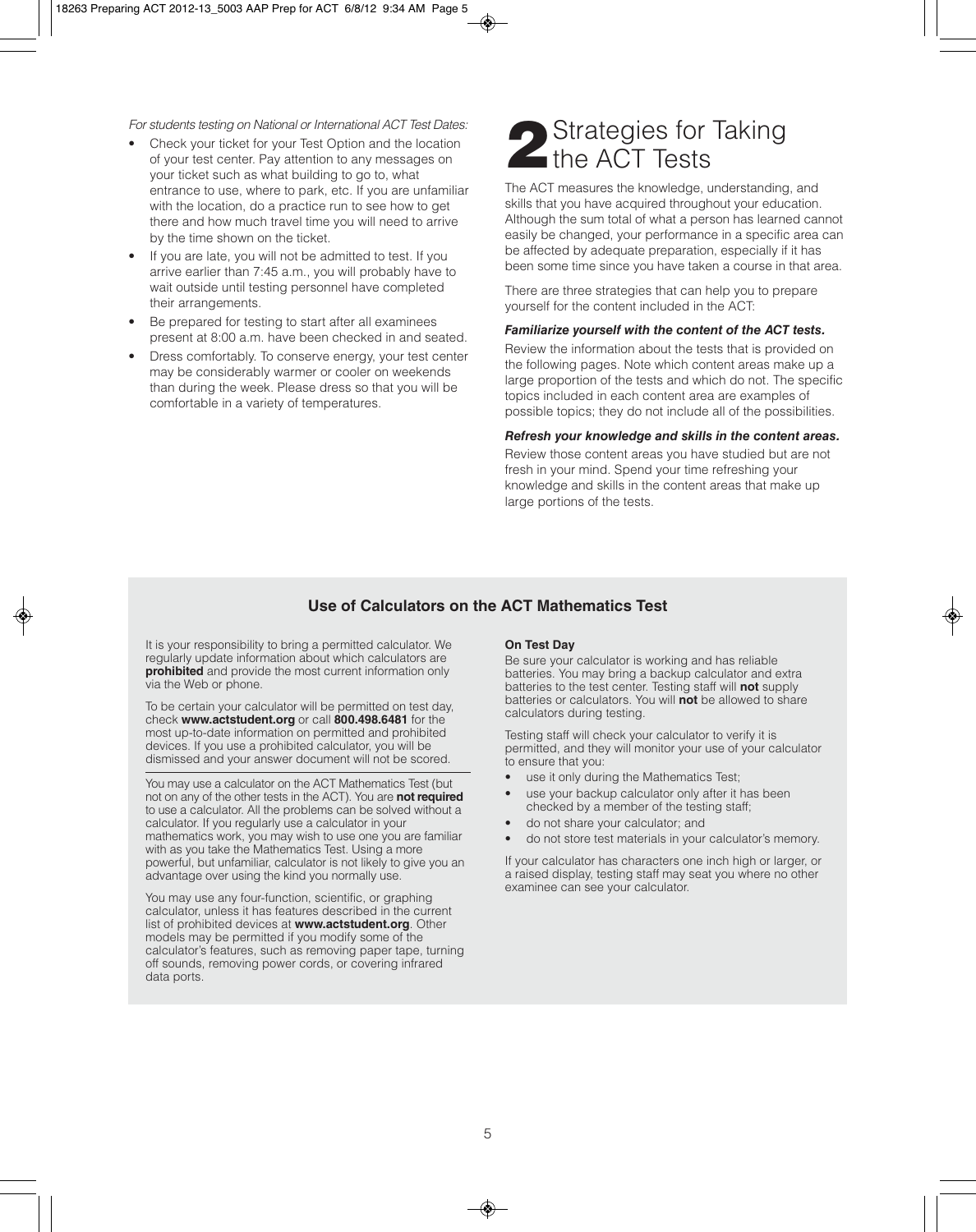#### *Identify the content areas you have not studied.*

If unfamiliar content areas make up major portions of the tests, consider taking coursework to help you gain knowledge and skills in these areas before you take the ACT. Because the ACT measures knowledge and skills acquired over a period of time, it is unlikely that a "cram" course covering material that is unfamiliar to you will help you improve your scores. Longer-term survey courses will be most helpful to you, because they aim to improve your knowledge through sustained learning and practice.

## **ACT English Test**

The ACT English Test is a 75-question, 45-minute test that measures your understanding of the conventions of standard written English (punctuation, grammar and usage, and sentence structure) and of rhetorical skills (strategy, organization, and style). Spelling, vocabulary, and rote recall of rules of grammar are not tested. The test consists of five essays, or passages, each of which is accompanied by a sequence of multiple-choice test questions. Different passage types are employed to provide a variety of rhetorical situations. Passages are chosen not only for their appropriateness in assessing writing skills but also to reflect students' interests and experiences.

Some questions refer to underlined portions of the passage and offer several alternatives to the underlined portion. You must decide which choice is most appropriate in the context of the passage. Some questions ask about an underlined portion, a section of the passage, or the passage as a whole. You must decide which choice best answers the question posed. Many questions offer "NO CHANGE" to the passage as one of the choices. The questions are numbered consecutively. Each question number refers to a correspondingly numbered portion underlined in the passage or to a corresponding numeral in a box located at the appropriate point in the passage.

Three scores are reported for the ACT English Test: a total test score based on all 75 questions, a subscore in Usage/Mechanics based on 40 questions, and a subscore in Rhetorical Skills based on 35 questions.

#### **Tips for Taking the ACT English Test** *Pace yourself.*

The ACT English Test contains 75 questions to be completed in 45 minutes. If you spend 11 ⁄2 minutes skimming through each passage before responding to the questions, then you will have 30 seconds to answer each question. If possible, spend less time on each question and use the remaining time allowed for this test to review your work and return to the questions on this test that were most difficult for you.

#### *Be aware of the writing style used in each passage.*

The five passages cover a variety of topics and are written in a variety of styles. It is important that you take into account the writing style used in each passage when you respond to the questions. In responding to a question, be sure to understand the context of the question. Consider how the sentence containing an underlined portion fits in with the surrounding sentences and into the passage as a whole.

#### *Examine the underlined portions of the passage.*

Before responding to a question with an underlined portion, carefully examine what is underlined in the text. Consider the elements of writing that are included in each underlined portion. Some questions will ask you to base your decision on some specific element of writing, such as the tone or emphasis the text should convey. Some questions will ask you to choose the alternative to the underlined portion that is NOT or LEAST acceptable. The answer choices for each question will contain changes in one or more of those elements of writing.

#### *Be aware of questions with no underlined portions.*

You will be asked some questions about a section of the passage or about the passage as a whole, in light of a given rhetorical situation. Questions of this type are often identified by a question number in a box located at the appropriate point in the passage. Questions asking global questions about the entire passage are placed at the end of the passage and introduced by a horizontal box enclosing the following instruction: "Questions \_\_\_ and \_\_\_ ask about the preceding passage as a whole."

#### *Note the differences in the answer choices.*

Many of the questions in the test will involve more than one aspect of writing. Examine each answer choice and how it differs from the others. Be careful not to select an answer that corrects one error but causes a different error.

#### *Determine the best answer.*

Two approaches can be taken to determine the best answer to a question in which you are to choose the best alternative to an underlined portion. In the first approach, you can reread the sentence or sentences, substituting each of the possible answer choices for the underlined portion to determine the best choice. In the second approach, you can decide how the underlined portion might best be phrased in standard written English or in terms of the particular question posed. If you think the underlined portion is the best answer, you should select "NO CHANGE." If not, you should check to see whether your phrasing is one of the other answer choices. If you do not find your phrasing, you should choose the best of the answers presented. For questions cued by a number in a box, you must decide which choice is most appropriate in terms of the question posed or the stated rhetorical situation.

#### *Reread the sentence, using your selected answer.*

Once you have selected the answer you feel is best, reread the corresponding sentence(s) of the passage, inserting your selected answer at the appropriate place in the text to make sure it is the best answer within the context of the passage.

#### **Content Covered by the ACT English Test**

Six elements of effective writing are included in the English Test: punctuation, grammar and usage, sentence structure, strategy, organization, and style. The questions covering punctuation, grammar and usage, and sentence structure make up the Usage/Mechanics subscore. The questions covering strategy, organization, and style make up the Rhetorical Skills subscore. A brief description and the approximate percentage of the test devoted to each element of effective writing are given on the next page.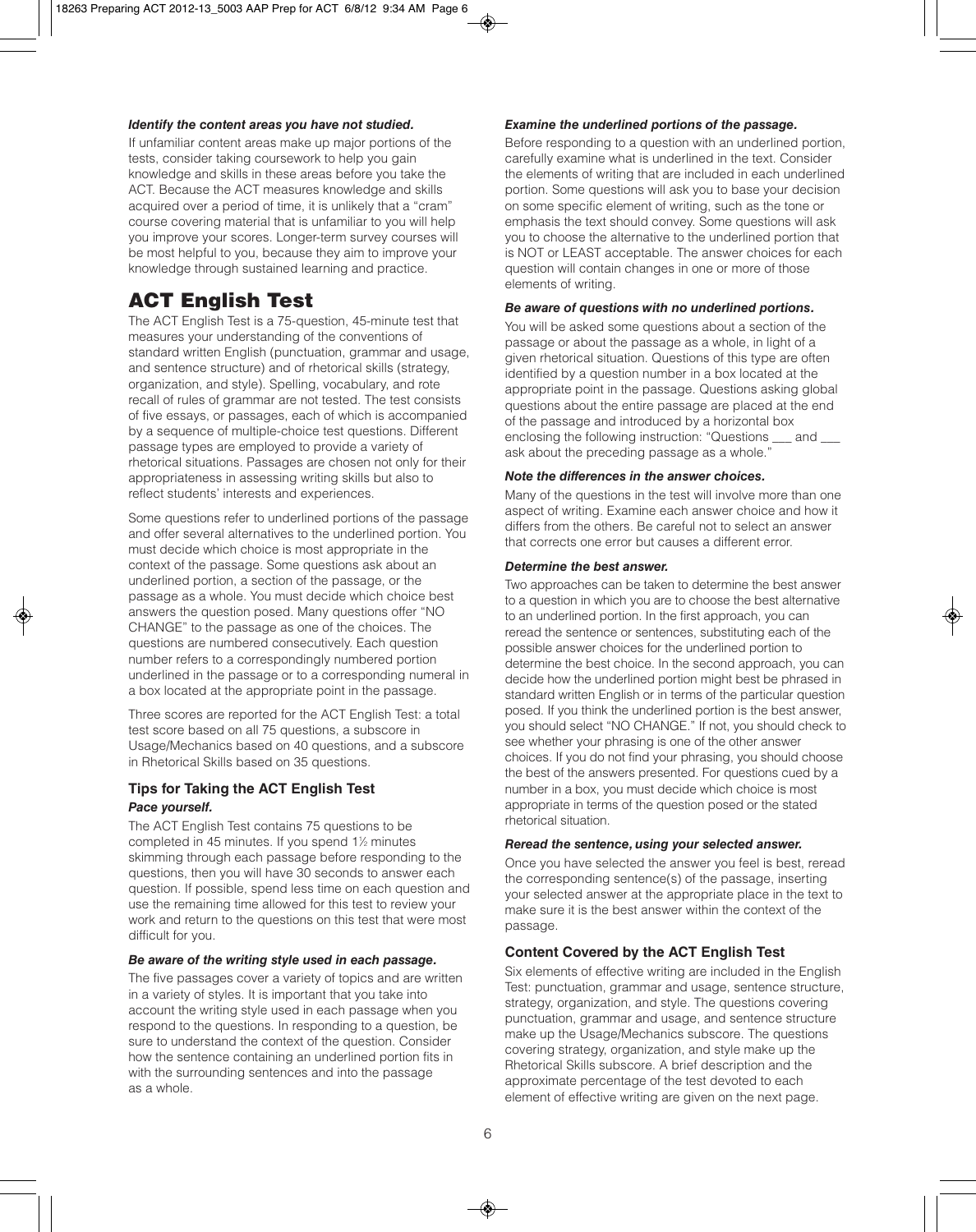#### USAGE/MECHANICS

Punctuation (13%). Questions in this category test your knowledge of the conventions of internal and end-ofsentence punctuation, with emphasis on the relationship of punctuation to meaning (for example, avoiding ambiguity, indicating appositives).

Grammar and Usage (16%). Questions in this category test your understanding of agreement between subject and verb, between pronoun and antecedent, and between modifiers and the word modified; verb formation; pronoun case; formation of comparative and superlative adjectives and adverbs; and idiomatic usage.

Sentence Structure (24%). Questions in this category test your understanding of relationships between and among clauses, placement of modifiers, and shifts in construction.

#### RHETORICAL SKILLS

Strategy (16%). Questions in this category test how well you develop a given topic by choosing expressions appropriate to an essay's audience and purpose; judging the effect of adding, revising, or deleting supporting material; and judging the relevancy of statements in context.

Organization (15%). Questions in this category test how well you organize ideas and choose effective opening, transitional, and closing sentences.

Style (16%). Questions in this category test how well you choose precise and appropriate words and images, maintain the level of style and tone in an essay, manage sentence elements for rhetorical effectiveness, and avoid ambiguous pronoun references, wordiness, and redundancy.

## **ACT Mathematics Test**

#### **You may use a calculator on the Mathematics Test. See www.actstudent.org for details about prohibited calculators.**

The ACT Mathematics Test is a 60-question, 60-minute test designed to assess the mathematical skills students have typically acquired in courses taken up to the beginning of grade 12. The test presents multiple-choice questions that require you to use reasoning skills to solve practical problems in mathematics. Most questions are discrete, but on occasion some may belong to sets of several questions (e.g., several questions based on the same graph or chart). Knowledge of basic formulas and computational skills are assumed as background for the problems, but recall of complex formulas and extensive computation is not required. The material covered on the test emphasizes the major content areas that are prerequisites to successful performance in entry-level courses in college mathematics.

Four scores are reported for the ACT Mathematics Test: a total test score based on all 60 questions, a subscore in Pre-Algebra/Elementary Algebra based on 24 questions, a subscore in Intermediate Algebra/Coordinate Geometry based on 18 questions, and a subscore in Plane Geometry/Trigonometry based on 18 questions.

#### **Tips for Taking the ACT Mathematics Test** *Pace yourself.*

The ACT Mathematics Test contains 60 questions to be completed in 60 minutes. You have an average of 1 minute per question. If possible, spend less time on each question and use the remaining time allowed for this test to review your work and return to the questions on this test that were most difficult for you.

#### *If you use a calculator, use it wisely.*

Remember, all of the mathematics problems can be solved without using a calculator. In fact, some of the problems are best done without a calculator. Use good judgment in deciding when, and when not, to use a calculator. For example, for some problems you may wish to do scratch work to clarify your thoughts on the question before you begin using a calculator to do computations. For many problems, you may not want to use a calculator.

#### *Solve the problem.*

For working out the solutions to the problems, you will usually do scratch work in the space provided in the test booklet, or you will be given scratch paper to use. You may wish to glance over the answer choices after reading the questions. However, working backwards from the answer choices provided can take a lot of time and may not be effective.

#### *Locate your solution among the answer choices.*

Once you have solved the problem, look for your answer among the choices. If your answer is not included among the choices, carefully reread the problem to see whether you missed important information. Pay careful attention to the question being asked. If an equation is to be selected, check to see whether the equation you think is best can be transformed into one of the answer choices provided.

#### *Make sure you answer the question.*

The solutions to many questions in the test will involve several steps. Make sure your answer includes all of the necessary steps. Frequently, questions include answer choices that are based on incomplete solutions.

#### *Make sure your answer is reasonable.*

Sometimes an error in computation will result in an answer that is not practically possible for the situation described. Always think about your answer to determine whether it is reasonable.

#### *Check your work.*

You may arrive at an incorrect solution by making common errors in the problem-solving process. Thus, if there is time remaining before the end of the Mathematics Test, it is important that you reread the questions and check your answers to make sure they are correct.

#### **Content Covered by the ACT Mathematics Test**

Six content areas are included in the Mathematics Test: pre-algebra, elementary algebra, intermediate algebra, coordinate geometry, plane geometry, and trigonometry. The questions covering pre-algebra and elementary algebra make up the Pre-Algebra/Elementary Algebra subscore. The questions covering intermediate algebra and coordinate geometry make up the Intermediate Algebra/Coordinate Geometry subscore. The questions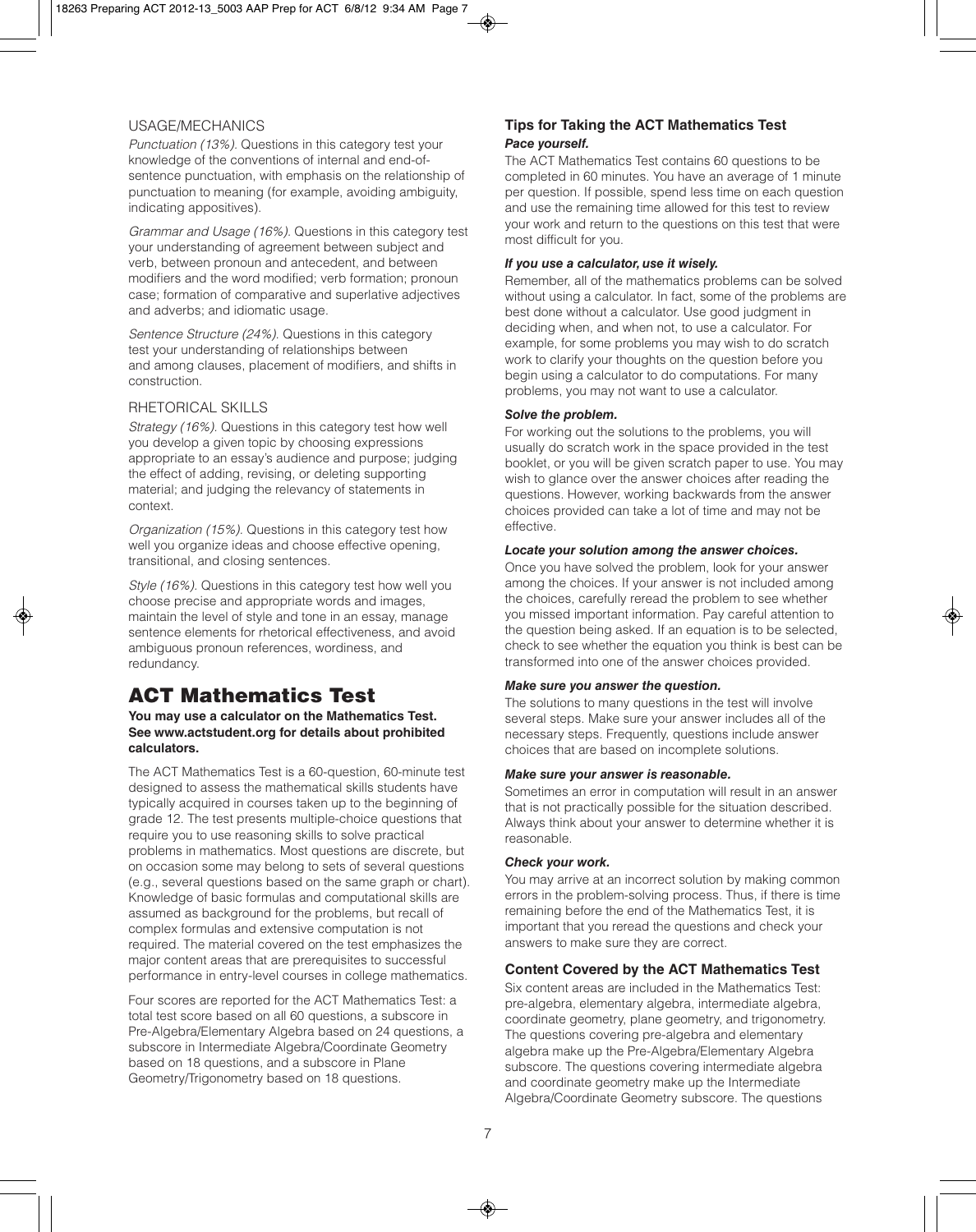covering plane geometry and trigonometry make up the Plane Geometry/Trigonometry subscore. A brief description and the approximate percentage of the test devoted to each content area are given below.

#### PRE-ALGEBRA/ELEMENTARY ALGEBRA

Pre-Algebra (23%). Questions in this content area are based on basic operations using whole numbers, decimals, fractions, and integers; place value; square roots and approximations; the concept of exponents; scientific notation; factors; ratio, proportion, and percent; linear equations in one variable; absolute value and ordering numbers by value; elementary counting techniques and simple probability; data collection, representation, and interpretation; and understanding simple descriptive statistics.

Elementary Algebra (17%). Questions in this content area are based on properties of exponents and square roots, evaluation of algebraic expressions through substitution, using variables to express functional relationships, understanding algebraic operations, and the solution of quadratic equations by factoring.

#### INTERMEDIATE ALGEBRA/COORDINATE **GEOMETRY**

Intermediate Algebra (15%). Questions in this content area are based on an understanding of the quadratic formula, rational and radical expressions, absolute value equations and inequalities, sequences and patterns, systems of equations, quadratic inequalities, functions, modeling, matrices, roots of polynomials, and complex numbers.

Coordinate Geometry (15%). Questions in this content area are based on graphing and the relations between equations and graphs, including points, lines, polynomials, circles, and other curves; graphing inequalities; slope; parallel and perpendicular lines; distance; midpoints; and conics.

#### PLANE GEOMETRY/TRIGONOMETRY

Plane Geometry (23%). Questions in this content area are based on the properties and relations of plane figures, including angles and relations among perpendicular and parallel lines; properties of circles, triangles, rectangles, parallelograms, and trapezoids; transformations; the concept of proof and proof techniques; volume; and applications of geometry to three dimensions.

Trigonometry (7%). Questions in this content area are based on understanding trigonometric relations in right triangles; values and properties of trigonometric functions; graphing trigonometric functions; modeling using trigonometric functions; use of trigonometric identities; and solving trigonometric equations.

## **ACT Reading Test**

The ACT Reading Test is a 40-question, 35-minute test that measures your reading comprehension. The test questions ask you to derive meaning from several texts by (1) referring to what is explicitly stated and (2) reasoning to determine implicit meanings. Specifically, questions will ask you to use referring and reasoning skills to determine main ideas; locate and interpret significant details; understand

sequences of events; make comparisons; comprehend cause-effect relationships; determine the meaning of context-dependent words, phrases, and statements; draw generalizations; and analyze the author's or narrator's voice and method. The test comprises four sections, each containing one long or two shorter prose passages that are representative of the level and kinds of text commonly encountered in first-year college curricula. Each passage is preceded by a heading that identifies what type of passage it is (for example, "Prose Fiction"), names the author, and may include a brief note that helps in understanding the passage. Each section contains a set of multiple-choice test questions. These questions do not test the rote recall of facts from outside the passage, isolated vocabulary items, or rules of formal logic. In sections that contain two short passages, some of the questions posed involve both of the passages in the section.

Three scores are reported for the ACT Reading Test: a total test score based on all 40 questions, a subscore in Social Studies/Sciences reading skills (based on the 20 questions on the social studies and natural sciences passages), and a subscore in Arts/Literature reading skills (based on the 20 questions on the prose fiction and humanities passages).

#### **Tips for Taking the ACT Reading Test** *Pace yourself.*

The ACT Reading Test contains 40 questions to be completed in 35 minutes. If you spend 2–3 minutes reading the passage(s) in each section, then you will have about 35 seconds to answer each question. If possible, spend less time on the passages and the questions and use the remaining time allowed for this test to review your work and return to the questions on this test that were most difficult for you.

#### *Read each passage carefully.*

Before you begin answering a question, read the entire passage (or two short passages) in a section carefully. It is important that you read every sentence rather than skim the text. Be conscious of relationships between or among ideas. You may want to make notes about important ideas in the passages, either in the test booklet, or on scratch paper if it is provided.

#### *Refer to the passages when answering the questions.*

Answers to some of the questions will be found by referring to what is explicitly stated in the text. Other questions will require you to determine implicit meanings and to draw conclusions, comparisons, and generalizations. Consider the text before you answer any question.

#### **Content Covered by the ACT Reading Test**

The Reading Test is based on four types of reading selections: the social studies, the natural sciences, prose fiction, and the humanities. A subscore in Social Studies/Sciences reading skills is based on the questions on the social studies and the natural sciences passages, and a subscore in Arts/Literature reading skills is based on the questions on the prose fiction and humanities passages. A brief description and the approximate percentage of the test devoted to each type of reading selection are given on the next page.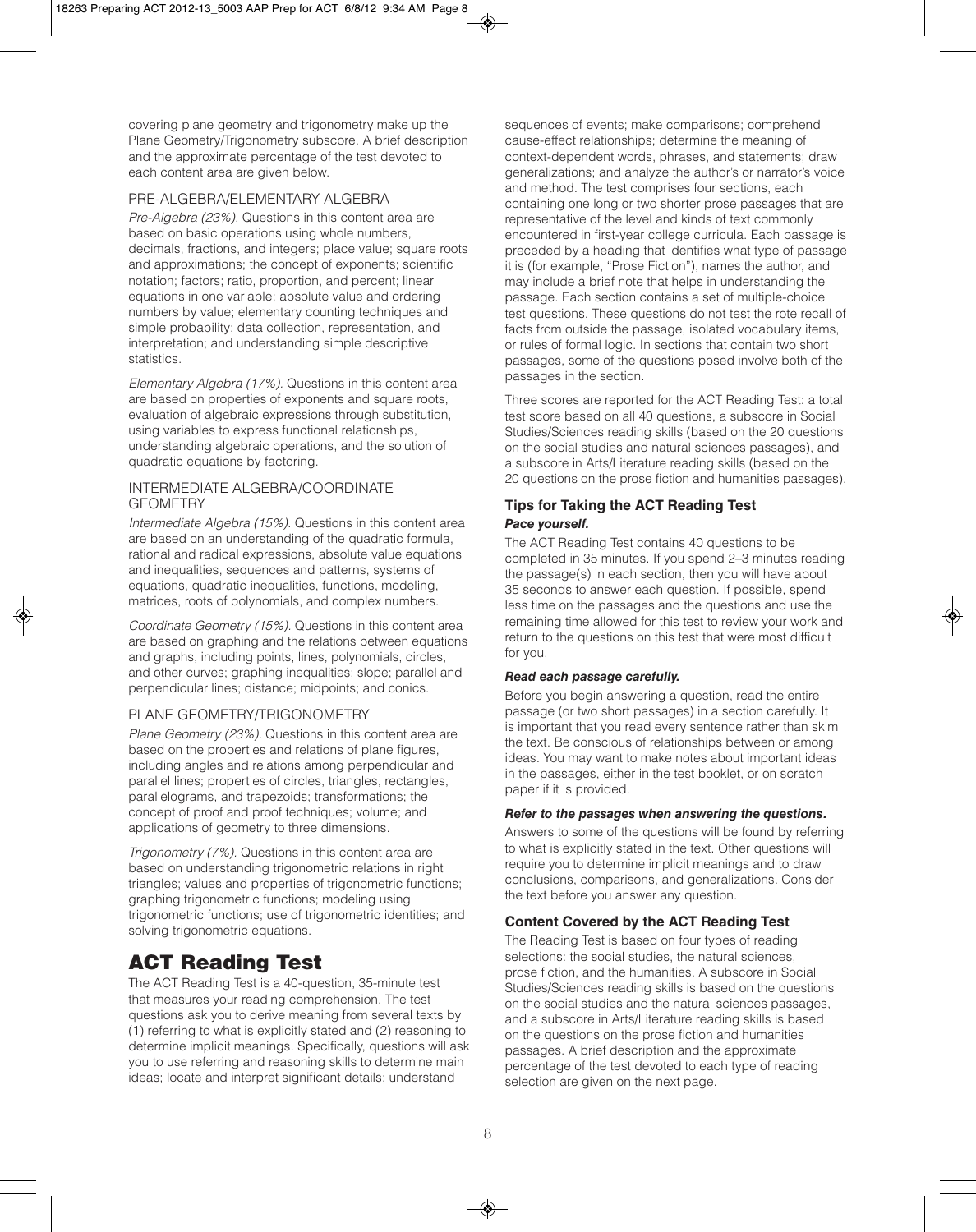Social Studies (25%). Questions in this category are based on passages in the content areas of anthropology, archaeology, biography, business, economics, education, geography, history, political science, psychology, and sociology.

Natural Sciences (25%). Questions in this category are based on passages in the content areas of anatomy, astronomy, biology, botany, chemistry, ecology, geology, medicine, meteorology, microbiology, natural history, physiology, physics, technology, and zoology.

Prose Fiction (25%). Questions in this category are based on intact short stories or excerpts from short stories or novels.

Humanities (25%). Questions in this category are based on passages from memoirs and personal essays and in the content areas of architecture, art, dance, ethics, film, language, literary criticism, music, philosophy, radio, television, and theater.

## **ACT Science Test**

The ACT Science Test is a 40-question, 35-minute test that measures the interpretation, analysis, evaluation, reasoning, and problem-solving skills required in the natural sciences.

The test presents several sets of scientific information, each followed by a number of multiple-choice test questions. The scientific information is conveyed in one of three different formats: data representation (graphs, tables, and other schematic forms), research summaries (descriptions of several related experiments), or conflicting viewpoints (expressions of several related hypotheses or views that are inconsistent with one another). The questions require you to recognize and understand the basic features of, and concepts related to, the provided information; to examine critically the relationship between the information provided and the conclusions drawn or hypotheses developed; and to generalize from given information to gain new information, draw conclusions, or make predictions.

You are **not permitted** to use a calculator on the ACT Science Test.

One score is reported for the ACT Science Test: a total test score based on all 40 questions.

#### **Tips for Taking the ACT Science Test** *Pace yourself.*

The ACT Science Test contains 40 questions to be completed in 35 minutes. If you spend about 2 minutes reading each passage, then you will have about 30 seconds to answer each question. If possible, spend less time on the passages and the questions and use the remaining time allowed for this test to review your work and return to the questions on this test that were most difficult for you.

#### *Read the passage carefully.*

Before you begin answering a question, read the scientific material provided. It is important that you read the entire text and examine any tables, graphs, or figures. You may want to make notes about important ideas in the information provided, either in the test booklet, or on scratch paper if it is provided. Some of the information sets will describe experiments. You should consider the experimental design, including the controls and variables, because questions are likely to address this component of scientific research.

#### *Note different viewpoints in passages.*

Some material will present conflicting points of view, and the questions will ask you to distinguish among the various viewpoints. It may be helpful for you to make notes summarizing each viewpoint, either next to that section in the test booklet, or on scratch paper if it is provided. For questions that ask you to compare viewpoints, these notes will help you answer more quickly.

#### **Content Covered by the ACT Science Test**

The content of the Science Test includes biology, chemistry, physics, and the Earth/space sciences (for example, geology, astronomy, and meteorology). Advanced knowledge in these subjects is not required, but knowledge acquired in general, introductory science courses is needed to answer some of the questions. The test emphasizes scientific reasoning skills over recall of scientific content, skill in mathematics, or reading ability. The scientific information is conveyed in one of three different formats.

Data Representation (38%). This format presents graphic and tabular material similar to that found in science journals and texts. The questions associated with this format measure skills such as graph reading, interpretation of scatterplots, and interpretation of information presented in tables.

Research Summaries (45%). This format provides descriptions of one or more related experiments. The questions focus upon the design of experiments and the interpretation of experimental results.

Conflicting Viewpoints (17%). This format presents expressions of several hypotheses or views that, being based on differing premises or on incomplete data, are inconsistent with one another. The questions focus upon the understanding, analysis, and comparison of alternative viewpoints or hypotheses.

## **ACT Writing Test (Optional)**

If you register for the ACT Plus Writing, you will take the ACT Writing Test (which must be completed in English) **after** you complete the four multiple-choice tests. Taking the Writing Test will **not** affect your scores on the multiplechoice tests or your Composite score. Rather, you will receive two additional scores: a Combined English/Writing score on a scale of 1 through 36 and a Writing subscore on a scale of 2 through 12. You will also receive some comments on your essay.

The ACT Writing Test is a 30-minute essay test that measures your writing skills—specifically those writing skills emphasized in high school English classes and in entrylevel college composition courses. The test consists of one writing prompt that will define an issue and describe two points of view on that issue. You are asked to write in response to a question about your position on the issue described in the writing prompt. In doing so, you may adopt either of the perspectives described in the prompt, or present a different point of view on the issue. Your essay score will not be affected by the point of view you take on the issue. Prompts are designed to be appropriate for response in a 30-minute timed test and to reflect students' interests and experiences.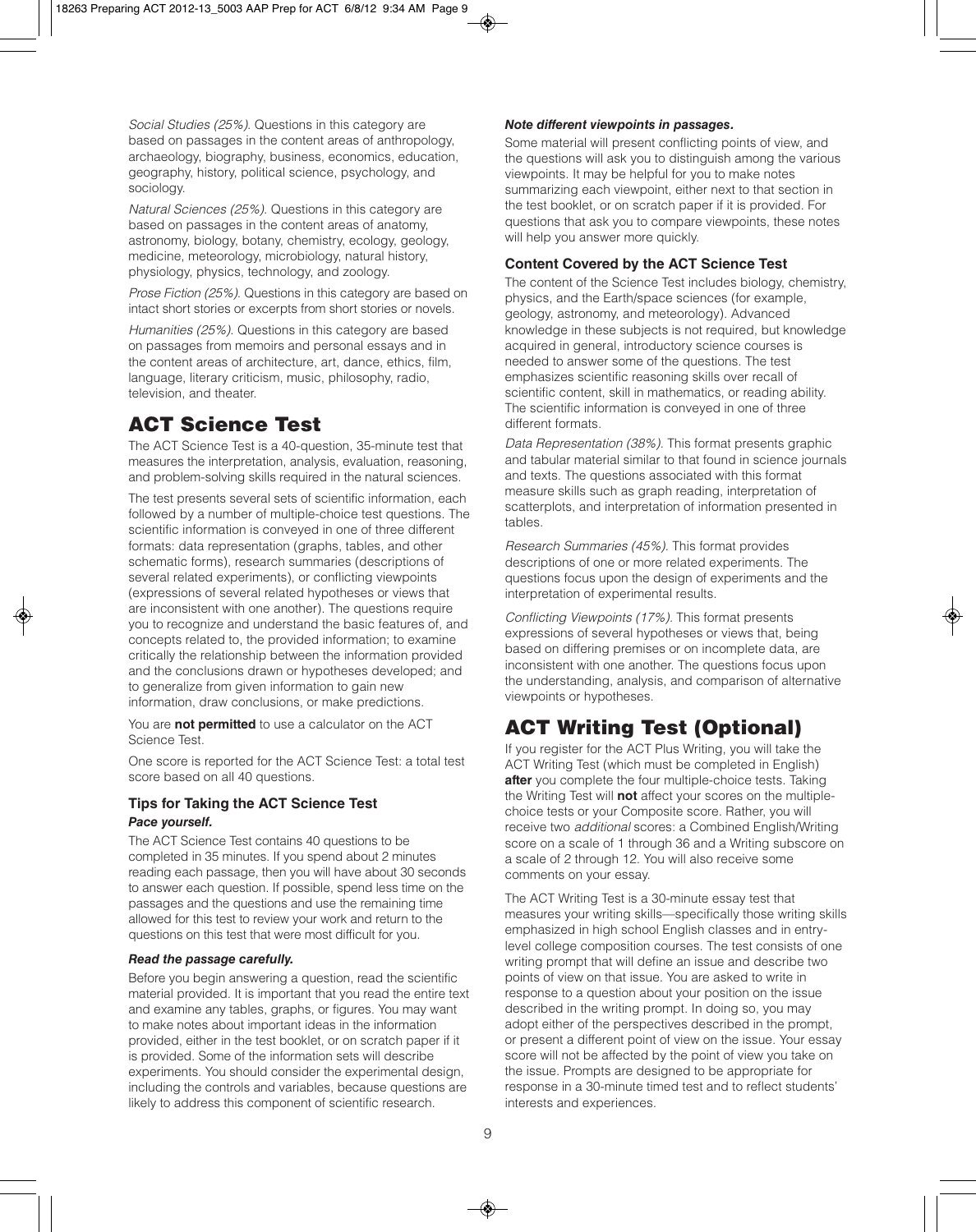Your essay will be evaluated on the evidence it gives of your ability to do the following:

- express judgments by taking a position on the issue in the writing prompt;
- maintain a focus on the topic throughout the essay;
- develop a position by using logical reasoning and by supporting your ideas;
- organize ideas in a logical way; and
- use language clearly and effectively according to the conventions of standard written English.

Your essay will be scored holistically—that is, on the basis of the overall impression created by all the elements of the writing. Two trained readers will score your essay, each giving it a rating from 1 (low) to 6 (high). The sum of those ratings is your Writing subscore. If the readers' ratings disagree by more than one point, a third reader will evaluate your essay and resolve the discrepancy.

#### **Tips for Taking the ACT Writing Test** *Pace yourself.*

The ACT Writing Test gives you 30 minutes to read and think about the issue in the prompt, and to plan and write your essay. When asked to write a timed essay, most writers find it useful to do some planning before they write the essay, and to do a final check of the essay when it is finished. It is unlikely that you will have time to draft, revise, and recopy your essay. Therefore, taking a few minutes to plan your essay is a much better strategy than writing a first draft with the intent to copy it over for the final essay.

#### *Prewrite.*

Some writers like to plunge right in, but this is seldom a good way to do well on a timed essay. Prewriting gets you acquainted with the issue, suggests patterns for presenting your thoughts, and gives you a little breathing room to come up with interesting ideas for introducing and concluding your essay. Before writing, then, carefully consider the prompt and make sure you understand it reread it if you aren't sure. Decide how you want to answer the question in the prompt. Then jot down your ideas on the topic: this might simply be a list of ideas, reasons, and examples that you will use to explain your point of view on the issue. Write down what you think others might say in opposition to your point of view and think about how you would refute their argument. Think of how best to organize the ideas in your essay. Do your prewriting in your Writing Test booklet. You can refer back to these notes as you write your essay on the lined pages of your answer folder.

#### *Write.*

Once you're ready to write your essay in the answer folder, proceed with the confidence that you have prepared well and that you will have attentive and receptive readers who are interested in your ideas. At the beginning of your essay, make sure readers will see that you understand the issue. Explain your point of view in a clear and logical way. If possible, discuss the issue in a broader context or evaluate the implications or complications of the issue. Address what others might say to refute your point of view and present a counterargument. Use specific examples. Vary the structure of your sentences, and use varied and

precise word choices. Make logical relationships clear by using transitional words and phrases. Do not wander off the topic. End with a strong conclusion that summarizes or reinforces your position.

Is it advisable to organize the essay by using a formula, like "the five-paragraph essay"? Points are neither awarded nor deducted for following formulas, so feel free to use one or not as best suits your preference. Some writers find formulas stifling, while other writers find them vital. The exact numbers of words and paragraphs in your essay are less important than the clarity and development of your ideas. Writers who have something to say can usually express their ideas at reasonable length and in the right number of paragraphs.

#### *Review your essay.*

Take a few minutes before time is called to read over your essay. Correct any mistakes in grammar, usage, punctuation, and spelling. If you find any words that are hard to read, recopy them so your readers can read them easily. Make any corrections and revisions neatly, between the lines. Do not write in the margins. Your readers take into account that you had only 30 minutes to compose and write your essay. Within that time limit, try to make your essay as polished as you can.

#### *Practice.*

There are many ways to prepare for the ACT Writing Test. You may be surprised that these include reading newspapers and magazines, listening to news analyses on television or radio, and participating in discussions and debates about issues and problems. These activities help you become more familiar with current issues, with different perspectives on those issues, and with strategies that skilled writers and speakers use to present their points of view.

Of course, one of the best ways to prepare for the ACT Writing Test is to practice writing different kinds of texts, for different purposes, with different audiences in mind. The writing you do in your English classes will help you. So will practice in writing essays, stories, poems, plays, editorials, reports, letters to the editor, a personal journal, or other kinds of writing that you do on your own. Because the ACT Writing Test asks you to explain your perspective on an issue in a convincing way, writing opportunities like editorials or letters to the editor of a newspaper are especially helpful. Practicing a variety of different kinds of writing will help make you a versatile writer able to adjust to different writing occasions and assignments.

It is also a good idea to practice writing within a time limit. This will help build skills that are important in college-level learning and in the world of work. Taking the practice ACT Writing Test in this booklet will give you a good idea of what timed writing is like and how much additional practice you may need. You might want to take the practice ACT Writing Test even if you do not plan to take the ACT Plus Writing, because all the writing you do contributes to your skill in expressing yourself.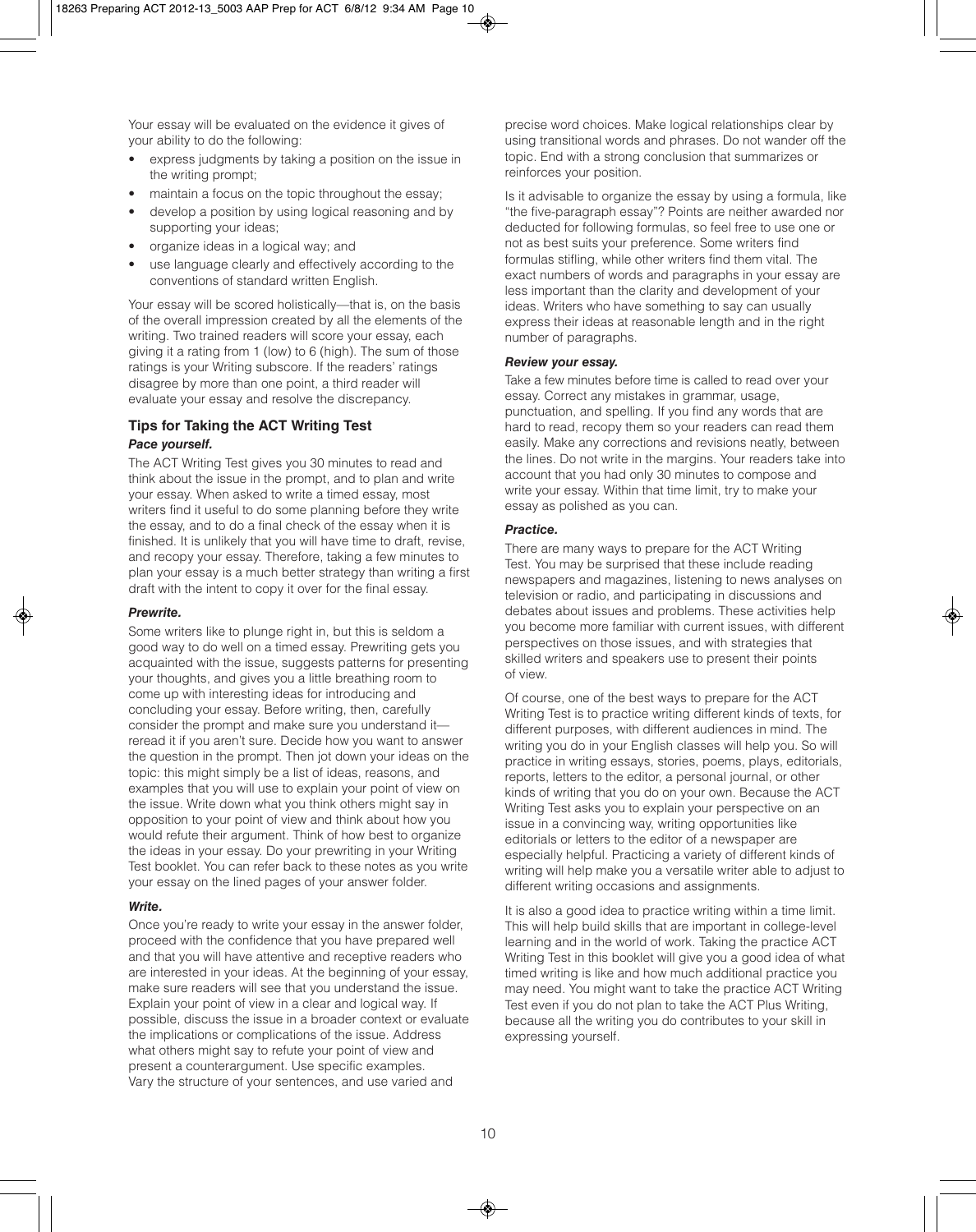#### **Content Covered by the ACT Writing Test**

Writing is where form and content come together. To state that more precisely, writing is where you put form and content together. On the ACT Writing Test, we provide the "prompt"—a writing question about an issue that has been chosen for its appropriateness in a 30-minute test and for its relevance to students' interests and experiences. The prompt defines the topic and asks you to focus on that topic in your essay. But the "content" of your essay—the arguments and explanations, the analysis and examples, in all their details—is provided by you. By applying your writing skills to shaping that content, you also provide the "form" of your essay. So, with regard to the content covered by the Writing Test, you are the author.



## **Reporting Time**

For National and International Test Dates, you must report to the test center by the time stated on your ticket, normally 8:00 a.m. If you are late, you will not be admitted to test. If your ticket does not list a specific room, test center staff or posted signs will direct you.

## **Requirements For Admission**

**At check-in, you will be required to show both your ticket and acceptable photo ID or you will not be admitted to test.** See ID requirements on your ticket or at **www.actstudent.org**. You will also need your ticket to complete your answer document correctly, or your scores may be delayed.

## **Dos and Don'ts**

In the test room, the supervisor or proctor will direct you to a seat. If you need a left-handed desk, tell your supervisor as you enter. Do not leave the test room after you have been admitted. Only pencils, erasers, a permitted calculator (for the Mathematics Test only), and your ticket will be allowed on your desk. You will be required to put all other personal belongings away. You will not be allowed to have scratch paper, books, dictionaries, notes or other aids, highlighters, colored pens or pencils, mechanical pencils, ink pens, correction fluid, reading material, or any electronic devices other than a permitted calculator. Examples of prohibited devices include: timer, cell phone, media player, iPad, headphones, camera. You may not use tobacco in any form or have food or drink (including water) in the test room. (Snacks may be consumed only outside the test room during break.) You must abide by the rules of the test center.

Try to relax just before beginning the tests. Take a few deep breaths, tense and relax your muscles, and think about pleasant things.

## **Test Preliminaries**

Testing will begin as soon as all examinees present at 8:00 a.m. are checked in and seated. Listen carefully to all directions read by your supervisor. Ask questions if you do not understand what you are to do. It is very important that

you follow all directions carefully. For instance, if you do not copy the Matching Information from your ticket onto your answer document accurately, or fill in the correct ovals, your scores will be delayed, possibly up to 8 weeks.

You will receive a different answer document depending on which Test Option you chose. Make sure the answer document you receive matches the Test Option you intend to take.

When you receive your test booklet, you will be told to read the directions printed on the cover, then asked to write the booklet number and test form on your answer document. It is extremely important that you fill in the correct ovals for your test booklet number and for the test form you are taking. If you do not, your scores may be delayed. The supervisor will then tell you when to break the seal, open your test booklet, and begin work. If you are taking the ACT Plus Writing, you will receive a Writing Test booklet only after you have completed the four multiple-choice tests.

## **Taking the Tests**

As you are working, keep your eyes on your own test booklet and answer document. If you have a question, raise your hand. Do not look around. Please remember that as you take the tests you may not use information or materials that cause you to obtain a test score that misrepresents what you have learned.

It is important that you understand what is considered prohibited behavior on the ACT. If you are involved in **any** of the actions listed below, you will be dismissed and your answer document will not be scored.

Prohibited behaviors include:

- filling in or altering ovals on a test or continuing to write the essay after time is called on that test (You must put your pencil down immediately when time is called.)
- looking at another examinee's test booklet or answer document
- giving or receiving assistance
- looking back at a test on which time has been called
- looking ahead in the test booklet
- using highlight pens, colored pens or pencils, notes, dictionaries, or other aids
- using a prohibited calculator
- using a calculator on any test other than the Mathematics Test
- sharing a calculator with another examinee
- using any device to share or exchange information at any time during testing or during break (**all** electronic devices, including cell phones, must be turned off from the time you are admitted to test until you are dismissed after testing concludes)
- attempting to remove test materials, including questions or answers, from the test room by any means
- not following instructions or abiding by the rules of the test center
- exhibiting confrontational, threatening, or unruly behavior
- creating a disturbance or allowing an alarm or phone to sound in the test room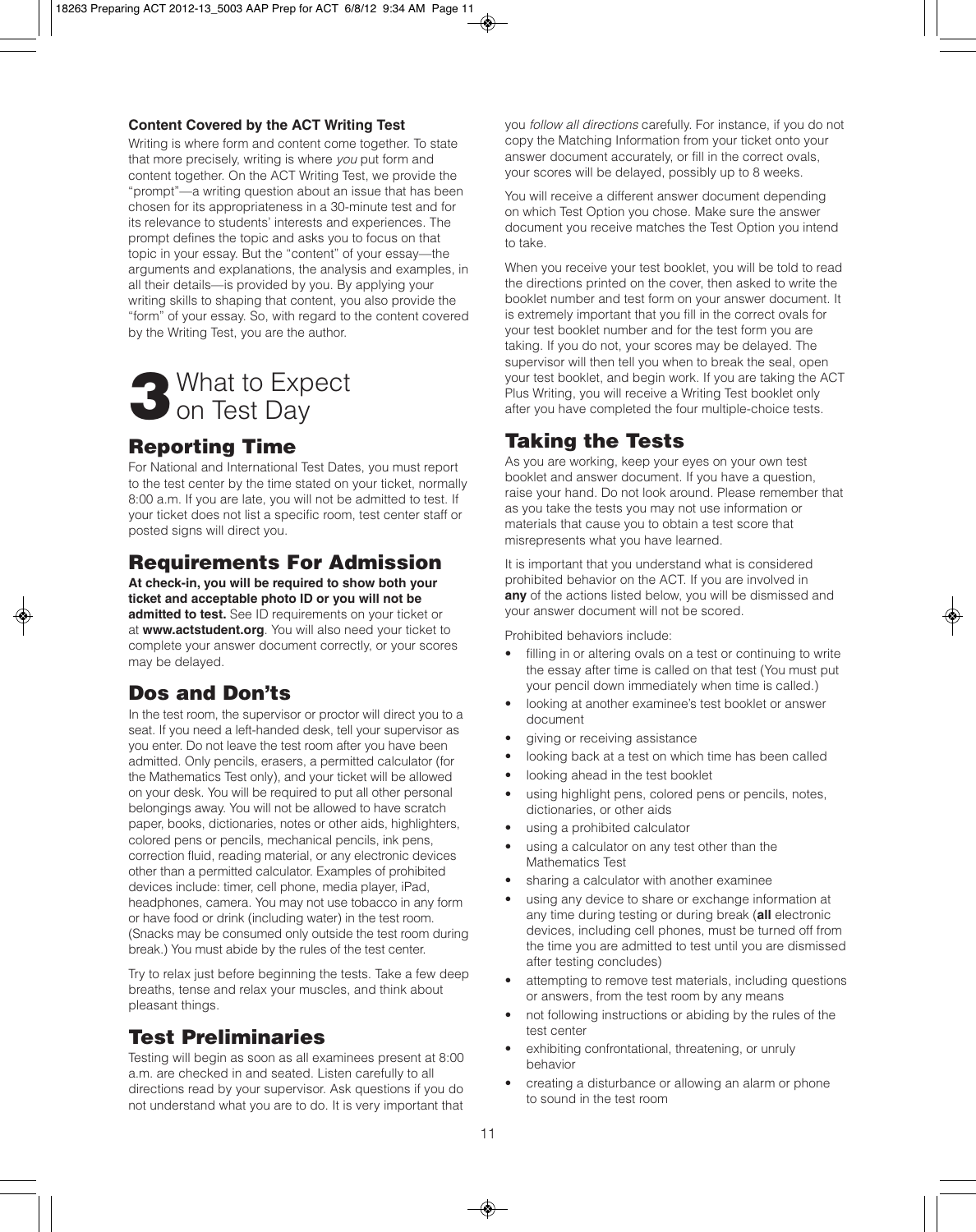If you engage in **any** of these prohibited behaviors, you will be dismissed from the test center and your answer document will **not** be scored.

If you finish a test before time is called, review your work on that test. Do **not** return to a previous test and do not work ahead. If you are satisfied with your responses, place your answer document inside your test booklet and close the cover. Sit quietly until your supervisor gives you additional instructions.

You will have a 10- to 15-minute break after the first two tests. Do not leave the building during the break because some buildings have automatic locking doors, and you may be locked out. You must ask permission to leave the room during testing to go to the restroom; you will not be allowed to make up lost time. If you are taking the ACT Plus Writing, you will have time after Test 4 in which to sharpen your pencils.

On certain test dates, ACT administers test questions for developmental purposes. Your responses to these questions do not affect your scores.

At the conclusion of testing, you will be asked to sign a statement and copy a certification in your normal handwriting to verify truthful identification of yourself. You will be required to sit quietly until you are dismissed. After all answer documents and test booklets have been collected and counted, your supervisor will dismiss you.

## **Special Situations**

If, for any reason, you have to leave the test center before completing all your tests, you must decide whether or not you want your answer document scored and inform your supervisor of your decision. If you fail to do so, your answer document will be scored. If you decide after you have completed all your tests that you do not want your answer document scored, tell your supervisor before you leave the test center. You need not give a reason.

Once you break the seal on your multiple-choice test booklet, you cannot request a Test Date Change. If you do not complete all your tests and want to test again, you will have to pay the full test fee for your test option again. If you complete testing and want to take the ACT again, see **www.actstudent.org** for your options. Once you begin filling out your answer document, you cannot request a Test Option Change (i.e., you may not change from ACT Plus Writing to the ACT [No Writing] or the reverse, on test day).

You may not receive scores from more than one test taken during a scheduled national or international test date. For example, you may test on Saturday or on an authorized non-Saturday date (e.g., because your religious beliefs prohibit testing on Saturday) **or** on a rescheduled test date arranged by ACT—but not on more than one of those days. If you are admitted and allowed to test a second time, we will report only the scores from the first test. The second set of scores will be cancelled without refund.

## **Test Information Release**

On certain national test dates, if you test at a national test center, you may order (for an additional fee) a copy of the test questions, a copy of your answers, a list of correct

answers, and scoring instructions. This service is not available for all test dates or for other testing programs (e.g., International, State, Special). If you want to request and pay for this service, check **www.actstudent.org** to see which test dates offer this service.

## **4**Taking the Practice Tests

Taking the practice tests can help you become familiar with the ACT. It will be most helpful if you take the tests under conditions that are as similar as possible to those you will experience on test day. The following tips will help you make the most of the practice tests:

- The four multiple-choice tests require a total of 2 hours and 55 minutes. Take them in order in one sitting, with a 10- to 15-minute break between Tests 2 and 3.
- Sit at a desk with good lighting. You will need sharpened No. 2 pencils with good erasers. You may not use highlight pens or correction fluid. Remove all books and other aids from your desk. On test day, you will not be allowed to use references or notes. For most administrations, you will not be allowed to use scratch paper because each page of the Mathematics Test has a blank column for scratch work.
- If you plan to use a calculator on the Mathematics Test, review the information about prohibited calculators at **www.actstudent.org**.
- Use a digital timer or clock to time yourself on each practice test. Set your timer for five minutes less than the time allowed for each test so you can get used to the verbal announcement of five minutes remaining. (Students approved for extended time should set a timer for 60-minute announcements up to the total time allowed—5 hours for the ACT [No Writing], or 5 hours and 45 minutes for the ACT Plus Writing, and an announcement of five minutes remaining at the end.)
- Give yourself only the time allowed for each test.
- Detach and use the sample multiple-choice answer document on pages 73–74.
- Read the general test directions on the first page of the practice multiple-choice tests. These are the same directions that will appear on your test booklet on test day. After you have read the directions, start your timer and begin with Test 1. Continue through Test 4, taking a 10- to 15-minute break between Tests 2 and 3. If you do not plan to take the ACT Plus Writing, score your multiple-choice tests using the information beginning on page 57.
- If you plan to take the ACT Plus Writing, read the directions on the first page of the practice ACT Writing Test (page 55). These are the same directions that will appear on your test booklet on test day. After you have read the directions, start your timer, then carefully read the prompt on page 56. After you have considered what the prompt is asking you to do, use scratch paper to plan your essay and then write your essay in the lined pages (75–78) on the answer document. When you have finished, score your essay using the information on pages 64–72.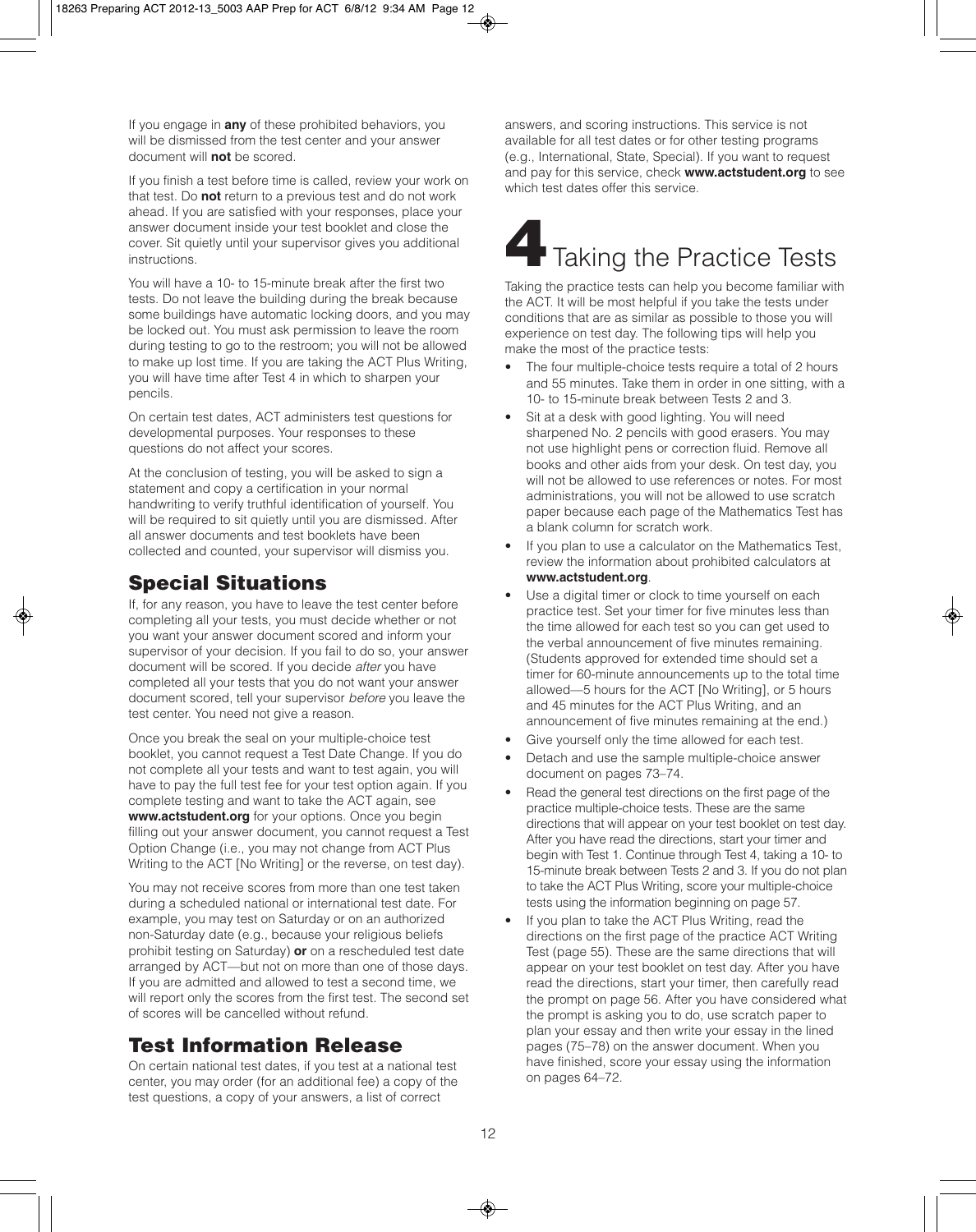## **Practice Multiple-Choice Tests**

#### **EXAMINEE STATEMENT, CERTIFICATION, AND SIGNATURE**

- **1.** Read the following **Statement:** By opening this test booklet, I agree to the terms and conditions set forth in the ACT registration booklet or website for this exam, including the arbitration and dispute remedy provisions. I understand that ACT owns the test questions and responses and affirm that I will not share any test questions or responses with anyone by any form of communication. I understand that assuming anyone else's identity to take this test may violate the law and be subject to legal penalty.
- **2.** Copy the **Certification** shown below (only the text in italics) on the lines provided. Write in your normal handwriting.

**Certification:** *I agree to the Statement above and certify that I am the person whose name appears on this form.*

**3.** Sign your name as you would any official document and enter today's date.



## **Directions**

This booklet contains tests in English, Mathematics, Reading, and Science. These tests measure skills and abilities highly related to high school course work and success in college. *CALCULATORS MAY BE USED ON THE MATHEMATICS TEST ONLY.*

The questions in each test are numbered, and the suggested answers for each question are lettered. On the answer document, the rows of ovals are numbered to match the questions, and the ovals in each row are lettered to correspond to the suggested answers.

For each question, first decide which answer is best. Next, locate on the answer document the row of ovals numbered the same as the question. Then, locate the oval in that row lettered the same as your answer. Finally, fill in the oval completely. Use a soft lead pencil and make your marks heavy and black. *DO NOT USE INK OR A MECHANICAL PENCIL.*

Mark only one answer to each question. If you change your mind about an answer, erase your first mark thoroughly before marking your new answer. For each question, make certain that you mark in the row of ovals with the same number as the question.

Only responses marked on your answer document will be scored. Your score on each test will be based only on the number of questions you answer correctly during the time allowed for that test. You will NOT be penalized for guessing. *IT IS TO YOUR ADVANTAGE TO ANSWER EVERY QUESTION EVEN IF YOU MUST GUESS.*

You may work on each test ONLY when your test supervisor tells you to do so. If you finish a test before time is called for that test, you should use the time remaining to reconsider questions you are uncertain about in that test. You may NOT look back to a test on which time has already been called, and you may NOT go ahead to another test. To do so will disqualify you from the examination.

Lay your pencil down immediately when time is called at the end of each test. You may NOT for any reason fill in or alter ovals for a test after time is called for that test. To do so will disqualify you from the examination.

Do not fold or tear the pages of your test booklet.

#### **DO NOT OPEN THIS BOOKLET UNTIL TOLD TO DO SO.**



©2012 by ACT, Inc. All rights reserved. NOTE: This test material is the confidential property of ACT, Inc., and may not be copied, reproduced, sold, or otherwise transferred without the prior express written permission of ACT, Inc.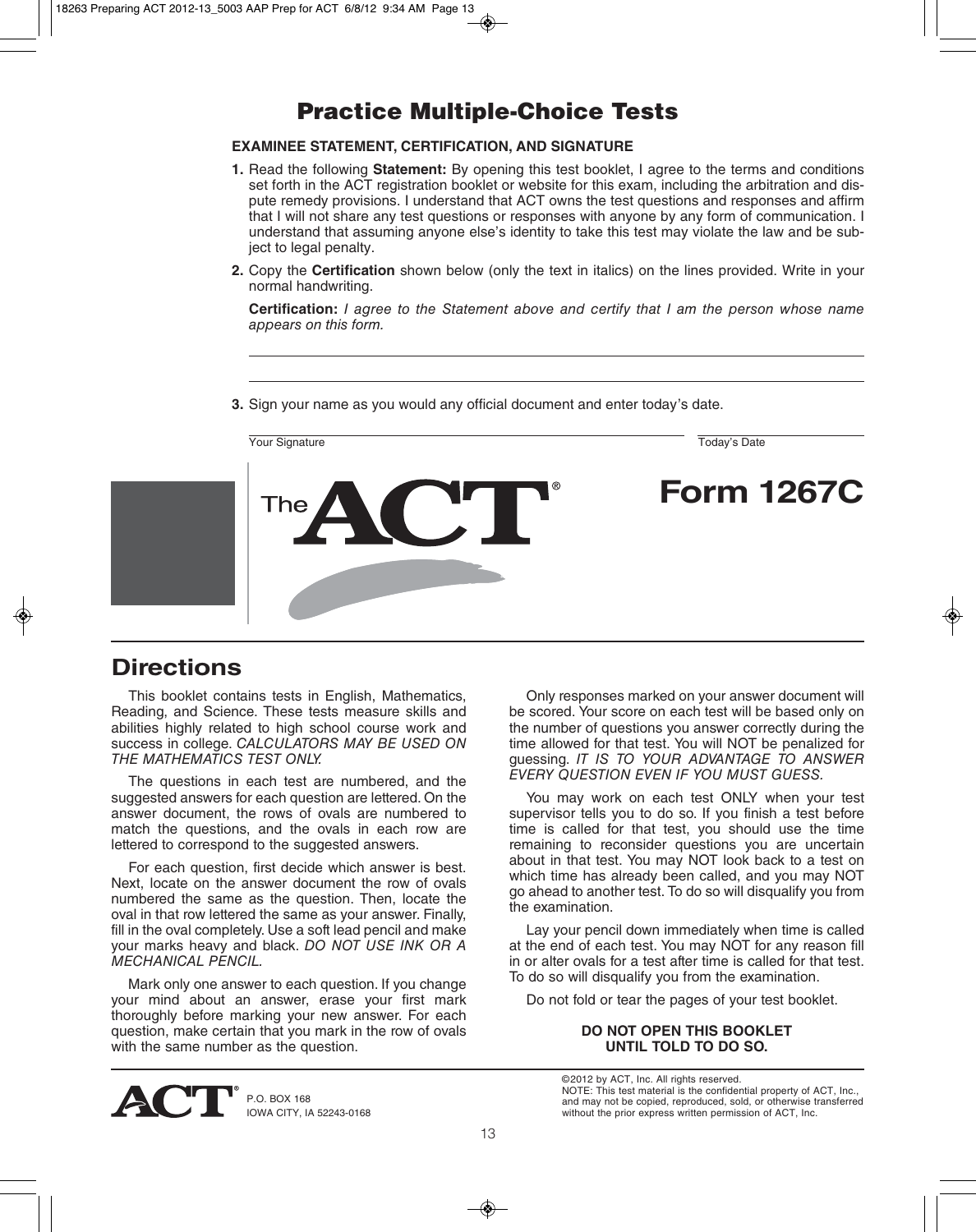

#### **ENGLISH TEST**

45 Minutes—75 Questions

**DIRECTIONS:** In the five passages that follow, certain words and phrases are underlined and numbered. In the right-hand column, you will find alternatives for the underlined part. In most cases, you are to choose the one that best expresses the idea, makes the statement appropriate for standard written English, or is worded most consistently with the style and tone of the passage as a whole. If you think the original version is best, choose "NO CHANGE." In some cases, you will find in the right-hand column a question about the underlined part. You are to choose the best answer to the question.

You will also find questions about a section of the passage, or about the passage as a whole. These questions do not refer to an underlined portion of the passage, but rather are identified by a number or numbers in a box.

For each question, choose the alternative you consider best and fill in the corresponding oval on your answer document. Read each passage through once before you begin to answer the questions that accompany it. For many of the questions, you must read several sentences beyond the question to determine the answer. Be sure that you have read far enough ahead each time you choose an alternative.

#### **PASSAGE I**

#### **Dragonfly**

The nature trail is six feet wide and

**1**

seven miles long. It slithers through the forest like a

snake curving, and bending along the banks of the river.

The county cleared this path and paved it with packed

**2**

gravel, so they would have a peaceful place to hike and bike. **3**

I ride this trail nearly every day—not on a bike, but on "Luigi." That's the nickname I gave my **4**

motorized wheelchair.  $\vert s \vert$  Today, Luigi's battery

- **1. A.** NO CHANGE
	- **B.** snake, curving and bending
	- **C.** snake curving and bending,
	- **D.** snake, curving, and bending,
- **2.** Which of the following alternatives to the underlined portion would NOT be acceptable?
	- **F.** path, paving
	- **G.** path and then paved
	- **H.** path before paving
	- **J.** path paved
- **3. A.** NO CHANGE
	- **B.** knowing they
	- **C.** that they
	- **D.** people
- **4. F.** NO CHANGE
	- **G.** day; not on a bike
	- **H.** day not on a bike
	- **J.** day, not on a bike;
- **5.** If the writer were to delete the preceding sentence, the essay would primarily lose:
	- **A.** a reason why the narrator is in the forest.
	- **B.** a detail important for understanding the essay.
	- **C.** a contrast to the lighthearted tone of the essay.
	- **D.** nothing at all; this information is irrelevant to the essay.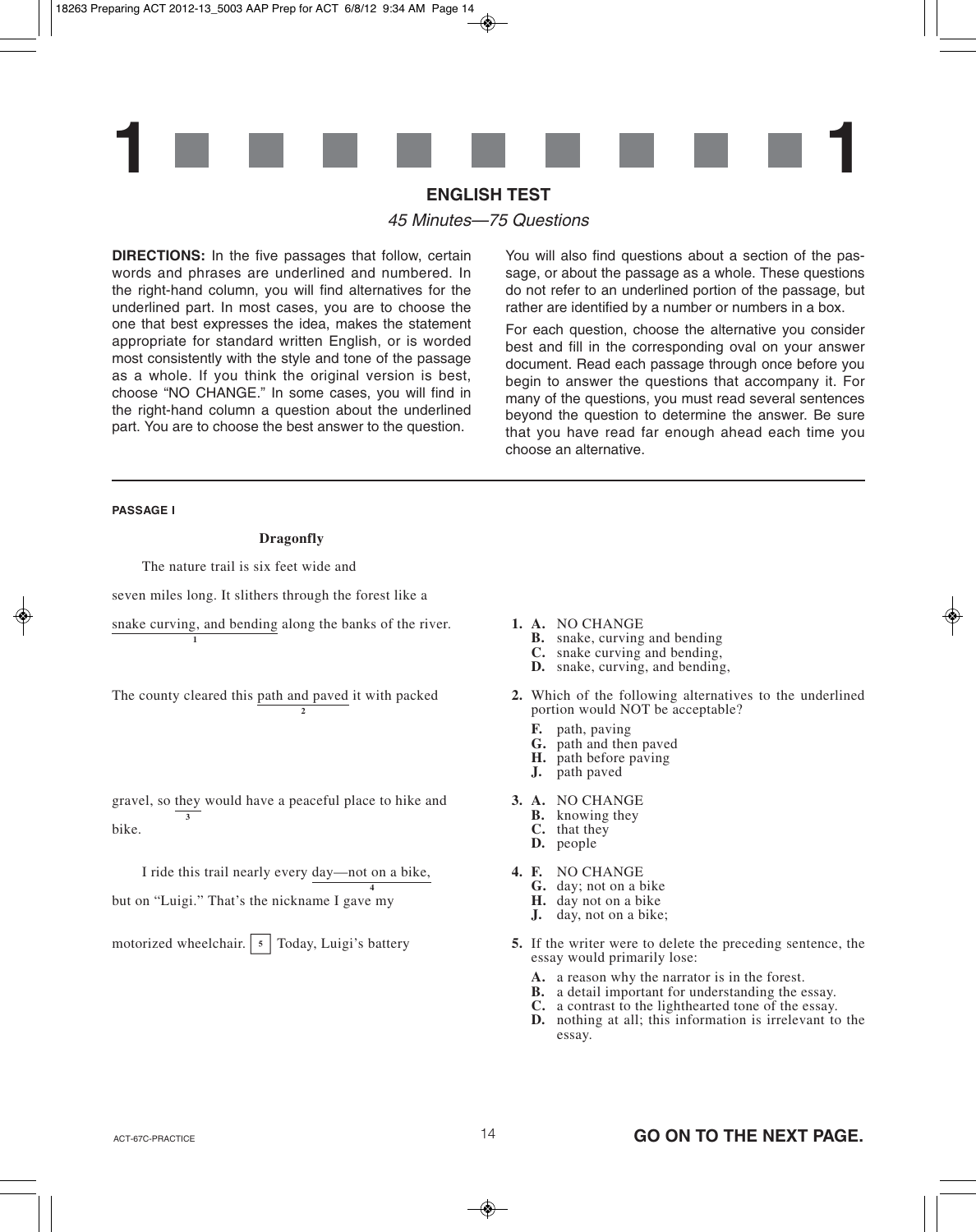

is fully charged, I know I can go all the way to the end of the trail and back. But I always carry a cell phone on me just in case. **6**

Luigi's motor moves slowly as we venture along the trail. I can hear the gravel quietly crunching beneath **7**

Luigi's rubber wheels. I hear the songs of cardinals in the trees and the clamor of crickets in the grasses. I hear the **8**

murmur of water slipping over time-smoothed rocks. It is September, and some of the trees are starting to blush red and orange at their tips. The wind ruffles my hair and chills my face as I bounce gently, along in my padded chair. **9 10**

Bicyclists streak past in a blur of color and a cloud of **11**

dust I don't understand their hurry. Luigi can go fast, but I like to ride slowly, to see like a hovering dragonfly. I want to see everything that has changed, grown, bloomed, or died since yesterday. Today I notice that a spider has woven a web between some honeysuckle bushes by the bridge. I see that the bank of vibrant yellow black-eyed Susans by the barbed wire fence is starting to dry and fade away. I spend an hour; looking and listening and learning. **12 13**

**6. F.** NO CHANGE

- **G.** charged, because of that,
- **H.** charged, this means that
- **J.** charged, so
- **7.** Which choice would most logically and effectively emphasize the positive, friendly attitude the narrator has toward Luigi?
	- **A.** NO CHANGE
	- **B.** travels safely
	- **C.** proceeds carefully
	- **D.** purrs softly
- **8. F.** NO CHANGE
	- **G.** You can hear
	- **H.** One can even hear **J.** While hearing
	-
- **9. A.** NO CHANGE
	- **B.** Due to the fact that it is
	- **C.** It turns into the month of **D.** Because it has turned into
	-

#### **10. F.** NO CHANGE

- **G.** gentle, along
- **H.** gently along
- **J.** gentle along,
- **11.** Which choice most effectively leads into the new subject of this paragraph?
	- **A.** NO CHANGE
	- **B.** The sun begins to set
	- **C.** Nature always impresses me
	- **D.** Days can go by quickly

#### **12. F.** NO CHANGE

- **G.** dust, however,
- **H.** dust.
- **J.** dust,

- **13. A.** NO CHANGE
	- **B.** hour, looking,
	- **C.** hour looking;
	- **D.** hour looking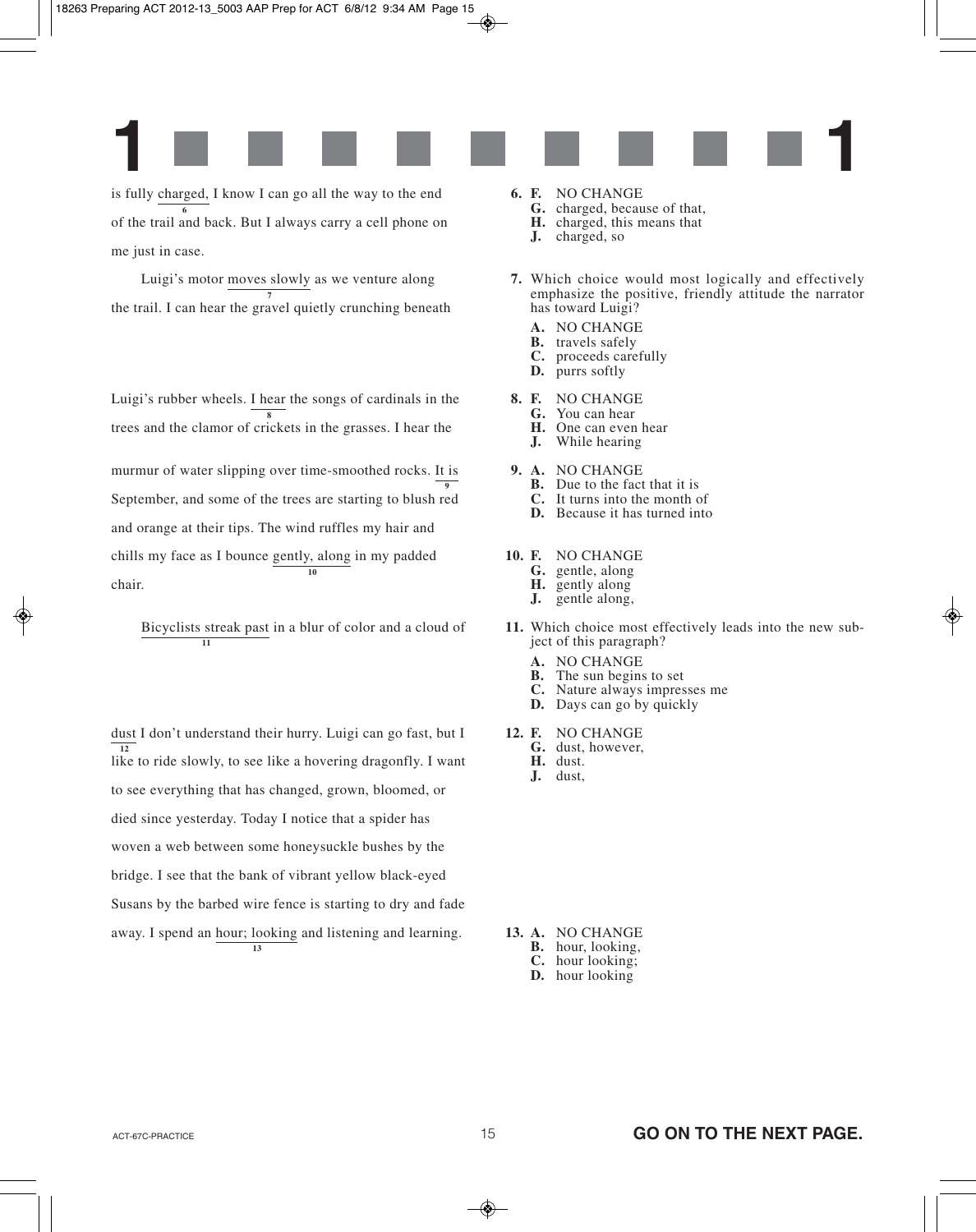

And now my ride is finished for today. I leave the trail and come out into the open, manicured park at the trails end. There, my older brother helps me out of my chair and into his waiting van. He puts Luigi in the back, and I return to the world of pavement, streetlights, and traffic. But in my mind, I am still gliding through the forest. I am like the water, flowing over ancient stones. Inside, I am still a dragonfly. **14**

- **14. F.** NO CHANGE
	- **G.** trail's
	- **H.** trails'
	- **J.** trails's

Question 15 asks about the preceding passage as a whole.

- **15.** Suppose the writer's goal had been to write an essay illustrating the pleasure that people can take in nature. Would this essay accomplish that goal?
	- **A.** Yes, because it focuses on a variety of wildflowers that the narrator enjoys.
	- **B.** Yes, because it focuses on the narrator's joy at having access to nature.
	- **C.** No, because it describes the world of the city as being more important to the narrator.
	- **D.** No, because it focuses primarily on the functioning of the narrator's motorized wheelchair.

#### **PASSAGE II**

#### **Beneath the Streets of New York**

At 2 p.m., on October 27, 1904; thousands of New York City residents poured into the streets of Manhattan. Their cheers competed with the blare of ferryboat horns and the whistle of power plants. The city was celebrating an incredible engineering feat; the completion of the first section of the New York City **16 17**

Subway.  $\sqrt{18}$ 

#### **16. F.** NO CHANGE

- **G.** 2 p.m. on October 27, 1904, thousands
- **H.** 2 p.m., on October 27, 1904; thousands,
- **J.** 2 p.m. on October 27, 1904, thousands,

#### **17. A.** NO CHANGE

- **B.** feat, over
- **C.** feat:
- **D.** feat
- **18.** The writer is concerned about the level of detail in the preceding sentence and is considering deleting the phrase "the first section of" from it. If the writer were to make this deletion, the paragraph would primarily lose information that:
	- **F.** reveals how expansive the New York City Subway would become.
	- **G.** clarifies that only part of the subway system had been completed by October 27, 1904.
	- **H.** makes clear that by October 27, 1904, construction of the second section of the subway was already underway.
	- **J.** provides evidence that New York City residents at this celebration believed the entire subway system was complete.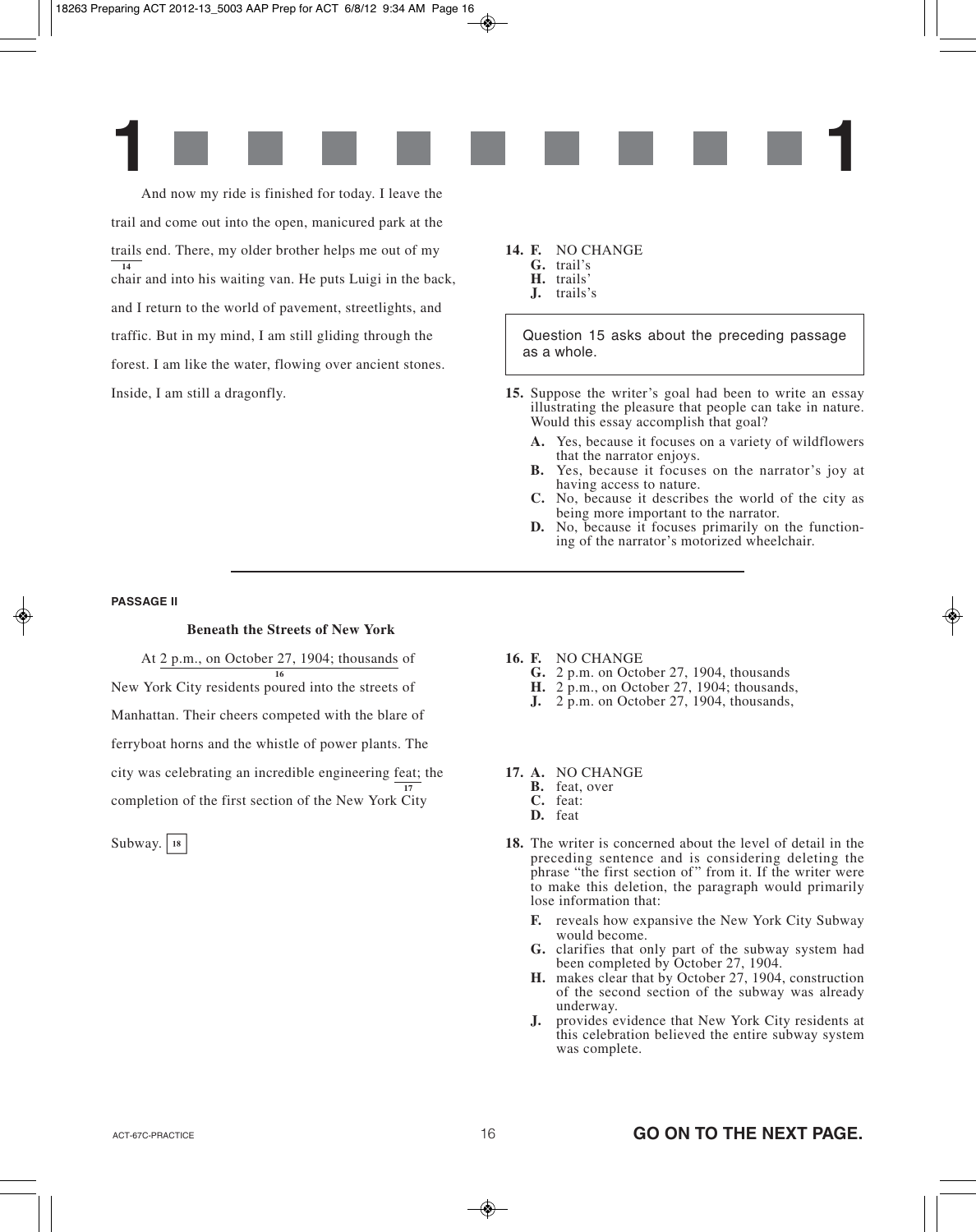

The original subway line was 9.1 miles long and had twenty-eight stations. [A] The first train took twenty-six minutes to complete the route, which ran from City Hall to West 145th Street in under a half an hour. Tens of thousands of New Yorkers could now avoid traffic jams **19**

#### by traveling underneath the streets. [B] **20**

As early as 1865, there had been proposals for a New York subway, but that took decades to resolve the many political, financial, and technical challenges. The **21**

engineer, William Barclay Parsons accepted responsibility for overseeing this project. **22**

Parsons decided that most of the subway tunnel would be constructed using an innovation engineering method known as "cut and cover." [C] First, workers used **23**

picks and shovels to remove roads and dig a deep trench. After installing wooden braces to hold back the earth, workers built a concrete floor. Tunnel walls were **24**

created: with layers of brick, ceramic blocks, tar-soaked felt for waterproofing, and concrete. The roof was made from arch-shaped wooden molds also covered with concrete. Next, track beds were filled with crushed stone, and rails were secured to wooden ties. Finally, the roof was covered with tar-soaked felt, and the roads were rebuilt. **25**

#### **19. A.** NO CHANGE

- **B.** in the completion of its route.
- **C.** in twenty-six minutes.
- **D.** DELETE the underlined portion and end the sentence with a period.
- **20.** Which choice would most effectively conclude the sentence by indicating clearly how the subway system could address the problem described in the first part of the sentence?
	- **F.** NO CHANGE
	- **G.** traveling more effectively.
	- **H.** trying something new.
	- **J.** using a system.
- **21. A.** NO CHANGE
	- **B.** it **C.** those
	- **D.** DELETE the underlined portion.
- **22. F.** NO CHANGE
	- **G.** engineer—William Barclay Parsons
	- **H.** engineer William Barclay Parsons,
	- **J.** engineer William Barclay Parsons

#### **23. A.** NO CHANGE

- **B.** innovate engineer
- **C.** innovative engineering
- **D.** innovate engineering

#### **24. F.** NO CHANGE

- **G.** into the ground deeply under where the roads had previously been removed by them.
- **H.** a trench far down below since it was necessary to shovel deep into the earth in this method known as "cut and cover."
- **J.** DELETE the underlined portion and end the sentence with a period.
- **25. A.** NO CHANGE
	- **B.** created, with
	- **C.** created with
	- **D.** created with: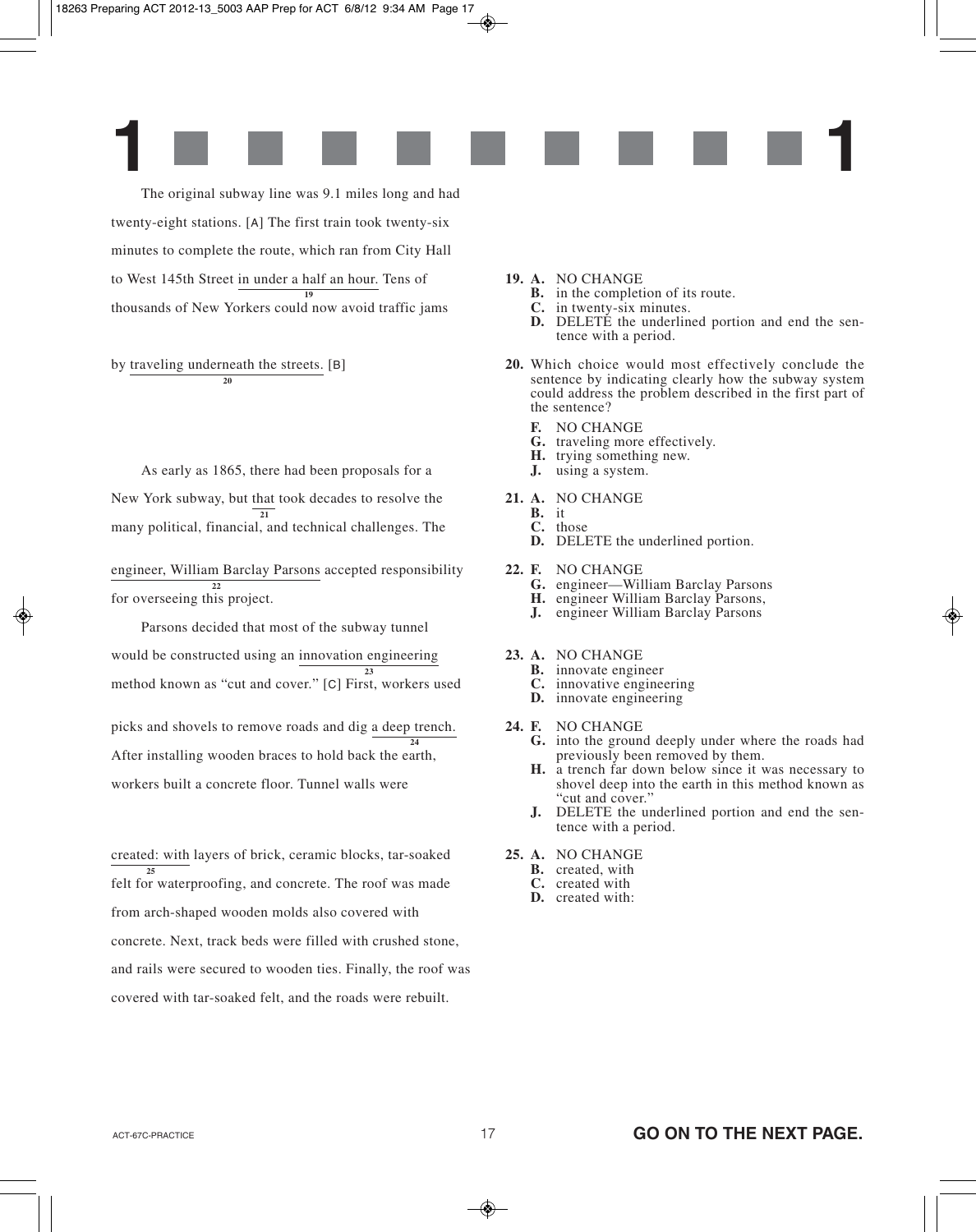

Brightly lit stations welcomed the public, many

of them were skeptical of traveling underground. [D] It **26**

didn't take long for New Yorkers to adapt, however. The day after the subway opened, one newspaper reported that the riders were emerging from underground "having finished what will be to them the daily routine of the rest of their lives." | 28 **27**

#### **26. F.** NO CHANGE

- **G.** of whom
- **H.** of who
- **J.** DELETE the underlined portion.
- **27. A.** NO CHANGE
	- **B.** therefore.
	- **C.** for instance.
	- **D.** that is.
- **28.** The writer wishes to add a sentence that describes the magnitude and expansiveness of the New York City Subway system today. Given that all the following statements are true, which one, if added here, would most clearly and effectively accomplish the writer's goal?
	- F. Even today, for many New Yorkers that newspaper's account is right!
	- **G.** Today, riding a portion of the New York City Subway's 656 miles of mainline track is a daily routine for more than 4 million people.
	- **H.** Today, the New York City Transit Authority continuously maintains two separate fleets of subway cars.
	- **J.** Now, a typical New York City Subway waiting platform ranges from 400 to 700 feet.

Question 29 asks about the preceding passage as a whole.

**29.** Upon reviewing the essay and finding that some information has been left out, the writer composes the following sentence incorporating that information:

> This technique, also known as "open excavation," became the standard for subway tunneling for nearly sixty years.

If the writer were to add this sentence to the essay, the sentence would most logically be placed at Point:

- **A.** A.
- **B.** B.
- **C.** C. **D.** D.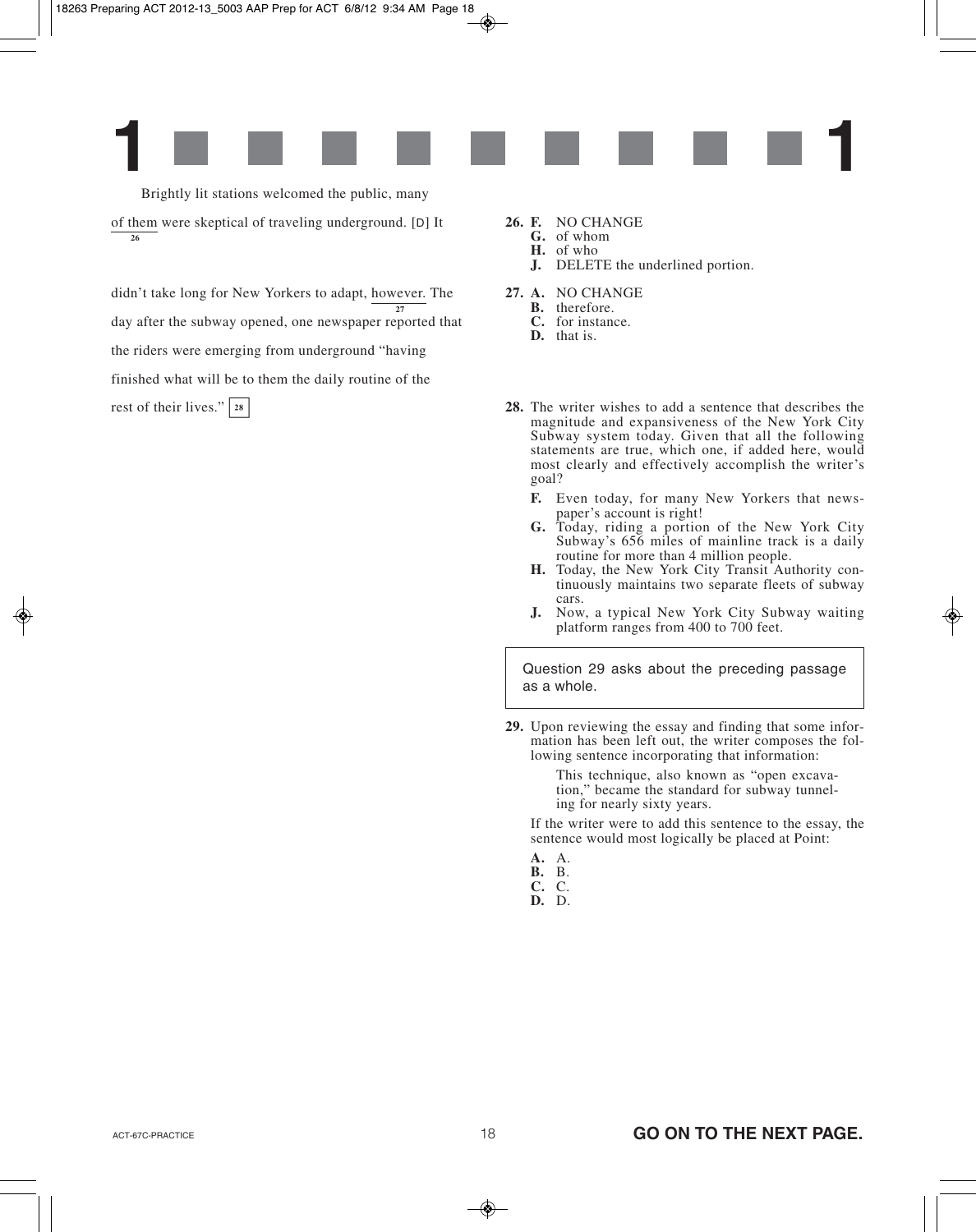

#### **PASSAGE III**

#### **Diego Rivera: The People's Painter**

In the 1920s, Mexican artist Diego Rivera (1886–1957) practiced the art of painting frescoes, large murals done on fresh plaster. Rivera's frescoes appeared on the outside walls of buildings in Mexico City, in plain sight of any passerby. This brought art out of the elite galleries by catering to the upper class and literally to the public. **30 31**

Rivera attracted for his belief controversy that the working class should wield more political power. His **32 32**

dominant artistic subject in his art was as expansive **33**

than his frescoes: the role played by laborers in the past, **34**

present, and future of humanity. One of his frescoes depict a progression through time and can be read as time lines from left to right. For example, on the left side of a fresco, there might be field workers hunched over in fatigue and surrounded by the tools of their trade. On the right side, after they have moved through history. The same workers stand tall, radiating strength and confidence. Such **35 36**

empowerment of the worker were to be the bright future Rivera envisioned for all the workers of the world. **37**

- **30.** The writer wants to suggest that the art of the fresco had been in decline previous to Rivera. Which choice best accomplishes that goal?
	- **F.** NO CHANGE
	- **G.** engaged in
	- **H.** influenced
	- **J.** revived
- **31. A.** NO CHANGE
	- **B.** that catered
	- **C.** while catering
	- **D.** and catered
- **32. F.** NO CHANGE
	- **G.** Rivera should wield more political power for his belief that controversy attracted the working class.
	- **H.** Rivera for his controversy attracted belief that the working class should wield more political power.
	- **J.** Rivera attracted controversy for his belief that the working class should wield more political power.
- **33. A.** NO CHANGE
	- **B.** that he was interested in
	- **C.** that he focused on
	- **D.** DELETE the underlined portion.
- **34. F.** NO CHANGE
	- **G.** then
	- **H.** as
	- **J.** if
- **35. A.** NO CHANGE
	- **B.** Many
	- **C.** Each
	- **D.** Any one
- **36. F.** NO CHANGE
	- **G.** history; the
	- **H.** history, the
	- **J.** history—the
- **37. A.** NO CHANGE
	- **B.** if it were
	- **C.** was
	- **D.** if it was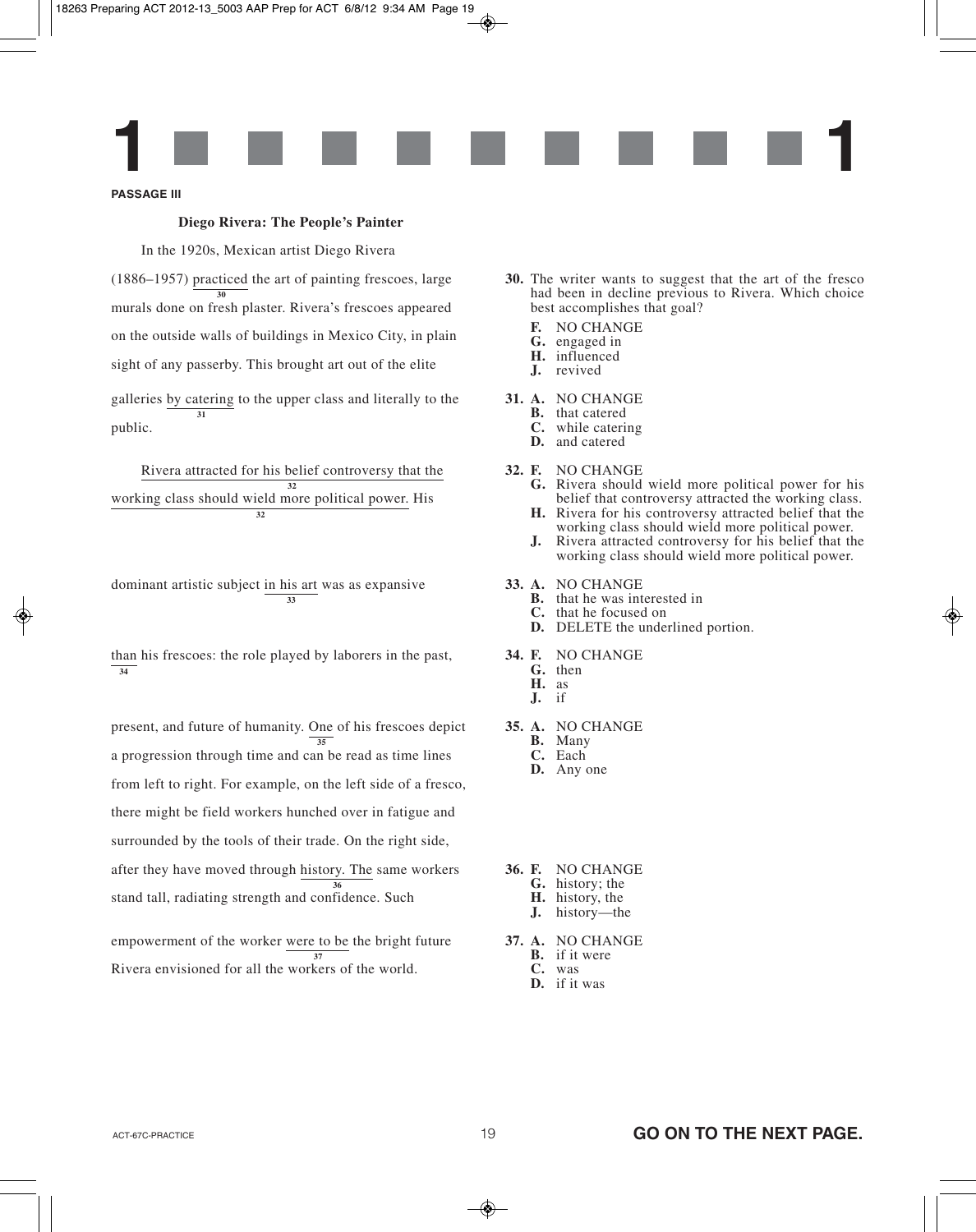

Rivera received various prestigious commissions while he was in the United States. In the 1930s, he was commissioned by the Ford Motor Company to paint a twenty-seven-panel fresco in the Detroit Institute of Arts. The fresco, *Detroit Industry*, portrays some of the varied groups that shaped American culture and constituted its workforce. The central panel on the north wall shows the **38 39**

manufacture of a 1932 Ford V-8 engine, when the central panel on the south wall shows the production of this same car's exterior. Smaller panels depicting workers in a **40**

**41**

variety of other Detroit industries.  $|42|$  The fresco is a

dynamic work because, by capturing the energy, humanity, and collective achievement of the Detroit workers, **43**

celebrates all working men and women. However, Rivera considered it the greatest achievement of his career. **44**

**38. F.** NO CHANGE

- **G.** various, prestigious,
- **H.** various, and prestigious
- **J.** various and prestigious,
- **39.** If the underlined phrase were deleted, the sentence would primarily lose a detail that:
	- **A.** repeats information found elsewhere in the sentence.
	- **B.** is necessary for the sentence to be grammatically complete.
	- **C.** provides new and relevant information to the sentence.
	- **D.** is ambiguous and unnecessary to the sentence.
- **40. F.** NO CHANGE
	- **G.** since
	- **H.** thus **J.** and
	-
- **41. A.** NO CHANGE
	- **B.** depict
	- **C.** depicting some
	- **D.** had depicted
- **42.** The writer is thinking of adding the following phrase to the end of the preceding sentence (changing the period after *industries* to a comma):

such as medicine, pharmaceuticals, and chemicals.

Should the writer make this addition there?

- **F.** Yes, because it offers relevant examples that help to specify a broad term.
- **G.** Yes, because it helps explain how the panels were physically constructed.
- **H.** No, because it provides a sampling of industries rather than a full listing.
- **J.** No, because it digresses from the main point of the sentence.
- **43. A.** NO CHANGE
	- **B.** that,
	- **C.** while,
	- **D.** that was,
- **44. F.** NO CHANGE
	- **G.** Despite this,
	- **H.** Regardless,
	- **J.** DELETE the underlined portion.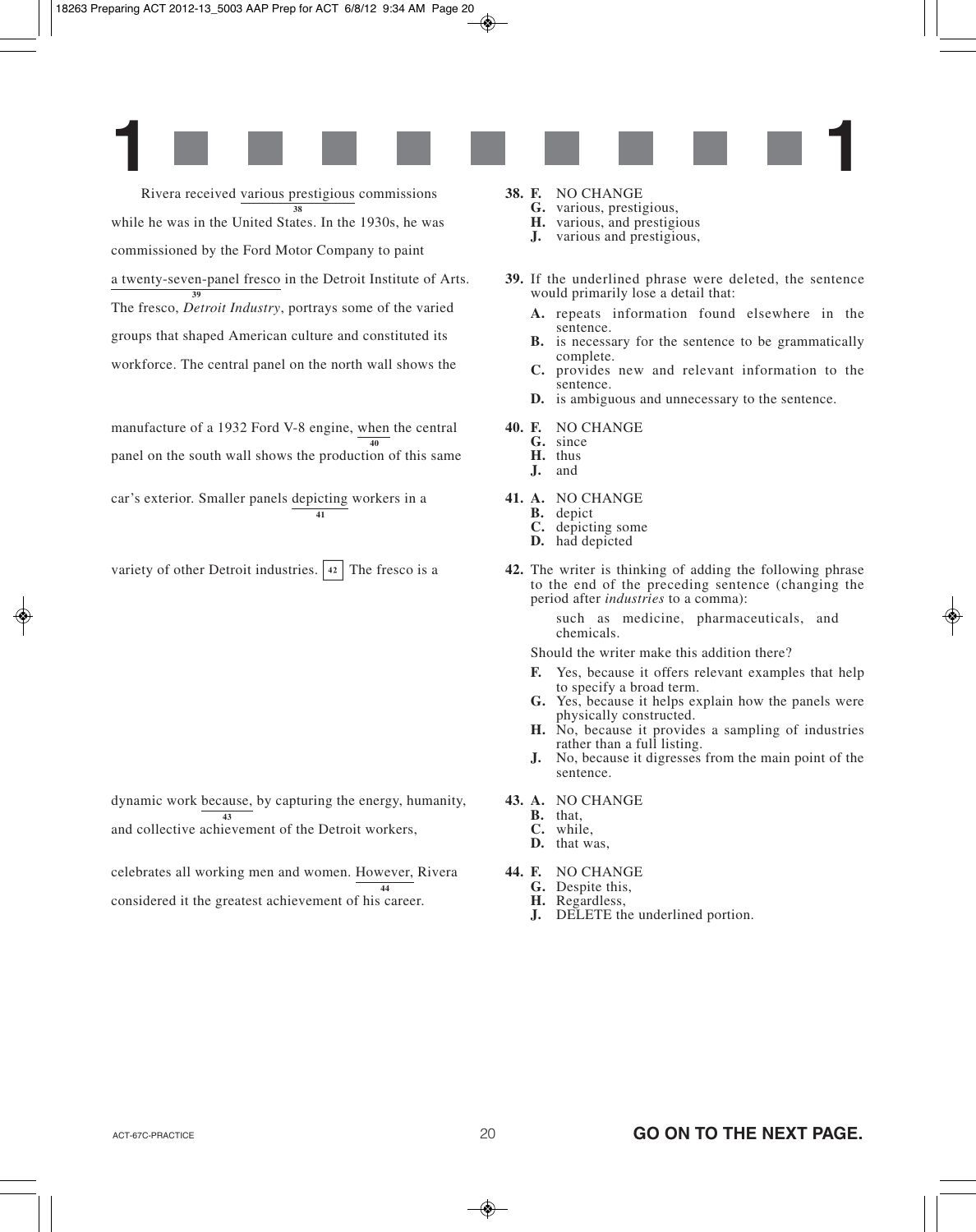

#### **PASSAGE IV**

#### **After All These Years**

#### $[1]$

[1] I met Joan, the person who would be my best friend for the next twenty years, the first morning I played outside my family's new California home. [2] I was five years old. [3] We became inseparable childhood friends, and we remained close, even though we attended different high schools and colleges. **45**

#### [2]

Joan enjoyed jogging and painting cityscapes. I loved hiking trips and writing. We shared an appreciation of the outdoors and a passion for our creative work. More **46**

importantly though we enjoyed being together. Through our history of shared experiences, we formed a rare **47** understanding of each other.

#### [3]

[1] Last February, I had to travel to Fairbanks,

Alaska, for my work. [2] Though we had rarely spoken

to each other in fifteen years, when I called Joan to

suggest a meeting, her voice sounded wonderfully familiar.

**48**

#### **45. A.** NO CHANGE

- **B.** close, yet even
- **C.** close; even
- **D.** close. Even
- **46.** Which of the following alternatives to the underlined portion would NOT be acceptable?
	- **F.** cityscapes, while I
	- **G.** cityscapes; I
	- **H.** cityscapes. I, on the other hand,
	- **J.** cityscapes I
- **47. A.** NO CHANGE
	- **B.** important though
	- **C.** importantly, though,
	- **D.** important, though

- **48.** Which choice would best express the narrator's positive reaction to speaking with Joan and the narrator's fondness for her friend?
	- **F.** NO CHANGE
	- **G.** she said that she would rearrange her schedule so that we could meet.
	- **H.** she told me that she immediately recognized my voice.
	- **J.** her quick words and the sound of her laugh surprised me.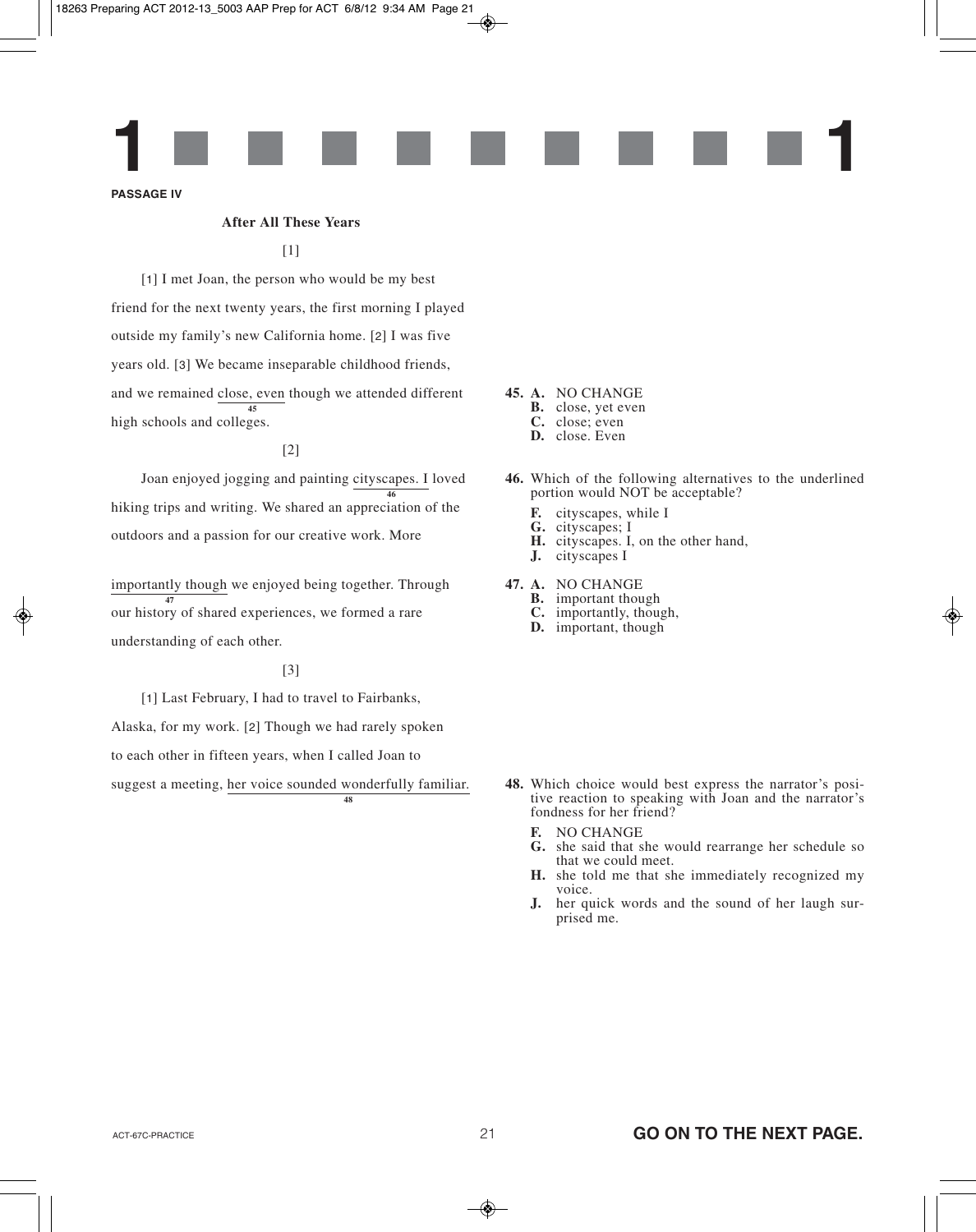

[3] Through my parents, whom were still in touch with **49**

Joan's father, I learned that Joan was currently living in **50**

Fairbanks.  $|51|$ 

[4]

I parked my rental car in downtown Fairbanks, and to keep the battery from freezing, I plugged the engine into an electrical outlet in the parking lot so the battery would stay warm. It was twenty below **52**

zero that afternoon, and the sky shone with a pale gray **53**

light.  $\vert$  54  $\vert$  I called Joan from a pay phone. She soon met me on a street corner that was close to her art studio.

 $[5]$ 

As we walked upstairs to her studio,

we slipped into our familiar habits, talking about the people in our lives and our work. We talked just as easily as we had in the past, when we would sit in the field behind Joan's house atop the rabbit hutch and discuss our friends and our hopes for the future. **55 56**

- **49. A.** NO CHANGE
	- **B.** who **C.** whose
	- **D.** which
- **50. F.** NO CHANGE
	- **G.** we
	- **H.** they **J.** he
		-
- **51.** Which of the following sequences of sentences makes Paragraph 3 most logical?
	- **A.** NO CHANGE
	- **B.** 1, 3, 2
	- **C.** 2, 1, 3
	- **D.** 3, 2, 1
- **52. F.** NO CHANGE
	- **G.** located in the downtown area of the city.
	- **H.** so the battery would continue to work properly despite the cold weather.
	- **J.** DELETE the underlined portion and end the sentence with a period.
- **53.** Which of the following alternatives to the underlined portion would NOT be acceptable?
	- **A.** was glowing
	- **B.** glowed
	- **C.** shined
	- **D.** shoned
- **54.** If the writer were to delete the preceding sentence, the essay would primarily lose:
	- **F.** an indication of the narrator's response to the weather conditions in Fairbanks.
	- **G.** a detailed analysis of why the narrator had to plug the car engine into an electrical outlet.
	- **H.** descriptive details that help set the scene of the narrator's meeting with Joan.
	- **J.** unnecessary details that repeat information given earlier in the paragraph.
- **55. A.** NO CHANGE
	- **B.** fell upon
	- **C.** dropped by
	- **D.** returned with
- **56. F.** NO CHANGE
	- **G.** in the field atop the rabbit hutch behind Joan's house
	- **H.** atop the rabbit hutch in the field behind Joan's house
	- **J.** behind Joan's house in the field atop the rabbit hutch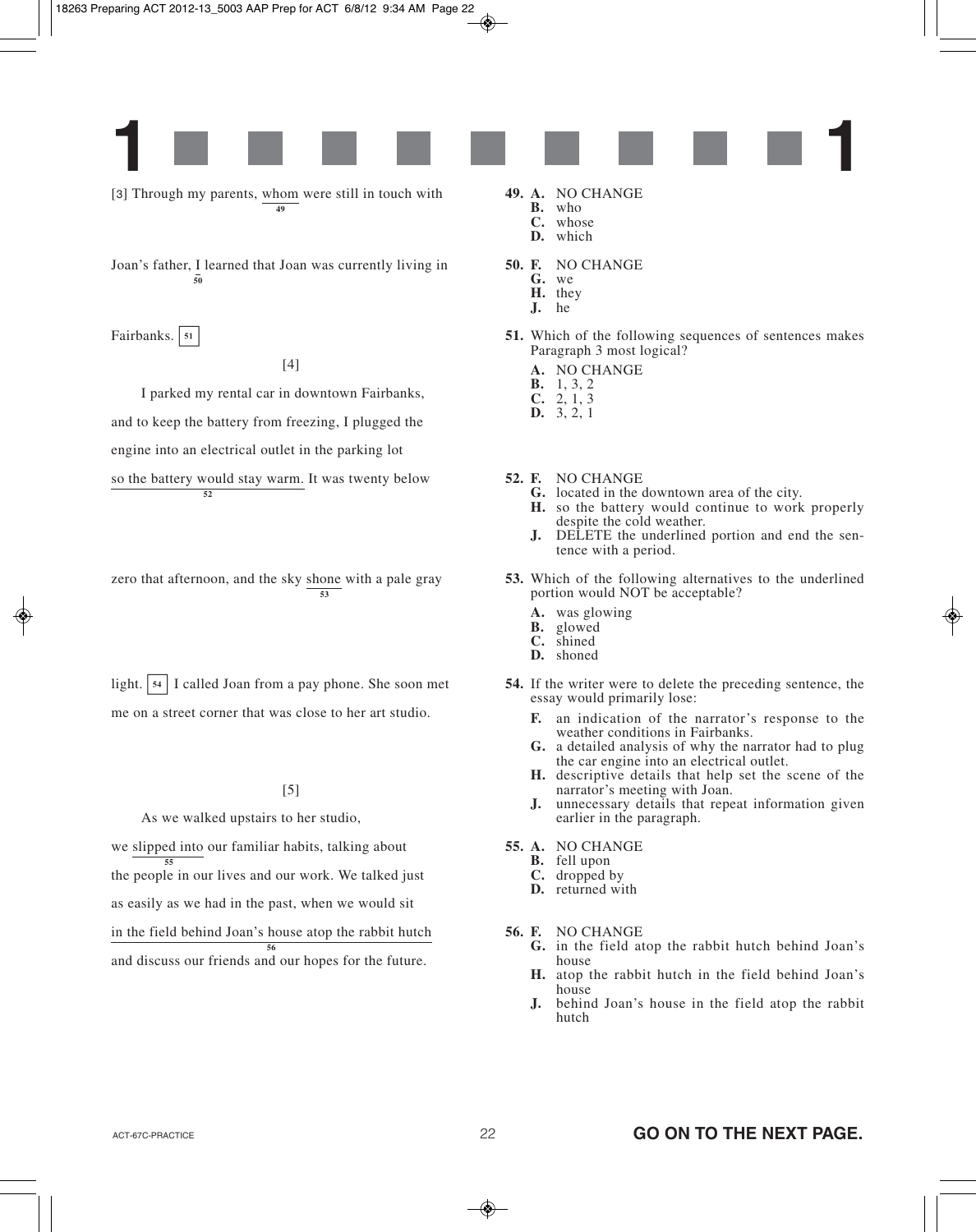

[6]

When I saw Joan's new paintings, I immediately remembered her distinct way of emphasizing shadows and light. I remembered everything about her: how she would get so absorbed in her work that she'd forget to eat, how **57**

she disliked talking in the morning, how she was firm in **58**

| her decisions. The years of separation had not affected the |  |
|-------------------------------------------------------------|--|
|                                                             |  |
| heart of our connection, our friendship.                    |  |
| 59                                                          |  |

- **57.** Which of the following alternatives to the underlined portion would NOT be acceptable?
	- **A.** engrossed in
	- **B.** acquired by
	- **C.** immersed in
	- **D.** engaged in
- **58.** Which of the following alternatives to the underlined portion would NOT be acceptable?
	- **F.** with
	- **G.** regarding
	- **H.** along
	- **J.** about
- **59.** Given that all the choices are true, which one would best conclude this essay by effectively summarizing its main idea?
	- **A.** NO CHANGE
	- **B.** Sadly, I realized that although we might be able to meet once a year, Joan and I would probably never again live in the same city.
	- **C.** Even though we had followed different interests, I was glad to know that both Joan and I had been able to devote time to our creative work.
	- **D.** As a result of the time we spent together when we were very young, I'll always remember Joan.

Question 60 asks about the preceding passage as a whole.

**60.** Upon reviewing the essay and finding that some information has been left out, the writer composes the following sentence incorporating that information:

> Yet, despite such strong ties, we moved far apart as adults and lost touch.

This sentence would most logically be placed:

- **F.** after Sentence 2 in Paragraph 1.
- **G.** at the end of Paragraph 2.
- **H.** at the end of Paragraph 4.
- **J.** after the first sentence in Paragraph 6.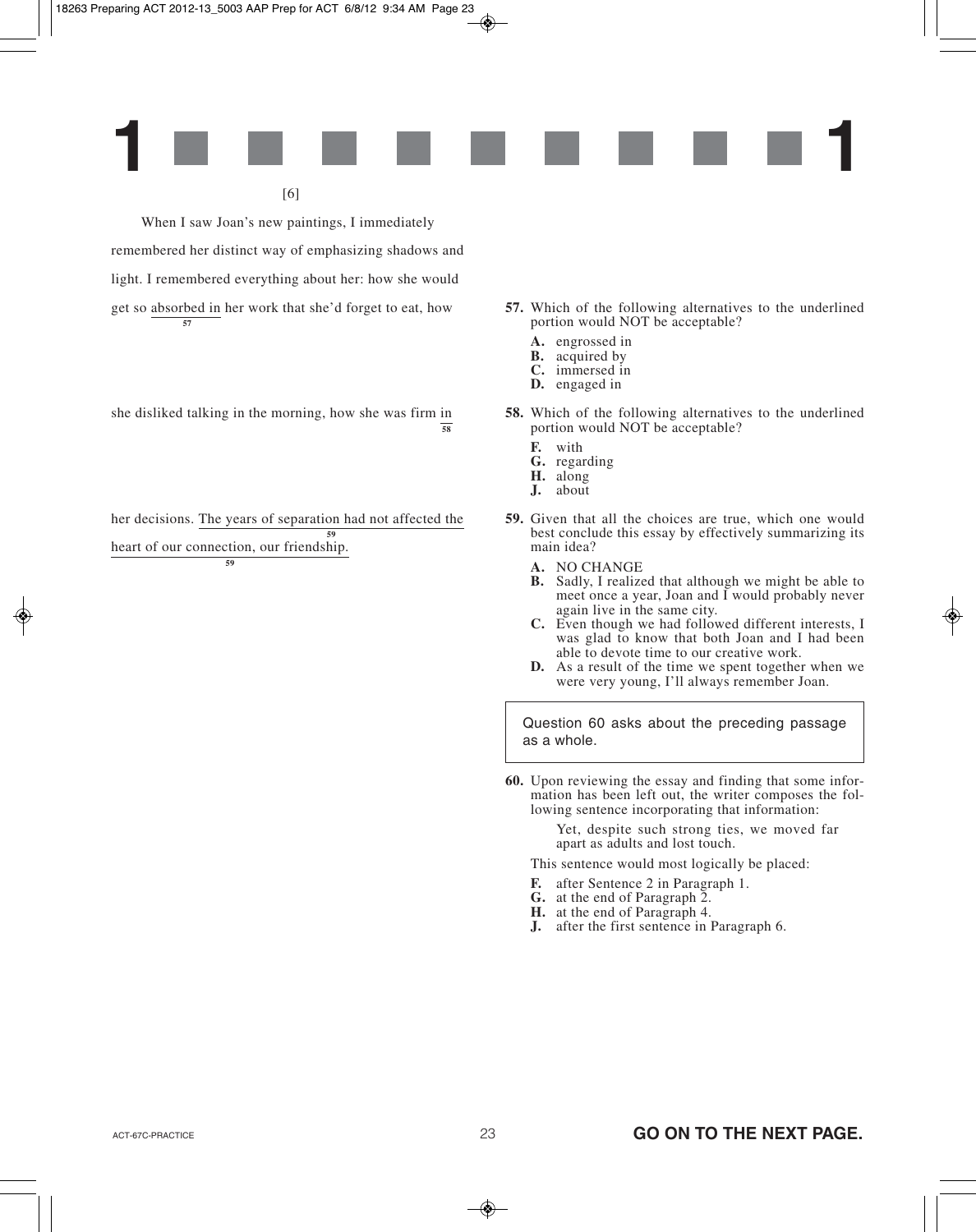

#### **PASSAGE V**

#### **Three Stars, Many Stories**

Many thousands of years ago, people around the world began attaching different stories to the stars in the **61**

night sky. The Sun sets gradually the images of a winged horse, a drinking gourd, a heartbroken hero appear in lights overhead. In some cases, a pattern of stars may represent a simple object that has meaning in day-to-day life. In other cases, the pattern, or constellation, may be **62 63**

#### a figure with a different kind of meaning. **64**

Three bright stars that I've read about have acquired **65**

significance for many viewers around the globe. In some **66**

agricultural parts of Japan, for instance, these three stars are commonly referred to as *Karasuki* and represent a **67**

three-pronged plow. It's awesome that in other parts of Japan, the same three stars appear in a constellation **68**

#### **61. A.** NO CHANGE

- **B.** stories, which they connected to
- **C.** stories, to which they related to
- **D.** stories because of
- **62. F.** NO CHANGE
	- **G.** sets, gradually,
	- **H.** sets, and gradually
	- **J.** setting gradually

#### **63. A.** NO CHANGE

- **B.** pattern, or constellation
- **C.** pattern or constellation,
- **D.** pattern or constellation:
- **64.** Given that all the choices are true, which one ends this paragraph with the clearest allusion to *Orion*, as the constellation is described later in the essay?
	- **F.** NO CHANGE
	- **G.** that is interesting but hard to see without a telescope.
	- **H.** who plays a dramatic role in a myth that has been told and retold for centuries.
	- **J.** that is also represented in the night sky once the Sun has set and the stars emerge.
- **65.** Given that all the choices are true, which one offers visual information about the stars as they appear in modern times?
	- **A.** NO CHANGE
	- **B.** have different names in different cultures
	- **C.** formed long before any of us were born
	- **D.** together roughly form a straight line
- **66.** Which of the following alternatives to the underlined portion would NOT be acceptable?
	- **F.** observers
	- **G.** overseers
	- **H.** night-sky watchers
	- **J.** stargazers
- **67.** Given that all the choices are true, which one provides a detail that has the most direct connection to the information that follows in this sentence?
	- **A.** NO CHANGE
	- **B.** distant
	- **C.** populated
	- **D.** historic
- **68. F.** NO CHANGE
	- **G.** You'll be amazed to learn that in
	- **H.** Consider, if you will, the notion that in
	- **J.** In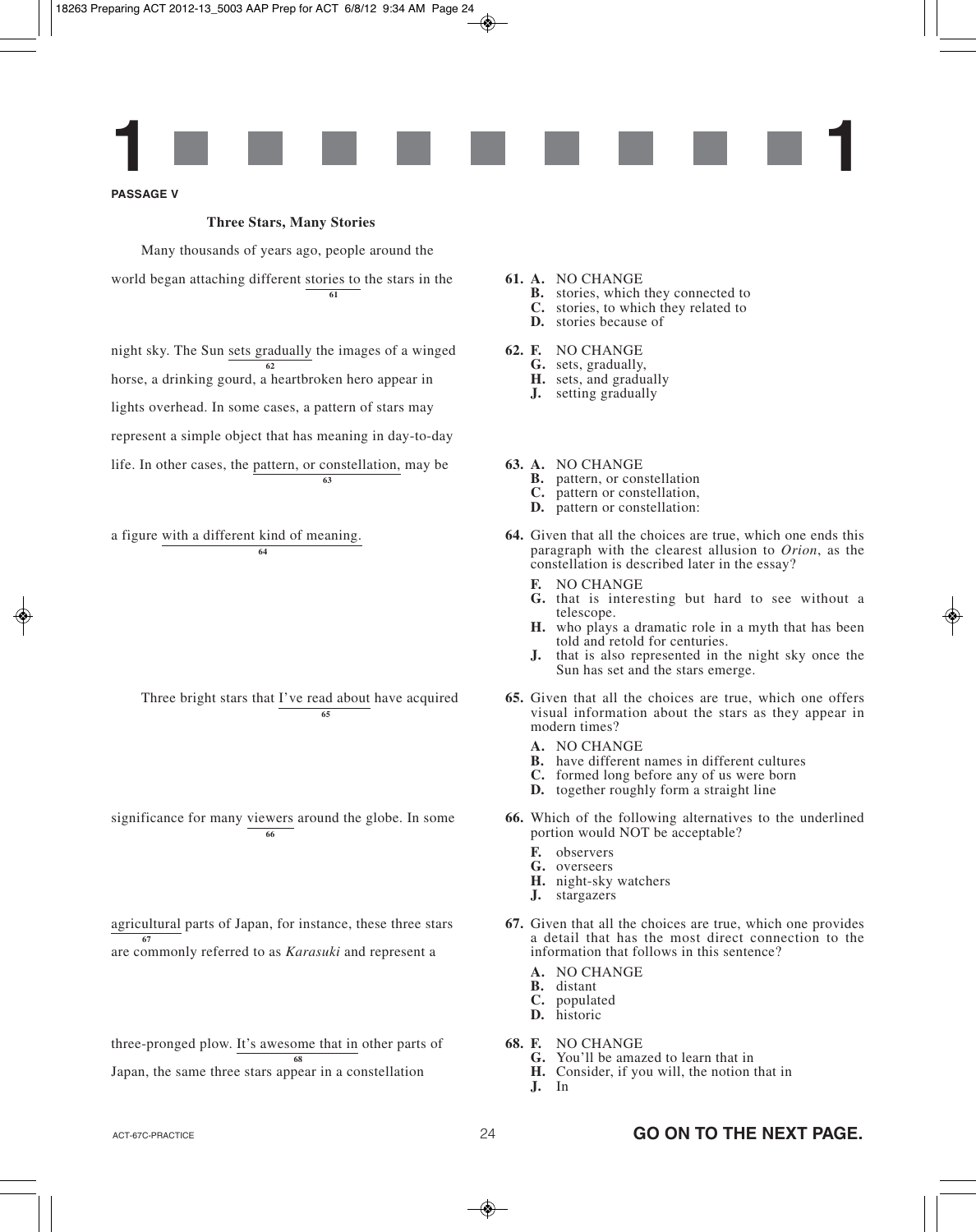

representing the floor-length sleeve of a woman's kimono. In still other parts of Japan, this shining trio appears in the center of an hourglass-shaped drum, a *tsuzumi*. **69**

On the other side of the world, the same three stars has traditionally represented three zebras to the Namaqua people of South Africa. In **70**

the mythology, of the Tswana people of South Africa, these same stars represent three pigs. **71**

[1] *Orion* is the name many Westerners use for a constellation that contains these three stars. [2] In Greek mythology, Orion is a mighty hunter. [3] In the night sky, he carries a bow and arrow and is accompanied by his loyal dogs, *Canis Major* and *Canis Minor*. [4] The three stars form the brilliant belt around the hunter's waist. [5] In the sky with Orion are the animals he used to hunt on Earth—from a small rabbit to a huge bull. [6] The scorpion that, according to myth, killed Orion inhabits the sky as well, but at such a distance because it can never sting the hunter again. [7] Even in an age of big-screen **72**

televisions, their is still no show on Earth as big as the night sky. [8] Stars up there play different roles around **73**

the world, their dazzling careers span thousands of **74**

years.  $75$ 

#### **69. A.** NO CHANGE

- **B.** In Japan's imagination, this
- **C.** In Japan, this
- **D.** This
- **70. F.** NO CHANGE
	- **G.** have
	- **H.** could of
	- **J.** has been
- **71. A.** NO CHANGE
	- **B.** mythology of the Tswana people, of South Africa
	- **C.** mythology, of the Tswana people, of South Africa
	- **D.** mythology of the Tswana people of South Africa,

- **72. F.** NO CHANGE
	- **G.** so when
	- **H.** this means
	- **J.** that
- **73. A.** NO CHANGE
	- **B.** they're **C.** there
	- **D.** but there
- **74. F.** NO CHANGE
	- **G.** world, and their
	- **H.** world, with
	- **J.** world,
- **75.** The writer wants to divide the preceding paragraph into two to create a concluding paragraph that is free of direct references to a specific culture's view of the three stars. The best place to begin the new paragraph would be at the beginning of Sentence:
	- **A.** 4.
	- **B.** 5.
	- **C.** 6. **D.** 7.

#### **END OF TEST 1**

#### **STOP! DO NOT TURN THE PAGE UNTIL TOLD TO DO SO.**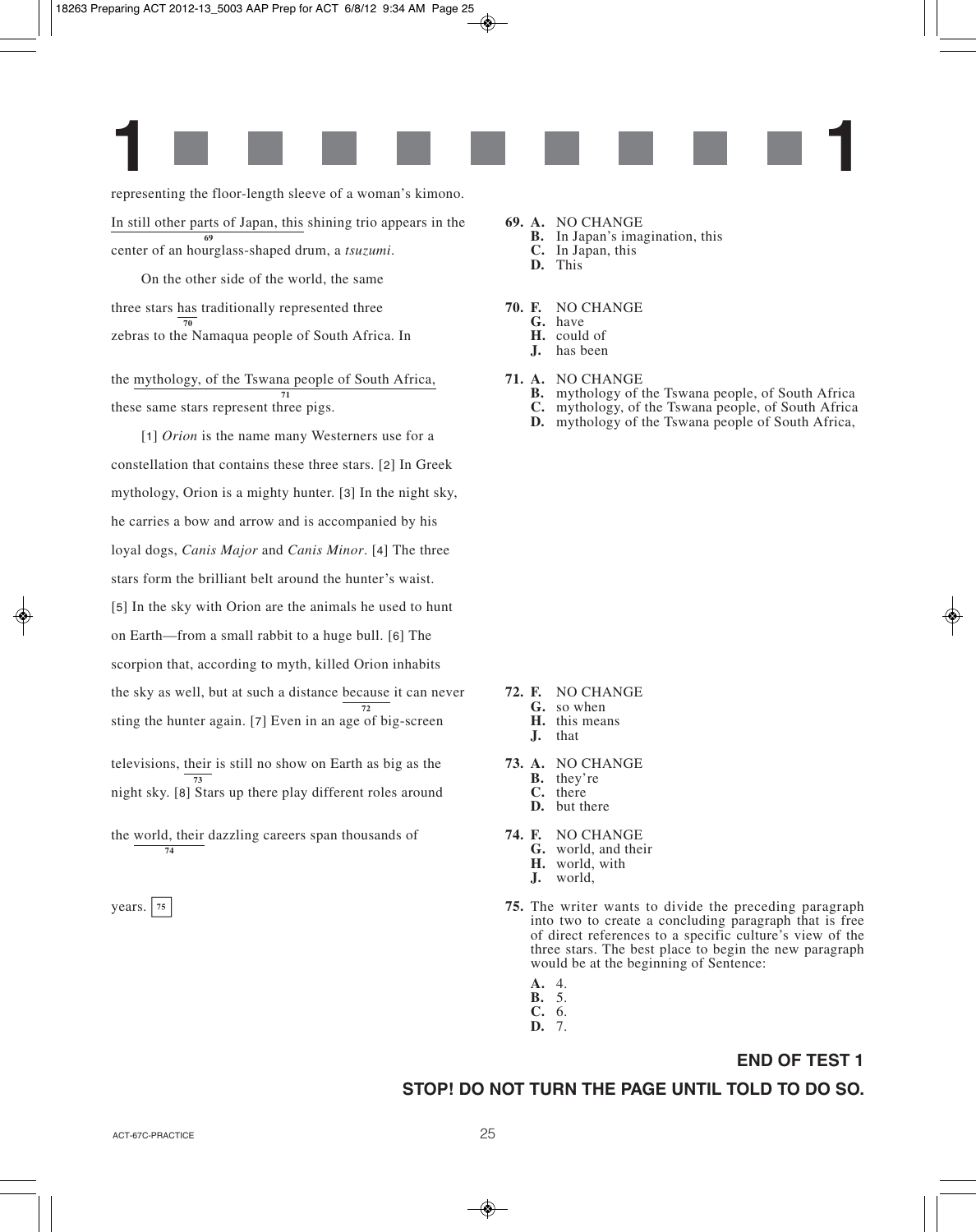

#### **MATHEMATICS TEST**

60 Minutes—60 Questions

**DIRECTIONS:** Solve each problem, choose the correct answer, and then fill in the corresponding oval on your answer document.

Do not linger over problems that take too much time. Solve as many as you can; then return to the others in the time you have left for this test.

You are permitted to use a calculator on this test. You may use your calculator for any problems you choose,

- **1.** The weekly fee for staying at the Pleasant Lake Campground is \$20 per vehicle and \$10 per person. Last year, weekly fees were paid for *v* vehicles and *p* persons. Which of the following expressions gives the total amount, in dollars, collected for weekly fees last year?
	- A.  $20v + 10p$
	- **B.**  $20p + 10v$
	- **C.**  $10(v + p)$
	- **D.**  $30(v + p)$
	- **E.**  $10(v + p) + 20p$
- **2.** If  $r = 9$ ,  $b = 5$ , and  $g = -6$ , what does  $(r + b g)(b + g)$ equal?
	-
	- **F.**  $-20$ <br>**G.**  $-8$  $\frac{-8}{8}$
	- **H.**<br>**J.**
	- **J.** 19<br>**K.** 20
	- **K.** 20
- **3.** A copy machine makes 60 copies per minute. A second copy machine makes 80 copies per minute. The second machine starts making copies 2 minutes after the first machine starts. Both machines stop making copies 8 minutes after the first machine started. Together, the 2 machines made how many copies?
	- **A.** 480
	- **B.** 600
	- **C.** 680 **D.** 720
	- **E.** 960
	-
- **4.** Marlon is bowling in a tournament and has the highest average after 5 games, with scores of 210, 225, 254, 231, and 280. In order to maintain this exact average, what *must* be Marlon's score for his 6th game?
	- **F.** 200
	- **G.** 210
	- **H.** 231<br>**J.** 240
	- **J.**
	- **K.** 245

but some of the problems may best be done without using a calculator.

Note: Unless otherwise stated, all of the following should be assumed.

- 1. Illustrative figures are NOT necessarily drawn to scale.
- 2. Geometric figures lie in a plane.
- 3. The word *line* indicates a straight line.
- 4. The word average indicates arithmetic mean.
- **5.** Joelle earns her regular pay of \$7.50 per hour for up to 40 hours of work in a week. For each hour over 40 hours of work in a week, Joelle is paid  $1\frac{1}{2}$  times her regular pay. How much does Joelle earn for a week in which she works 42 hours? 2
	- **A.** \$126.00 **B.** \$315.00
	- **C.** \$322.50 **D.** \$378.00
	- **E.** \$472.50
- **6.** Which of the following mathematical expressions is equivalent to the verbal expression "A number, *x*, squared is 39 more than the product of 10 and *x*" ?
	- **F.**  $2x = 39 + 10x$ **G.**  $2x = 39x + 10x$ **H.**  $x^2 = 39 - 10x$ **J.**  $x^2 = 39 + x^{10}$ **K.**  $x^2 = 39 + 10x$
- 7. If  $9(x-9) = -11$ , then  $x = ?$ 
	- **A.**  $-\frac{92}{9}$ **B.**  $-\frac{20}{0}$ **C.**  $-\frac{11}{0}$ **D.**  $-\frac{2}{9}$ **E.**  $\frac{70}{9}$ 9 9 9 9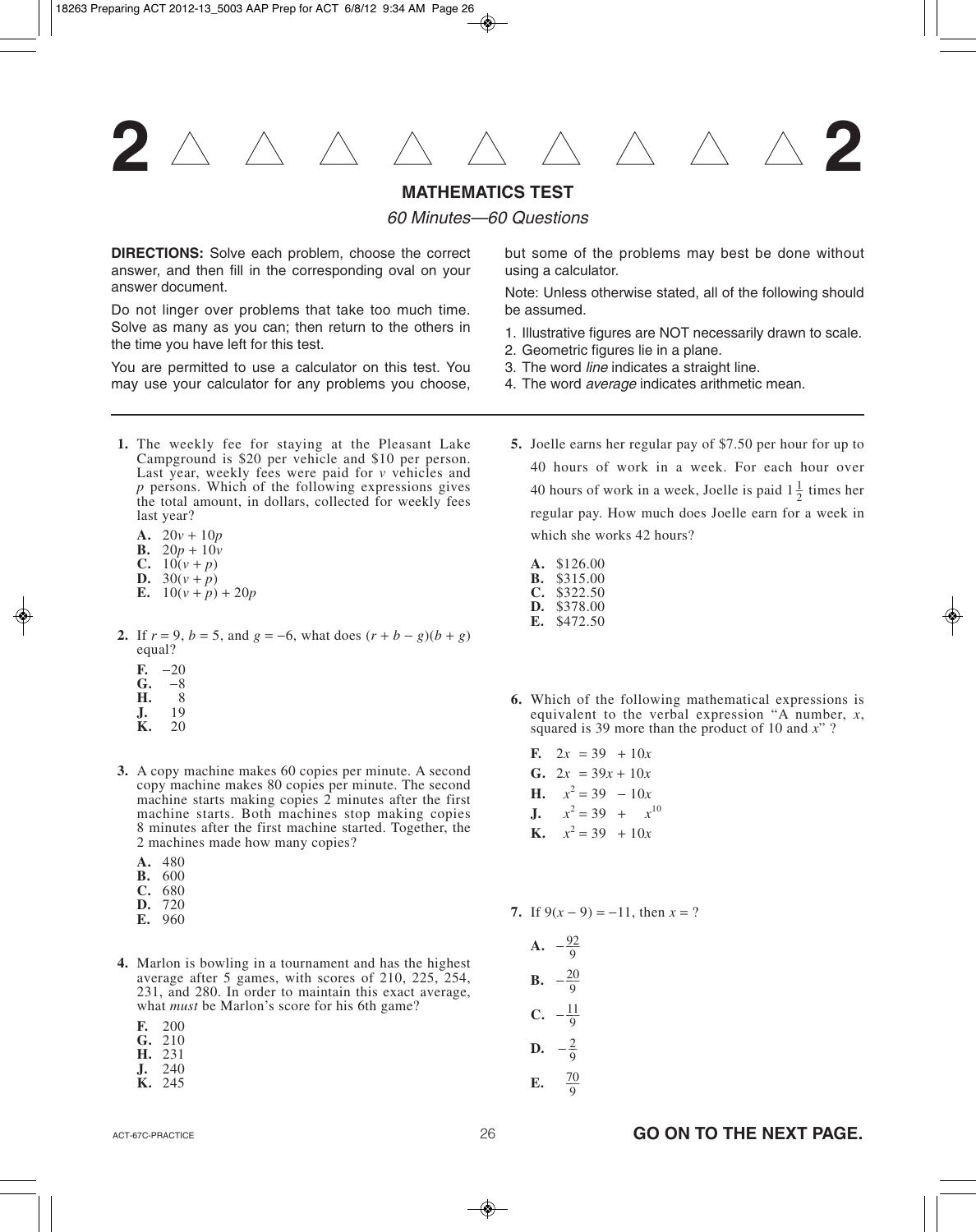**2 2**

- **8.** Discount tickets to a basketball tournament sell for \$4.00 each. Enrico spent \$60.00 on discount tickets, \$37.50 less than if he had bought the tickets at the regular price. What was the regular ticket price?
	- **F.** \$02.50
	- G. \$6.40
	- **H.** \$6.50
	- **J.**  $$7.50$ **K.** \$11.00
- **9.** The expression  $(3x 4y^2)(3x + 4y^2)$  is equivalent to:
	- **A.**  $9x^2 16y^4$
	- **B.**  $9x^2 8y^4$
	- **C.**  $9x^2 + 16y^4$
	- **D.**  $6x^2 16y^4$
	- **E.**  $6x^2 8y^4$
- **10.** A rectangle has an area of 32 square feet and a perimeter of 24 feet. What is the shortest of the side lengths, in feet, of the rectangle?
	- **F.** 1
	- **G.** 2
	- **H.** 3 **J.** 4
	- **K.** 8
- **11.** In  $\triangle ABC$ , the sum of the measures of ∠*A* and ∠*B* is 47°. What is the measure of ∠*C* ?
	- **A.**  $47^{\circ}$
	- $B. 86°$
	- $C. 94°$
	- **D.** 133° **E.** 143°
- **12.** In the school cafeteria, students choose their lunch from 3 sandwiches, 3 soups, 4 salads, and 2 drinks. How many different lunches are possible for a student who chooses exactly 1 sandwich, 1 soup, 1 salad, and 1 drink?
	- **F.** 2
	- G. 4
	- **H.** 12
	- **J.** 36
	- **K.** 72
- **13.** For 2 consecutive integers, the result of adding the smaller integer and triple the larger integer is 79. What are the 2 integers?

| $\sim$ |  |
|--------|--|
|        |  |

- **B.** 19, 20
- **C.** 20, 21
- **D.** 26, 27 **E.** 39, 40
- **14.** A function  $f(x)$  is defined as  $f(x) = -8x^2$ . What is  $f(-3)$ ?
	- **F.**  $-72$ <br>**G.** 72 **G.** 72<br>**H.** 192 **H.** 0192
	- **J.**  $-576$ <br>**K.** 576 **K.** 0576
- **15.** If  $3^x = 54$ , then which of the following must be true?
	- A.  $1 < x < 2$ **B.**  $2 < x < 3$
	- **C.** 3 < *x* < 4
	- **D.**  $4 < x < 5$
	- **E.**  $5 < x$
- **16.** What is the least common multiple of 70, 60, and 50 ?
	- **F.** 60<br>**G.** 180 180 **H.** 210
	- $J. 2,100$
	- **K.** 210,000
- **17.** Hot Shot Electronics is designing a packing box for its new line of Acoustical Odyssey speakers. The box is a rectangular prism of length 45 centimeters, width 30 centimeters, and volume 81,000 cubic centimeters. What is the height, in centimeters, of the box?
	- **A.** 75
	- **B.** 60
	- **C.** 48 **D.** 27
	- **E.** 18
- **18.** Four points, *A*, *B*, *C*, and *D*, lie on a circle having a circumference of 15 units. *B* is 2 units counterclockwise from *A*. *C* is 5 units clockwise from *A*. *D* is 7 units clockwise from *A* and 8 units counterclockwise from *A*. What is the order of the points, starting with *A* and going clockwise around the circle?
	- **F.** *A*, *B*, *C*, *D* **G.** *A*, *B*, *D*, *C* **H.** *A*, *C*, *B*, *D* **J.** *A*, *C*, *D*, *B* **K.** *A*, *D*, *C*, *B*
- **19.** A group of cells grows in number as described by the equation  $y = 16(2)^t$ , where *t* represents the number of days and *y* represents the number of cells. According to this formula, how many cells will be in the group at the end of the first 5 days?
	- **A.** 80<br>**B.** 160 **B.** 160<br>**C.** 400 **C.** 400<br>**D.** 512 **D.** 0,512 **E.** 1,280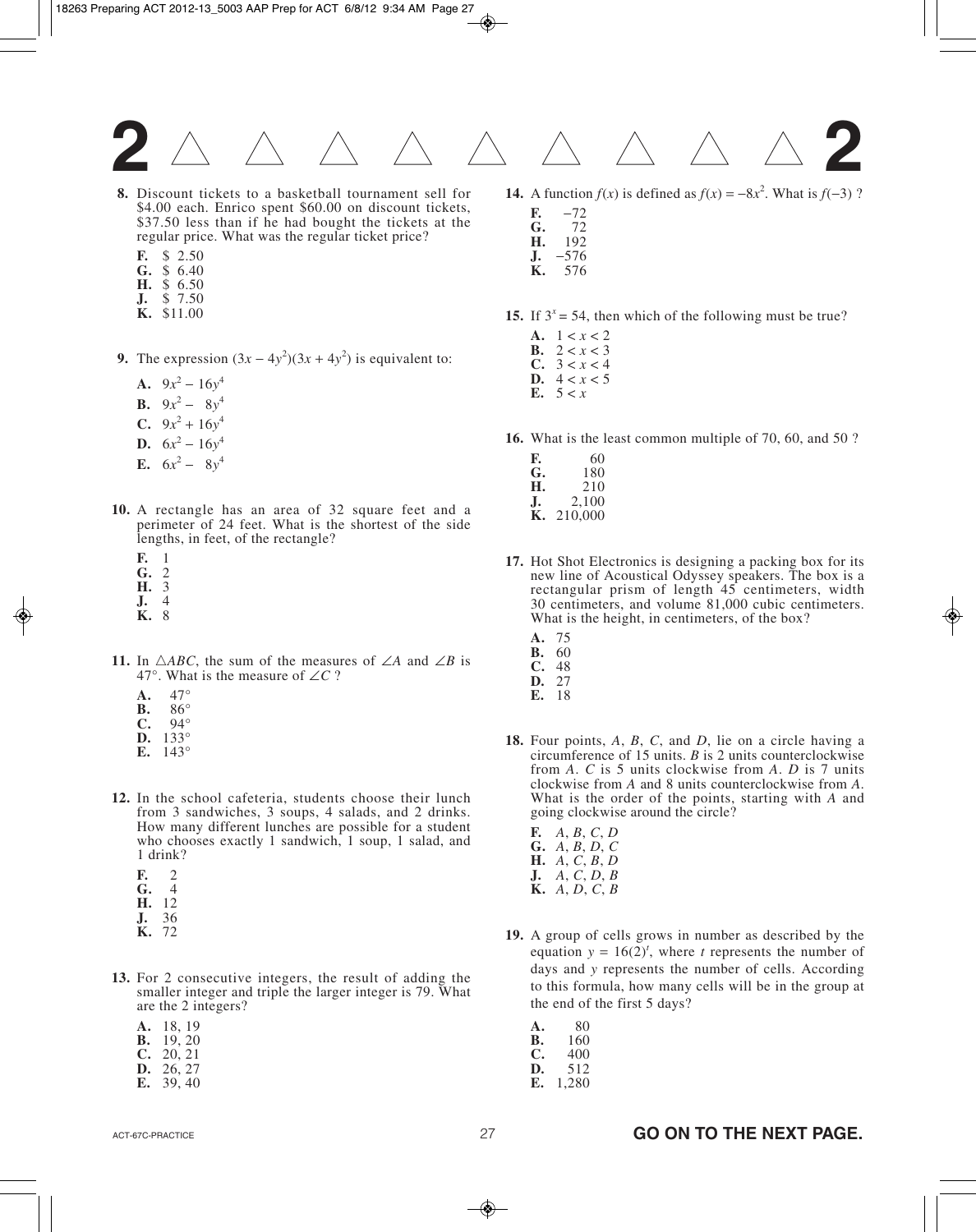**2 2**

- **20.** The length of a rectangle is 3 times the length of a smaller rectangle. The 2 rectangles have the same width. The area of the smaller rectangle is *A* square units. The area of the larger rectangle is *kA* square units. Which of the following is the value of *k* ?
	- **F.**  $\overline{1}$ 9
	- **G.**  $\overline{1}$
	- 3
	- **H.** 1
	- **J.** 3
	- **K.** 9
- **21.**  $(a + 2b + 3c) (4a + 6b 5c)$  is equivalent to:
	- **A.** −4*a* − 8*b* − 2*c* **B.**  $-4a - 4b + 8c$
	- **C.** −3*a* + 8*b* − 2*c*
	- **D.** −3*a* − 4*b* − 2*c*
	- **E.** −3*a* − 4*b* + 8*c*
- **22.** The dimensions of the right triangle shown below are given in feet. What is  $sin \theta$ ?



**23.** In a basketball passing drill, 5 basketball players stand evenly spaced around a circle. The player with the ball (the passer) passes it to another player (the receiver). The receiver cannot be the player to the passer's immediate right or left and cannot be the player who last passed the ball. A designated player begins the drill as the first passer. This player will be the receiver for the first time on which pass of the ball?

| А. | 4th |
|----|-----|
|    |     |

- **B.** 5th<br>**C.** 6th
- **C.** 6th<br>**D.** 10th
- **D.** 10th
- **E.** 24th
- **24.** Lines  $p$  and  $n$  lie in the standard  $(x, y)$  coordinate plane. An equation for line *p* is  $y = 0.12x + 3,000$ . The slope of line *n* is 0.1 greater than the slope of line *p*. What is the slope of line *n* ?
	- **F.**  $0.012$ <br>**G.**  $0.02$
	- **G.** 0.02<br>**H.** 0.22  $0.22$
	- $J. 1.2$ **K.** 300
	-

**25.** The expression  $-8x^3(7x^6 - 3x^5)$  is equivalent to:

- **A.**  $-56x^9 + 24x^8$ **B.**  $-56x^9 - 24x^8$ **C.**  $-56x^{18} + 24x^{15}$ **D.**  $-56x^{18} - 24x^{15}$ **E.**  $-32x^4$
- **26.**  $-3|-6+8|=?$ **F.**  $-42$ <br>**G.**  $-6$ **G.**  $-6$ <br>**H.**  $-1$  $\frac{-1}{6}$ 
	- $J<sub>1</sub>$ **K.** 42
- **27.** In right triangle  $\triangle ACE$  below,  $\overline{BD}$  is parallel to  $\overline{AE}$ , In right triangle  $\triangle$ *ACE* below, *BD* is parallel to *AE*, and  $\overline{BD}$  is perpendicular to  $\overline{EC}$  at *D*. The length of  $\overline{AC}$ and *BD* is perpendicular to *EC* at *D*. The length of *AC* is 20 feet, the length of  $\overline{BD}$  is 3 feet, and the length of is 20 feet, the length of *BD* is 3 feet, and the length  $\overline{CD}$  is 4 feet. What is the length, in feet, of  $\overline{AE}$  ?



**28.** As part of a lesson on motion, students observed a cart rolling at a constant rate along a straight line. As shown in the chart below, they recorded the distance, *y* feet, of the cart from a reference point at 1-second intervals from  $t = 0$  seconds to  $t = 5$  seconds.

| 14 |  | $19 \mid 24 \mid 29 \mid 34$ | 39 |
|----|--|------------------------------|----|

Which of the following equations represents this data?

**F.**  $y = t + 14$ **G.**  $y = 5t + 9$ **H.**  $y = 5t + 14$ **J.**  $y = 14t + 5$ **K.**  $y = 19t$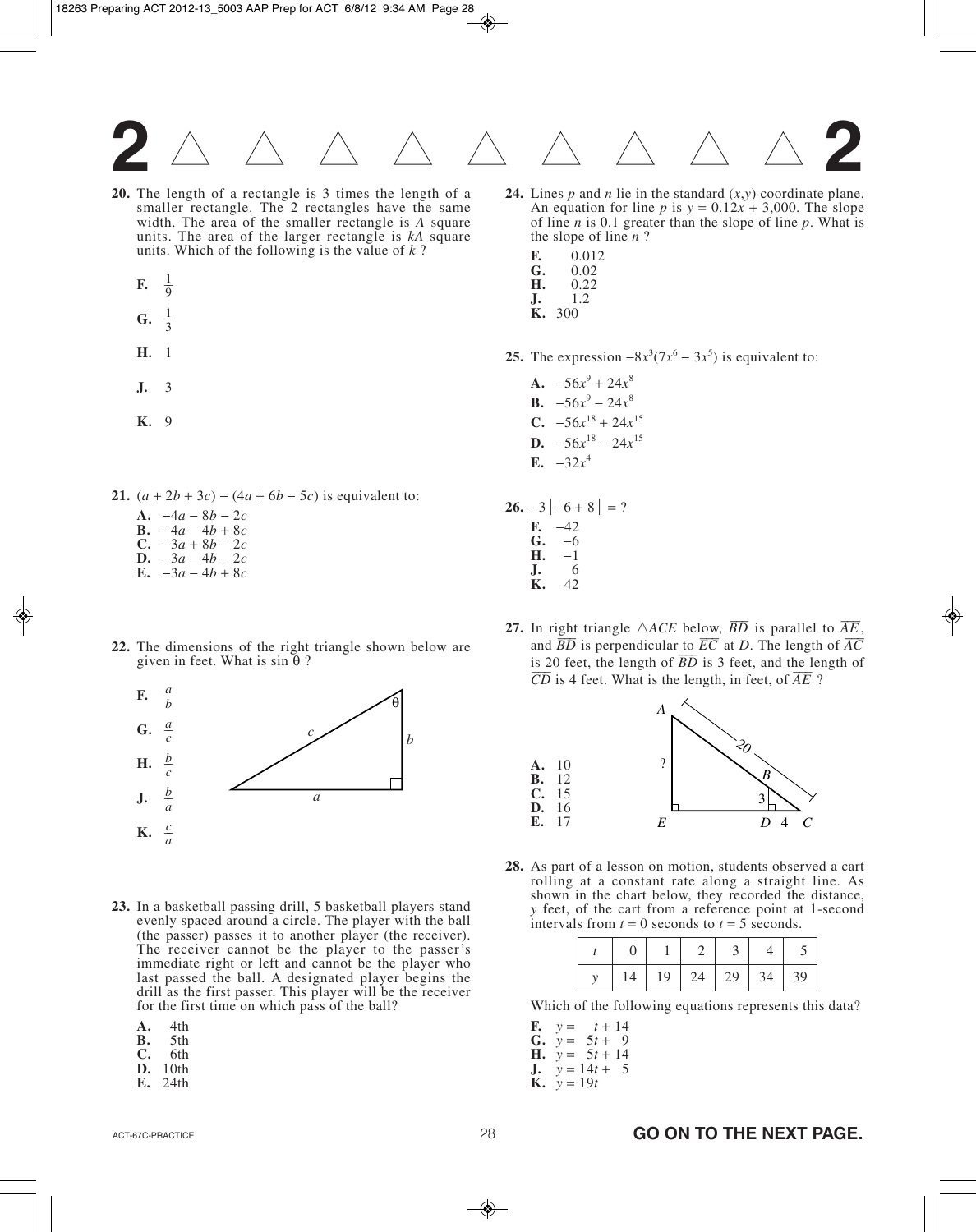

- **29.** The inequality  $6(x + 2) > 7(x 5)$  is equivalent to which of the following inequalities?
	- **A.**  $x < -23$ <br>**B.**  $x < -7$
	- **B.**  $x <$
	- **C.** *x* < 17
	- **D.** *x* < 37
	- **E.**  $x < 47$
- **30.** The sides of a square are 3 cm long. One vertex of the square is at  $(2,0)$  on a square coordinate grid marked in centimeter units. Which of the following points could also be a vertex of the square?
	- **F.**  $(-4, 0)$
	- **G.** ( 0, 1)
	- **H.** ( 1,−1)
	- **J.** ( 4, 1)
	- **K.** ( 5, 0)
- **31.** For  $\triangle FGH$ , shown below, which of the following is an expression for *y* in terms of *x* ?



- **32.** A bag contains 12 red marbles, 5 yellow marbles, and 15 green marbles. How many additional red marbles must be added to the 32 marbles already in the bag so that the probability of randomly drawing a red marble
	- is  $\frac{3}{5}$  ? 5
	- **F.** 13
	- **G.** 18
	- **H.** 28 **J.** 32
	- **K.** 40

**33.** What are the quadrants of the standard  $(x, y)$  coordinate plane below that contain points on the graph of the equation  $4x - 2y = 8$  ?



- **A.** I and III only
- **B.** I, II, and III only **C.** I, II, and IV only
- **D.** I, III, and IV only
- **E.** II, III, and IV only
- **34.** The graph of  $y = -5x^2 + 9$  passes through (1,2*a*) in the standard  $(x, y)$  coordinate plane. What is the value of *a* ?
	- **F.** 2<br>**G.** 4
	- G.<br>H. **H.** 7
	- **J.** −1
	- **K.** −8
- **35.** Jerome, Kevin, and Seth shared a submarine sandwich. Jerome ate  $\frac{1}{2}$  of the sandwich, Kevin ate  $\frac{1}{2}$  of the sandwich, and Seth ate the rest. What is the ratio of Jerome's share to Kevin's share to Seth's share? 2  $\overline{1}$ 3
	- **A.** 2:3:6 **B.** 2:6:3 **C.** 3:1:2 **D.** 3:2:1
	- **E.** 6:3:2
- **36.** A particular circle in the standard (*x*,*y*) coordinate plane has an equation of  $(x - 5)^2 + y^2 = 38$ . What are the radius of the circle, in coordinate units, and the coordinates of the center of the circle?

|    | radius      | center   |
|----|-------------|----------|
| F. | $\sqrt{38}$ | (5,0)    |
| G. | 19          | (5,0)    |
| Н. | 38          | (5,0)    |
| Л. | $\sqrt{38}$ | $(-5,0)$ |
| К. | 19          | $(-5,0)$ |
|    |             |          |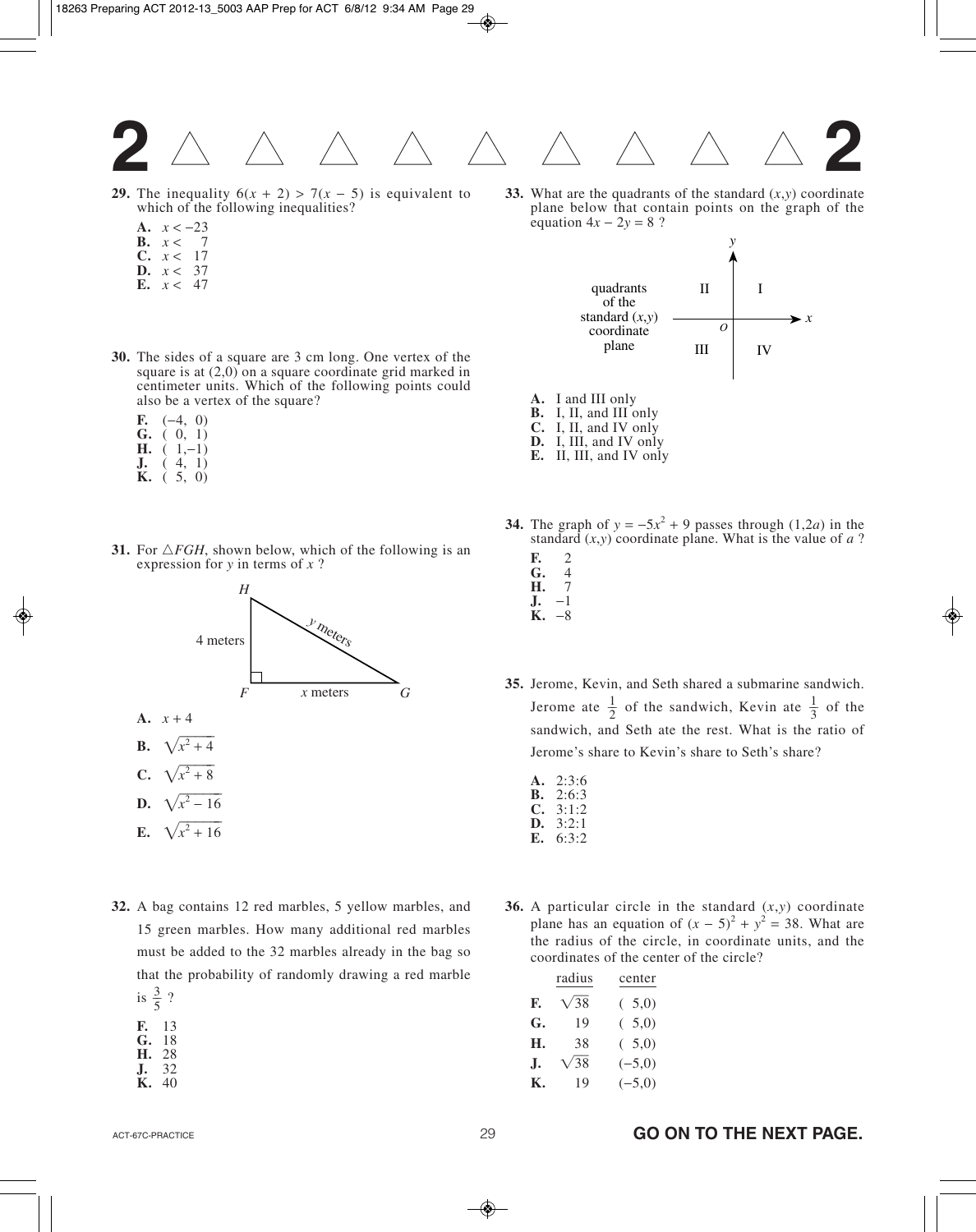

**37.** The figure below consists of a square and 2 semicircles, with dimensions as shown. What is the outside perimeter, in centimeters, of the figure?



**38.** In the figure below, points *E* and *F* are the midpoints In the figure below, points *E* and *F* are the midpoints<br>of sides  $\overline{AD}$  and  $\overline{BC}$  of rectangle *ABCD*, point *G* is of sides  $AD$  and  $BC$  of rectangle  $ABCD$ , point *G* is the intersection of  $\overline{AF}$  and  $\overline{BE}$ , and point *H* is the the intersection of  $AF$  and  $BE$ , and point *H* is the intersection of  $\overline{CE}$  and  $\overline{DF}$ . The interior of *ABCD* except for the interior of *EGFH* is shaded. What is the ratio of the area of *EGFH* to the area of the shaded region?



- **K.** Cannot be determined from the given information
- **39.** The coordinates of the endpoints of  $\overline{CD}$ , in the standard  $(x, y)$  coordinate plane, are  $(-4, -2)$  and  $(14, 2)$ . standard  $(x, y)$  coordinate plane, are  $(-4, -2)$  and  $(y)$ <br>What is the *x*-coordinate of the midpoint of  $\overline{CD}$  ?
	- **A.** 0<br>**B.** 2
	- **B.**  $2 \overline{C}$ . 5
	- **C.**  $\frac{5}{9}$
	- **D.**<br>**E. E.** 10
- **40.** What is the surface area, in square inches, of an 8-inch cube?

| F. | 512 |
|----|-----|
| G. | 384 |
| н. | 320 |

- **J.** 256<br>**K.** 192
- **K.** 192

**41.** The equations below are linear equations of a system where *a*, *b*, and *c* are positive integers.

$$
ay + bx = c
$$
  
 
$$
ay - bx = c
$$

Which of the following describes the graph of at least 1 such system of equations in the standard (*x*,*y*) coordinate plane?

- I. 2 parallel lines
- II. 2 intersecting lines
- III. A single line
- **A.** I only
- **B.** II only
- **C.** III only
- **D.** I or II only
- **E.** I, II, or III
- **42.** According to the measurements given in the figure below, which of the following expressions gives the distance, in miles, from the boat to the dock?



**43.** The circle graph below shows the distribution of registered voters, by age, for a community. Registered voters are randomly selected from this distribution to be called for jury duty. What are the odds (in the age range:not in the age range) that the first person called for jury duty is in the age range of 25−35 years?

Distribution of Registered Voters by Age



#### ACT-67C-PRACTICE **GO ON TO THE NEXT PAGE.**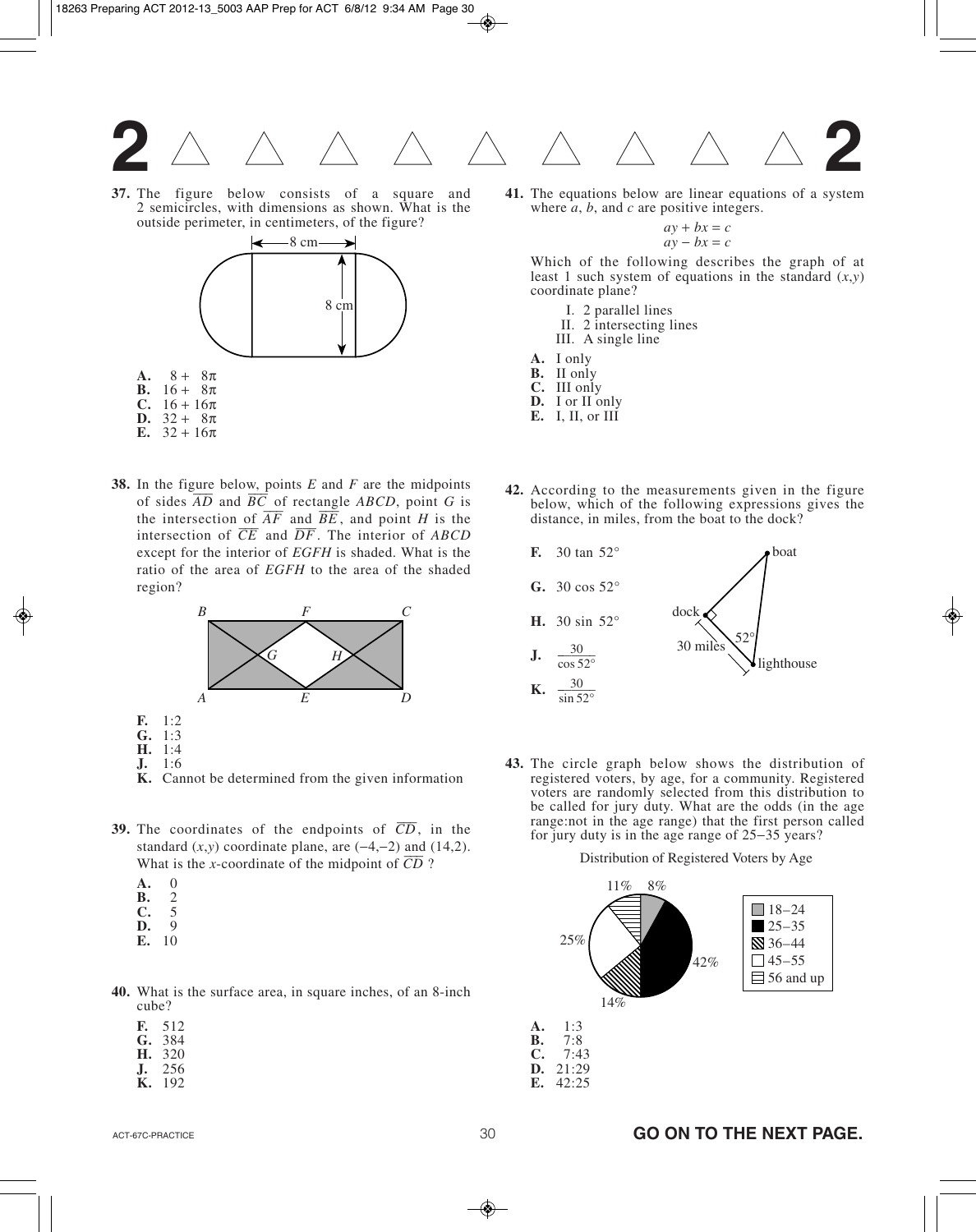

Use the following information to answer questions 44–46.

The figure below shows the design of a circular stainedglass panel on display at Hopewell's Antique Shop. Seams separate the pieces of the panel. All red triangular pieces shown are congruent and have a common vertex with each adjoining triangular piece. The 2 squares shown are inscribed in the circle. The diameter of the panel is 2 feet.



- **44.** The design of the stained-glass panel has how many lines of symmetry in the plane of the panel?
	- **F.**  $2\text{ }6.4$
	- **G.** 4<br>**H.** 8
	- **H.** 08
	- **J.** 16
	- **K.** Infinitely many
- **45.** What is the area of the stained-glass panel, to the nearest 0.1 square foot?
	- **A.**  $3.1$ <br>**B.**  $4.0$
	- **B.**  $4.0$ <br>**C.**  $6.2$
	- **C.**  $6.2$ <br>**D.**  $8.0$
	- **D.** 08.0
	- **E.** 12.6
- **46.** Kaya wants to install a new circular stained-glass window in her living room. The design of the window will be identical to that of the panel. The diameter of the new window will be 75% longer than the diameter of the panel. The new window will be how many feet in diameter?
	- **F.** 1.50
	- **G.** 2.50
	- **H.** 2.75
	- **J.** 3.50 **K.** 4.00

**47.** In the figure below,  $\overline{AB} \parallel \overline{CD}$ ,  $\overline{AE}$  bisects ∠*BAC*, and *CE* bisects ∠*ACD*. If the measure of ∠*BAC* is 82°, what is the measure of ∠*AEC* ?









- **E.** Cannot be determined from the given information
- **48.** In the circle shown below, chords  $\overline{TR}$  and  $\overline{QS}$  intersect at *P*, which is the center of the circle, and the measure of ∠*PST* is 30°. What is the degree measure of minor  $\overline{RS}$  ?



- **F.** 30°
- **G.** 45°
- **H.** 60°
- **J.** 90°
- **K.** Cannot be determined from the given information
- **49.** For what value of *a* would the following system of equations have an infinite number of solutions?

$$
2x - y = 8
$$
  
6x - 3y = 4a

**A.** 2<br>**B.** 6 **B.** 6<br>**C.** 8 **C. D. D.** 24<br>**E.** 32 **E.** 32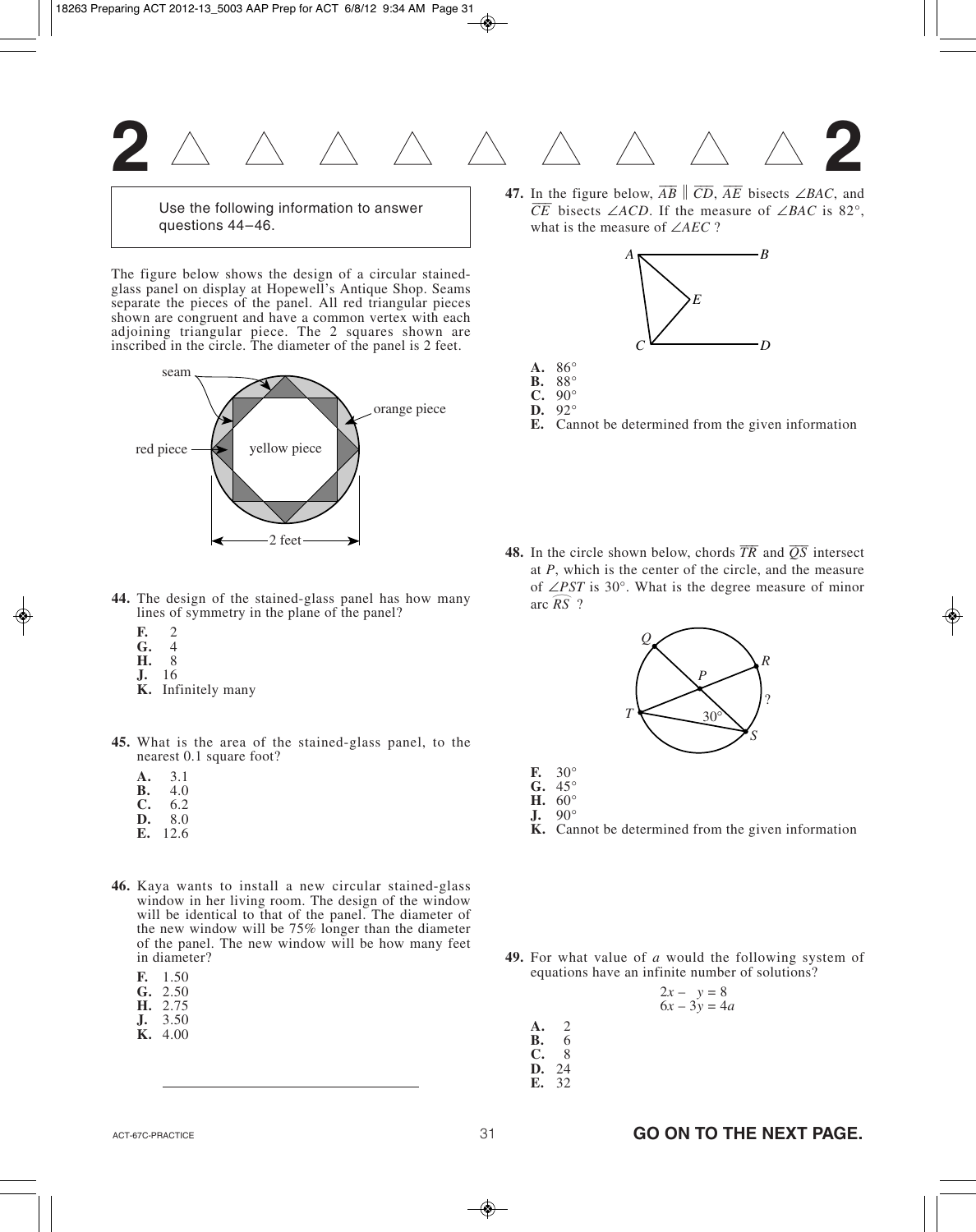# **2 2**

Use the following information to answer questions 50–52.

Marcia makes and sells handcrafted picture frames in 2 sizes: small and large. It takes her  $\overline{2}$  hours to make a small frame and 3 hours to make a large frame. The shaded triangular region shown below is the graph of a system of inequalities representing weekly constraints Marcia has in making the frames. For making and selling *s* small frames and *l* large frames, Marcia makes a profit of 30*s* + 70*l* dollars. Marcia sells all the frames she makes.



- **50.** The weekly constraint represented by the horizontal line segment containing (9,2) means that each week Marcia makes a minimum of:
	- **F.** 2 large frames.<br>**G.** 9 large frames.
	- **G.** 9 large frames.<br>**H.** 2 small frames.
	-
	- **H.** 2 small frames.<br>**J.** 9 small frames. **J.** 09 small frames.
	- **K.** 11 small frames.
- **51.** For every hour that Marcia spends making frames in the second week of December each year, she donates \$3 from that week's profit to a local charity. This year, Marcia made 4 large frames and 2 small frames in that week. Which of the following is closest to the percent of that week's profit Marcia donated to the charity?
	- **A.** 6%
	- **B.** 12%
	- **C.** 14% **D.** 16%
	- **E.** 19%
	-
- **52.** What is the maximum profit Marcia can earn from the picture frames she makes in 1 week?
	- **F.** \$410
	- **G.** \$460
	- **H.** \$540
	- **J.** \$560 **K.** \$690
- **53.** The *determinant* of a matrix  $\begin{vmatrix} a & b \\ c & d \end{vmatrix}$  equals  $ad cb$ . What must be the value of *x* for the matrix  $\begin{vmatrix} x & 8 \\ x & x \end{vmatrix}$  to have a determinant of −16 ? *x* 8 *x c b d*
	- $A. -4$
	- $B. -2$
	- **C.**  $-\frac{8}{5}$ 5
	- **D.**  $\frac{8}{5}$ 3
	- **E.** 4
- **54.** A formula for finding the value, *A* dollars, of *P* dollars invested at *i*% interest compounded annually for *n* years is  $A = P(1 + 0.01i)^n$ . Which of the following is an expression for *P* in terms of *i*, *n*, and *A* ?
	- **F.**  $A 0.01i^n$
	- **G.**  $A + 0.01i^n$
	- **H.**  $\left(\frac{A}{1+0.01i}\right)^n$ 1 + 0.01*i*
	- **J.**  $\frac{A}{(1 0.01i)^n}$  $\overline{(1 - 0.01i)^n}$
	- **K.**  $\frac{A}{(1 + 0.01i)^n}$
- **55.** If *x* and *y* are real numbers such that  $x > 1$  and  $y < -1$ , then which of the following inequalities *must* be true?
	- A.  $\frac{x}{y} > 1$ **B.**  $|x|^2 > |y|$ **C.**  $\frac{x}{2} - 5 > \frac{y}{2} - 5$ **D.**  $x^2 + 1 > y^2 + 1$ **E.**  $x^{-2} > y^{-2}$ 3 \_*y* \_ 3 *y*

#### ACT-67C-PRACTICE **GO ON TO THE NEXT PAGE.**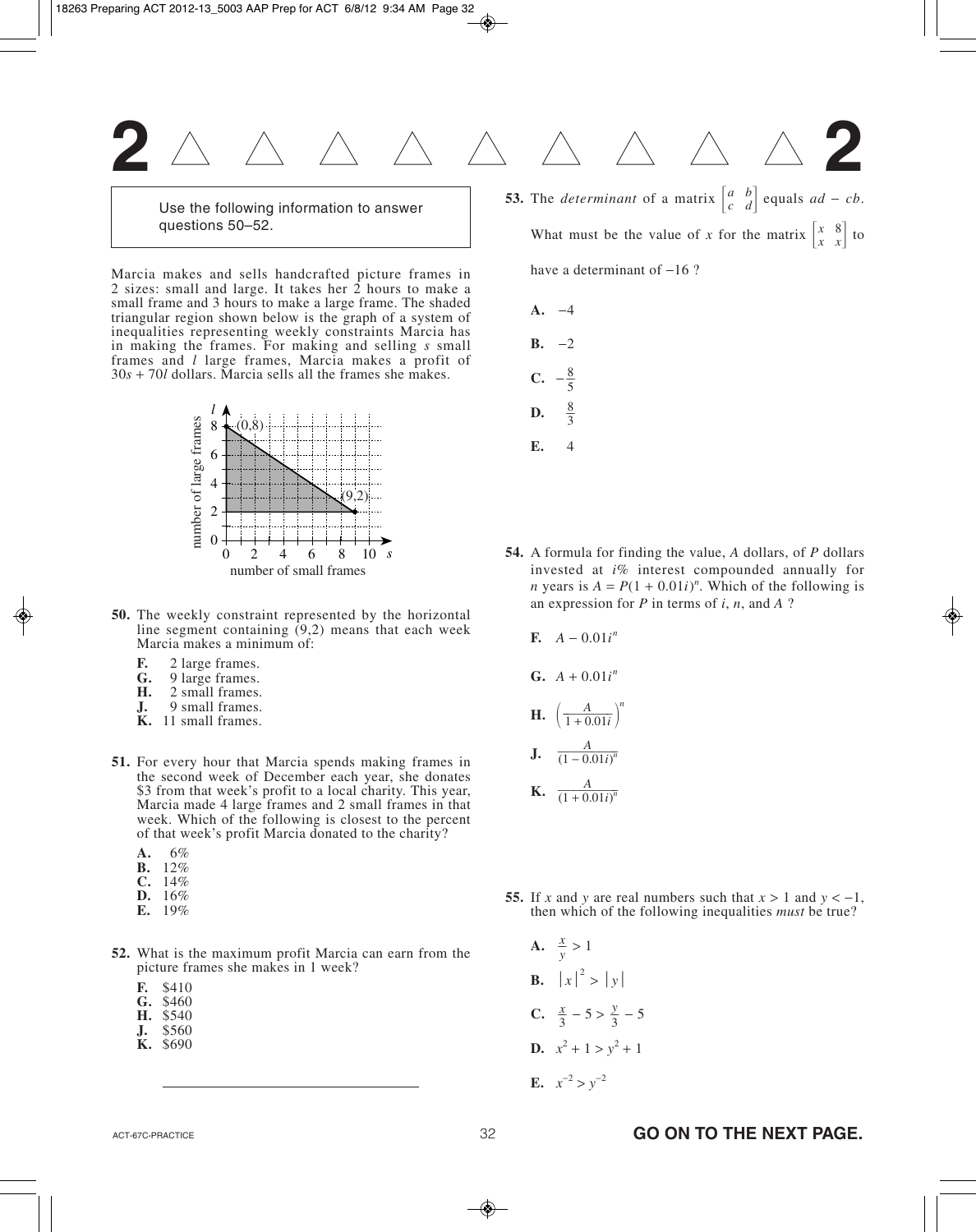

**56.** Triangles  $\triangle ABC$  and  $\triangle PQR$  are shown below. The given side lengths are in centimeters. The area of  $\triangle ABC$  is 30 square centimeters. What is the area of  $\triangle PQR$ , in square centimeters?



**57.** Triangle  $\triangle ABC$  is shown in the figure below. The measure of ∠*A* is 40°,  $AB = 18$  cm, and  $AC = 12$  cm. Which of the following is the length, in centimeters, of *BC* ?

(Note: For a triangle with sides of length *a*, *b*, and *c*

opposite angles ∠*A*, ∠*B*, and ∠*C*, respectively, the law

of sines states  $\frac{\sin 2A}{\sin 2A} = \frac{\sin 2B}{\sin 2C}$  and the law of cosines states  $c^2 = a^2 + b^2 - 2ab \cos \angle C$ .) *a*  $\sin \angle B$ *b*  $\sin \angle C$ *c*



- **A.** 12 sin  $40^{\circ}$
- **B.** 18 sin  $40^{\circ}$
- **C.**  $\sqrt{18^2 12^2}$
- **D.**  $\sqrt{12^2 + 18^2}$
- **E.**  $\sqrt{12^2 + 18^2 2(12)(18) \cos 40^\circ}$

sequence in which the 6th term is 8 and the 10th term is 13 ? **F.** 10.5

**58.** What is the sum of the first 4 terms of the arithmetic

- **G.** 14.5 **H.** 18
- **J.** 21.25
- **K.** 39.5

- **59.** In the equation  $x^2 + mx + n = 0$ , *m* and *n* are integers. The *only* possible value for  $x$  is  $-3$ . What is the value of *m* ?
	- **A.** 3 **B.**  $-3$ <br>**C.** 6 **C.** 6
	- **D.**  $-6$ <br>**E.** 9
	- **E.** 9

- **60.** The solution set of which of the following equations is the set of real numbers that are 5 units from −3 ?
	- **F.**  $|x+3| = 5$ **G.**  $|x-3| = 5$ **H.**  $|x+5| = 3$ **J.**  $|x-5| = 3$ **K.**  $|x+5| = -3$
- **END OF TEST 2 STOP! DO NOT TURN THE PAGE UNTIL TOLD TO DO SO. DO NOT RETURN TO THE PREVIOUS TEST.**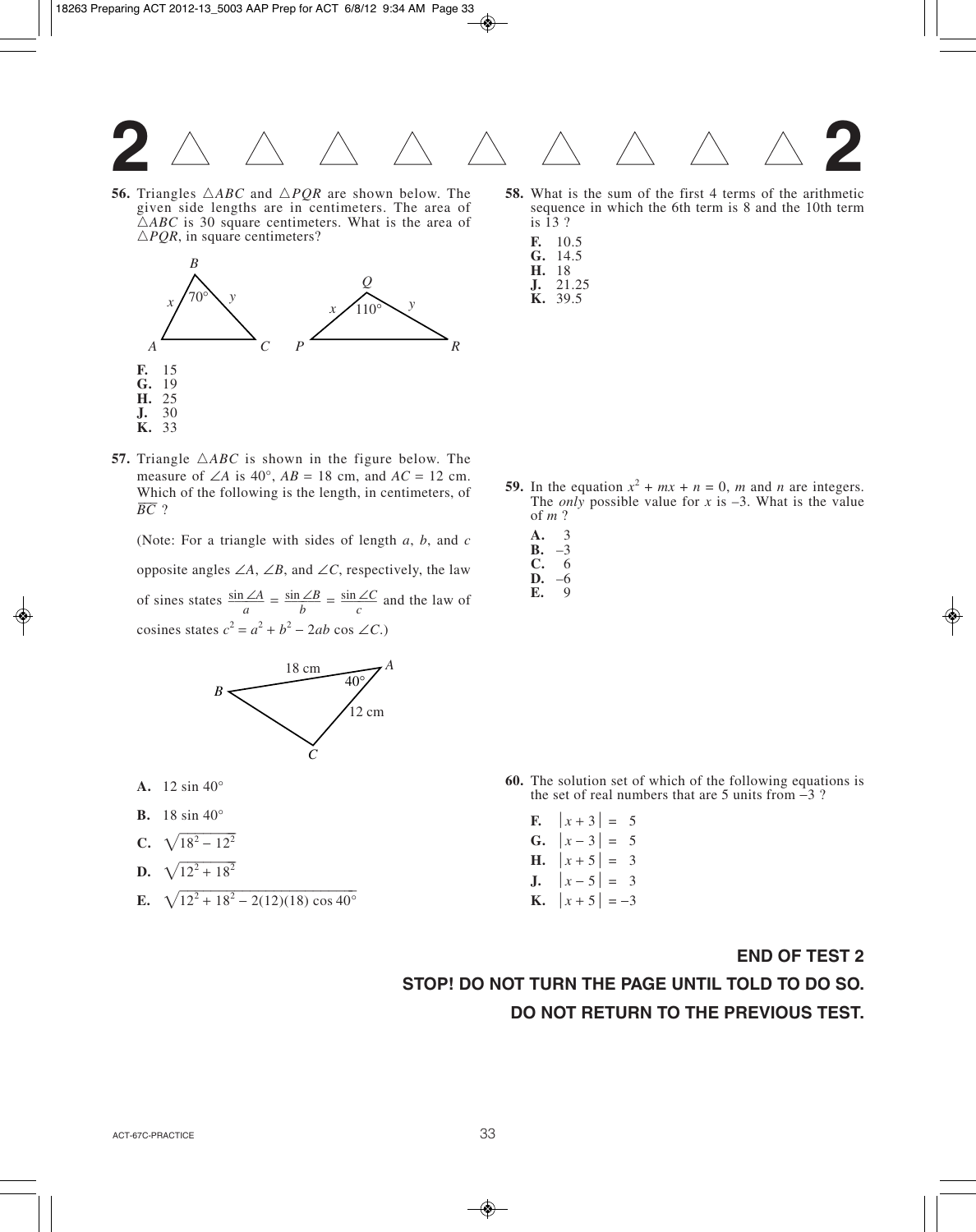#### **READING TEST**

#### 35 Minutes—40 Questions

**DIRECTIONS:** There are several passages in this test. Each passage is accompanied by several questions. After reading a passage, choose the best answer to each question and fill in the corresponding oval on your answer document. You may refer to the passages as often as necessary.

#### **Passage I**

**PROSE FICTION:** This passage is adapted from the short story "From Aboard the Night Train" by Kimberly M. Blaeser (©1993 by Kimberly M. Blaeser), which appeared in Earth Song, Sky Spirit: Short Stories of the Contemporary Native American Experience.

The passage begins with a female narrator traveling to her hometown.

The moon gives some light and I can make out the contours of the land, see the faint reflection in the lakes and ponds we pass. Several times I see or imagine I see glowing eyes staring back at me from a patch of woods

5 beside the track. When we pass through the tiny towns, I try to read their signs, catch their names from their water towers or grain elevators. Occasionally the train stops at . . . Portage . . . Winona . . . Red Wing.

In my sleeping compartment, watching the night 10 countryside, so much world rolls by my window. Like a voyeur I watch the various reunion scenes. I feel these scenes add up to something, some meaning or lesson about all life, and I try to put it into words for myself but find I can't. I finally give up, roll over, go to sleep, and dream. 15

But now I am awake, keeping my vigil over the Midwest's pastoral kingdom. Chicago, even Minneapolis seems a long way away. A few hours later, still in the deep night hours, the train arrives at my stop,

Detroit Lakes, Minnesota, the closest I can get to my 20 destination.

Suddenly, as I descend the two steps from the train, the porter hands me into one of the reunion scenes. "Hi, honey, how was the trip? Did you get any sleep?" "A little. Been waiting long?" "Long enough to beat your dad in two games of cribbage . . . " Glancing back at the train windows, I imagine I am looking into eyes hidden behind mirrored sunglasses. 25

\* \* \*

I think about progress a lot in the next few days and about what passes for progress. Nightly we walk about town, talk marriages and funerals, then sit on the newly installed benches on Main Street. Together we assemble from our memories the town as it was twenty 30

35 or twenty-five years ago. We remember the little Model

Meat Market and the old Pioneer office. We rebuild the Landmark Hotel, take down the vinyl fronts from the grocery store, change the light posts, the awnings, the names of the current businesses. I put back the old

- 40 depot, you the corner funeral home. But soon we are distracted and leave things half constructed when we begin to add the people, what's-his-name, the square dance caller; Ed, the fire chief; and Lydia, the town's best gossip. On the walk back home, we have begun to
- 45 list very specific things, which is the closest we get to the intangibles: the rental meat lockers, the four-digit telephone numbers, the free ice cream during dairy month.

Late at night in my old bed, I listen to the night 50 sounds of the house and fall asleep counting the changes that have come to my little hometown: The park is off limits after dark now, the football field is fenced in, one-hour photo has come to town along with a tanning salon and a pizza parlor. The dry goods store

- 55 is gone, the dairy, long gone. People lock their houses now more than once a year when the carnival comes to town. But all of these changes pale in comparison to what has replaced the bait shop, the used car lot, and Mr. Morton's small farm, what has sprung up on High-
- way 59 at the edge of town: Las Vegas–style gambling. 60

\* \* \*

Taking the train back, I decide to put on pajamas and crawl under the sheets, hoping to trick myself into a good night's sleep. It seems to work. I have slept 65 soundly for several hours, but then the dreams start. I fall in and out of them. But they are not the usual nightmares. I am in a place where folks know you ten, fifteen, twenty years after you've left and still see in your face that of your grandfather or aunt or cousin. I know I 70 am home and I feel safe.

I have an early breakfast with a would-be journalist and some ski vacationers who want to talk about election prospects. I merely feign attention. I nod or laugh on cue, while I try to read upside-down a story in

- 75 the would-be journalist's newspaper that has caught my eye. It is about the Russian space station and the cosmonaut who had been up in orbit during the takeover attempt and ultimate dissolution of the Soviet Union. After sixteen long months, they are bringing the capsule back. While the train carries me back to my current 80
- home and away from my former, I keep thinking about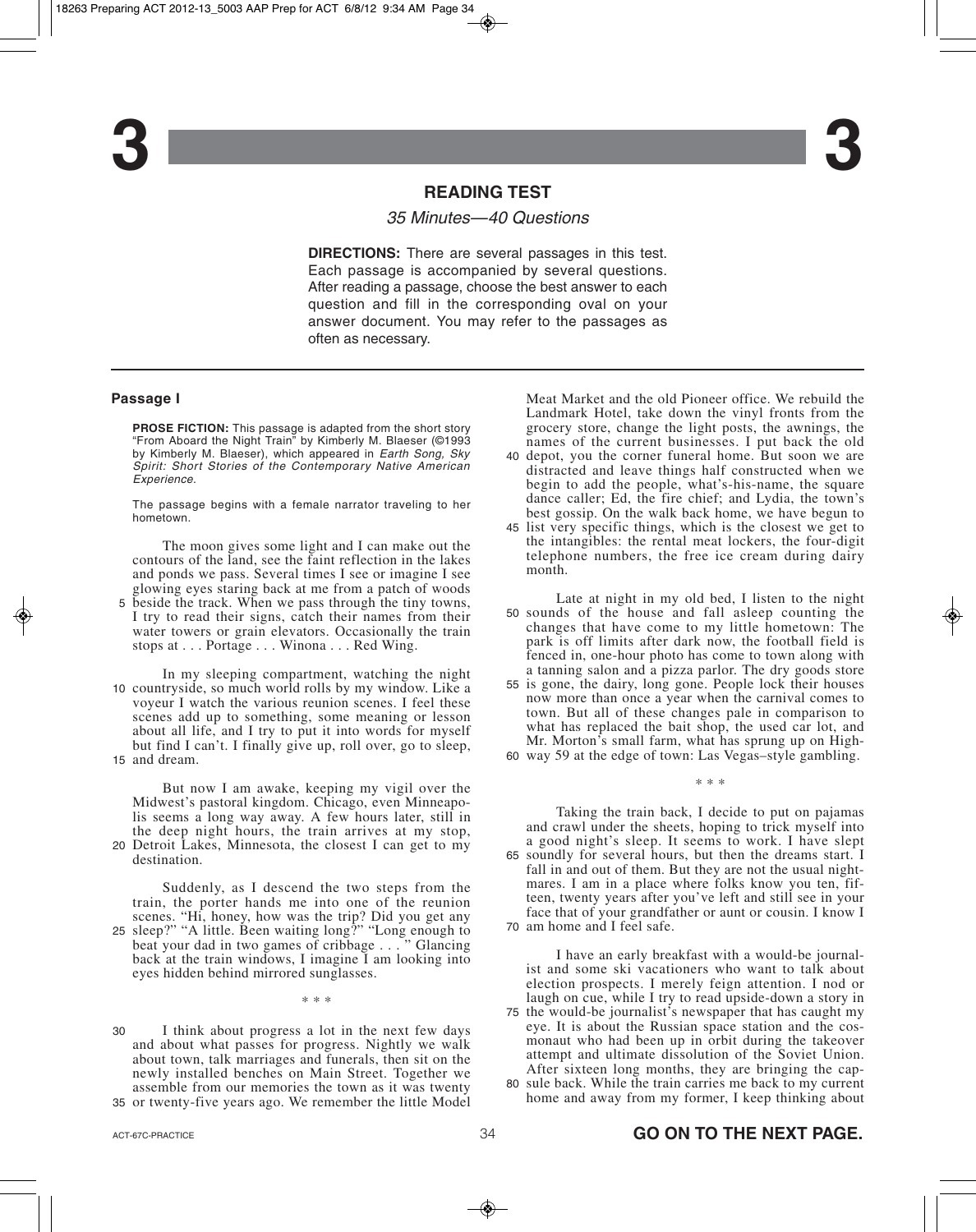that poor cosmonaut coming back to find his whole world changed, to find himself a man without a country—at least without the country he left behind.

- I watch the ten o'clock national news broadcast. I see him emerge from the capsule. I see him try to stand and have his knees buckle. I know they said it was because he hadn't been able to exercise for such a long time, but I wonder if his weak-kneed feeling might not 85
- 90 have more to do with what he saw out the window of the space station and with how the world was happening around without him.
- **1.** The point of view from which the passage is told is best described as that of:
	- **A.** a young adult riding a train through the small towns of the Upper Midwest.
	- **B.** a young adult preparing to move away from her hometown.
	- **C.** an adult missing the new home she has established.
	- **D.** an adult reflecting on the past and pondering the present.
- **2.** The passage contains recurring references to all of the following EXCEPT:
	- **F.** dreams.
	- **G.** reunion scenes.
	- **H.** photographs.
	- **J.** train trips.
- **3.** The first three paragraphs (lines 1–21) establish all of the following about the narrator EXCEPT that she is:
	- **A.** passing through a number of towns.
	- **B.** originally from Chicago.
	- **C.** traveling by train.
	- **D.** observant of the landscape.
- **4.** It can reasonably be inferred from the passage that the narrator thinks her hometown has:
	- **F.** improved significantly over the years.
	- **G.** made little genuine progress.
	- **H.** remained about the same as it was years ago.
	- **J.** a chance of being rebuilt as it used to be.
- **5.** Based on the narrator's account, all of the following were part of the past, rather than the present, in her hometown EXCEPT:
	- **A.** four-digit phone numbers.
	- **B.** the fenced-in football field.
	- **C.** free ice cream during dairy month.
	- **D.** the depot.
- **6.** According to the narrator, which of the following businesses is relatively new to her hometown?
	- **F.** The tanning salon
	- **G.** The bait shop
	- **H.** The dry goods store
	- **J.** The used-car lot
- **7.** When the narrator refers to the cosmonaut as "a man without a country" (lines 83–84), she is most likely directly referring to the:
	- **A.** cosmonaut's feeling that he is now a citizen of space, not the former Soviet Union.
	- **B.** cosmonaut's unrealized expectation that he will be treated like a hero.
	- **C.** political transformation that occurred while the cosmonaut was in space.
	- **D.** sixteen months that the cosmonaut spent in orbit around Earth.
- **8.** Details in the passage most strongly suggest that the people meeting the narrator at the train station include:
	- **F.** her father.
	- **G.** her sister.
	- **H.** a neighbor.
	- **J.** a journalist.
- **9.** The narrator indicates that the most significant change to her hometown has been the addition of:
	- **A.** square dancing.
	- **B.** vinyl storefronts.
	- **C.** benches on Main Street.
	- **D.** Las Vegas–style gambling.
- **10.** According to the passage, news reports attributed the cosmonaut's knees buckling to:
	- **F.** his gratitude at being back on Earth.
	- **G.** political changes in the world.
	- **H.** a lack of exercise.
	- **J.** his dismay at what he had seen from the space station.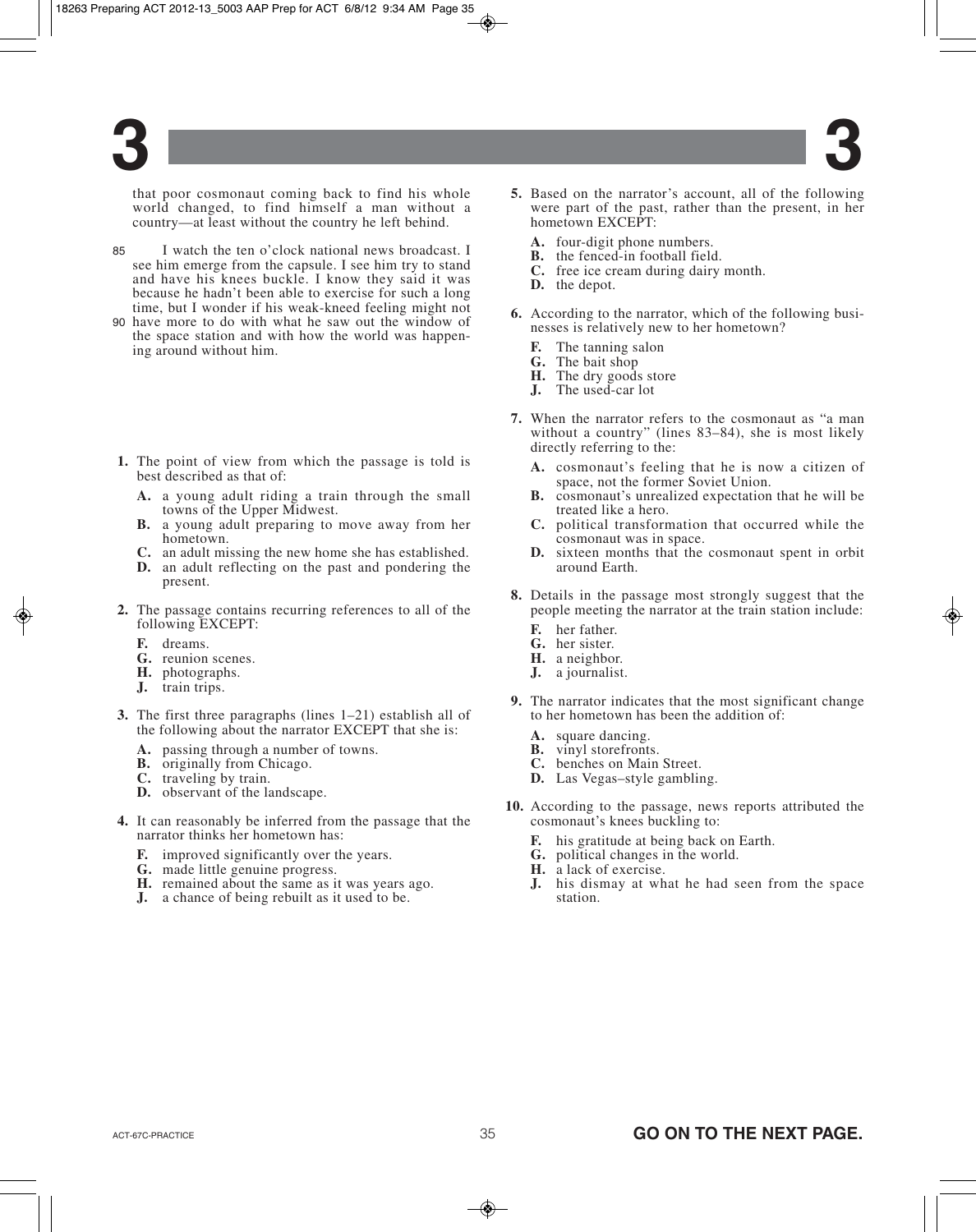#### **Passage II**

**SOCIAL SCIENCE:** This passage is adapted from the article "Green Music in the Rain Forest" by Suzanne Charlé, which appeared in the Fall 2002 Ford Foundation Report.

OELA is an acronym based on Portuguese words rather than the English words used in this article. A *luthier* is a maker of stringed musical instruments.

The Amazonian Workshop School for Fabrication of Stringed Instruments (OELA) is a small part of a larger effort to create a sustainable harvest of the great Amazon forest and to give employment to the region's 5 burgeoning population.

"Few people know that the Amazon is one of the most rapidly urbanizing regions of the world," observes José Gabriel López, a Ford Foundation program officer in Brazil. The city of Manaus, for example, has grown

- 10 in the past decade from 850,000 to 1.5 million. "This rural-urban migration and the resultant urban shantytowns stand as living symbols of failed or nonexistent rural development policies," López says. "In many places, small-scale rural producers have been aban-
- 15 doned—devoid of health and education services, credit, technical assistance and opportunity. What Rubens Gomes, founder of the workshop school, and his colleagues have created in Manaus is hope."

Gomes knows how to build hope. The school, he notes proudly, is the first to make stringed instruments 20 in the Amazon. And it is the first in all of the Americas to construct instruments exclusively of lumber harvested in an environmentally and socially sustainable manner certified by the Forest Stewardship Council.

- "Officially, there are 30 million cubic meters of wood cut in the Amazon annually," Gomes says. "Twenty million of this is wasted—sawdust, scraps, unwanted wood left to rot. And those are the official numbers. The motive of this school is to transform what 25
- 30 is lost into things of value. Many people could do this—but there are no schools teaching carpentry in the Amazon."

OELA is meant to help fill the void. To graduate, each student must make a stringed instrument. All the 35 guitars are made from certified wood. Gomes explains that traditionally, Brazilian rosewood and ebony were used in the construction of guitars. But because of intense harvesting, these trees are close to extinction. "I've been working for years, trying to find Amazon

- woods that are unknown on the market, that are in plen-40 tiful supply and that can be used in instrument making," Gomes says. He experimented with dozens before he found types that have the right strength and sound. (Like other master luthiers, he can tell by touch-
- 45 ing the wood whether it will reverberate well.) Once he identified the woods as possible substitutes, he sent them to a laboratory to be tested for the right grain and density. Today, Brosimum rubescens is substituted for rosewood, Aniba canellila for ebony, and Protium
- 50 species for Brazilian mahogany and cedar. These and

some 25 other undervalued tropical hardwoods have found their way into the luthiers' workshop, taking the pressure off the better-known woods.

For the past year, master luthier Raúl Lage from 55 the Fernando Ortiz Instrument-Making School of the Cuban Music Institute has been working with the students. There are hurdles, he cautions, a number of them technical. The high humidity in Manaus means that the wood will crack in drier climates unless properly treated. Glue frequently doesn't hold. These problems 60

are slowly being resolved.

There is also a major obstacle outside the workshop: The resistance of buyers to new woods. Thus far, most of the instruments have been sold to environmen-

65 talists, some of whom "adopt" a student by paying his or her tuition; the student's "project guitar" is then given to the donor as a gift.

There is also the possibility of contract work from outside the Amazon. Gomes's hopes were raised

70 recently when the president of a well-known guitar company based in Nashville, Tennessee, ordered 15 guitars to be auctioned off for the Rainforest Alliance.

Lage cautions that it will be a long time before any 75 of the students can command a master luthier's fee. "There is a saying," Lage says. "Anyone can make one good guitar; it takes a master to make one every time."

José Lucio do Nascimento Rabelo, director of the technical school, says, "By learning this skill, students 80 come to look at the forest in a new way; there are ways other than logging for plywood and firewood to earn a living, to better the life of the people." One of the woods being used as a replacement for the precious rosewood, he notes, is typically used to make charcoal.

- Such an appreciation for the forest, says Rabelo, could have a huge effect on the survival of the rain forest; some 80 percent of the students come from other parts of the state of Amazonas, and virtually all of them return to their home towns. "Some," he adds, "go on to 85
- become politicians who will have a direct influence on 90 the future of the forest."
- **11.** Which of the following assumptions would be most critical for a reader to accept in order to agree fully with the author's claims in the passage?
	- **A.** Shantytowns in the Amazon need to be relocated if the forest is to be saved.
	- **B.** Learning to make consistently good guitars requires access to the best materials available.
	- **C.** Small-scale rural producers in the Amazon can help preserve the forest by being innovative.
	- **D.** Consumers outside of the Amazon can do little to help prevent deforestation.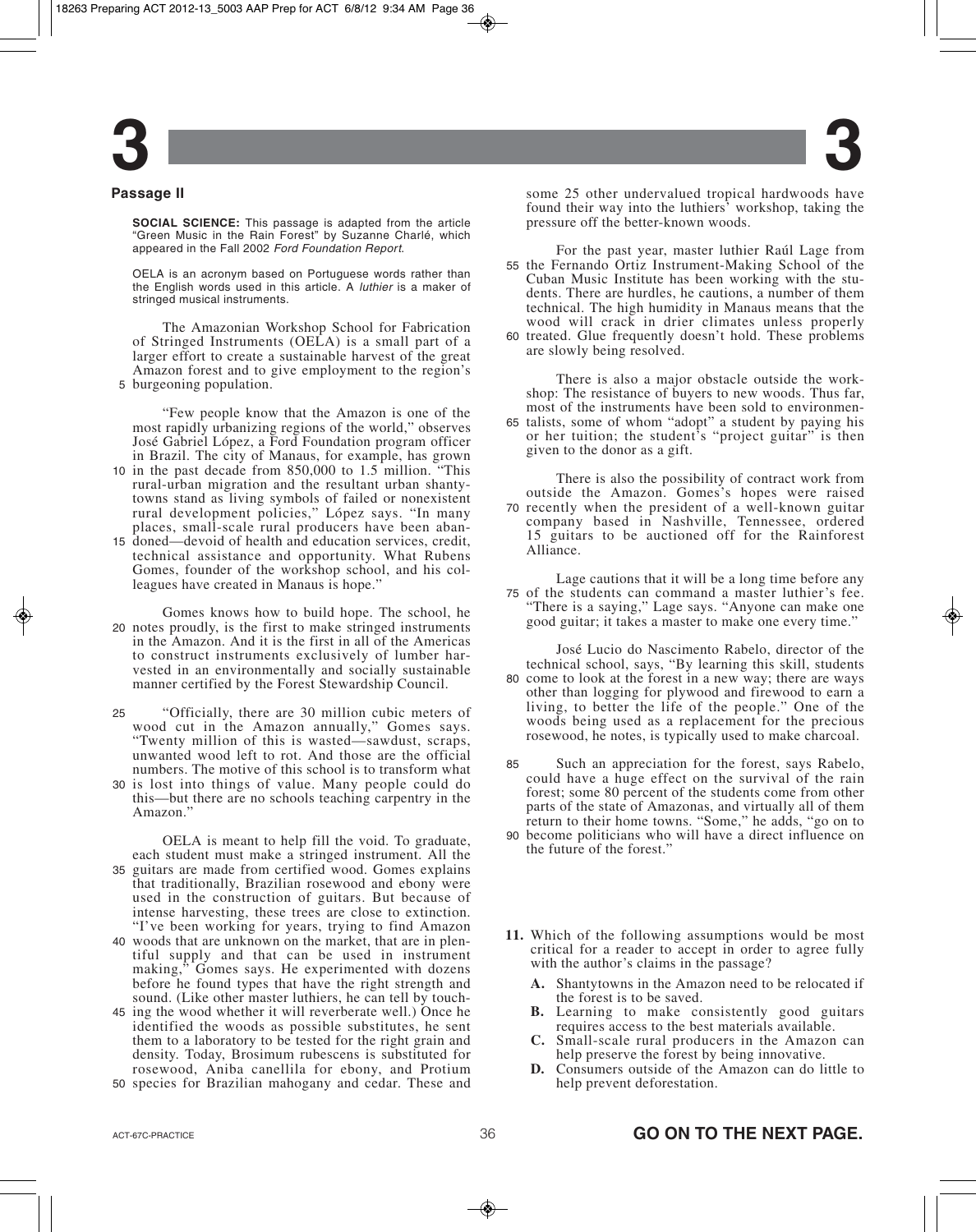

- **12.** In the context of the passage, the statement "All the guitars are made from certified wood" (lines 34–35) most nearly suggests that Gomes's workshop:
	- **F.** uses environmentally sustainable woods in its guitars.
	- **G.** isn't doing enough to stop unnecessary deforestation in the Amazon.
	- **H.** has little chance of pleasing both musicians and environmentalists.
	- **J.** uses only traditional woods in making its guitars.
- **13.** It can most reasonably be inferred from the passage that regarding OELA, the author feels:
	- **A.** skeptical of the workshop's aims.
	- **B.** dismayed by the workshop's low productivity.
	- **C.** supportive of the workshop's goals.
	- **D.** confident that the workshop could be duplicated in other places.
- **14.** The main purpose of the second paragraph (lines 6–18) is to:
	- **F.** draw attention to the Amazon's tremendous population growth.
	- **G.** explain the necessity for ventures such as Gomes's.
	- **H.** explain the presence of the Ford Foundation in the Amazon.
	- **J.** justify raising taxes to increase social services in the Amazon.
- **15.** The main function of the fifth paragraph (lines 33–53) is to:
	- **A.** demonstrate the woodworking skills required to be a master luthier.
	- **B.** explore the limitations of science as compared to intuition.
	- **C.** outline the scientific reasons why one type of wood cannot be replaced by another.
	- **D.** show that experiments led to the discovery of good substitutes for rare woods.
- **16.** The passage notes all of the following as problems that the fledgling Amazon guitar industry has experienced EXCEPT that:
	- **F.** glue on the guitars sometimes doesn't hold.
	- **G.** the wood used may crack in drier climates.
	- **H.** woods usable for guitars have become extinct.
	- **J.** buyers resist guitars made with nontraditional woods.
- **17.** The passage indicates that, as a group, the OELA students may impact the survival of the rain forests because most of them:
	- **A.** care deeply enough about music to spend their lives making musical instruments.
	- **B.** will return to their homes and spread their environmental knowledge.
	- **C.** are willing to endure personal hardships in order to use their new skills.
	- **D.** will have political careers after they return home.
- **18.** In the passage, Gomes indicates that of the wood cut in the Amazon rain forest each year, approximately how much wood is wasted?
	- **F.** One-fourth
	- **G.** One-third
	- **H.** One-half
	- **J.** Two-thirds
- **19.** The passage states that all of the following are woods traditionally used for making stringed instruments EXCEPT:
	- **A.** Aniba canellila.
	- **B.** rosewood.
	- **C.** Brazilian mahogany.
	- **D.** ebony.
- **20.** According to the passage, when an OELA student is "adopted," he or she receives:
	- **F.** tuition.
	- **G.** room and board.
	- **H.** food and clothing.
	- **J.** a musical instrument.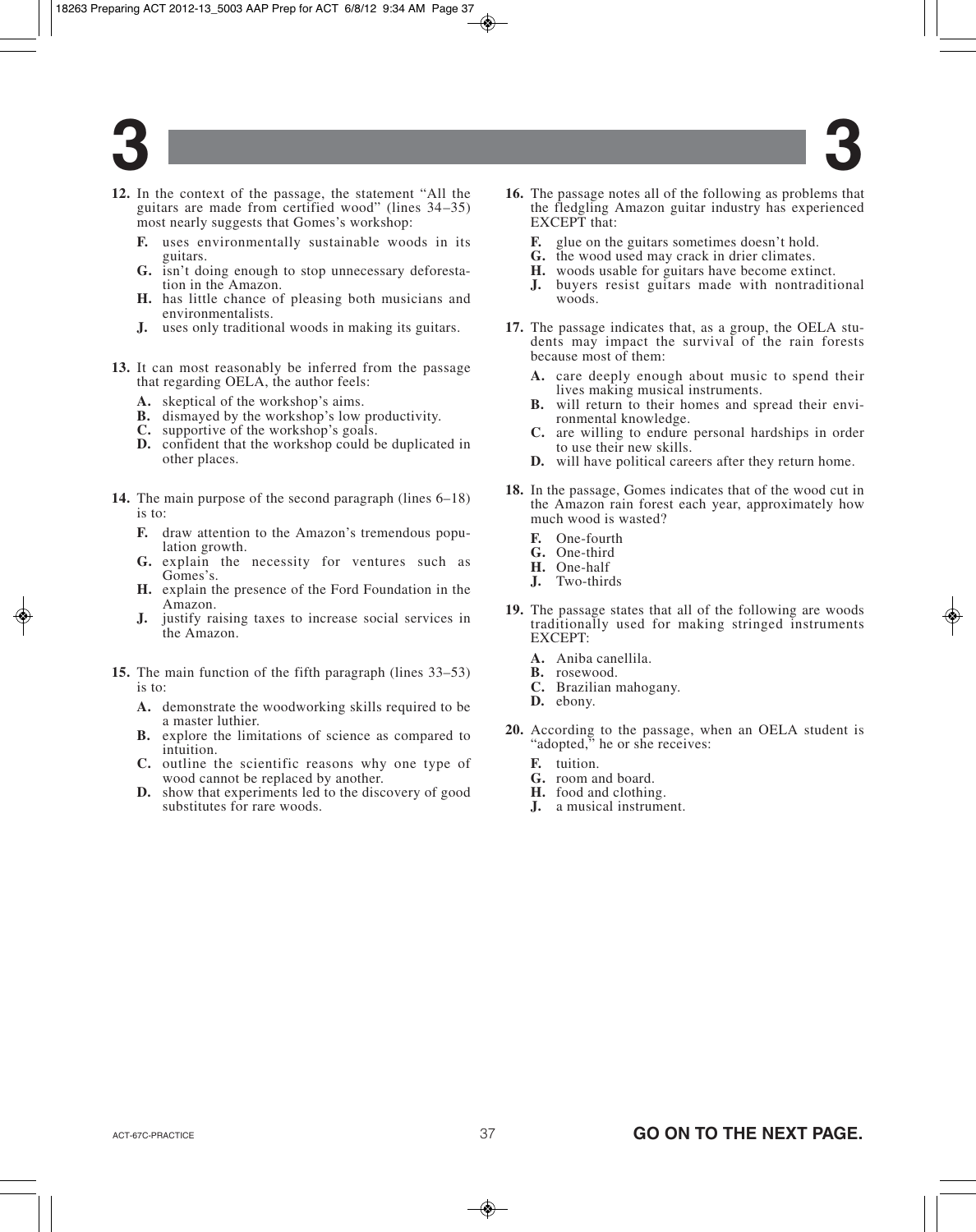### **Passage III**

**HUMANITIES:** This passage is adapted from the article "Finding Philosophy" by Colin McGinn (©2003 by Prospect).

Descartes (line 63) refers to René Descartes (1596–1650), a French mathematician, philosopher, and scientist.

I have been an academic philosopher for the past 30 years. I came from an academically disinclined background in the northeast of England, my relatives being mainly coalminers and other manual workers. I

- 5 was the first in my family to attend university, and indeed had no thought of it until age 17, when a teacher mentioned it at school. My father had become a successful builder, so we were not materially deprived, and it was expected that I would become some sort of tech-
- 10 nical worker. The idea that I might one day become a professional philosopher was inconceivable in those days, to me and everyone else. I was simply not living in a place where that kind of thing ever happened; it was far likelier—though still not at all likely—that I 15 would become a pop star (I played drums in a rock
- band).

The paperback British edition of my memoir *The Making of a Philosopher* has a photograph on the cover of a man sitting on a bench, placed in a grey and listless

- 20 landscape. He is overlooking the sea on a misty grim day, and the atmosphere is bleak and melancholy. The man, hunched up, immobile, coiled almost, has a pensive posture, as if frozen in thought. This picture is based on a story I tell in the book about sitting on a
- 25 bench in Blackpool, aged 18, pondering the metaphysical question of how objects relate to their properties. Is an object just the sum total of its properties, a mere coalescence of general features, or does it somehow lie behind its properties, supporting them, a solid peg on
- which they happen to hang? When I look at an object 30 do I really see the object itself, or just the appearance its properties offer to me? I remember the feeling of fixation that came over me when I thought about these questions—a kind of floating fascination, a still 35 perplexity.

When I look back on this period in my late teens, I recall the harnessing of undirected mental energy by intellectual pursuits. Up until then, my mental energy had gone into things like reading *Melody Maker*, which

- 40 contained fairly serious articles about pop musicians; I always knew the top 20 off by heart, and studied the articles about drummers intensely, hoping to improve my own technique. I suspect that this kind of swashing mental energy is fairly typical of boys that age. School
- 45 doesn't seem to connect with it, and it goes off in search of some object of interest, often trivial, sometimes destructive. In my case, it was philosophy that seized that energy and converted it into a passion though one that took several years to form fully. It is a
- 50 delicate and fastidious energy that I am speaking of, despite its power, and it will only be satisfied by certain employments, which of course vary from person to person. I had had a similar passion for chemistry when

**3 3**

I was ten, and for butterflies and lizards before that. 55 How to harness such passions to formal education remains a great and unresolved problem.

It was—of course—a teacher who tapped into my formless and fizzing mental energy. Mr Marsh, teacher of divinity, brimmingly Christian, a man with very

- 60 active eyebrows and sharp enunciation, in love with scholarship (oh, how he relished that word)—it was he who first brought out my inner philosopher. From him I heard of Descartes, locked up in his room, wondering whether anything could really be known beyond his
- 65 own existence. But what I mainly got from the enthusiastic Mr Marsh was the desire to study. His own passion for study shone through, and he managed to make it seem, if not glamorous, then at least exhilarating when done the right way and in the right spirit. Pencils
- 70 and stationery were made to seem like shiny tools, and the pleasure of making one's mark on a blank sheet of paper hymned. Choosing a good spot to study was emphasised. Above all, I learned a very valuable lesson, one that had hitherto escaped me: make notes.
- Thinking and writing should be indissoluble activities, 75 the hand ministering to the thought, the thought shaped by the hand. Today, if I find myself without pen and paper and thoughts start to arrive, my fingers begin to twitch and I long for those implements of cogitation.
- With such rudimentary tools you can perform the 80 miracle of turning an invisible thought into a concrete mark, bringing the ethereal interior into the public external world, refining it into something precious and permanent. The physical pleasure of writing, which I
- 85 find survives in the use of a computer, is something worth dwelling on in matters of education.

- **21.** The passage is best described as being told from the point of view of a philosopher who is:
	- **A.** discussing metaphysical questions that have troubled philosophers since the time of Descartes.
	- **B.** presenting in chronological order the key events in his thirty-year professional career.
	- **C.** reflecting on his own early, developing interest in philosophy and in scholarship generally.
	- **D.** advising professional educators on how to get more students to study philosophy.
- **22.** Based on the passage, which of the following was most likely the first to engage the author's passionate interest?
	- **F.** Drumming
	- **G.** Philosophy
	- **H.** Chemistry
	- **J.** Butterflies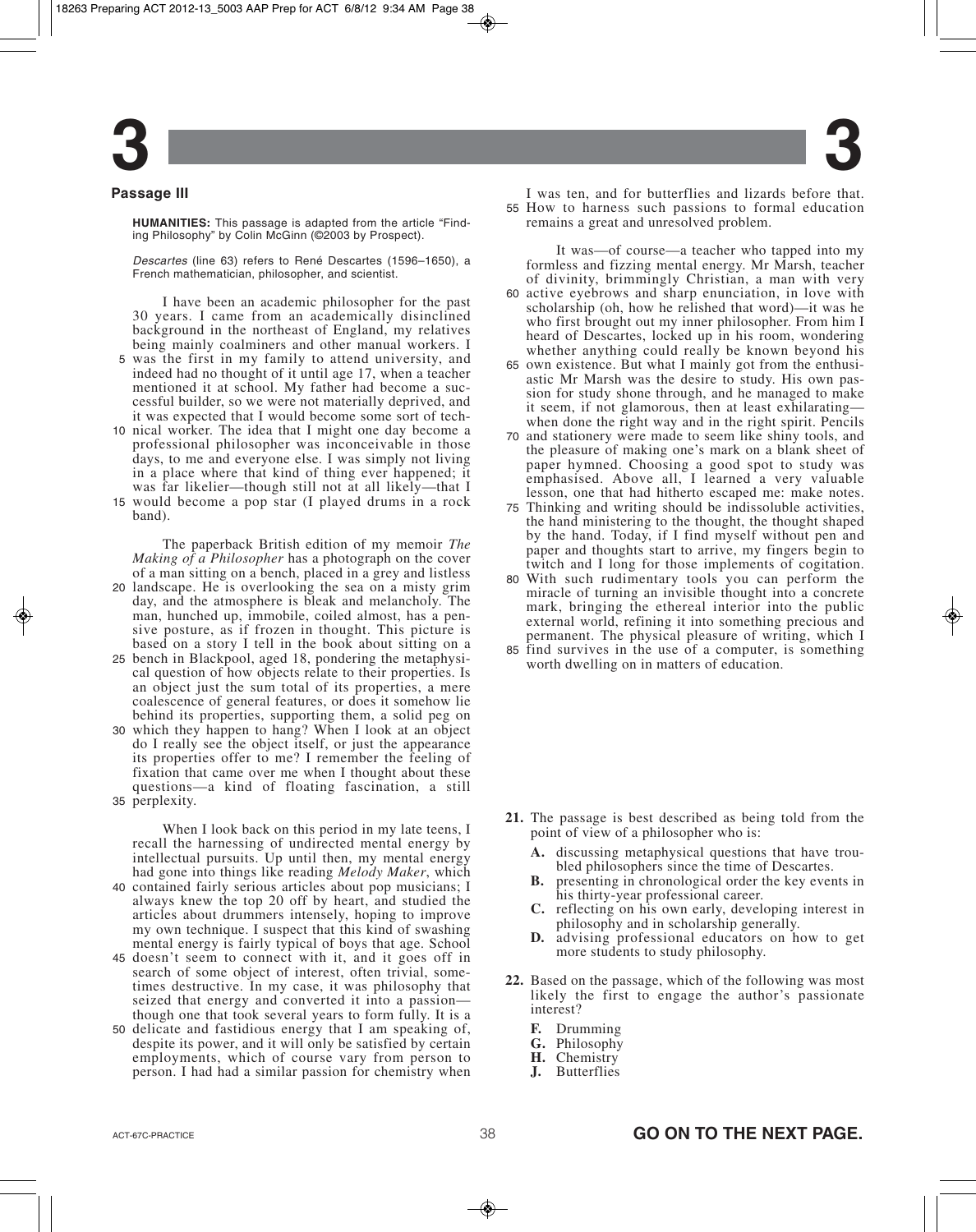

- **23.** The main purpose of the last paragraph is to:
	- **A.** reveal the enduring impact of Mr. Marsh's lessons on the author.
	- **B.** acknowledge that the author came to doubt some of Mr. Marsh's teachings.
	- **C.** describe a typical class as taught by Mr. Marsh.
	- **D.** present a biographical sketch of Mr. Marsh.
- **24.** The passage indicates that the man in the book-cover photograph represents:
	- **F.** Descartes, wondering what could be known.
	- **G.** Mr. Marsh, deep in scholarly thought.
	- **H.** the author at age seventeen, thinking about enrolling in college.
	- **J.** the author at age eighteen, contemplating a philosophical issue.
- **25.** The author mentions *Melody Maker*, the top 20, and articles about musicians primarily to suggest that his:
	- **A.** early interest in music has remained with him to the present.
	- **B.** time spent playing music should instead have been spent reading.
	- **C.** fascination with pop music and musicians gave focus to his life for a time.
	- **D.** commitment to study enabled him to perfect his drumming technique.
- **26.** In the third paragraph (lines 36–56), the author most nearly characterizes the energy he refers to as:
	- **F.** potent yet difficult to channel in a constructive way.
	- **G.** powerful and typically leading to destructive results.
	- **H.** delicate and inevitably wasted in trivial undertakings.
	- **J.** gentle yet capable of uniting people who have different interests.
- **27.** Viewed in the context of the passage, the statement in lines 55–56 is most likely intended to suggest that:
	- **A.** schools should require students to take philosophy courses.
	- **B.** students can become passionate when learning about science in school.
	- **C.** schools need to keep searching for ways to tap into students' deeply held interests.
	- **D.** students should resolve to take school courses that interest them.
- **28.** The author calls pen and paper "rudimentary tools" (line 80) as part of his argument that:
	- **F.** the use of computers has made the use of pen and paper obsolete.
	- **G.** students should become skilled with pen and paper before moving on to better tools.
	- **H.** while writing with pen and paper can be pleasant, it can also be physically painful.
	- **J.** although seemingly simple, pen and paper allow people to perform great feats.
- **29.** In the context of the passage, lines 17–23 are best described as presenting images of:
	- **A.** gloom, tension, and fascination.
	- **B.** anger, bitterness, and betrayal.
	- **C.** stillness, peacefulness, and relaxation.
	- **D.** frustration, surprise, and satisfaction.
- **30.** Which of the following does NOT reasonably describe the transition the author presents in lines 80–84?
	- **F.** Precious to commonplace
	- **G.** Fleeting to permanent
	- **H.** Invisible to visible
	- **J.** Private to public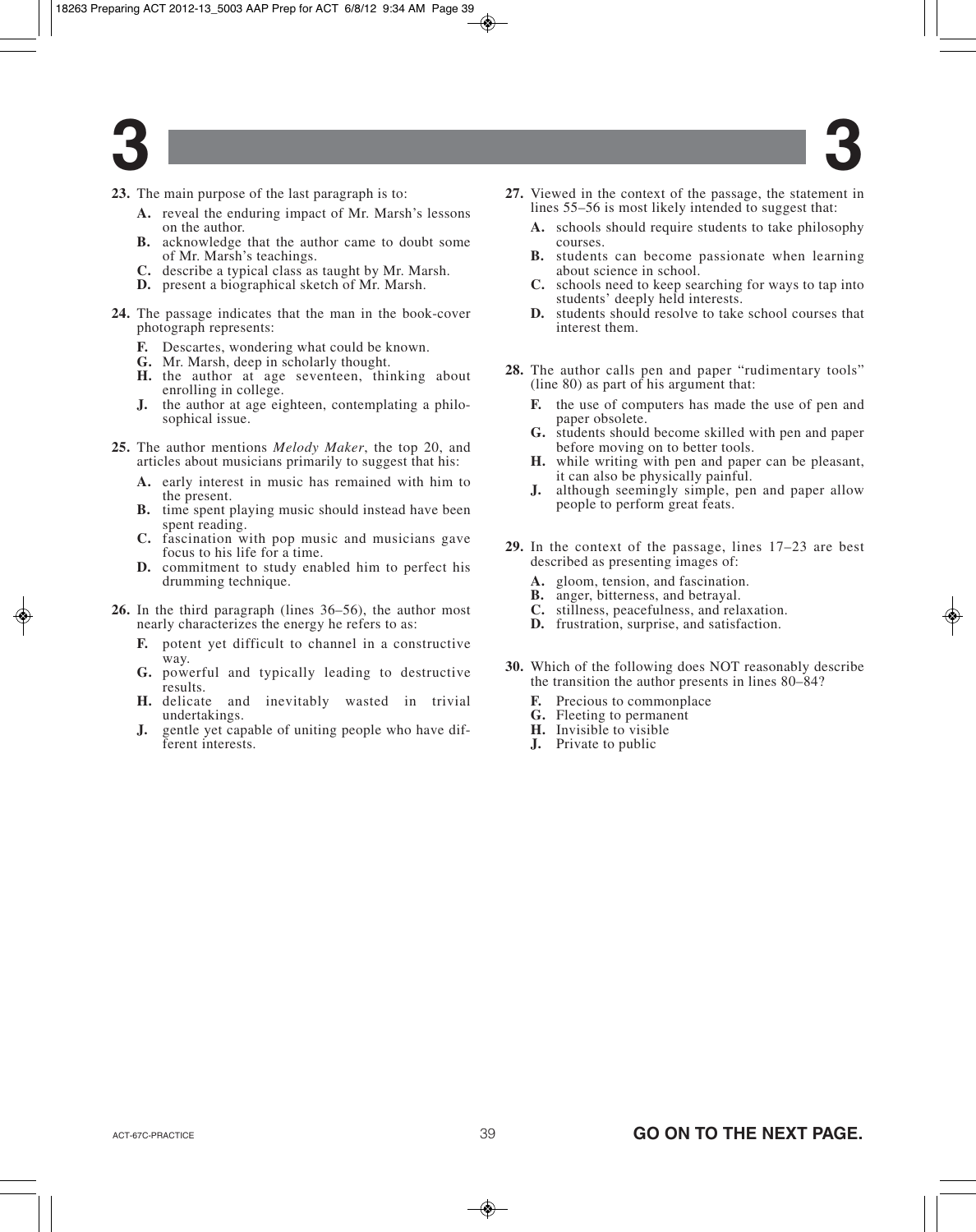### **Passage IV**

**NATURAL SCIENCE:** This passage is adapted from Consider the Eel by Richard Schweid (©2002 by Richard Schweid).

The known facts, as they are pretty much universally accepted among biologists and naturalists today, are that all the eels in all the rivers of eastern North America and the Caribbean countries, and all the eels in

- 5 all the rivers of eastern and western Europe, are born in the same area of the Sargasso Sea, a huge area within the Atlantic Ocean, between Bermuda and the Azores, the surface of which is frequently covered with sargassum seaweed. In fact, the word "Sargasso" comes from
- 10 the Portuguese sargaço, meaning seaweed. The sea is about 2,000 miles long and 1,000 miles wide, set off from the surrounding waters of the Atlantic by strong currents. It includes the area known in popular legend as the Bermuda Triangle.
- Eels hatch in the Sargasso as larvae and are carried by the ocean currents to either Europe or the United States, a journey that can cover thousands of miles and take years. Where they end up depends on which of two similar species they belong to. Those that are *Anguilla* 15
- *anguilla* invariably wind up in European rivers, and 20 those that enter North American rivers always belong to the species *Anguilla rostrata.* The first person to find eel larvae in the Sargasso Sea was Danish researcher Johannes Schmidt, who published his findings in 1924,
- after spending 18 years hauling nets in search of eels. 25

The larvae of both species are shaped like small oval leaves and are called leptocephali. Each leptocephalus begins to assume the form of a tiny eel, called an elver or glass eel, when it gets close to the coasts of

30 either Europe or the Americas. By the time it reaches brackish water, where fresh and salt water mix, it is thin and transparent, hardly bigger than a hair, with a pair of eyes like black dots at one end.

From the estuaries and mouths of rivers, the tiny 35 eels frequently continue upstream, particularly the females, who sometimes go great distances inland. American eels have been found as far up the Mississippi River system as the rivers of Iowa. They keep going upriver until something tells them they've

- 40 reached home, and then they stop. Whatever it is that signals to eels that they are home is definitive—they settle in and live there for as long as 20 years, growing up to a yard long before beginning their journey back to the Sargasso Sea. Scientists determine an eel's age
- 45 using a microscope to read the growth rings of its otolith—a small, hard calcium deposit at the base of its skull.

In preparation for the return journey to the Sargasso, sexually mature female eels feed voraciously and 50 change color from the muddy-yellow/green of adult eels, often called yellow eels, to a darker green on top and snow-white on their bellies. At this stage, they are called silver eels. They swim downriver in the fall, on the first leg of their journey to the Sargasso, and when

- 55 they reach estuarine waters, they rest, completing their final transformation as silver eels. They will have eaten heavily and will be about 28 percent body fat. They will never eat again, and their digestive systems will atrophy. Their pupils will expand and turn blue. They
- 60 will need a new kind of sight adapted to the depths of the sea, where there is little light. They will also have to go through a drastic adjustment, via osmosis, in their blood chemistry, to prepare for the tremendous change in water pressure, going from some 14 pounds of fresh-
- 65 water pressure per inch of their bodies to over a ton of ocean pressure per inch. Once they are back in the Sargasso Sea, the females produce eggs for the males to fertilize, and then the adults die.

At least that is what today's marine biologists and naturalists tell us, although adult eels have never been 70 seen swimming, reproducing, or dying in the Sargasso. In fact, live adult eels have never been seen there at all. The only two adult eels ever reported in the Sargasso Sea were dead, found in the stomachs of other fish. The

- 75 eel's migration back to its birthplace and what it actually does when it gets there are assumed to take place far below the water's surface and, as of the year 2001, were still completely unobserved. However, the eel larvae—the leptocephali that Schmidt found in the Sar-
- 80 gasso—were so small that it was certain they had been born recently, and nearby. Such small larvae have never been seen elsewhere, and while eels have never been observed reproducing in the Sargasso, they have never been seen doing so anyplace else either. Scientists
- 85 believe the larvae hatch out of eggs at a depth of 100–300 yards and rise slowly toward the light at the sea's surface.
- **31.** One of the main ideas established by the passage is that:
	- **A.** researchers have nearly exhausted their resources after spending decades investigating the Sargasso Sea.
	- **B.** significant gaps still remain in researchers' understanding of the life cycle of eels.
	- **C.** eels live their entire lives in the Sargasso Sea, but no one has ever seen them there.
	- **D.** female eels turn into silver eels toward the end of their lives.
- **32.** Learning about which of the following had the largest impact on scientists' current understanding of where eels breed?
	- **F.** The direction in which ocean currents carry eel larvae
	- **G.** The relationship of the yellow eel stage to the silver eel stage
	- **H.** Schmidt's discovery of eel larvae in the Sargasso Sea
	- **J.** The adult eels found in the stomachs of other fish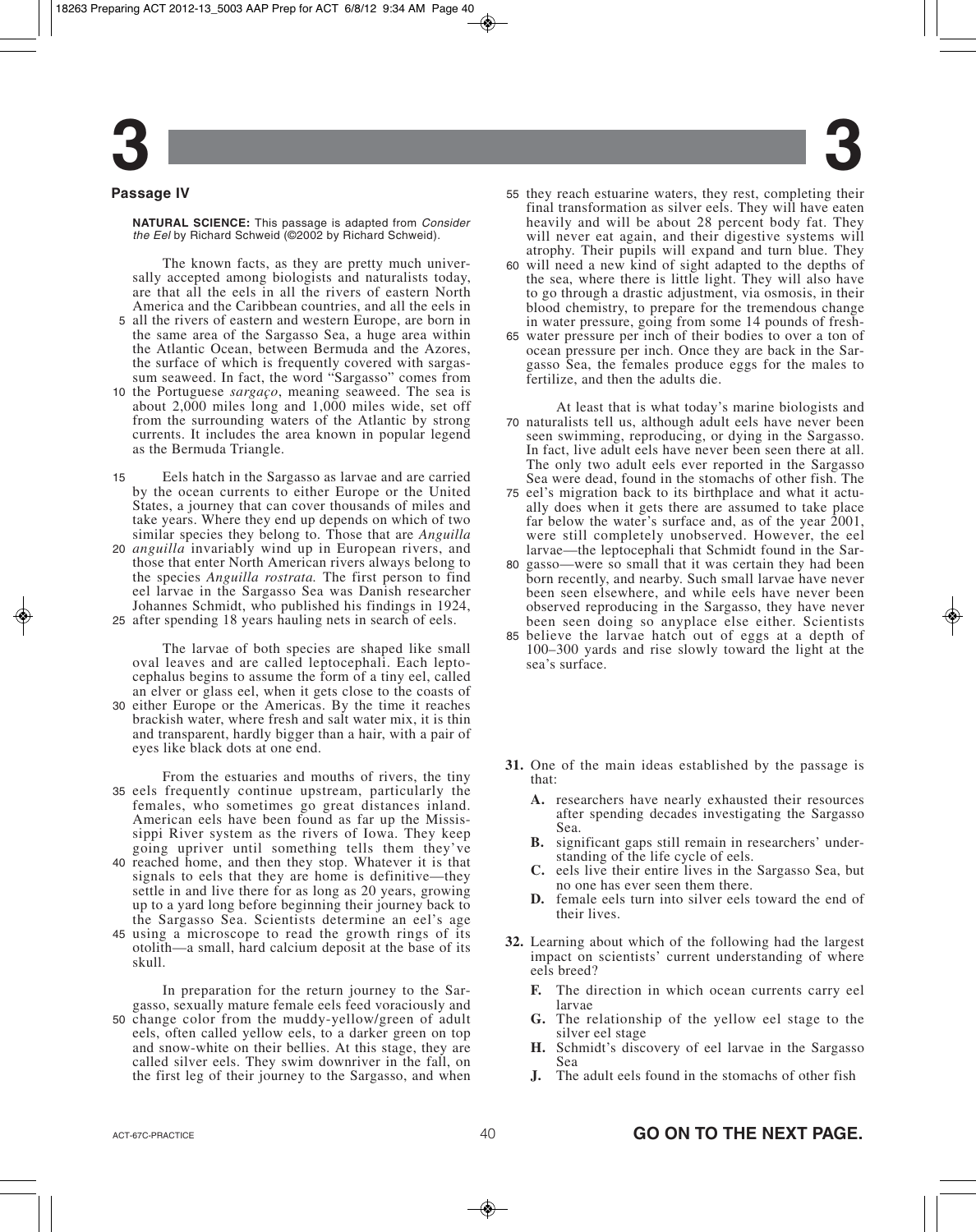- **33.** The main purpose of the fourth paragraph (lines 34–47) is to describe the:
	- **A.** eels' transition from freshwater to the ocean.
	- **B.** method of determining the age of eels.
	- **C.** complexity of the Mississippi River system.
	- **D.** river stage of the eel life cycle.
- **34.** The passage states that the Sargasso Sea is set off from the rest of the Atlantic Ocean by:
	- **F.** the Azores.
	- **G.** several Caribbean countries.
	- **H.** powerful winds.
	- **J.** strong currents.
- **35.** The passage notes that the Sargasso Sea includes:
	- **A.** the eastern North American shore.
	- **B.** the Bermuda Triangle.
	- **C.** certain coastal estuaries.
	- **D.** the mouth of the Mississippi River.
- **36.** As it is used in line 13, the word *popular* most nearly means:
	- **F.** well liked.
	- **G.** commonly known.
	- **H.** scientifically accepted.
	- **J.** most admired.
- **37.** As it is used in line 45, the word *read* most nearly means to:
	- **A.** learn from print.
	- **B.** observe.
	- **C.** think about.
	- **D.** predict.
- **38.** The passage indicates that female eels' pupils expand and turn blue because the eels:
	- **F.** must adapt to see in an environment with much less light than they are used to.
	- **G.** are about to undergo a change in their blood chemistry.
	- **H.** no longer need to be able to recognize food sources since they have stopped eating.
	- **J.** need to be able to recognize the male eels that will fertilize their eggs.
- **39.** The passage most strongly emphasizes that the process of osmosis is necessary for the eels' transition from:
	- **A.** shallower to deeper water.
	- **B.** feeding to nonfeeding.
	- **C.** immature to mature form.
	- **D.** elver to yellow eel.
- **40.** According to the passage, which of the following characteristics of the eel larvae found by Schmidt provided the best evidence that the larvae were hatched in the Sargasso Sea?
	- **F.** Size
	- **G.** Shape
	- **H.** Color
	- **J.** Species

## **END OF TEST 3**

## **STOP! DO NOT TURN THE PAGE UNTIL TOLD TO DO SO. DO NOT RETURN TO A PREVIOUS TEST.**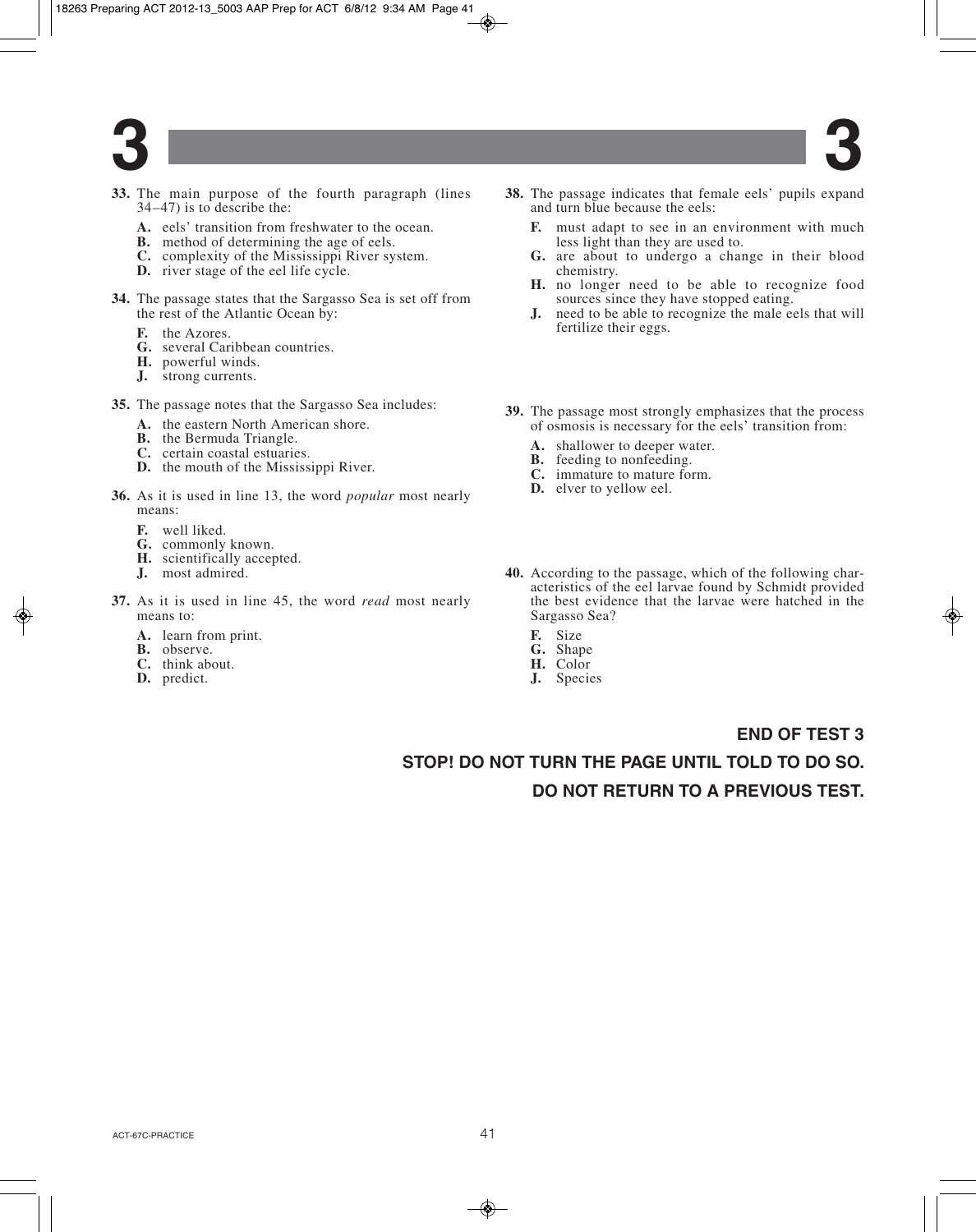## 4 0 0 0 0 0 0 0 0 0 4

## **SCIENCE TEST**

35 Minutes—40 Questions

**DIRECTIONS:** There are several passages in this test. Each passage is followed by several questions. After reading a passage, choose the best answer to each question and fill in the corresponding oval on your answer document. You may refer to the passages as often as necessary.

You are NOT permitted to use a calculator on this test.

## **Passage I**

Finch beak depth (see Figure 1) is an *inheritable* trait (it can be passed from parents to offspring).





Researchers studied the beak depth of 2 species of finches, *Geospiza fortis* and *Geospiza fuliginosa*. Both species live on Island A. *G. fortis* alone lives on Island B, and *G. fuliginosa* alone lives on Island C. For both species, the primary food is seeds. Birds with shallower beaks can efficiently crush and eat only small seeds. Birds with deeper beaks can crush and eat both large and small seeds, but they prefer small seeds.



Researchers captured 100 *G. fortis* finches and 100 *G. fuliginosa* finches on Island A. They tagged each bird, measured its beak depth, and released it. Then they calculated the percent of birds having each of the beak depths that had been measured. The researchers followed the same procedures with 100 *G. fortis* finches from Island B and 100 *G. fuliginosa* finches from Island C. The results of this study are shown in Figure 2.



Figure 2

*Study 2*

After completing Study 1, the researchers returned to Island B each of the next 10 years, from 1976 to 1985. During each visit, the researchers captured at least 50 G. fortis finches and measured their beak depths. Then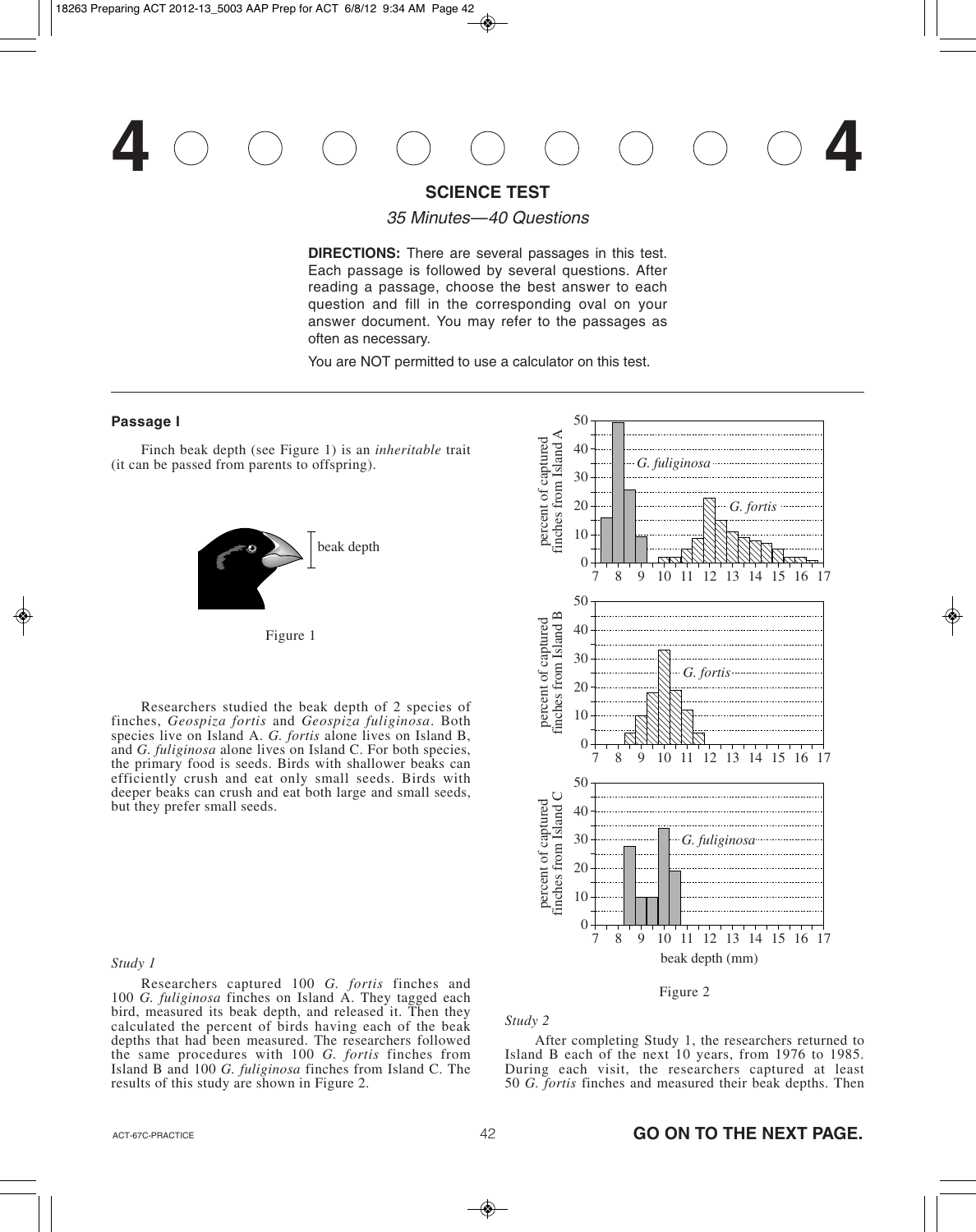they calculated the average *G. fortis* beak depth for each of the 10 years. The researchers noted that, during the 10-year period, 3 years were exceptionally dry, and 1 year was very wet (see Figure 3). Small seeds are abundant during wet years. During dry years, all seeds are less abundant, and the average size of the available seeds is larger.





Figures adapted from Neil A. Campbell, Jane B. Reece, and Lawrence G. Mitchell, Biology, 5th ed. ©1999 by Benjamin/ Cummings.

**1.** Based on the results of Study 1, the highest percent of finches on Island B and Island C had a beak depth of:

|                     | Island B        | Island C        |
|---------------------|-----------------|-----------------|
| А.                  | 8 mm            | $8 \text{ mm}$  |
| B.                  | $9 \text{ mm}$  | $12 \text{ mm}$ |
| $\mathsf{\Gamma}$ . | $10 \text{ mm}$ | $8 \text{ mm}$  |
| D.                  | $10 \text{ mm}$ | $10 \text{ mm}$ |

- **2.** During which of the following years were small seeds likely most abundant on Island B ?
	- **F.** 1977
	- **G.** 1980
	- **H.** 1982
	- **J.** 1984
- **3.** Study 1 differed from Study 2 in which of the following ways?
	- **A.** *G. fortis* finches were captured during Study 1 but not during Study 2.
	- **B.** *G. fuliginosa* finches were captured during Study 1 but not during Study 2.
	- **C.** The beak depth of captured birds was measured during Study 1 but not during Study 2.
	- **D.** The beak depth of captured birds was measured during Study 2 but not during Study 1.
- **4.** It is most likely that the researchers tagged the birds that they captured during Study 1 to:
	- **F.** determine how beak depth was affected by rainfall on Island A.
	- **G.** determine the average age of each finch population.
	- **H.** ensure that the beak depth of each finch was measured multiple times during Study 1.
	- **J.** ensure that the beak depth of each finch was measured only once during Study 1.
- **5.** Based on the results of Study 2, would a finch with a beak depth of 9.4 mm or a finch with a beak depth of 9.9 mm more likely have had a greater chance of survival during 1977 ?
	- **A.** A finch with a beak depth of 9.4 mm, because, on average, the size of available seeds is larger during dry years.
	- **B.** A finch with a beak depth of 9.4 mm, because, on average, the size of available seeds is smaller during dry years.
	- **C.** A finch with a beak depth of 9.9 mm, because, on average, the size of available seeds is larger during dry years.
	- **D.** A finch with a beak depth of 9.9 mm, because, on average, the size of available seeds is smaller during dry years.
- **6.** A researcher hypothesized that there would be more variation in the beak depths measured for the *G. fortis* finches when they were forced to compete with another finch species for seeds. Do the results of Study 1 support this hypothesis?
	- **F.** Yes; the range of beak depths measured for *G. fortis* finches was greater on Island A than on Island B.
	- **G.** Yes; the range of beak depths measured for *G. fortis* finches was greater on Island B than on Island A.
	- **H.** No; the range of beak depths measured for *G. fortis* finches was greater on Island A than on Island B.
	- **J.** No; the range of beak depths measured for *G. fortis* finches was greater on Island B than on Island A.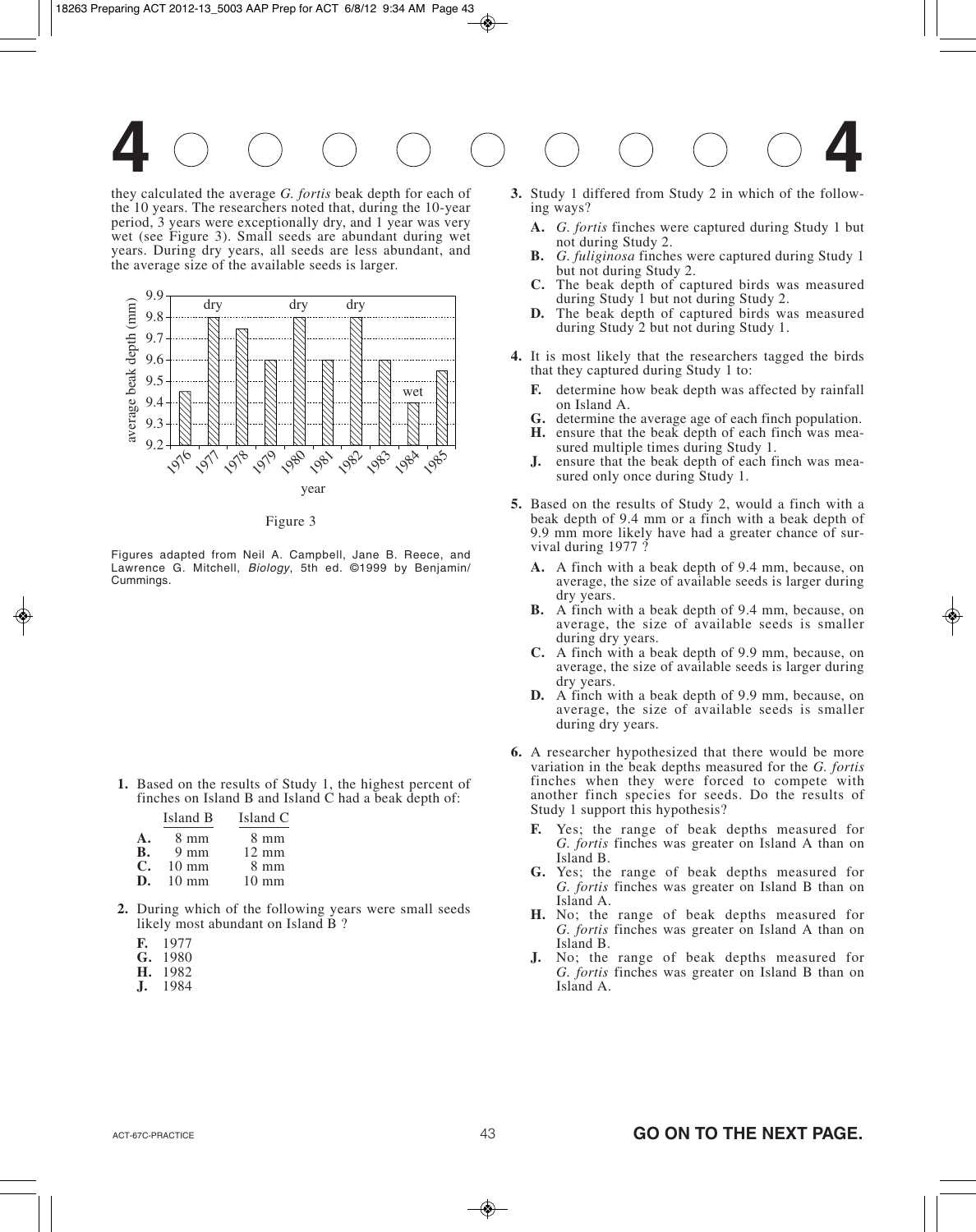

#### **Passage II**

Substances in the atmosphere, such as  $Cu^{2+}$ ,  $Zn^{2+}$ ,  $Cl^-$ , and  $SO_4^2$  ions, are carried down to Earth's surface by precipitation. This process is known as *wet deposition*.  $Cu^{2+}$  and  $Zn^{2+}$  ions are put into the atmosphere by hightemperature combustion processes. The presence of Cl<sup>−</sup> and  $SO_4^2$  ions in the atmosphere can be attributed to roadsalt dust and electrical power generation, respectively.

#### *Study 1*

A rain gauge, placed on the roof of a 1-story building, at a specific urban site was used to collect precipitation over a 12-month period. At the same time each evening, the amount of precipitation in the rain gauge was recorded, after which the collected precipitation was emptied from the gauge and stored. (Assume no measurable evaporation occurred during any day.) Figure 1 shows the measured monthly precipitation in centimeters.





At the end of each month, all the samples collected during that month were mixed, and some of this combined sample was analyzed for the concentrations of  $Cu<sup>2+</sup>$  and  $\text{Zn}^{2+}$  ions. Using these data, the monthly wet deposition of each substance, in micrograms ( $\mu$ g) per meter<sup>2</sup>, was calculated (see Figure 2).



#### *Study 2*

Another portion of the combined sample for each month was analyzed for the concentrations of Cl<sup>−</sup> and  $SO_4^2$  ions. Using these data, the monthly wet deposition of each substance, in milliequivalents (meq) per  $m^2$ , was calculated (see Figure 3).





The *annual* wet deposition of  $Cu^{2+}$  and of  $Zn^{2+}$  for the 12-month period, in  $\mu$ g/m<sup>2</sup>, was calculated for the urban site (the source of the  $Cu^{2+}$  and  $Zn^{2+}$ ) and also for Rural Sites 1 and 2, located 50 km and 100 km east, respectively, of the urban site (see Figure 4).



Figures adapted from Kathryn Conko et al., "Atmospheric Wet Deposition of Trace Elements to a Suburban Environment, Reston, Virginia, USA." ©2004 by Elsevier, Ltd.

44

## ACT-67C-PRACTICE **GO ON TO THE NEXT PAGE.**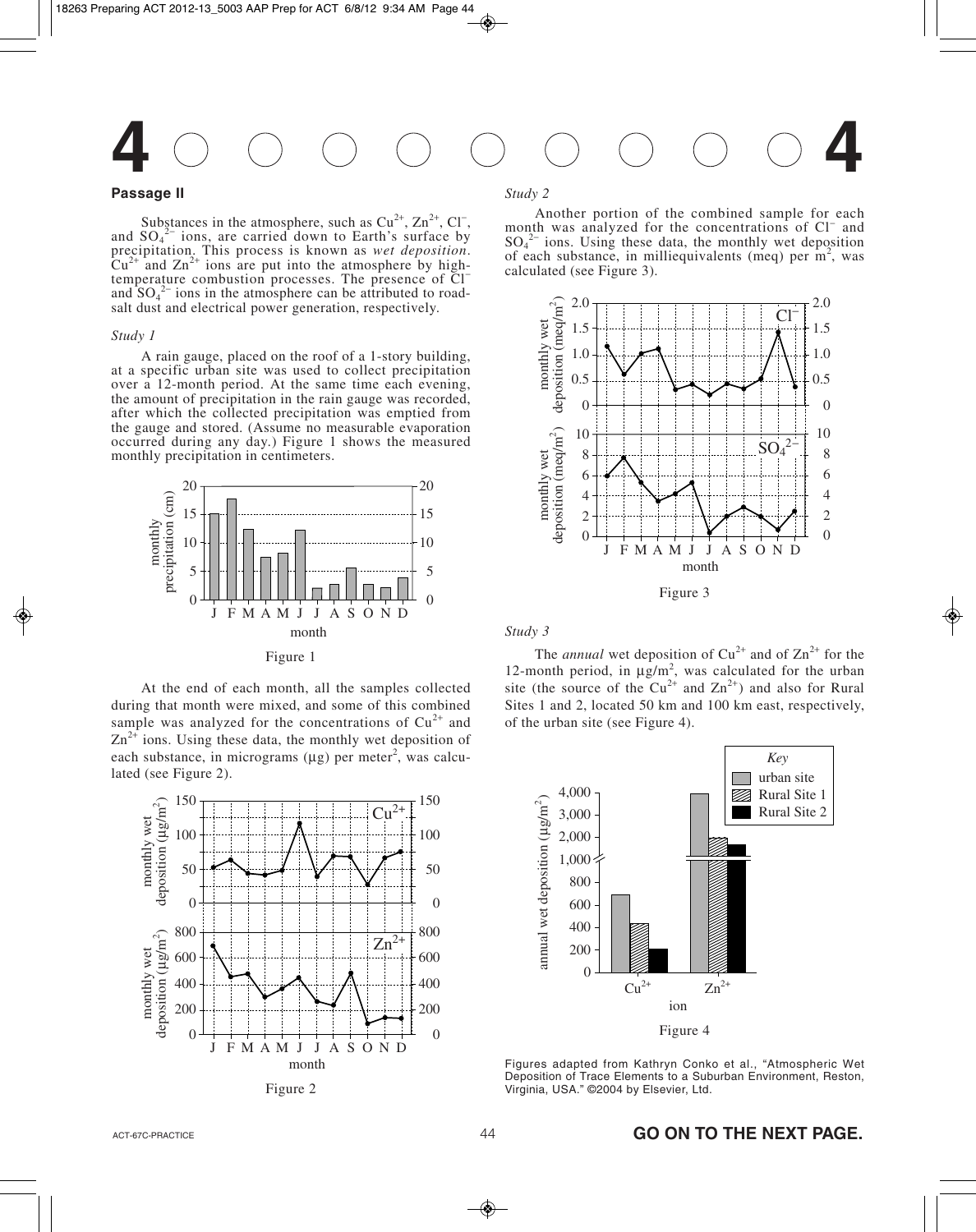- **7.** According to Figure 1, over the 12-month period, the monthly precipitation at the urban site was maximum in February and minimum in July. According to Figures 2 and 3, the wet deposition of which ion was also maximum in February and minimum in July?
	- **A.**  $Cu^{2+}$
	- **B.**  $Zn^{2+}$
	- **C.** Cl<sup>−</sup>
	- **D.**  $SO_4^2$ <sup>-</sup>
- **8.** Based on the results of Study 1, the average monthly wet deposition for  $Cu^{2+}$  over the 12-month period was:
	- **F.** less than 50  $\mu$ g/m<sup>2</sup>.
	- **G.** between 50  $\mu$ g/m<sup>2</sup> and 75  $\mu$ g/m<sup>2</sup>.
	- **H.** between 75  $\mu$ g/m<sup>2</sup> and 100  $\mu$ g/m<sup>2</sup>.
	- **J.** greater than  $100 \mu g/m^2$ .
- 9. Is the statement "The values for Cl<sup>−</sup> wet deposition were greater during the winter and early spring when road salt is typically applied" supported by the results of Study 2 ?
	- **A.** Yes, because Cl<sup>−</sup> wet deposition values were, on average, greater from November to April than they were from May to October.
	- **B.** Yes, because Cl<sup>−</sup> wet deposition values were, on average, less from November to April than they were from May to October.
	- **C.** No, because Cl<sup>−</sup> wet deposition values were, on average, greater from November to April than they were from May to October.
	- D. No, because Cl<sup>−</sup> wet deposition values were, on average, less from November to April than they were from May to October.
- **10.** Suppose there had been no precipitation during 1 entire month of the 12-month period. Based on the information provided, during that month there would have been:
	- **F.** significant wet deposition of all 4 substances.
	- **G.** significant wet deposition of  $Cu^{2+}$  and  $Zn^{2+}$ , but no wet deposition of  $CI^-$  and  $SO_4^2^-$ .
	- **H.** no wet deposition of any of the 4 substances.
	- **J.** no wet deposition of  $Cu^{2+}$  and  $Zn^{2+}$ , but significant wet deposition of Cl<sup>−</sup> and SO<sub>4</sub><sup>2-</sup>.
- **11.** According to Study 3, as distance from the urban site increased, the annual wet deposition:
	- **A.** increased for both  $Cu^{2+}$  and  $Zn^{2+}$ .
	- **B.** increased for  $Cu^{2+}$  but decreased for  $Zn^{2+}$ .
	- **C.** decreased for both  $Cu^{2+}$  and  $Zn^{2+}$ .
	- **D.** remained the same for both  $Cu^{2+}$  and  $Zn^{2+}$ .
- **12.** Which of the following variables was kept constant in Study 2 ?
	- **F.** Site
	- **G.** Monthly rainfall
	- **H.** Wet deposition of  $\text{Zn}^{2+}$
	- **J.** Wet deposition of Cl<sup>−</sup>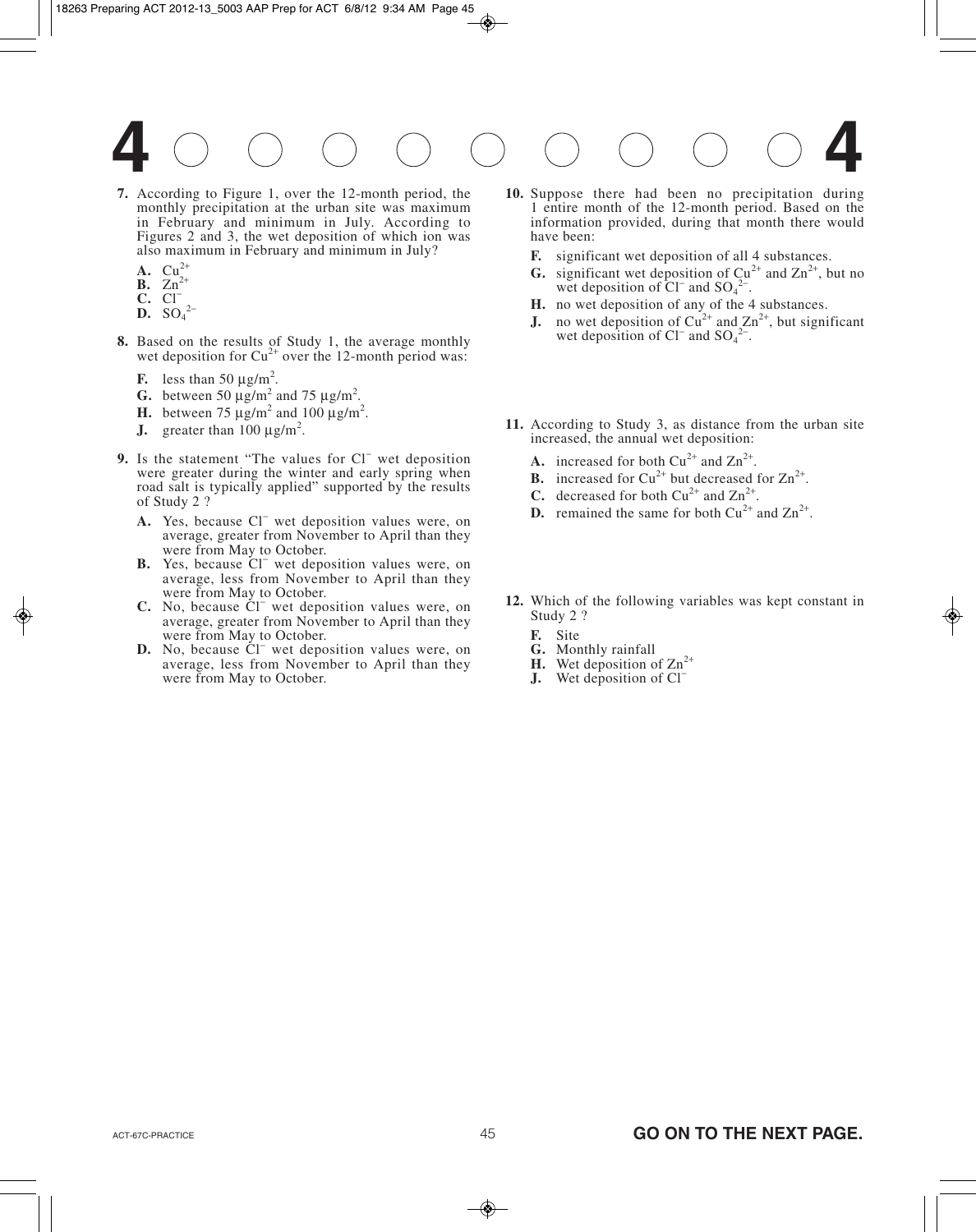4 0 0 0 0 0 0 0 0 4

## **Passage III**

*Cloud cover* is the percent of Earth's surface covered by clouds. Cloud cover may increase because of an increase in the *cosmic ray flux* (number of high-energy particles from space reaching Earth per  $m<sup>2</sup>$  per hour). Table 1 shows how Earth's cover of *low clouds* (0 km to 3.2 km altitude) varies with the cosmic ray flux. Figures 1−3 show the *relative cosmic ray flux*, RCRF (the percent below the flux measured on October 1, 1965), and the monthly average cover of *high clouds* (6.0 km to 16.0 km altitude), *middle clouds* (3.2 km to 6.0 km altitude), and low clouds, respectively, from January 1980 to January 1995.

| Table 1                                             |                                      |  |  |  |  |
|-----------------------------------------------------|--------------------------------------|--|--|--|--|
| Cosmic ray flux<br>(particles/m <sup>2</sup> /hr)   | Cover of low clouds<br>$( \% )$      |  |  |  |  |
| 340,000<br>360,000<br>380,000<br>400,000<br>420,000 | 27.8<br>28.1<br>28.4<br>28.7<br>29.0 |  |  |  |  |

Table 1 adapted from E. Palle Bagó and C. J. Butler, "The Influence of Cosmic Rays on Terrestrial Clouds and Global Warming." ©2000 by Institute of Physics Publications, Ltd.



Figure 1





Figures adapted from Nigel Marsh and Henrik Svensmark, "Low Cloud Properties Influenced by Cosmic Rays." ©2000 by The American Physical Society.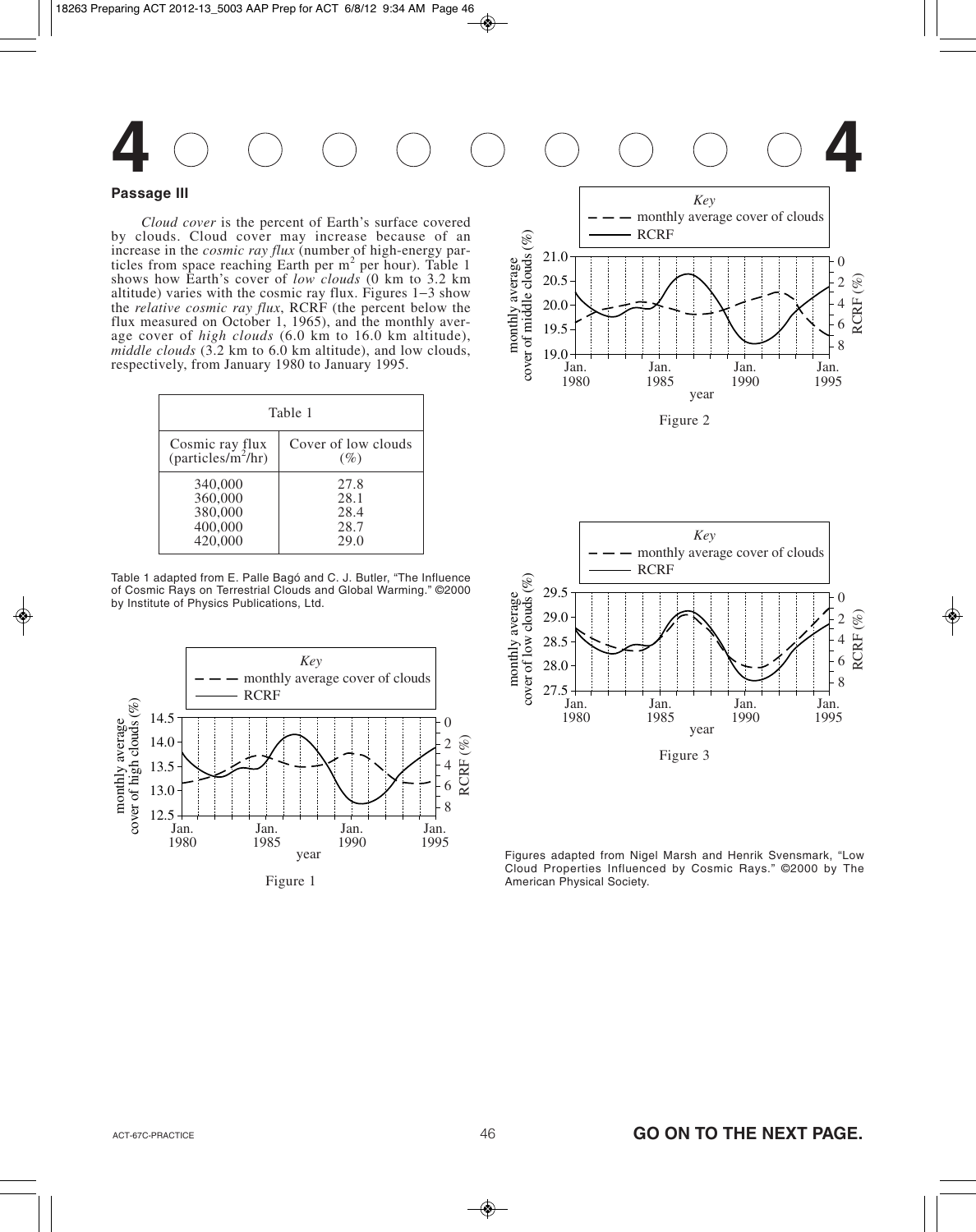

- **13.** The percent of Earth's surface covered by high clouds in January 1987 was closest to which of the following?
	- **A.** 13.0%
	- **B.** 13.5%
	- **C.** 14.0%
	- **D.** 14.5%
- **14.** Based on Table 1, a cosmic ray flux of 440,000 particles/m<sup>2</sup> /hr would correspond to a cover of low clouds that is closest to which of the following?
	- **F.** 28.7%
	- **G.** 29.0%
	- **H.** 29.3%
	- **J.** 29.6%
- **15.** Is the statement "The monthly average cover of low clouds is more directly correlated with cosmic ray flux than is the monthly average cover of high clouds" consistent with Figures 1 and 3 ?
	- **A.** Yes, because the plot for the monthly average cover of low clouds more closely parallels the plot for RCRF.
	- **B.** Yes, because the plot for the monthly average cover of high clouds more closely parallels the plot for RCRF.
	- **C.** No, because the plot for the monthly average cover of low clouds more closely parallels the plot for RCRF.
	- **D.** No, because the plot for the monthly average cover of high clouds more closely parallels the plot for RCRF.

**16.** Which of the following figures best represents the monthly average cover of high, middle, and low clouds in January 1992 ?



- **17.** High clouds are composed primarily of ice crystals, whereas low clouds are composed primarily of water droplets. This difference is most likely because the average air temperature at altitudes from:
	- **A.** 0 km to 3.2 km is at or below 0°C, whereas the average air temperature at altitudes from 3.2 km to 6.0 km is above 0°C.
	- **B.** 0 km to 3.2 km is at or below 0°C, whereas the average air temperature at altitudes from 6.0 km to 16.0 km is above  $0^{\circ}$ C.
	- **C.** 0 km to 3.2 km is above 0°C, whereas the average air temperature at altitudes from 3.2 km to 6.0 km is at or below 0°C.
	- **D.** 0 km to 3.2 km is above 0°C, whereas the average air temperature at altitudes from 6.0 km to 16.0 km is at or below 0°C.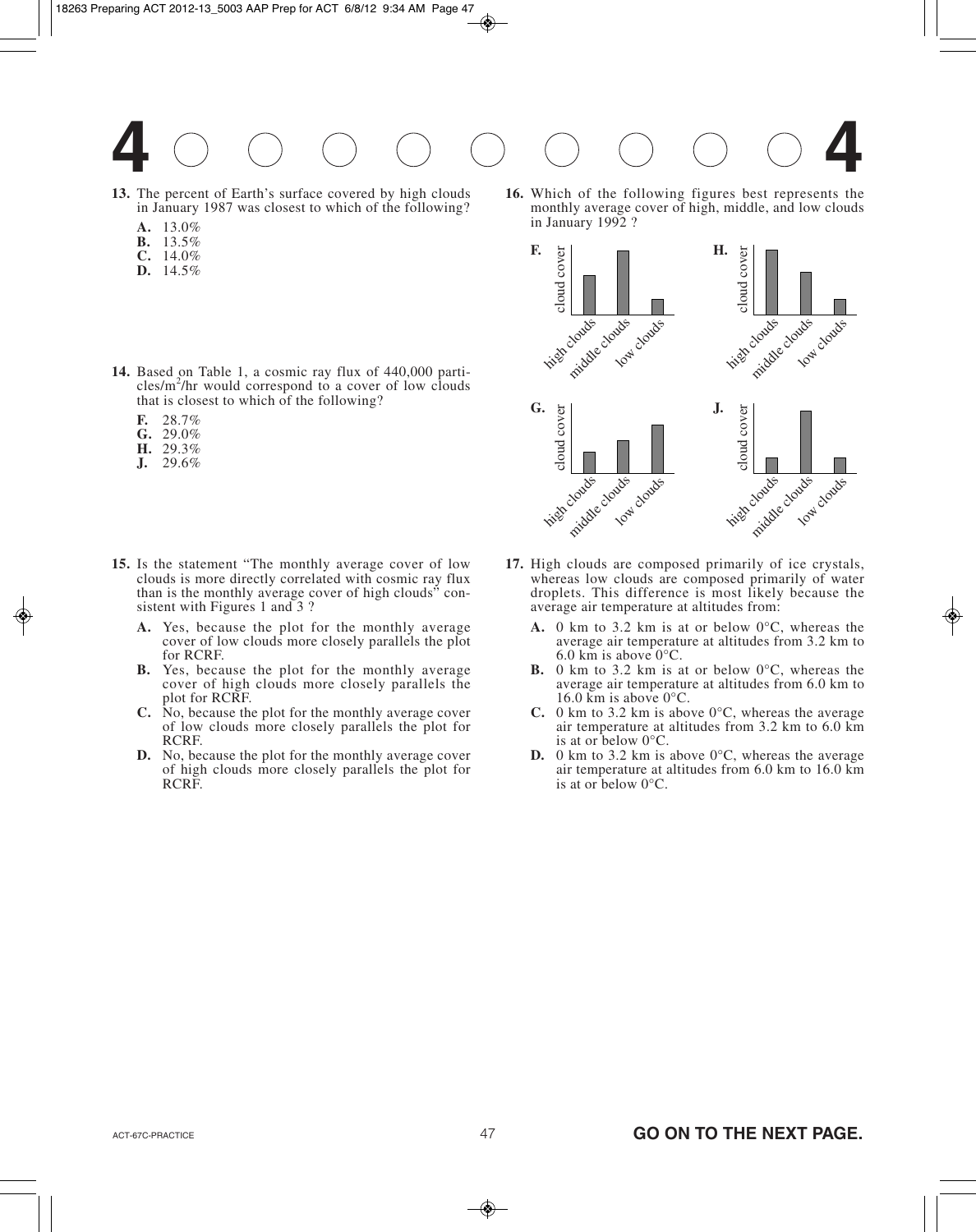## 4 0 0 0 0 0 0 0 0 4

### **Passage IV**

*Acid-base titration* is a technique in which precise volumes of a *titrant* (an acid or base solution) are added incrementally to a known volume of a *sample solution* (a base or acid solution, respectively). This process can be monitored by adding an *acid-base indicator* (a substance that changes color over a certain pH range) to the sample solution or by measuring the sample solution's *conductivity*. Conductivity (measured in kilosiemens per centimeter, kS/cm) is a measure of a substance's ability to conduct electricity.

Two titration experiments were done at 25°C using a 0.10 M sodium hydroxide (NaOH) solution and either a 0.0010 M hydrochloric acid (HCl) solution or a 0.0010 M acetic acid solution (where M is moles of acid or base per liter of solution). All solutions were aqueous. An acid-base indicator solution of *nitrazine yellow* was also used. Nitrazine yellow is yellow if the pH is less than 6.0 or blue if the pH is greater than 7.0.

### *Experiment 2*

Experiment 1 was repeated, except that the acetic acid solution was used instead of the HCl solution (see Figure 2).



Figure 2

Figures adapted from J. West Loveland, "Conductance and Oscillometry," in Gary D. Christian and James E. O'Reilly, eds., Instrumental Analysis, 2nd ed. ©1986 by Allyn and Bacon, Inc.

#### *Experiment 1*

A drop of nitrazine yellow solution was added to a flask containing 100.0 mL of the HCl solution. A probe that measures conductivity was placed in the solution. The NaOH solution was slowly added to the HCl solution in small increments. After each addition, the HCl solution was stirred and then the solution's color and conductivity were recorded (see Figure 1).



Figure 1

- **18.** In Experiment 1, the sample solution was yellow at which of the following values for the volume of titrant added?
	- **F.** 0.80 mL
	- **G.** 1.20 mL
	- **H.** 1.60 mL
	- **J.** 2.00 mL
- **19.** In Experiment 2, the sample solution was neutral at which of the following values for the volume of titrant added?
	- **A.** 0.50 mL
	- **B.** 1.00 mL
	- **C.** 1.50 mL
	- **D.** 2.00 mL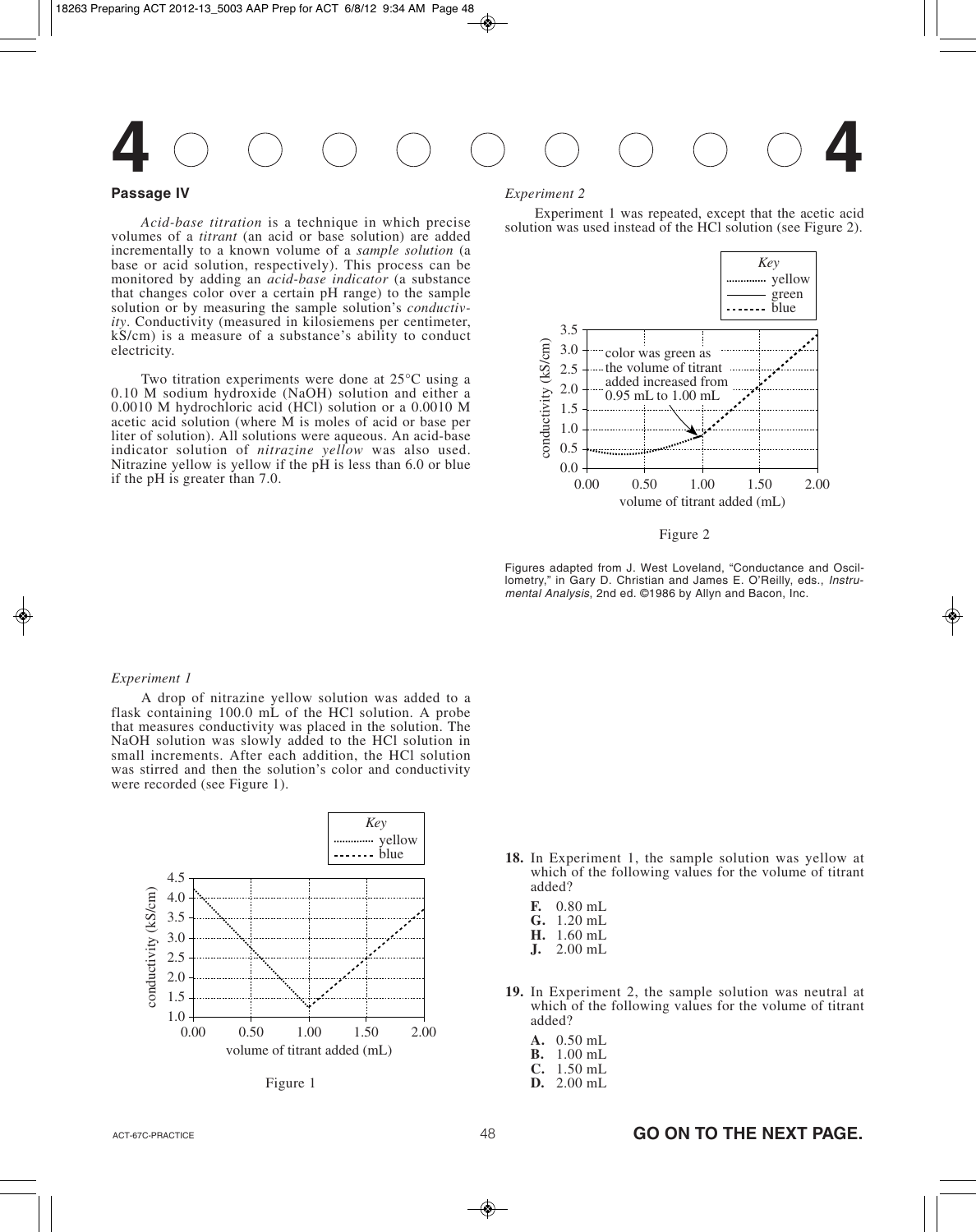- **20.** In Experiment 1, if 2.30 mL of titrant had been added to the sample solution, the conductivity would most likely have been:
	- **F.** less than 0.80 kS/cm.
	- **G.** between 0.80 kS/cm and 2.30 kS/cm.
	- **H.** between 2.30 kS/cm and 3.80 kS/cm.
	- **J.** greater than 3.80 kS/cm.

**21.** In Experiment 2, which solution was the titrant and which solution was the sample solution?

| titrant        | sample solution |
|----------------|-----------------|
| A. acetic acid | <b>NaOH</b>     |
| B. HCl         | <b>NaOH</b>     |
| $C.$ NaOH      | acetic acid     |
| D. NaOH        | HC1             |

- **22.** In Experiments 1 and 2, the probe that was placed in the sample solution most likely did which of the following?
	- **F.** Cooled the solution to its freezing point
	- **G.** Heated the solution to its boiling point
	- **H.** Detected the concentration of nitrazine yellow in the solution
	- **J.** Passed an electrical current through a portion of the solution
- **23.** A chemist claimed that in Experiment 2, the pH of the sample solution was greater at a value of 0.2 mL of titrant added than at a value of 1.8 mL of titrant added. Do the results of Experiment 2 support this claim?
	- **A.** No; at a value of 0.2 mL of titrant added, the sample solution was yellow, and at a value of 1.8 mL of titrant added, the sample solution was blue.
	- **B.** No; at a value of 0.2 mL of titrant added, the sample solution was blue, and at a value of 1.8 mL of titrant added, the sample solution was yellow.
	- **C.** Yes; at a value of 0.2 mL of titrant added, the sample solution was yellow, and at a value of 1.8 mL of titrant added, the sample solution was blue.
	- **D.** Yes; at a value of 0.2 mL of titrant added, the sample solution was blue, and at a value of 1.8 mL of titrant added, the sample solution was yellow.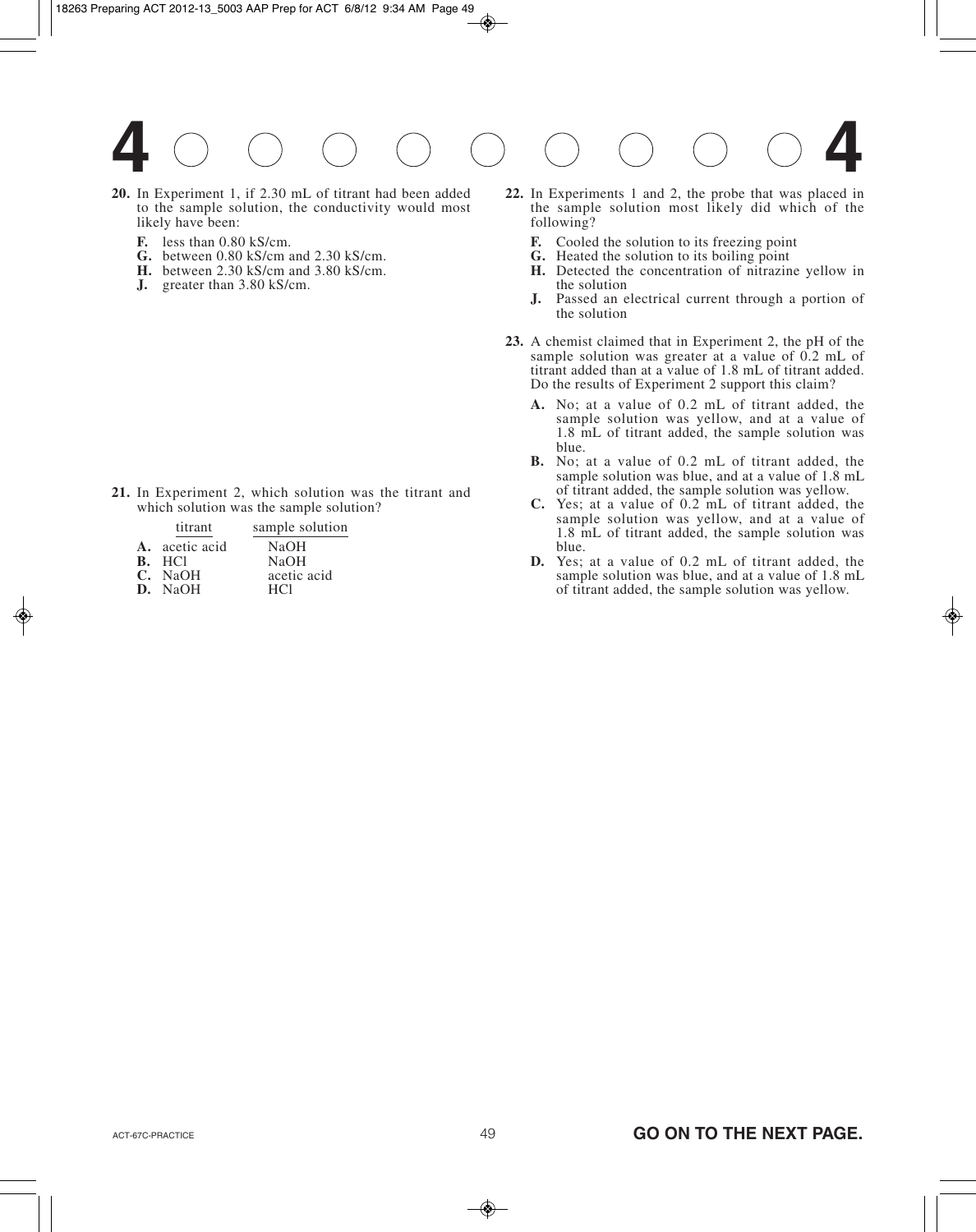## **Passage V**

An astronomy class is given the following facts about stellar evolution.

- 1. A star's evolution can be divided into 3 stages: *premain sequence* (pre-MS), *main sequence* (MS), and *post-main sequence* (post-MS).
- 2. Gravity causes part of a cloud of gas and dust to collapse and heat up, creating a pre-MS star. The star's hot dust and gas emit its energy.
- 3. A pre-MS star becomes an MS star when the star produces the majority of its energy by fusing hydrogen nuclei (protons) at its center to make helium nuclei.
- 4. An MS star becomes a post-MS star when the star expands in volume and produces the majority of its energy by fusing hydrogen to make helium in a shell surrounding its center.
- 5. The more massive a star, the more rapidly the star passes through each of the 3 stages of its evolution.

Two students discuss the evolution of the *Algol system*—Algol A, a 3.6-solar-mass MS star; Algol B, a 0.8-solar-mass post-MS star; and Algol C, a 1.7-solar-mass MS star. (One solar mass  $=$  the Sun's mass.) The 3 stars orbit a mutual center of mass, with Algol A and Algol B much closer to each other and to the center of mass than to Algol C.

#### *Student 1*

The 3 stars of the Algol system formed at the same time from the same cloud of gas and dust. Algol B, originally the most massive of the 3 stars, became a post-MS star and expanded in volume while Algol A remained an MS star. Because the matter in the outer parts of Algol B was more strongly attracted to Algol A than to the matter in the inner parts of Algol B, this matter flowed from Algol B to Algol A, and, over time, Algol A became more massive than Algol B.

#### *Student 2*

Algol B was not part of the original Algol system (Algol A and Algol C). Algol B and the original Algol system formed in different clouds of gas and dust at different times and moved in 2 different but intersecting orbits around the center of the galaxy. During a particular orbit, Algol B encountered the original Algol system at the intersection of the 2 orbits and became part of the Algol system.

Algol B became a post-MS star while Algol A and Algol C remained MS stars. Algol B never lost mass to Algol A. Algol B was always less massive than Algol A.

- **24.** Based on Student 2's discussion, Algol B is part of the present Algol system because of which of the following forces exerted on Algol B by the original Algol system?
	- **F.** Electric force
	- **G.** Magnetic force
	- **H.** Gravitational force
	- **J.** Nuclear force
- **25.** Based on Student 1's discussion and Fact 4, while matter flowed between Algol A and Algol B, Algol B produced the majority of its energy by fusing:
	- **A.** hydrogen nuclei to make helium nuclei at its center.
	- **B.** hydrogen nuclei to make helium nuclei in a shell surrounding its center.
	- **C.** helium nuclei to make hydrogen nuclei at its center.
	- **D.** helium nuclei to make hydrogen nuclei in a shell surrounding its center.
- **26.** Suppose that chemical composition is uniform among stars formed from the same cloud of gas and dust, but that chemical composition varies among stars formed from different clouds of gas and dust. Student 2 would most likely agree with which of the following statements comparing the chemical compositions of the stars in the present-day Algol system at the time they formed?
	- **F.** Algol A and Algol B had the most similar compositions.
	- **G.** Algol A and Algol C had the most similar compositions.
	- **H.** Algol B and Algol C had the most similar compositions.
	- **J.** Algol A, Algol B, and Algol C had the same composition.
- **27.** If the mass of the Sun is  $2.0 \times 10^{30}$  kg, what is the mass of Algol C ?
	- **A.**  $1.6 \times 10^{30}$  kg
	- **B.**  $2.0 \times 10^{30}$  kg
	- **C.**  $3.4 \times 10^{30}$  kg
	- **D.**  $7.2 \times 10^{30}$  kg
- **28.** Which of the following statements best explains why the reaction described in Fact 3 requires a high temperature and pressure?
	- **F.** All protons are positively charged, and like charges attract each other.
	- **G.** All protons are positively charged, and like charges repel each other.
	- **H.** All electrons are negatively charged, and like charges attract each other.
	- **J.** All electrons are negatively charged, and like charges repel each other.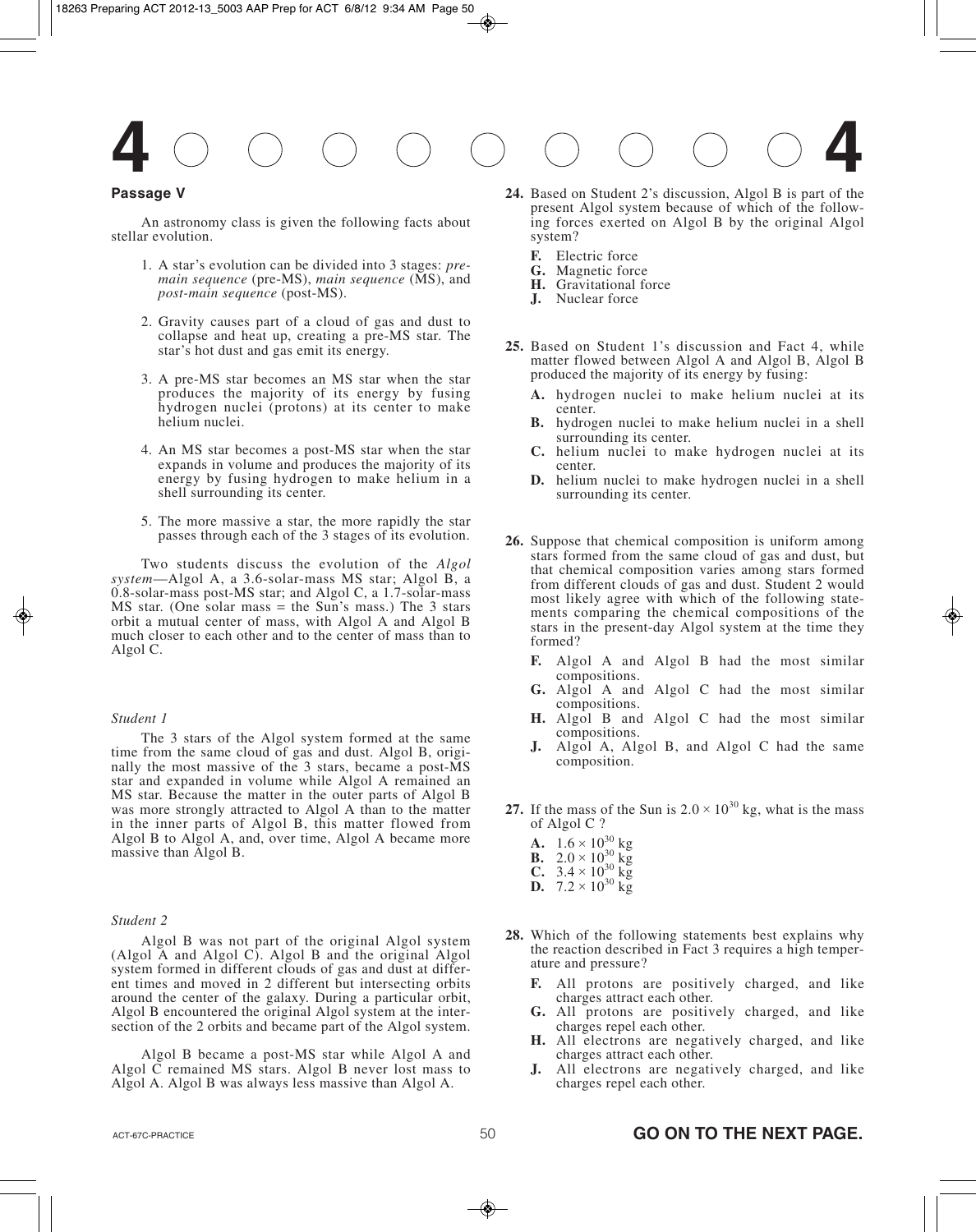- **29.** Based on Fact 5 and Student 1's discussion, which of the 3 stars in the Algol system, if any, was most likely the first to become an MS star?
	- **A.** Algol A
	- **B.** Algol B
	- **C.** Algol C
	- **D.** The 3 stars became MS stars at the same time.
- **30.** Based on Fact 5, would Student 2 agree that by the time Algol A stops being an MS star, Algol A will have spent as much time being an MS star as Algol B spent being an MS star?
	- **F.** Yes, because according to Student 2, Algol A has always been more massive than Algol B.
	- **G.** Yes, because according to Student 2, Algol A has always been less massive than Algol B.
	- **H.** No, because according to Student 2, Algol A has always been more massive than Algol B.
	- **J.** No, because according to Student 2, Algol A has always been less massive than Algol B.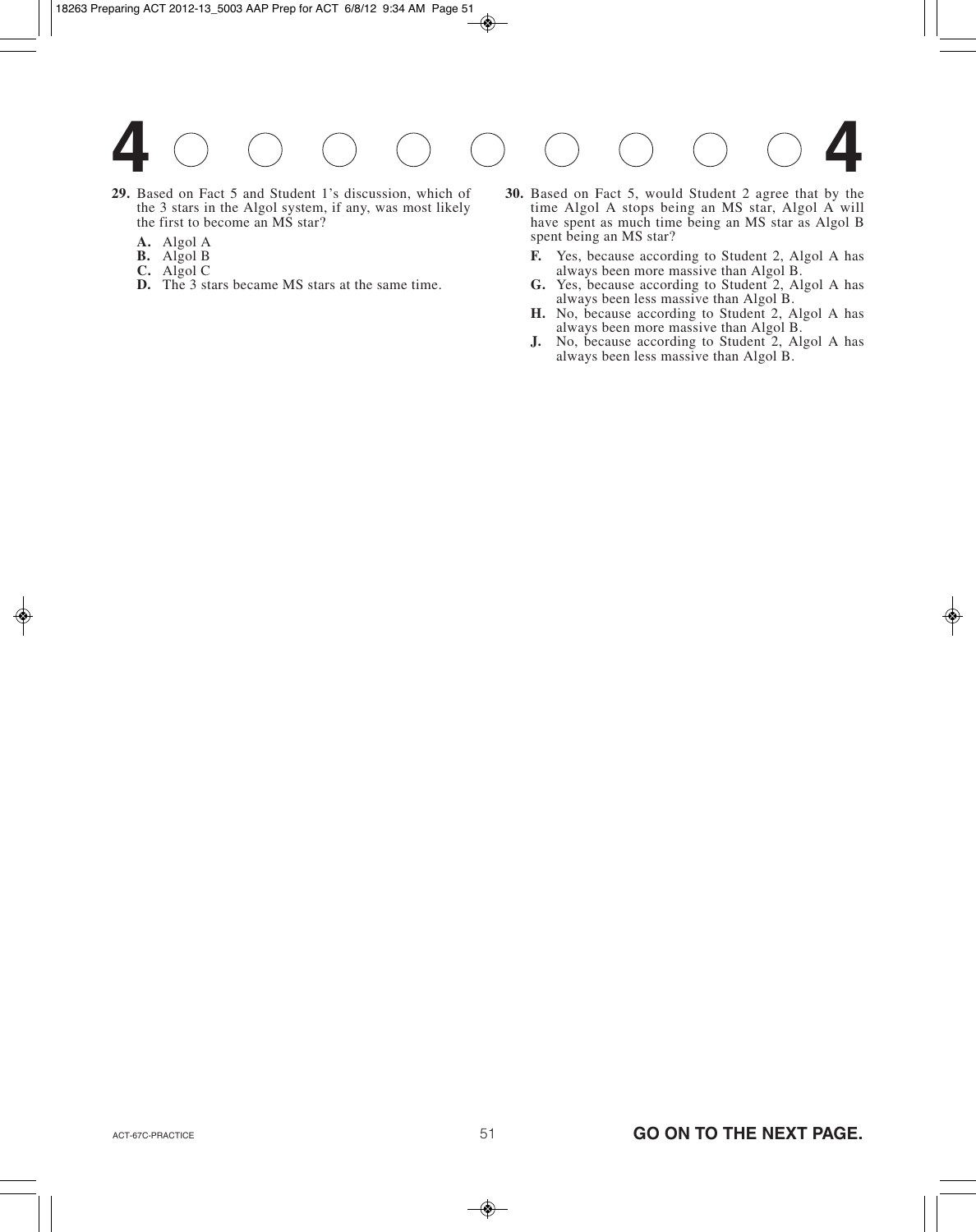## 4 0 0 0 0 0 0 0 0 4

## **Passage VI**

Three experiments were done using  $CO<sub>2</sub>$ , krypton  $(Kr)$ , or  $O<sub>2</sub>$ . For each gas:

- 1. A 3 L steel vessel was fitted with a cap that contained a gas inlet valve and a pressure and temperature sensor.
- 2. Air was pumped out of the vessel until the pressure measured 0.00 torr.
- 3. The vessel was placed on a balance, and the balance was reset to  $0.000 \text{ g.}$
- 4. Some of the gas was added to the vessel.
- 5. When the gas in the vessel reached room temperature (22°C), mass and pressure were recorded.
- 6. Steps 4 and 5 were repeated several times.

The experiments were then repeated, except that a 6 L vessel was used (see Figures 1 and 2).







Figure 2

- **31.** Based on Figure 2, if 13 g of Kr had been added to the 6 L vessel, the pressure would have been:
	- **A.** less than 200 torr.
	- **B.** between 200 torr and 400 torr.
	- **C.** between 400 torr and 600 torr.
	- **D.** greater than 600 torr.
- **32.** Suppose the experiments had been repeated, except with a 5 L vessel. Based on Figures 1 and 2, the pressure exerted by 7 g of  $CO<sub>2</sub>$  would most likely have been:
	- **F.** less than 500 torr.
	- **G.** between 500 torr and 1,000 torr.
	- **H.** between 1,000 torr and 1,500 torr.
	- **J.** greater than 1,500 torr.
- **33.** Based on Figures 1 and 2, for a given mass of  $O_2$  at 22 $\degree$ C, how does the pressure exerted by the O<sub>2</sub> in a 6 L vessel compare to the pressure exerted by the  $O_2$  in a 3 L vessel? In the 6 L vessel, the  $O_2$  pressure will be:
	- **A.**  $\frac{1}{2}$  as great as in the 3 L vessel. 2
	- **B.** the same as in the 3 L vessel.
	- **C.** 2 times as great as in the 3 L vessel.
	- **D.** 4 times as great as in the 3 L vessel.
- **34.** Which of the following best explains why equal masses of  $O_2$  and  $CO_2$  at the same temperature and in the same-size vessel had different pressures? The pressure exerted by the  $O_2$  was:
	- **F.** less, because there were fewer  $O_2$  molecules per gram than there were  $CO<sub>2</sub>$  molecules per gram.
	- **G.** less, because there were more  $O_2$  molecules per gram than there were  $CO<sub>2</sub>$  molecules per gram.
	- **H.** greater, because there were fewer  $O_2$  molecules per gram than there were  $CO<sub>2</sub>$  molecules per gram.
	- **J.** greater, because there were more  $O_2$  molecules per gram than there were  $CO<sub>2</sub>$  molecules per gram.
- **35.** Suppose the experiment involving  $O_2$  and the 6 L vessel had been repeated, except at a room temperature of 14 $\degree$ C. For a given mass of  $\overline{O}_2$ , compared to the pressure measured in the original experiment, the pressure measured at 14°C would have been:
	- **A.** less, because pressure is directly proportional to temperature.
	- **B.** less, because pressure is inversely proportional to temperature.
	- **C.** greater, because pressure is directly proportional to temperature.
	- **D.** greater, because pressure is inversely proportional to temperature.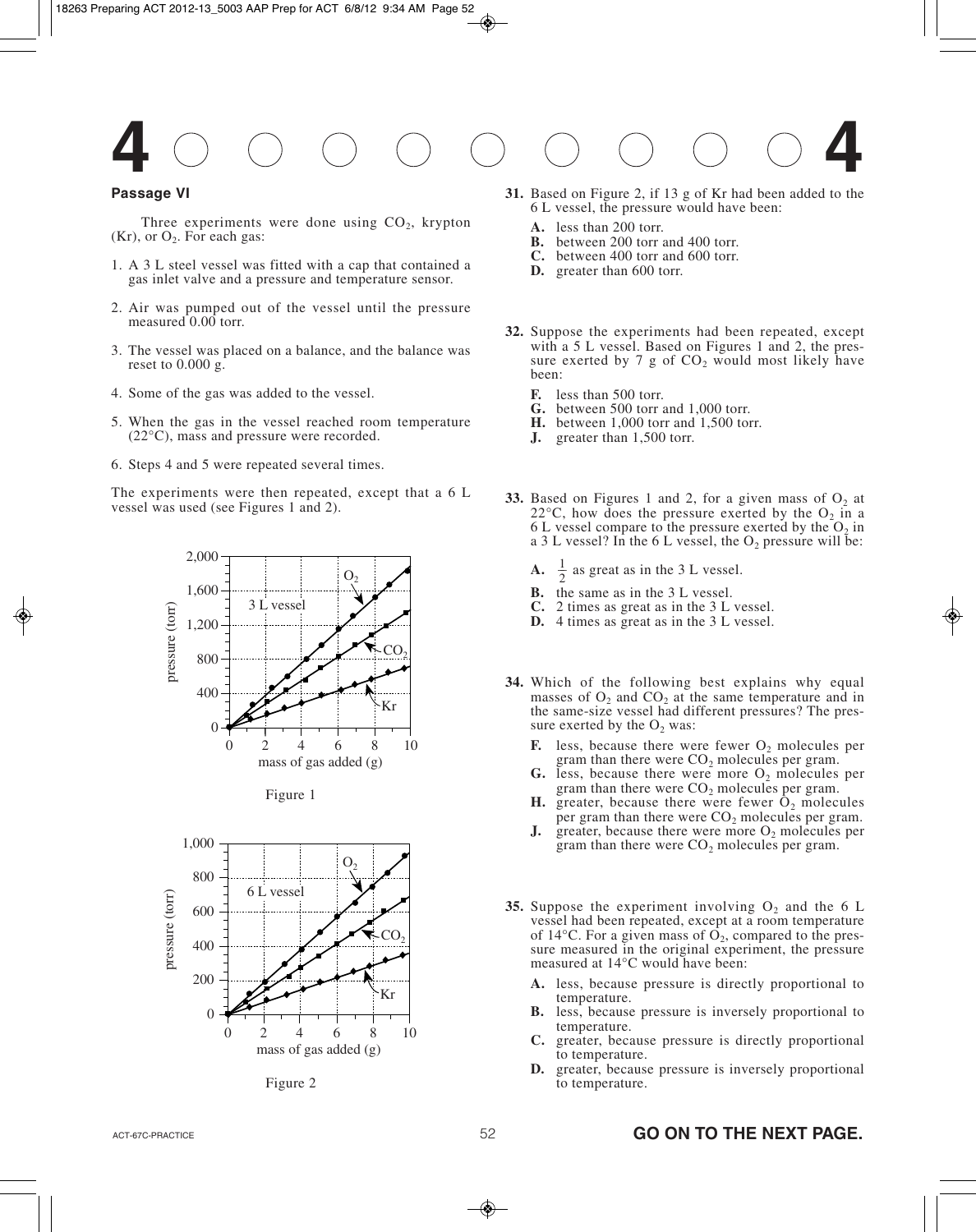#### **Passage VII**

The *human threshold of hearing* is the minimum intensity at each sound frequency required for a sound to be heard by humans. The *human threshold of pain* is the maximum intensity at each sound frequency that humans can tolerate without pain.

The figure below displays, for sounds in water and in air, the human thresholds of hearing and of pain. The figure also shows *S*, the percent increase in air density and water density that accompanies the compression of air and water by sound waves of given intensities. Sound intensities are given in decibels (db) and frequencies are given in hertz  $[(Hz); 1 Hz = 1 cycle/sec].$ 



Figure adapted from Rita G. Lerner and George L. Trigg, eds., Encyclopedia of Physics, 2nd ed. ©1991 by VCH Publishers, Inc.

**36.** According to the figure, which of the following is closest to the lowest frequency that can be heard by a human being?

| F.  | 8 Hz      |
|-----|-----------|
| G.  | 20Hz      |
| Н.  | 1,000 Hz  |
| .J. | 20,000 Hz |

**37.** As humans age, it is common for selective hearing loss to occur at high sound frequencies. Which of the following figures best illustrates this loss?



**38.** Based on the figure, a sound of a given frequency will have the highest intensity for which of the following sets of conditions?

|    | Sound is passing through: |             |
|----|---------------------------|-------------|
| F. | water                     | $100\%$     |
| G. | water                     | $10^{-8}$ % |
| Η. | air                       | $100\%$     |
|    | air                       | $10^{-8}$ % |

- **39.** A student hypothesized that sounds of any intensity at a frequency of  $10<sup>5</sup>$  Hz would be painful for humans to hear. Do the data in the figure support this hypothesis?
	- **A.** Yes, because the threshold of pain is relatively constant with changes in frequency.
	- **B.** Yes, because as frequency increases above 10<sup>5</sup> Hz, the threshold of pain increases.
	- **C.** No, because humans cannot hear sounds at 10<sup>5</sup> Hz.
	- **D.** No, because the threshold of pain is relatively constant with changes in frequency.
- **40.** Based on the figure, does *S* depend on the frequency of a sound wave of a given intensity?
	- **F.** Yes, because as frequency increases, *S* increases.
	- **G.** Yes, because as frequency increases, *S* remains constant.
	- **H.** No, because as frequency increases, *S* increases.
	- **J.** No, because as frequency increases, *S* remains constant.

## **END OF TEST 4 STOP! DO NOT RETURN TO ANY OTHER TEST.**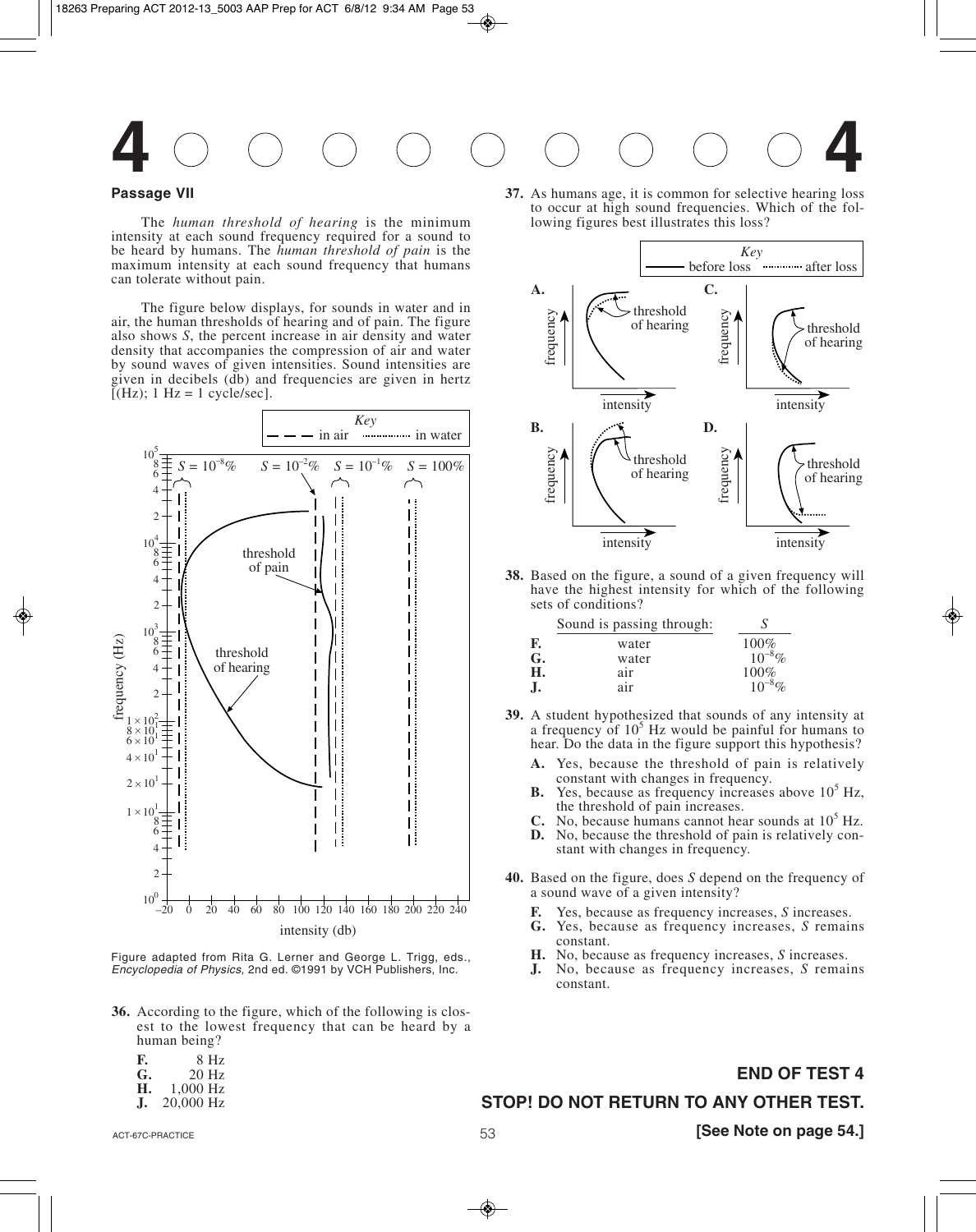**If you plan to take the ACT Plus Writing, sharpen your pencils and continue with the Writing Test on page 55.**

**If you do not plan to take the ACT Plus Writing, skip to page 57 for instructions on scoring your multiple-choice tests.**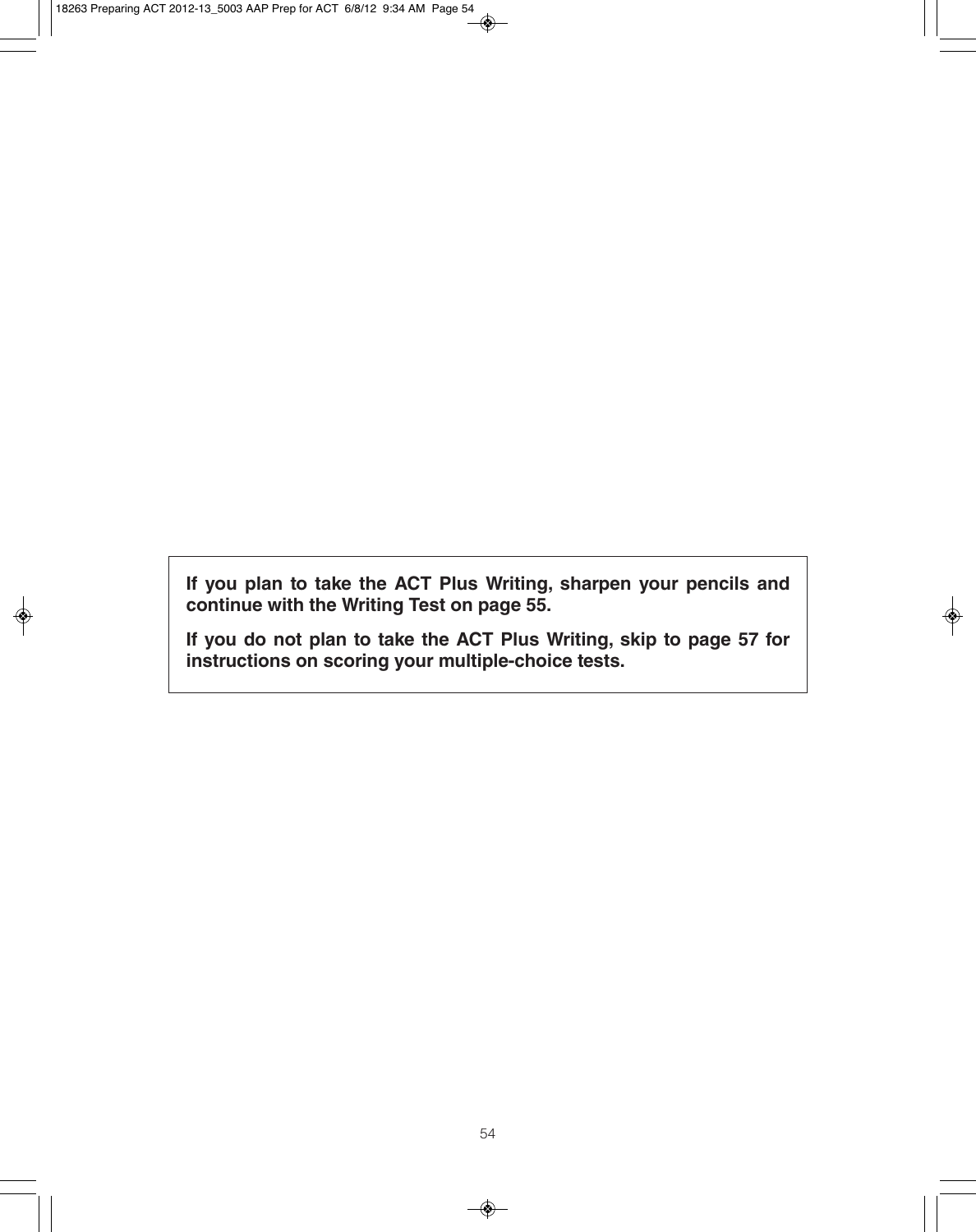## **Practice Writing Test**

Your Signature: (Do not print.) Print Your Name Here:



**Form 14R**



**You must take the multiple-choice tests before you take the Writing Test.**

## **Directions**

This is a test of your writing skills. You will have thirty (30) minutes to write an essay in English. Before you begin planning and writing your essay, read the writing prompt carefully to understand exactly what you are being asked to do. Your essay will be evaluated on the evidence it provides of your ability to express judgments by taking a position on the issue in the writing prompt; to maintain a focus on the topic throughout the essay; to develop a position by using logical reasoning and by supporting your ideas; to organize ideas in a logical way; and to use language clearly and effectively according to the conventions of standard written English.

You may use the unlined pages in this test booklet to plan your essay. These pages will not be scored. *You must write your essay in pencil on the lined pages in the answer folder.* Your writing on those lined pages will be scored. You may not need all the lined pages, but to ensure you have enough room to finish, do NOT skip lines. You may write corrections or additions neatly between the lines of your essay, but do NOT write in the margins of the lined pages. *Illegible essays cannot be scored, so you must write (or print) clearly.*

If you finish before time is called, you may review your work. Lay your pencil down immediately when time is called.

## **DO NOT OPEN THIS BOOKLET UNTIL TOLD TO DO SO.**

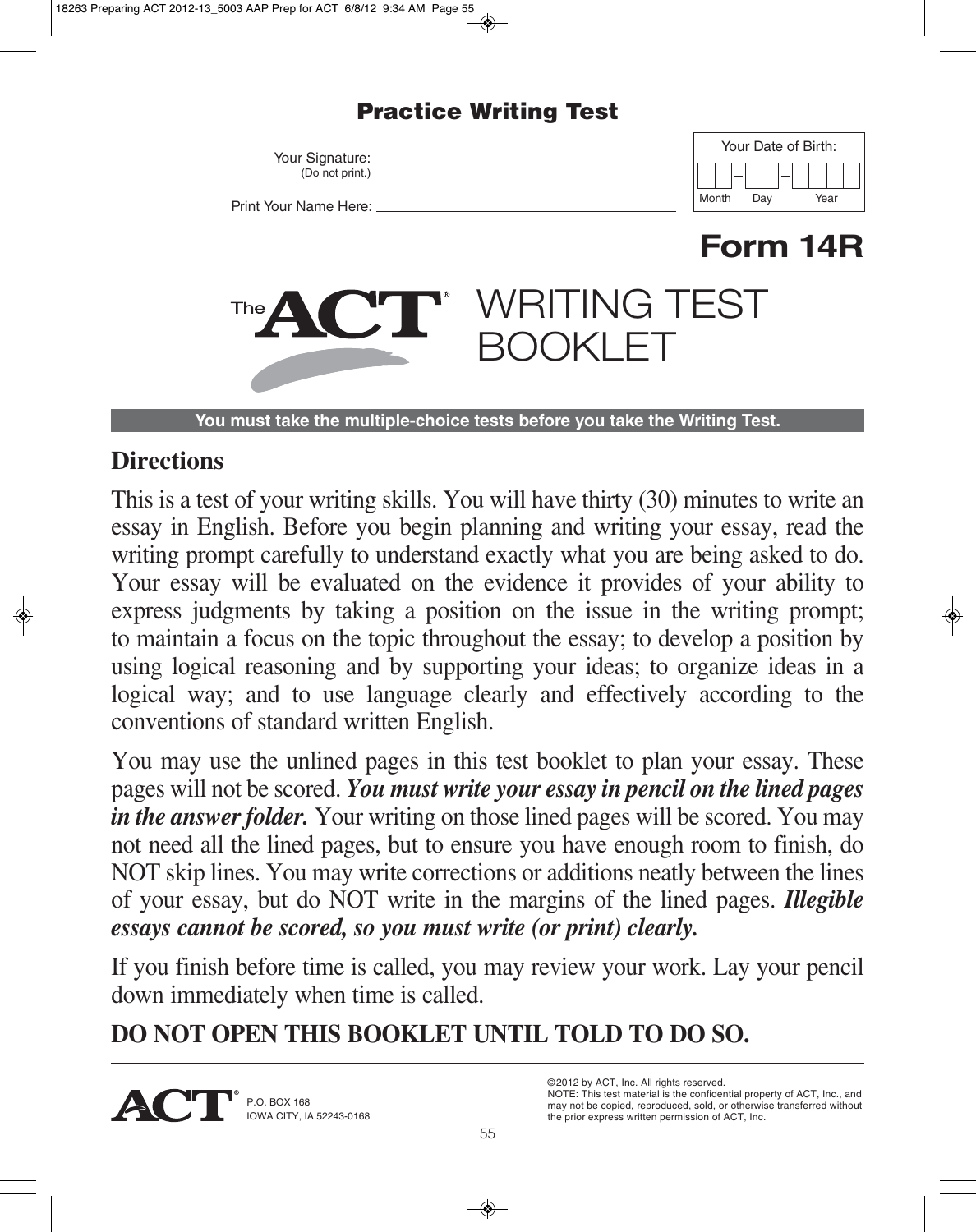Rather than concentrating on doing one thing at a time, high school students often divide their attention among several activities, such as watching television and using the computer while doing homework. Educators debate whether performing several tasks at the same time is too distracting when students are doing homework. Some educators believe multitasking is a bad practice when doing homework because they think dividing attention between multiple tasks negatively affects the quality of students' work. Other educators do not believe multitasking is a bad practice when doing homework because they think students accomplish more during their limited free time as a result of multitasking. In your opinion, is it too distracting for high school students to divide their attention among several activities when they are doing homework?

In your essay, take a position on this question. You may write about either one of the two points of view given, or you may present a different point of view on this question. Use specific reasons and examples to support your position.

**Note** 

- You may wish to remove pages 75–78 to respond to this prompt.
- When you have completed your essay, read pages 64–72 for information and instructions on scoring your practice Writing Test.

<sup>•</sup> Your test booklet will have blank space for you to plan your essay. For this practice test, use scratch paper.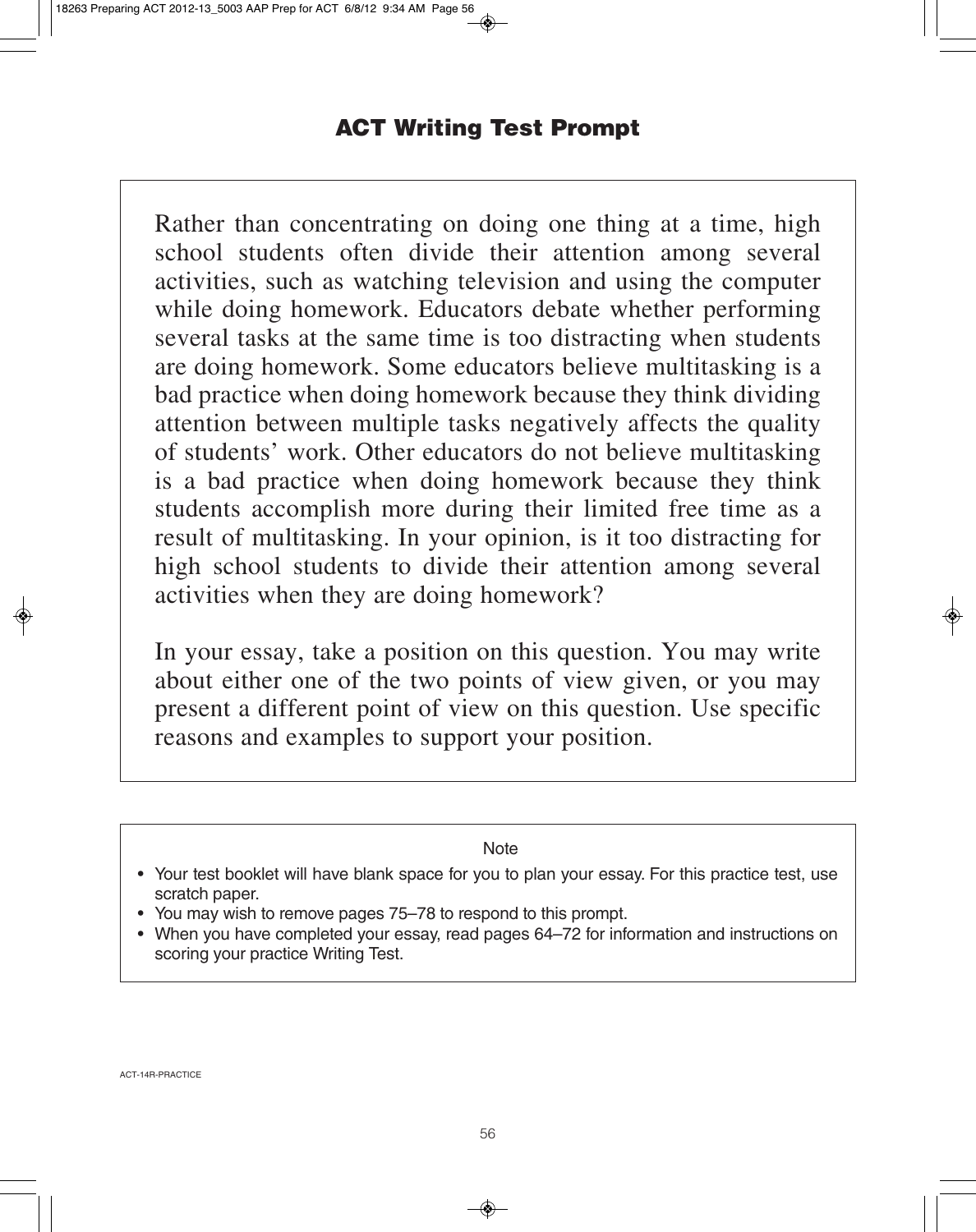

## **How to Score the Multiple-Choice Tests**

Follow the instructions below and on the following pages to score your practice multiple-choice tests and to evaluate your performance.

## **Raw Scores**

The number of questions you answered correctly on each test and in each subscore area is your raw score. Because there are many forms of the ACT, each containing different questions, some forms will be slightly easier (and some slightly harder) than others. A raw score of 67 on one form of the English Test, for example, may be about as difficult to earn as a raw score of 70 on another form of that test.

To compute your raw scores, check your answers with the scoring keys on pages 58–60. Count the number of correct answers for each of the four tests and seven subscore areas, and enter the number in the blanks provided on those pages. These numbers are your raw scores on the tests and subscore areas.

## **Scale Scores**

To adjust for the small differences that occur among different forms of the ACT, the raw scores for tests and subscore areas are converted into scale scores. Scale scores are printed on the reports sent to you and your college and scholarship choices.

When your raw scores are converted into scale scores, it becomes possible to compare your scores with those of examinees who took different test forms. For example, a scale score of 26 on the English Test has the same meaning regardless of the form of the ACT on which it is based.

To determine the scale scores corresponding to your raw scores on the practice test, use the score conversion tables on pages 61–62. Table 1 on page 61 shows the raw-to-scale score conversions for each test, and Table 2 on page 62 shows the raw-to-scale score conversions for the subscore areas. Because each form of the ACT is unique, each form has somewhat different conversion tables. Consequently, these tables provide only approximations of the raw-to-scale score conversions that would apply if a different form of the ACT were taken. Therefore, the scale scores obtained from the practice tests don't match precisely the scale scores received from an actual administration of the ACT.

## **Computing the Composite Score**

The Composite score is the average of the four scale scores in English, Mathematics, Reading, and Science. If you left any of these tests blank, do not calculate a Composite score. If you take the ACT Plus Writing, your Writing results do **not** affect your Composite score.

## **Comparing Your Scores**

Even scale scores don't tell the whole story of your test performance. You may want to know how your scores compare to the scores of other students who took the ACT.

The multiple-choice norms table (Table 3A on page 63) enables you to compare your scores on the practice multiple-choice tests with the scores of recent high school graduates who took the ACT. The numbers reported in Table 3A are cumulative percents. A cumulative percent is the percent of students who scored at or below a given score. For example, a Composite score of 20 has a cumulative percent of 48. This means that 48% of the ACTtested high school students had a Composite score of 20 or lower.

Remember that your scores and percent at or below on the practice test are only estimates of the scores that you will obtain during an actual administration of the ACT. Test scores are only one indicator of your level of academic knowledge and skills. Consider your scores in connection with your grades, your performance in outside activities, and your career interests.

## **College Readiness Standards**™

To add to the information you receive about your performance on the ACT, we have developed College Readiness Standards. These standards help you to more fully understand what your total test score means for each academic area assessed: English, Mathematics, Reading, Science, and Writing. The College Readiness Standards describe the types of skills, strategies, and understandings you will need to make a successful transition from high school to college. For English, Mathematics, Reading, and Science, standards are provided for six score ranges that reflect the progression and complexity of the skills in each of the academic areas measured by the ACT tests. For Writing, standards are provided for five score ranges. The College Readiness Standards and benchmark scores for each test can be found at **www.act.org/standard** and **www.act.org/education/benchmarks.html**.

## **Reviewing Your Performance on the Practice Multiple-Choice Tests**

After you have determined your scale scores, consider the following as you evaluate your performance.

- Did you run out of time? If so, reread the information in this booklet on pacing yourself. Perhaps you need to adjust the way you used your time in responding to the questions. It is to your advantage to answer every question. There is no penalty for guessing.
- Did you spend too much time trying to understand the directions for the tests? The directions for the practice tests are the same directions that will appear in your test booklet on test day. Make sure you understand them now, so you won't have to spend too much time studying them on test day.
- Review the questions that you missed. Did you select a response that was an incomplete answer or that did not directly respond to the question being asked? Try to figure out what you overlooked in answering the questions.
- Did a particular type of question confuse you? Did the questions you missed come from a particular subscore area? In reviewing your responses, check to see whether a particular type of question or a particular subscore area was more difficult for you or took more time.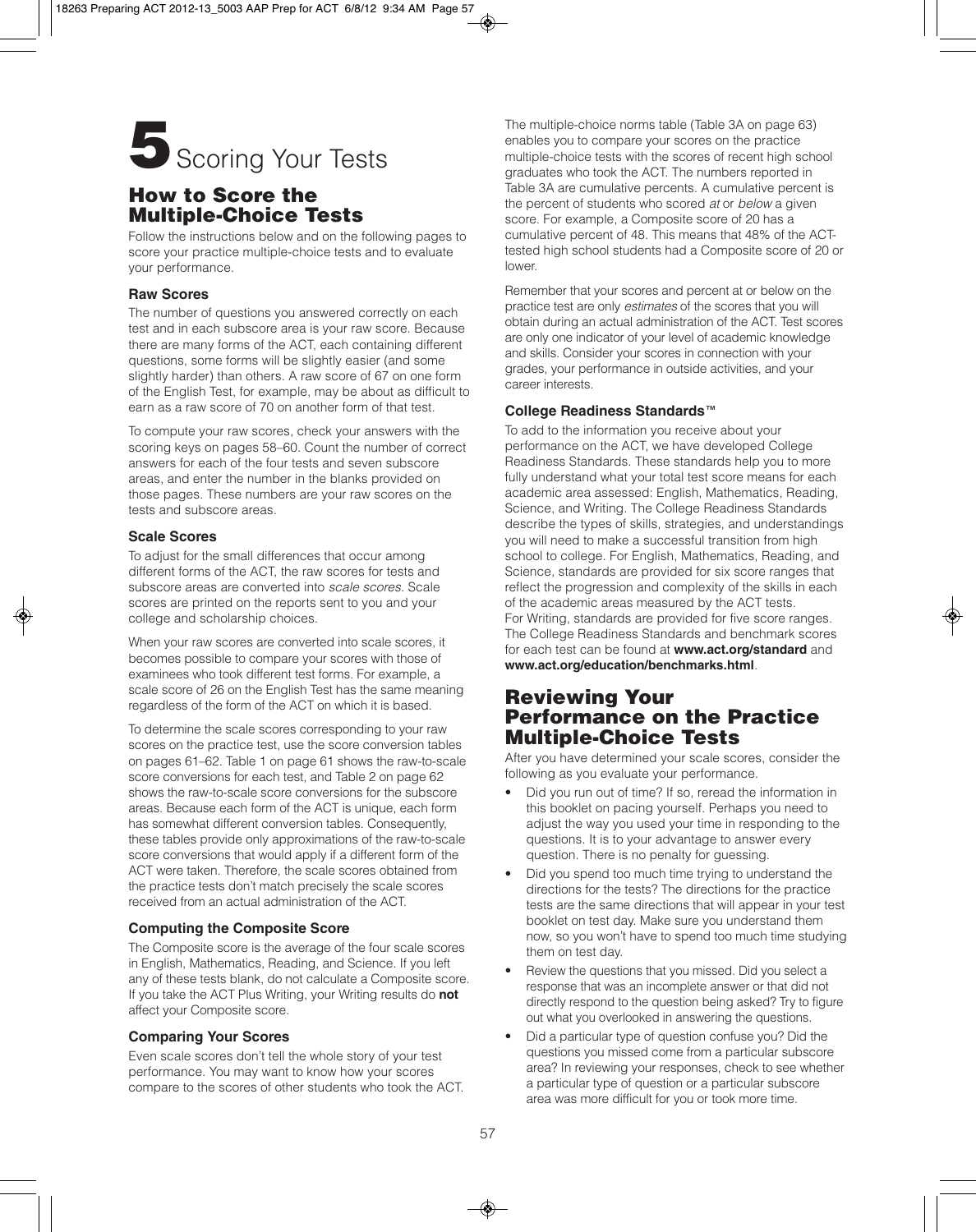## **Scoring Keys for the ACT Practice Tests**

Use the scoring key for each test to score your answer document for the multiple-choice tests. Mark a "1" in the blank for each question you answered correctly. Add up the numbers in each subscore area and enter the total number correct for each subscore area in the blanks provided. Also enter the total number correct for each test in the blanks provided. The total number correct for each test is the sum of the number correct in each subscore area.

## **Test 1: English—Scoring Key**

|     |                |    | <b>Subscore</b><br>Area* |     |             |    | <b>Subscore</b><br>Area* |     |              | <b>Subscore</b><br>Area* |           |
|-----|----------------|----|--------------------------|-----|-------------|----|--------------------------|-----|--------------|--------------------------|-----------|
|     | Key            | UM | <b>RH</b>                |     | <b>Key</b>  | UM | <b>RH</b>                |     | <b>Key</b>   | <b>UM</b>                | <b>RH</b> |
| 1.  | $\sf B$        |    |                          | 26. | G           |    |                          | 51. | B            |                          |           |
| 2.  | J              |    |                          | 27. | Α           |    |                          | 52. | J            |                          |           |
| 3.  | D              |    |                          | 28. | G           |    |                          | 53. | D            |                          |           |
| 4.  | $\mathsf F$    |    |                          | 29. | $\mathsf C$ |    |                          | 54. | $\mathsf{H}$ |                          |           |
| 5.  | B              |    |                          | 30. | J           |    |                          | 55. | Α            |                          |           |
| 6.  | J              |    |                          | 31. | B           |    |                          | 56. | Н            |                          |           |
| 7.  | D              |    |                          | 32. | J           |    |                          | 57. | B            |                          |           |
| 8.  | F              |    |                          | 33. | D           |    |                          | 58. | $\mathsf{H}$ |                          |           |
| 9.  | Α              |    |                          | 34. | Η           |    |                          | 59. | A            |                          |           |
| 10. | H              |    |                          | 35. | B           |    |                          | 60. | G            |                          |           |
| 11. | A              |    |                          | 36. | H           |    |                          | 61. | A            |                          |           |
| 12. | Н              |    |                          | 37. | C           |    |                          | 62. | H            |                          |           |
| 13. | D              |    |                          | 38. | F           |    |                          | 63. | A            |                          |           |
| 14. | G              |    |                          | 39. | C           |    |                          | 64. | $\mathsf{H}$ |                          |           |
| 15. | $\sf B$        |    |                          | 40. | J           |    |                          | 65. | D            |                          |           |
| 16. | G              |    |                          | 41. | B           |    |                          | 66. | G            |                          |           |
| 17. | $\mathsf C$    |    |                          | 42. | F           |    |                          | 67. | Α            |                          |           |
| 18. | G              |    |                          | 43. | B           |    |                          | 68. | J            |                          |           |
| 19. | D              |    |                          | 44. | J           |    |                          | 69. | A            |                          |           |
| 20. | $\overline{F}$ |    |                          | 45. | Α           |    |                          | 70. | G            |                          |           |
| 21. | B              |    |                          | 46. | J           |    |                          | 71. | D            |                          |           |
| 22. | J              |    |                          | 47. | C           |    |                          | 72. | J            |                          |           |
| 23. | $\mathsf C$    |    |                          | 48. | $\mathsf F$ |    |                          | 73. | $\mathsf C$  |                          |           |
| 24. | $\overline{F}$ |    |                          | 49. | B           |    |                          | 74. | G            |                          |           |
| 25. | $\mathsf C$    |    |                          | 50. | F           |    |                          | 75. | D            |                          |           |

| <b>Number Correct (Raw Score) for:</b>          |      |
|-------------------------------------------------|------|
| Usage/Mechanics (UM) Subscore Area              | (40  |
| Rhetorical Skills (RH) Subscore Area            | (35) |
| Total Number Correct for English Test (UM + RH) | (75  |

\*UM = Usage/Mechanics

RH = Rhetorical Skills *1267C*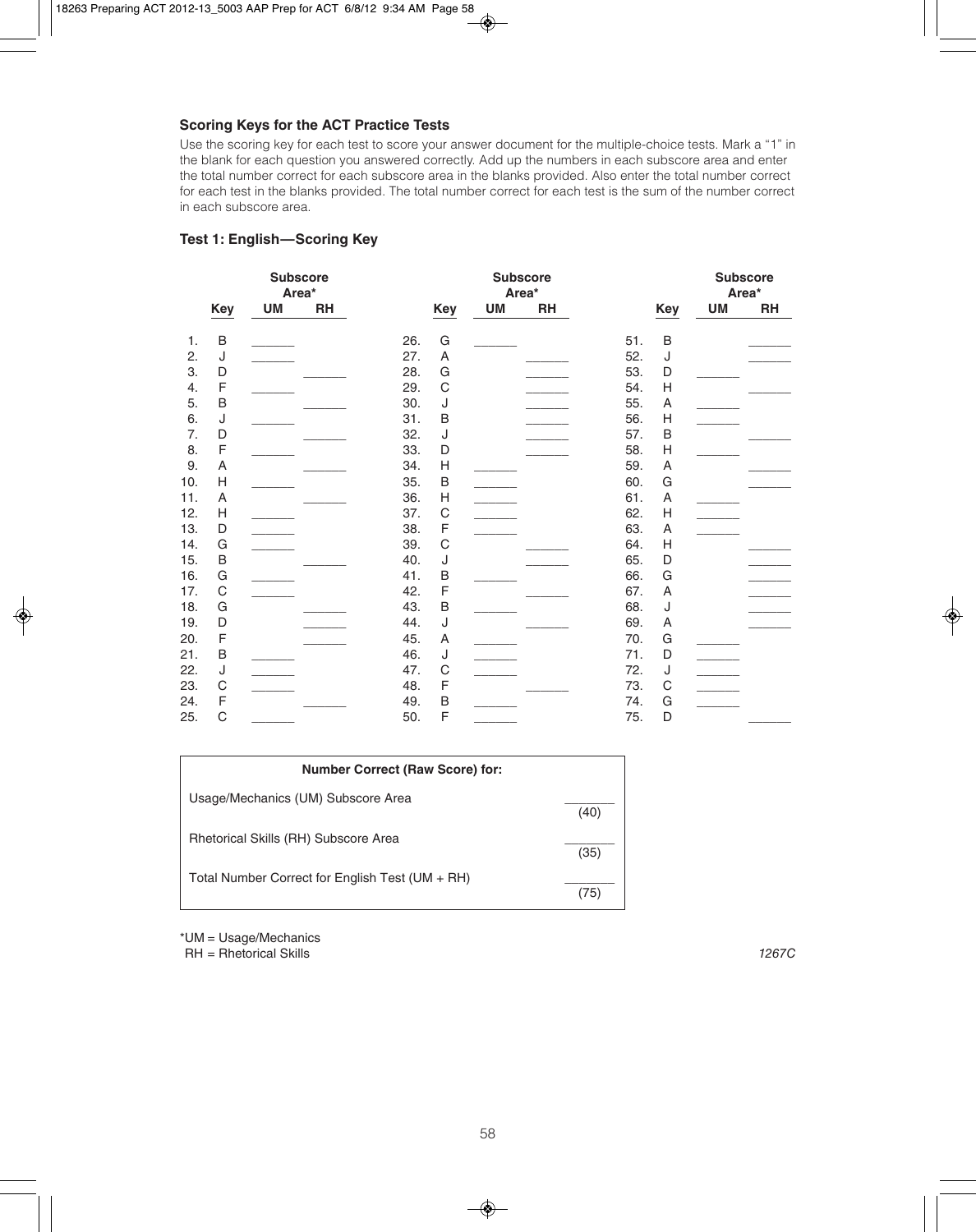## **Test 2: Mathematics—Scoring Key**

|     |                |    | <b>Subscore</b> |    |     |             |       | <b>Subscore</b> |    |
|-----|----------------|----|-----------------|----|-----|-------------|-------|-----------------|----|
|     | Area*          |    |                 |    |     |             | Area* |                 |    |
|     | Key            | EA | AG              | GT |     | Key         | EA    | AG              | GT |
| 1.  | Α              |    |                 |    | 31. | Ε           |       |                 |    |
| 2.  | $\mathsf F$    |    |                 |    | 32. | G           |       |                 |    |
| 3.  | E              |    |                 |    | 33. | D           |       |                 |    |
| 4.  | J              |    |                 |    | 34. | $\mathsf F$ |       |                 |    |
| 5.  | $\mathsf C$    |    |                 |    | 35. | D           |       |                 |    |
| 6.  | K              |    |                 |    | 36. | $\mathsf F$ |       |                 |    |
| 7.  | E              |    |                 |    | 37. | B           |       |                 |    |
| 8.  | $\mathsf{H}$   |    |                 |    | 38. | G           |       |                 |    |
| 9.  | A              |    |                 |    | 39. | C           |       |                 |    |
| 10. | J              |    |                 |    | 40. | G           |       |                 |    |
| 11. | D              |    |                 |    | 41. | $\sf B$     |       |                 |    |
| 12. | Κ              |    |                 |    | 42. | $\mathsf F$ |       |                 |    |
| 13. | $\sf B$        |    |                 |    | 43. | D           |       |                 |    |
| 14. | F              |    |                 |    | 44. | H           |       |                 |    |
| 15. | $\mathsf C$    |    |                 |    | 45. | Α           |       |                 |    |
| 16. | J              |    |                 |    | 46. | J           |       |                 |    |
| 17. | $\sf B$        |    |                 |    | 47. | C           |       |                 |    |
| 18. | J              |    |                 |    | 48. | Н           |       |                 |    |
| 19. | D              |    |                 |    | 49. | B           |       |                 |    |
| 20. | J              |    |                 |    | 50. | $\mathsf F$ |       |                 |    |
| 21. | E              |    |                 |    | 51. | C           |       |                 |    |
| 22. | G              |    |                 |    | 52. | J           |       |                 |    |
| 23. | $\mathsf B$    |    |                 |    | 53. | Ε           |       |                 |    |
| 24. | $\mathsf{H}$   |    |                 |    | 54. | Κ           |       |                 |    |
| 25. | A              |    |                 |    | 55. | $\mathsf C$ |       |                 |    |
| 26. | G              |    |                 |    | 56. | J           |       |                 |    |
| 27. | B              |    |                 |    | 57. | E           |       |                 |    |
| 28. | $\overline{H}$ |    |                 |    | 58. | G           |       |                 |    |
| 29. | E              |    |                 |    | 59. | $\mathsf C$ |       |                 |    |
| 30. | Κ              |    |                 |    | 60. | F           |       |                 |    |

| <b>Number Correct (Raw Score) for:</b>                |      |
|-------------------------------------------------------|------|
| Pre-Alg./Elem. Alg. (EA) Subscore Area                | (24  |
| Inter. Alg./Coord. Geo. (AG) Subscore Area            | (18) |
| Plane Geo./Trig. (GT) Subscore Area                   | (18) |
| Total Number Correct for Math Test ( $EA + AG + GT$ ) | (60  |

\*EA = Pre-Algebra/Elementary Algebra

AG = Intermediate Algebra/Coordinate Geometry

GT = Plane Geometry/Trigonometry *1267C*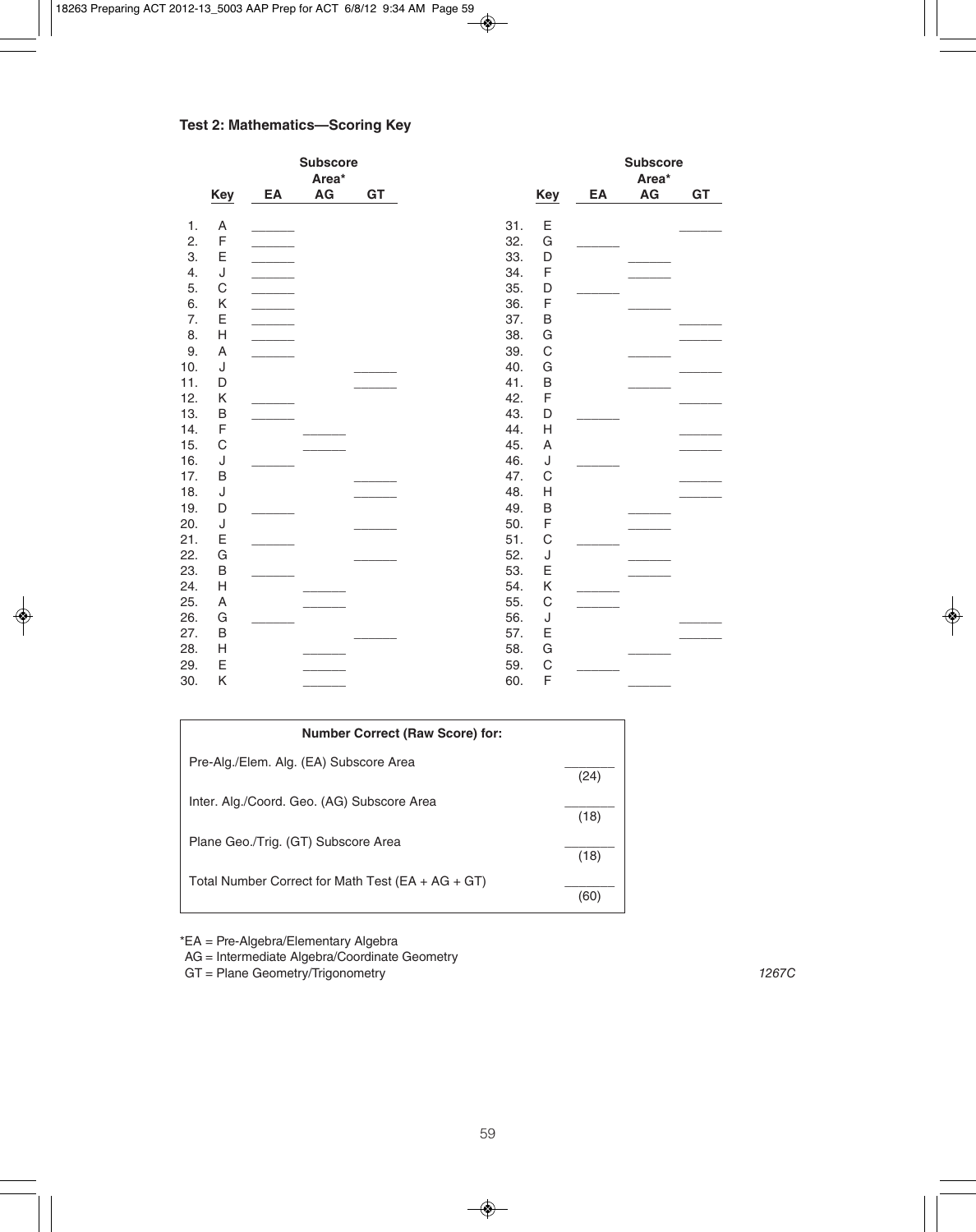## **Test 3: Reading—Scoring Key**

| <b>Subscore</b><br>Area* |            |    |           |     | <b>Subscore</b><br>Area* |    |           |     |     | <b>Subscore</b><br>Area* |           |  |
|--------------------------|------------|----|-----------|-----|--------------------------|----|-----------|-----|-----|--------------------------|-----------|--|
|                          | <b>Key</b> | SS | <b>AL</b> |     | <b>Key</b>               | SS | <b>AL</b> |     | Key | <b>SS</b>                | <b>AL</b> |  |
| 1.                       | D          |    |           | 15. | D                        |    |           | 29. | Α   |                          |           |  |
| $\mathbf{2}$ .           | Н          |    |           | 16. | Η                        |    |           | 30. | F   |                          |           |  |
| 3.                       | B          |    |           | 17. | B                        |    |           | 31. | B   |                          |           |  |
| 4.                       | G          |    |           | 18. | J                        |    |           | 32. | Н   |                          |           |  |
| 5.                       | B          |    |           | 19. | Α                        |    |           | 33. | D   |                          |           |  |
| 6.                       | F          |    |           | 20. | F                        |    |           | 34. | J   |                          |           |  |
| 7.                       | C          |    |           | 21. | С                        |    |           | 35. | B   |                          |           |  |
| 8.                       | F          |    |           | 22. | J                        |    |           | 36. | G   |                          |           |  |
| 9.                       | D          |    |           | 23. | A                        |    |           | 37. | B   |                          |           |  |
| 10.                      | Н          |    |           | 24. | J                        |    |           | 38. | F   |                          |           |  |
| 11.                      | C          |    |           | 25. | C                        |    |           | 39. | A   |                          |           |  |
| 12.                      | F          |    |           | 26. | F                        |    |           | 40. | F   |                          |           |  |
| 13.                      | C          |    |           | 27. | C                        |    |           |     |     |                          |           |  |
| 14.                      | G          |    |           | 28. | J                        |    |           |     |     |                          |           |  |

| <b>Number Correct (Raw Score) for:</b>            |    |
|---------------------------------------------------|----|
| Social Studies/Sciences (SS) Subscore Area        |    |
| Arts/Literature (AL) Subscore Area                | 20 |
| Total Number Correct for Reading Test $(SS + AL)$ |    |

\*SS = Social Studies/Sciences

AL = Arts/Literature

## **Test 4: Science—Scoring Key**

|     | <b>Key</b> |     | <b>Key</b> |     | <b>Key</b> |
|-----|------------|-----|------------|-----|------------|
| 1.  | D          | 15. | A          | 29. | B          |
| 2.  | J          | 16. | G          | 30. | Η          |
| 3.  | B          | 17. | D          | 31. | C          |
| 4.  | J          | 18. | F          | 32. | G          |
| 5.  | С          | 19. | B          | 33. | Α          |
| 6.  | F          | 20. | J          | 34. | J          |
| 7.  | D          | 21. | С          | 35. | Α          |
| 8.  | G          | 22. | J          | 36. | G          |
| 9.  | A          | 23. | Α          | 37. | Α          |
| 10. | Н          | 24. | Н          | 38. | F          |
| 11. | C          | 25. | B          | 39. | C          |
| 12. | F          | 26. | G          | 40. | J          |
| 13. | B          | 27. | С          |     |            |
| 14. | Н          | 28. | G          |     |            |

| <b>Number Correct (Raw Score) for:</b> |    |
|----------------------------------------|----|
| Total Number Correct for Science Test  | 40 |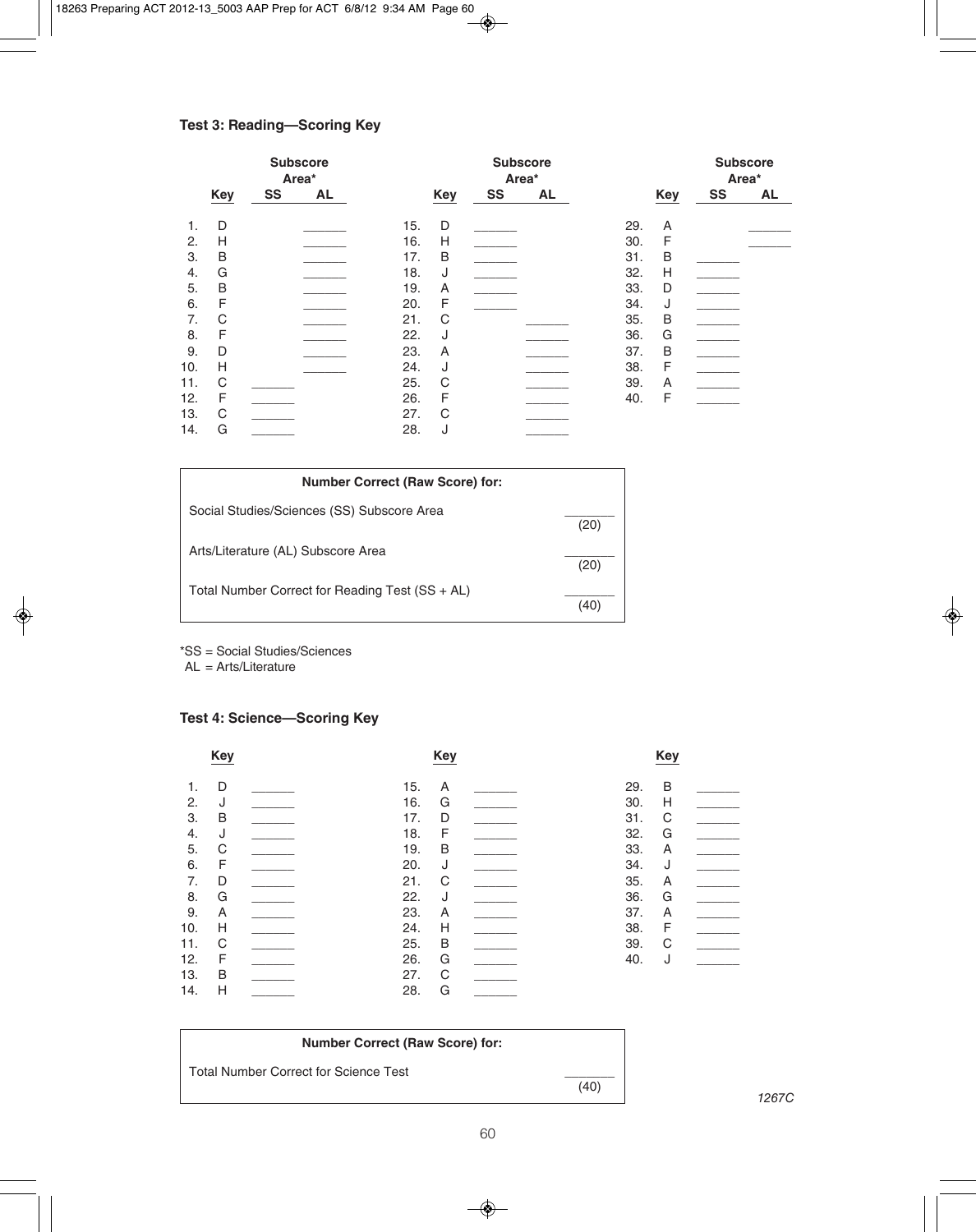## **TABLE 1**

## **Explanation of Procedures Used to Obtain Scale Scores from Raw Scores**

On each of the four multiple-choice tests on which you marked any responses, the total number of correct responses yields a raw score. Use the table below to convert your raw scores to scale scores. For each test, locate and circle your raw score or the range of raw scores that includes it in the table below. Then, read across to either outside column of the table and circle the scale score that corresponds to that raw score. As you determine your scale scores, enter them in the blanks provided on the right. The highest possible scale score for each test is 36. The lowest possible scale score for any test on which you marked any responses is 1.

Next, compute the Composite score by averaging the four scale scores. To do this, add your four scale scores and divide the sum by 4. If the resulting number ends in a fraction, round it off to the nearest whole number. (Round down any fraction less than one-half; round up any fraction that is one-half or more.) Enter this number in the blank. This is your Composite score. The highest possible Composite score is 36. The lowest possible Composite score is 1.

| <b>ACT Test 67C</b>            | <b>Your Scale Score</b> |
|--------------------------------|-------------------------|
| English                        |                         |
| <b>Mathematics</b>             |                         |
| Reading                        |                         |
| Science                        |                         |
|                                |                         |
| Sum of scores                  |                         |
| Composite score (sum $\div$ 4) |                         |

NOTE: If you left a test completely blank and marked no items, do not list a scale score for that test. If any test was completely blank, do not calculate a Composite score.

|                                            | <b>Raw Scores</b>        |                              |                          |                                       |                              |  |  |  |  |  |
|--------------------------------------------|--------------------------|------------------------------|--------------------------|---------------------------------------|------------------------------|--|--|--|--|--|
| <b>Scale</b><br><b>Score</b>               | Test 1<br><b>English</b> | Test 2<br><b>Mathematics</b> | Test 3<br><b>Reading</b> | Test 4<br><b>Science</b>              | <b>Scale</b><br><b>Score</b> |  |  |  |  |  |
| 36                                         | 75                       | 59-60                        | 40                       | 40                                    | 36                           |  |  |  |  |  |
| 35                                         | 73-74                    | 57-58                        | 39                       | 39                                    | 35                           |  |  |  |  |  |
| 34                                         | 71-72                    | 55-56                        | 38                       | 38                                    | 34                           |  |  |  |  |  |
| 33                                         | 70                       | 54                           |                          | 37                                    | 33                           |  |  |  |  |  |
| 32                                         | 69                       | 53                           | 37                       |                                       | 32                           |  |  |  |  |  |
| 31                                         | 68                       | 52                           | 36                       | 36                                    | 31                           |  |  |  |  |  |
| 30                                         | 67                       | $50 - 51$                    | 35                       | 35                                    | 30                           |  |  |  |  |  |
| 29                                         | 66                       | 49                           | 34                       | 34                                    | 29                           |  |  |  |  |  |
| 28                                         | 64-65                    | 47-48                        | 33                       | 33                                    | 28                           |  |  |  |  |  |
| 27                                         | 62-63                    | 45-46                        | 32                       | $31 - 32$                             | 27                           |  |  |  |  |  |
| 26                                         | 60-61                    | 43-44                        | 31                       | 30                                    | 26                           |  |  |  |  |  |
| 25<br>24                                   | 58-59<br>56-57           | $41 - 42$<br>38-40           | 30<br>29                 | 28-29<br>26-27                        | 25<br>24                     |  |  |  |  |  |
| 23                                         | 53-55                    | 36-37                        | 27-28                    | 24-25                                 | 23                           |  |  |  |  |  |
| 22                                         | $51 - 52$                | 34-35                        | 26                       | 23                                    | 22                           |  |  |  |  |  |
| 21                                         | 48-50                    | 33                           | 25                       | $21 - 22$                             | 21                           |  |  |  |  |  |
| 20                                         | 45-47                    | $31 - 32$                    | 23-24                    | 19-20                                 | 20                           |  |  |  |  |  |
| 19                                         | $42 - 44$                | 29-30                        | 22                       | $17 - 18$                             | 19                           |  |  |  |  |  |
| 18                                         | $40 - 41$                | 27-28                        | $20 - 21$                | 16                                    | 18                           |  |  |  |  |  |
| 17                                         | 38-39                    | 24-26                        | 19                       | $14 - 15$                             | 17                           |  |  |  |  |  |
| 16                                         | 35-37                    | 19-23                        | 18                       | 13                                    | 16                           |  |  |  |  |  |
| 15                                         | 33-34                    | $15 - 18$                    | $16 - 17$                | 12                                    | 15                           |  |  |  |  |  |
| 14                                         | 30-32                    | $12 - 14$                    | $14 - 15$                | 11                                    | 14                           |  |  |  |  |  |
| 13                                         | 29                       | $10 - 11$                    | 13                       | 10                                    | 13                           |  |  |  |  |  |
| 12                                         | 27-28                    | $8-9$                        | $11 - 12$                | $\boldsymbol{9}$                      | 12                           |  |  |  |  |  |
| 11                                         | 25-26                    | $6 - 7$                      | $9 - 10$                 | 8                                     | 11                           |  |  |  |  |  |
| 10                                         | 23-24                    | 5                            | 8                        | 7                                     | 10                           |  |  |  |  |  |
| 9                                          | $20 - 22$                | $\overline{4}$               | $\overline{7}$           | 6<br>5                                | 9                            |  |  |  |  |  |
| $\overline{\mathbf{8}}$                    | $17 - 19$                |                              | 6                        |                                       | $\overline{\mathbf{8}}$      |  |  |  |  |  |
| $\overline{7}$                             | $14 - 16$                | $\frac{3}{2}$                | 5                        | $\overline{\mathcal{L}}$              | $\overline{7}$               |  |  |  |  |  |
| $\begin{array}{c} 6 \\ 5 \\ 4 \end{array}$ | $11 - 13$                |                              | $\overline{4}$           | 3                                     | 6                            |  |  |  |  |  |
|                                            | $9 - 10$                 |                              | 3                        |                                       | $\frac{5}{4}$                |  |  |  |  |  |
|                                            | $6 - 8$                  | $\frac{1}{1}$                |                          | $\begin{array}{c} 2 \\ 1 \end{array}$ |                              |  |  |  |  |  |
| 3                                          | 5                        |                              | $\overline{c}$           |                                       | 3                            |  |  |  |  |  |
| $\overline{2}$                             | $3 - 4$                  |                              | $\mathbf{1}$             |                                       | $\overline{\mathbf{c}}$      |  |  |  |  |  |
| 1                                          | $0 - 2$                  | $\mathbf 0$                  | $\mathbf 0$              | $\Omega$                              | 1                            |  |  |  |  |  |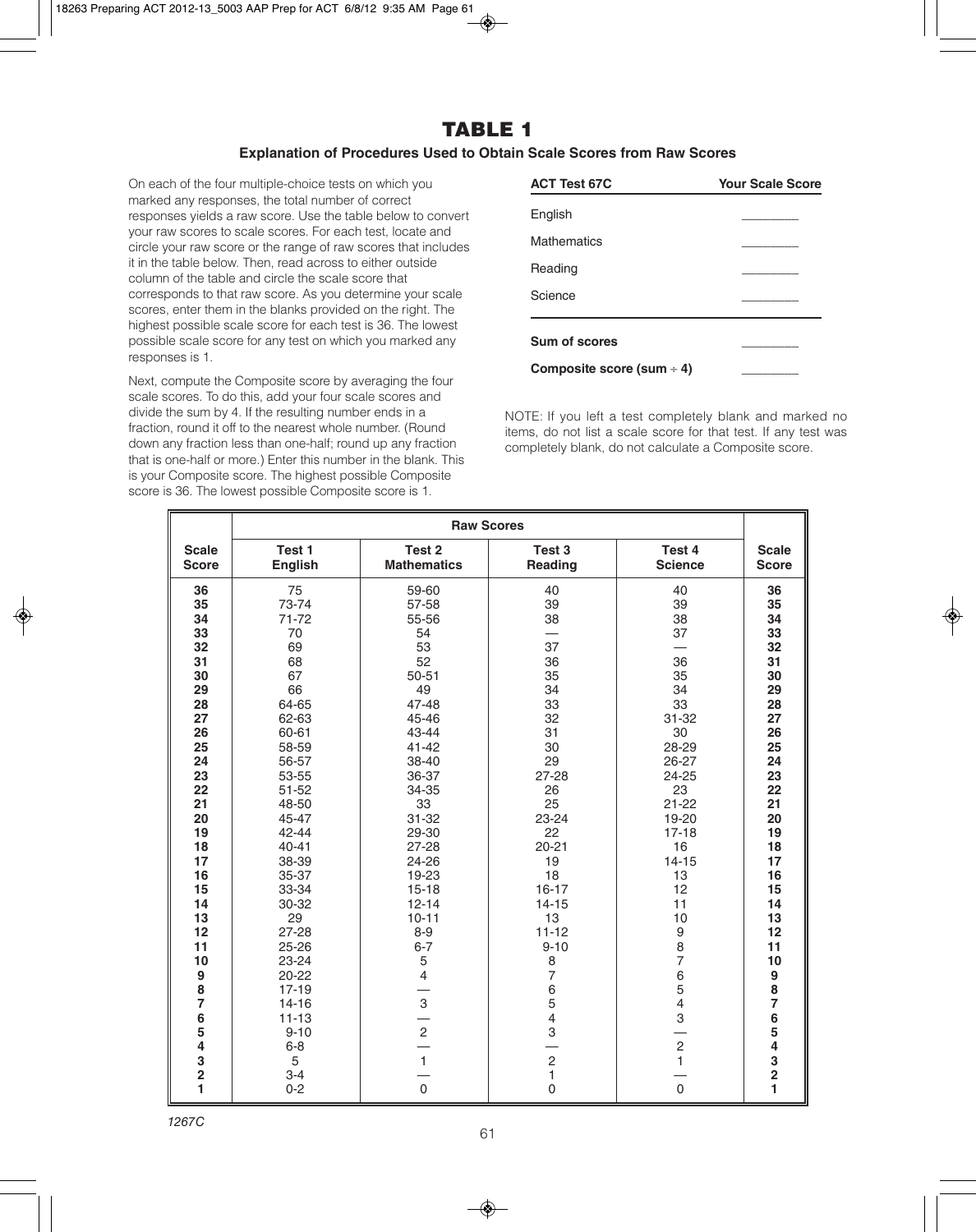| Explanation of Procedures Used to Obtain | Scale Subscores from Raw Scores |  |
|------------------------------------------|---------------------------------|--|

**TABLE 2**

**TABLE 2** 

responses yields a raw score. Use the table below to convert your raw the blanks provided on the right. The highest possible scale subscore responses yields a raw score. Use the table below to convert your raw column of the table and circle the scale subscore that corresponds to that raw score. As you determine your scale subscores, enter them in the blanks provided on the right. The highest possible scale subscore column of the table and circle the scale subscore that corresponds to that raw score. As you determine your scale subscores, enter them in locate and circle either the raw score or the range of raw scores that locate and circle either the raw score or the range of raw scores that scores to scale subscores. For each of the seven subscore areas, For each of the seven subscore areas, the total number of correct scores to scale subscores. For each of the seven subscore areas, includes it in the table below. Then, read across to either outside For each of the seven subscore areas, the total number of correct includes it in the table below. Then, read across to either outside is 18. The lowest possible scale subscore is 1. is 18. The lowest possible scale subscore is 1.

If you left a test completely blank and marked no responses, do not list If you left a test completely blank and marked no responses, do not list any scale subscores for that test. any scale subscores for that test.

| <b>ACT Test 67C</b>               | Your Scale Subscore |
|-----------------------------------|---------------------|
| English                           |                     |
| Usage/Mechanics                   |                     |
| Rhetorical Skills                 |                     |
| <b>Mathematics</b>                |                     |
| Pre-Algebra/Elementary Algebra    |                     |
| Intermed. Algebra/Coord. Geometry |                     |
| Plane Geometry/Trigonometry       |                     |
| Reading                           |                     |
| Social Studies/Sciences           |                     |
| Arts/Literature                   |                     |
|                                   |                     |

|                       |                           | Subscore<br>Scale                  |                                                                                                                                                                                                                                                                                                                                                                                                                                                                                                                                               |                      |                | 2729                 |                 | $\infty$ |  |               |  |  |  |  |  |  |
|-----------------------|---------------------------|------------------------------------|-----------------------------------------------------------------------------------------------------------------------------------------------------------------------------------------------------------------------------------------------------------------------------------------------------------------------------------------------------------------------------------------------------------------------------------------------------------------------------------------------------------------------------------------------|----------------------|----------------|----------------------|-----------------|----------|--|---------------|--|--|--|--|--|--|
|                       |                           | Arts/<br>Literature                | $20$<br>$18-19$                                                                                                                                                                                                                                                                                                                                                                                                                                                                                                                               | 一 がっちゃいかけいのる。 いっぱってい |                |                      |                 |          |  |               |  |  |  |  |  |  |
| <b>Test 3 Reading</b> |                           | Social Studies/<br>Sciences        | 89876577677866548870                                                                                                                                                                                                                                                                                                                                                                                                                                                                                                                          |                      |                |                      |                 |          |  |               |  |  |  |  |  |  |
|                       |                           | Plane Geometry/<br>Trigonometry    | $\frac{\infty}{\infty} \frac{1}{\infty} \frac{\infty}{\infty} \frac{1}{\infty} \frac{1}{\infty} \frac{1}{\infty} \frac{1}{\infty} \frac{1}{\infty} \frac{1}{\infty} \frac{1}{\infty} \frac{1}{\infty} \frac{1}{\infty} \frac{1}{\infty} \frac{1}{\infty} \frac{1}{\infty} \frac{1}{\infty} \frac{1}{\infty} \frac{1}{\infty} \frac{1}{\infty} \frac{1}{\infty} \frac{1}{\infty} \frac{1}{\infty} \frac{1}{\infty} \frac{1}{\infty} \frac$                                                                                                     |                      |                |                      |                 |          |  | $\sim$        |  |  |  |  |  |  |
| Raw Scores            | <b>Test 2 Mathematics</b> | Coord. Geometry<br>Inter. Algebra/ | $\begin{array}{l} \mathfrak{B} \uparrow \uparrow \mathfrak{S} \uparrow \mathfrak{S} \uparrow \mathfrak{S} \downarrow \mathfrak{S} \downarrow \mathfrak{S} \downarrow \mathfrak{S} \downarrow \mathfrak{S} \downarrow \mathfrak{S} \downarrow \mathfrak{S} \downarrow \mathfrak{S} \downarrow \mathfrak{S} \downarrow \mathfrak{S} \downarrow \mathfrak{S} \downarrow \mathfrak{S} \downarrow \mathfrak{S} \downarrow \mathfrak{S} \downarrow \mathfrak{S} \downarrow \mathfrak{S} \downarrow \mathfrak{S} \downarrow \mathfrak{S} \downarrow$ |                      |                |                      |                 |          |  | $  -   \circ$ |  |  |  |  |  |  |
|                       |                           |                                    | Aigebra<br>Pre-Algebra/<br>Elem. Algebra                                                                                                                                                                                                                                                                                                                                                                                                                                                                                                      |                      |                |                      |                 |          |  |               |  |  |  |  |  |  |
|                       |                           |                                    |                                                                                                                                                                                                                                                                                                                                                                                                                                                                                                                                               |                      | Test 1 English | Rhetorical<br>Skills |                 |          |  |               |  |  |  |  |  |  |
|                       |                           | Usage/<br>Mechanics                | 888 - 888875255555<br>956750 - 9675565555556<br>9567                                                                                                                                                                                                                                                                                                                                                                                                                                                                                          |                      |                |                      |                 |          |  |               |  |  |  |  |  |  |
|                       |                           | <b>Subscore</b><br>Scale           |                                                                                                                                                                                                                                                                                                                                                                                                                                                                                                                                               |                      |                |                      | $\subseteq$ ග ග |          |  |               |  |  |  |  |  |  |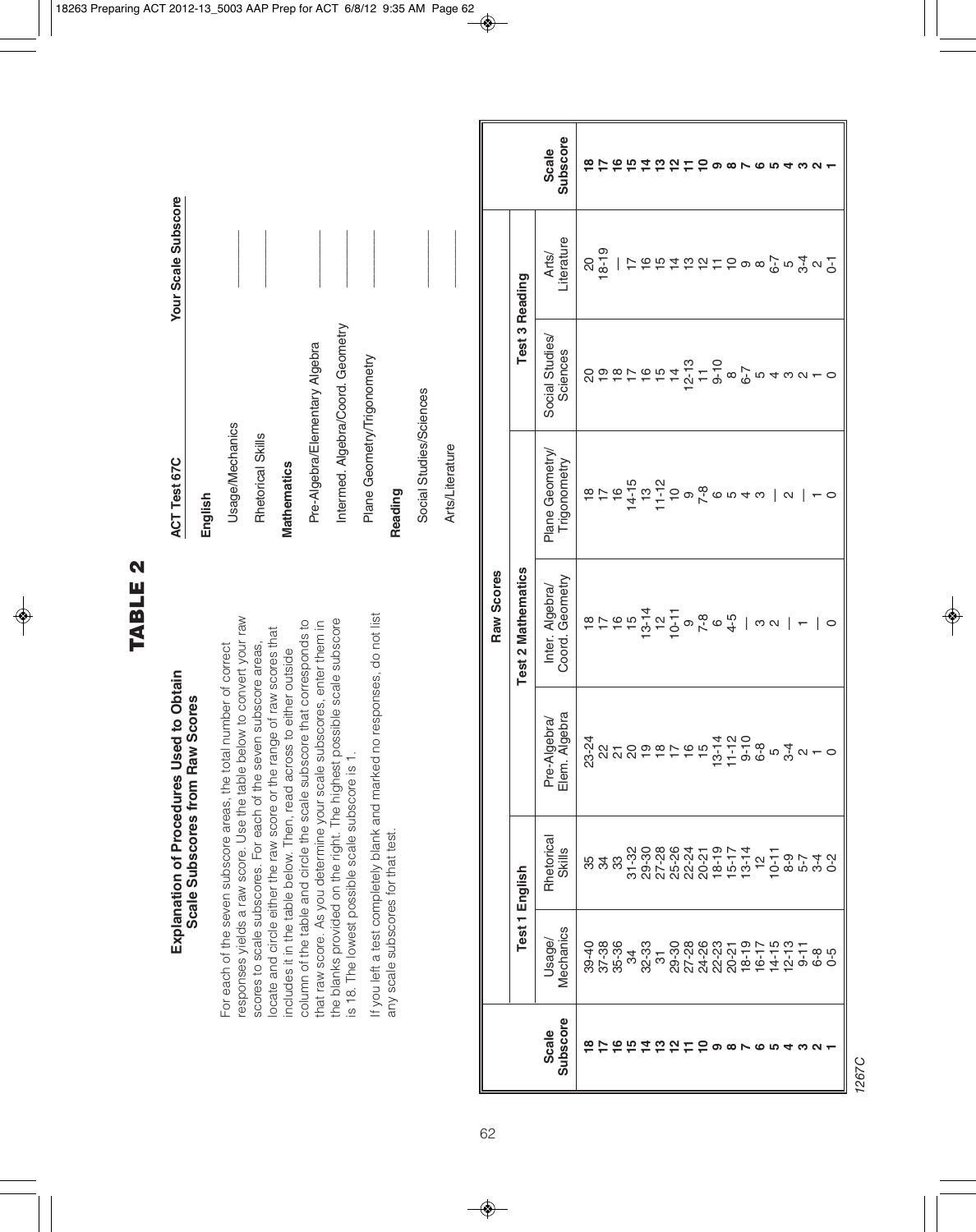## **TABLES 3A and 3B**

## **Norms Tables**

Use the norms tables below (3A and 3B) to determine your estimated percent at or below for each of your multiple-choice scale scores (3A), and for your Writing scores (3B), if applicable.

In the far left column of the multiple-choice norms table (3A), circle your scale score for the English Test (from page 61). Then read across to the percent at or below column for that test; circle or put a check mark beside the corresponding percent at or below. Use the same procedure for each test and subscore area. Use the far right column of scale scores in Table 3A, for your Science Test and Composite scores. Follow the same procedure on the Writing Test norms to get your estimated percent at or below for your Writing subscore and Combined English/Writing score.

As you mark your percents at or below, enter them in the blanks provided at the right. You may also find it helpful to compare your performance with the national mean (average) score for each of the tests, subscore areas, and the Composite as shown at the bottom of the norms tables.

|                          | <b>Percent At or Below</b><br>on Practice Test |  |  |  |  |  |
|--------------------------|------------------------------------------------|--|--|--|--|--|
| <b>English</b>           |                                                |  |  |  |  |  |
| Usage/Mechanics          |                                                |  |  |  |  |  |
| <b>Rhetorical Skills</b> |                                                |  |  |  |  |  |
| <b>Mathematics</b>       |                                                |  |  |  |  |  |
| Pre-Algebra/Elem. Alg.   |                                                |  |  |  |  |  |
| Alg./Coord. Geometry     |                                                |  |  |  |  |  |
| Plane Geometry/Trig.     |                                                |  |  |  |  |  |
| <b>Reading</b>           |                                                |  |  |  |  |  |
| Soc. Studies/Sciences    |                                                |  |  |  |  |  |
| Arts/Literature          |                                                |  |  |  |  |  |
| <b>Science</b>           |                                                |  |  |  |  |  |

**Your Estimated**

**Combined English/Writing** \_\_\_\_\_\_\_\_ **Writing** \_\_\_\_\_\_\_\_

| ЗА                                                                                                                                                                                                                   | <b>National Distributions of Cumulative Percents for ACT Test Scores</b><br>ACT-Tested High School Graduates from 2009, 2010, and 2011                                                                               |                                                                                                          |                                                                                                          |                                                                                                                                                                                                                      |                                                                                                          |                                                                                                          |                                                                                                          |                                                                                                                                                                                                                      |                                                                                                          |                                                                                                          |                                                                                                                                                                                                                      |                                                                                                                                                                                                                      | 3В                                                                                                                                                                                                                   |  |
|----------------------------------------------------------------------------------------------------------------------------------------------------------------------------------------------------------------------|----------------------------------------------------------------------------------------------------------------------------------------------------------------------------------------------------------------------|----------------------------------------------------------------------------------------------------------|----------------------------------------------------------------------------------------------------------|----------------------------------------------------------------------------------------------------------------------------------------------------------------------------------------------------------------------|----------------------------------------------------------------------------------------------------------|----------------------------------------------------------------------------------------------------------|----------------------------------------------------------------------------------------------------------|----------------------------------------------------------------------------------------------------------------------------------------------------------------------------------------------------------------------|----------------------------------------------------------------------------------------------------------|----------------------------------------------------------------------------------------------------------|----------------------------------------------------------------------------------------------------------------------------------------------------------------------------------------------------------------------|----------------------------------------------------------------------------------------------------------------------------------------------------------------------------------------------------------------------|----------------------------------------------------------------------------------------------------------------------------------------------------------------------------------------------------------------------|--|
| Score                                                                                                                                                                                                                | ENGLISH                                                                                                                                                                                                              | Usage/Mechanics                                                                                          | Rhetorical Skills                                                                                        | MATHEMATICS                                                                                                                                                                                                          | Pre-Algebra/Elem. Alg.                                                                                   | Alg./Coord. Geometry                                                                                     | Plane Geometry/Trig.                                                                                     | READING                                                                                                                                                                                                              | Soc. Studies/Sciences                                                                                    | Arts/Literature                                                                                          | SCIENCE                                                                                                                                                                                                              | COMPOSITE                                                                                                                                                                                                            | Score                                                                                                                                                                                                                |  |
| 36<br>35<br>34<br>33<br>32<br>31<br>30<br>29<br>28<br>27<br>26<br>25<br>24<br>23<br>22<br>21<br>20<br>19<br>18<br>17<br>16<br>15<br>14<br>13<br>12<br>11<br>10<br>09<br>08<br>07<br>06<br>05<br>04<br>03<br>02<br>01 | 99<br>99<br>99<br>97<br>96<br>94<br>93<br>91<br>88<br>85<br>82<br>78<br>73<br>68<br>63<br>57<br>50<br>43<br>38<br>33<br>29<br>24<br>18<br>14<br>11<br>09<br>06<br>04<br>02<br>01<br>01<br>01<br>01<br>01<br>01<br>01 | 99<br>96<br>92<br>88<br>83<br>78<br>71<br>64<br>56<br>44<br>35<br>27<br>19<br>13<br>07<br>03<br>01<br>01 | 99<br>99<br>98<br>92<br>86<br>79<br>71<br>60<br>49<br>38<br>27<br>19<br>12<br>08<br>04<br>02<br>01<br>01 | 99<br>99<br>99<br>98<br>97<br>96<br>94<br>93<br>91<br>88<br>84<br>79<br>74<br>67<br>61<br>57<br>52<br>47<br>41<br>34<br>26<br>14<br>06<br>02<br>01<br>01<br>01<br>01<br>01<br>01<br>01<br>01<br>01<br>01<br>01<br>01 | 99<br>96<br>91<br>87<br>81<br>74<br>66<br>58<br>48<br>40<br>32<br>20<br>09<br>03<br>01<br>01<br>01<br>01 | 99<br>99<br>98<br>95<br>92<br>83<br>74<br>64<br>51<br>36<br>22<br>13<br>07<br>04<br>02<br>01<br>01<br>01 | 99<br>99<br>98<br>95<br>90<br>82<br>72<br>63<br>52<br>38<br>25<br>15<br>09<br>06<br>03<br>02<br>01<br>01 | 99<br>99<br>99<br>97<br>95<br>93<br>91<br>87<br>85<br>82<br>78<br>75<br>71<br>66<br>60<br>54<br>48<br>42<br>35<br>30<br>25<br>19<br>15<br>10<br>06<br>03<br>01<br>01<br>01<br>01<br>01<br>01<br>01<br>01<br>01<br>01 | 99<br>97<br>94<br>88<br>82<br>76<br>69<br>59<br>50<br>40<br>29<br>18<br>10<br>05<br>02<br>01<br>01<br>01 | 99<br>97<br>91<br>85<br>77<br>71<br>65<br>57<br>47<br>39<br>31<br>23<br>16<br>09<br>04<br>01<br>01<br>01 | 99<br>99<br>99<br>99<br>98<br>98<br>96<br>95<br>93<br>91<br>88<br>84<br>77<br>71<br>63<br>56<br>47<br>38<br>31<br>24<br>19<br>14<br>11<br>08<br>05<br>03<br>02<br>01<br>01<br>01<br>01<br>01<br>01<br>01<br>01<br>01 | 99<br>99<br>99<br>99<br>98<br>97<br>95<br>93<br>91<br>87<br>84<br>79<br>74<br>68<br>62<br>55<br>48<br>41<br>34<br>28<br>21<br>16<br>11<br>06<br>03<br>01<br>01<br>01<br>01<br>01<br>01<br>01<br>01<br>01<br>01<br>01 | 36<br>35<br>34<br>33<br>32<br>31<br>30<br>29<br>28<br>27<br>26<br>25<br>24<br>23<br>22<br>21<br>20<br>19<br>18<br>17<br>16<br>15<br>14<br>13<br>12<br>11<br>10<br>09<br>08<br>07<br>06<br>05<br>04<br>03<br>02<br>01 |  |
| Mean                                                                                                                                                                                                                 |                                                                                                                                                                                                                      | 20.6 10.2 10.6                                                                                           |                                                                                                          |                                                                                                                                                                                                                      | 21.0 10.9                                                                                                | 10.6 10.5                                                                                                |                                                                                                          |                                                                                                                                                                                                                      | 21.3 10.8 10.9                                                                                           |                                                                                                          | 20.9                                                                                                                                                                                                                 | 21.1                                                                                                                                                                                                                 |                                                                                                                                                                                                                      |  |
| S.D.                                                                                                                                                                                                                 | 6.4                                                                                                                                                                                                                  | 3.9                                                                                                      | 3.4                                                                                                      | 5.3                                                                                                                                                                                                                  | 3.6                                                                                                      | 2.9                                                                                                      | 3.1                                                                                                      | 6.2                                                                                                                                                                                                                  | 3.5                                                                                                      | 3.9                                                                                                      | 5.1                                                                                                                                                                                                                  | 5.2                                                                                                                                                                                                                  |                                                                                                                                                                                                                      |  |

Note: These norms are the source of national norms, for multiple-choice tests, printed on ACT score reports during the 2011-2012 testing year. Sample size: 4,665,862.

National Distributions of Cumulative Percents for ACT Writing Test Scores **ACT-Tested High School Graduates** from 2009, 2010, and 2011

| Score          | Combined<br><b>English/Writing</b> | Writing        |
|----------------|------------------------------------|----------------|
| 36             | 99                                 |                |
| 35             | 99                                 |                |
| 34             | 99                                 |                |
| 33             | 99                                 |                |
| 32             | 99                                 |                |
| 31             | 98                                 |                |
| 30             | 95                                 |                |
| 29             | 93                                 |                |
| 28             | 90                                 |                |
| 27             | 87                                 |                |
| 26             | 84                                 |                |
| 25             | 79                                 |                |
| 24             | 74                                 |                |
| 23             | 69                                 |                |
| 22             | 61                                 |                |
| 21<br>20       | 55<br>47                           |                |
| 19             | 41                                 |                |
| 18             | 34                                 |                |
| 17             | 28                                 |                |
| 16             | 24                                 |                |
| 15             | 18                                 |                |
| 14             | 14                                 |                |
| 13             | 10                                 |                |
| 12             | 8                                  | 99             |
| 11             | 5                                  | 99             |
| 10             | $\overline{4}$                     | 99             |
| 9              | $\overline{c}$                     | 94             |
| 8              | $\mathbf{1}$                       | 86             |
| $\overline{7}$ | $\mathbf{1}$                       | 51             |
| 6              | $\mathbf{1}$                       | 37             |
| 5              | $\mathbf{1}$                       | 11             |
| 4              | $\mathbf{1}$                       | $\overline{7}$ |
| 3              | $\mathbf{1}$                       | $\overline{c}$ |
| $\overline{2}$ | $\mathbf{1}$                       | $\mathbf{1}$   |
| $\mathbf{1}$   | $\mathbf{1}$                       |                |
| Mean           | 20.8                               | 7.1            |
| S.D.           | 5.6                                | 1.6            |

**Note:** These norms are the source of the Writing Test norms printed on the ACT score reports of students who<br>take the optional Writing Test during 2011–2012. Sample size: 2,588,762.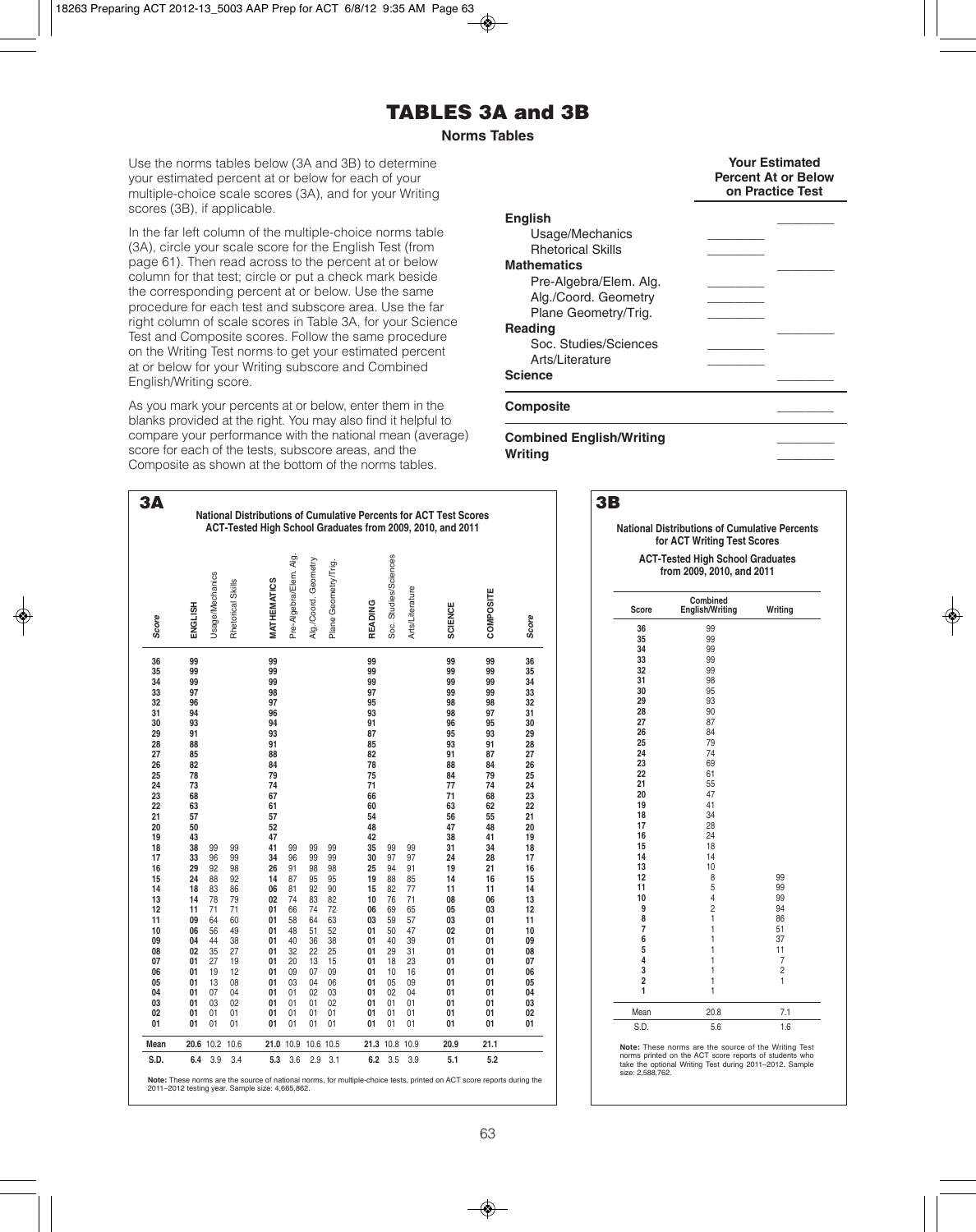## **Six-Point Holistic Scoring Rubric for the ACT Writing Test**

**Papers at each level exhibit** *all* **or** *most* **of the characteristics described at each score point.**

## **Score = 6**

## **Essays within this score range demonstrate effective skill in responding to the task.**

The essay shows a clear understanding of the task. The essay takes a position on the issue and may offer a critical context for discussion. The essay addresses complexity by examining different perspectives on the issue, or by evaluating the implications and/or complications of the issue, or by fully responding to counterarguments to the writer's position. Development of ideas is ample, specific, and logical. Most ideas are fully elaborated. A clear focus on the specific issue in the prompt is maintained. The organization of the essay is clear: the organization may be somewhat predictable or it may grow from the writer's purpose. Ideas are logically sequenced. Most transitions reflect the writer's logic and are usually integrated into the essay. The introduction and conclusion are effective, clear, and well developed. The essay shows a good command of language. Sentences are varied and word choice is varied and precise. There are few, if any, errors to distract the reader.

## **Score = 5**

## **Essays within this score range demonstrate competent skill in responding to the task.**

The essay shows a clear understanding of the task. The essay takes a position on the issue and may offer a broad context for discussion. The essay shows recognition of complexity by partially evaluating the implications and/or complications of the issue, or by responding to counterarguments to the writer's position. Development of ideas is specific and logical. Most ideas are elaborated, with clear movement between general statements and specific reasons, examples, and details. Focus on the specific issue in the prompt is maintained. The organization of the essay is clear, although it may be predictable. Ideas are logically sequenced, although simple and obvious transitions may be used. The introduction and conclusion are clear and generally well developed. Language is competent. Sentences are somewhat varied and word choice is sometimes varied and precise. There may be a few errors, but they are rarely distracting.

## **Score = 4**

## **Essays within this score range demonstrate adequate skill in responding to the task.**

The essay shows an understanding of the task. The essay takes a position on the issue and may offer some context for discussion. The essay may show some recognition of complexity by providing some response to counterarguments to the writer's position. Development of ideas is adequate, with some movement between general statements and specific reasons, examples, and details. Focus on the specific issue in the prompt is maintained throughout most of the essay. The organization of the essay is apparent but predictable. Some evidence of logical sequencing of ideas is apparent, although most transitions are simple and obvious. The introduction and conclusion are clear and somewhat developed. Language is adequate, with some sentence variety and appropriate word choice. There may be some distracting errors, but they do not impede understanding.

## **Score = 3**

## **Essays within this score range demonstrate some developing skill in responding to the task.**

The essay shows some understanding of the task. The essay takes a position on the issue but does not offer a context for discussion. The essay may acknowledge a counterargument to the writer's position, but its development is brief or unclear. Development of ideas is limited and may be repetitious, with little, if any, movement between general statements and specific reasons, examples, and details. Focus on the general topic is maintained, but focus on the specific issue in the prompt may not be maintained. The organization of the essay is simple. Ideas are logically grouped within parts of the essay, but there is little or no evidence of logical sequencing of ideas. Transitions, if used, are simple and obvious. An introduction and conclusion are clearly discernible but underdeveloped. Language shows a basic control. Sentences show a little variety and word choice is appropriate. Errors may be distracting and may occasionally impede understanding.

## **Score = 2**

### **Essays within this score range demonstrate inconsistent or weak skill in responding to the task.**

The essay shows a weak understanding of the task. The essay may not take a position on the issue, or the essay may take a position but fail to convey reasons to support that position, or the essay may take a position but fail to maintain a stance. There is little or no recognition of a counterargument to the writer's position. The essay is thinly developed. If examples are given, they are general and may not be clearly relevant. The essay may include extensive repetition of the writer's ideas or of ideas in the prompt. Focus on the general topic is maintained, but focus on the specific issue in the prompt may not be maintained. There is some indication of an organizational structure, and some logical grouping of ideas within parts of the essay is apparent. Transitions, if used, are simple and obvious, and they may be inappropriate or misleading. An introduction and conclusion are discernible but minimal. Sentence structure and word choice are usually simple. Errors may be frequently distracting and may sometimes impede understanding.

## **Score = 1**

### **Essays within this score range show little or no skill in responding to the task.**

The essay shows little or no understanding of the task. If the essay takes a position, it fails to convey reasons to support that position. The essay is minimally developed. The essay may include excessive repetition of the writer's ideas or of ideas in the prompt. Focus on the general topic is usually maintained, but focus on the specific issue in the prompt may not be maintained. There is little or no evidence of an organizational structure or of the logical grouping of ideas. Transitions are rarely used. If present, an introduction and conclusion are minimal. Sentence structure and word choice are simple. Errors may be frequently distracting and may significantly impede understanding.

## **No Score**

**Blank, Off-Topic, Illegible, Not in English, or Void**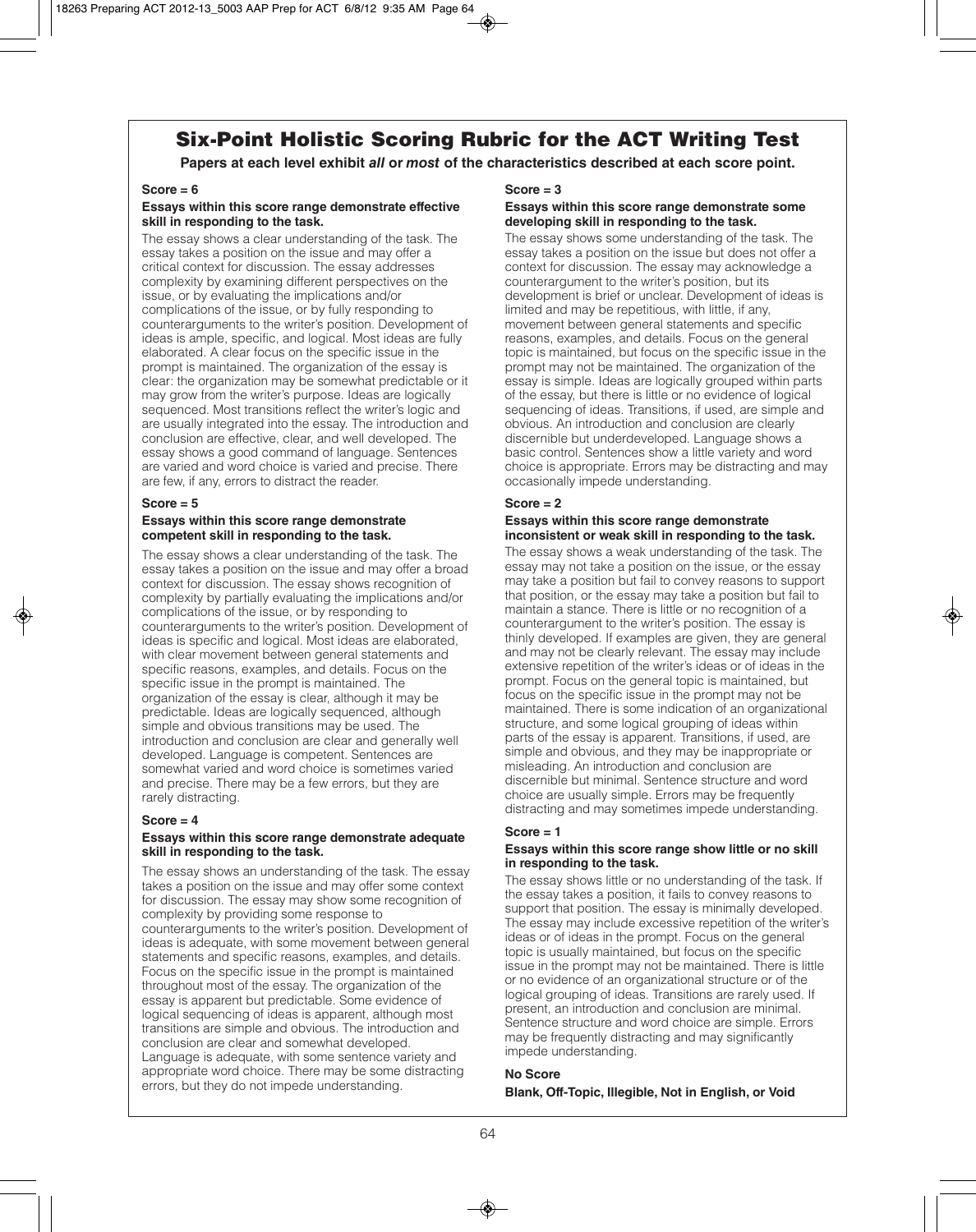## **How to Score the Writing Test**

Two trained readers will score your essay on the actual Writing Test. These readers are trained by reading examples of papers at each score point and by scoring many practice papers. They are given detailed feedback on the correctness of their scores during practice. During actual scoring, score differences of more than one point will be evaluated by a third trained reader to resolve discrepancies. This method is designed to be as objective and impartial as possible. So—how can you rate your own practice Writing Test?

It is difficult to be objective about one's own work, and you have not had the extensive training provided to actual readers of the ACT Writing Test. However, it is to your advantage to read your own writing critically. Becoming your own editor helps you grow as a writer and as a reader. So it makes sense for you to evaluate your own practice essay. It may also be helpful for you to give your practice essay to another reader to get another perspective: perhaps that of a classmate, a parent, or an English teacher, for example. Thinking and talking with others about writing is good preparation for the ACT Writing Test. To rate your essay, you and your reader(s) should read the scoring guidelines and example essays, which begin below and continue through page 71, and then assign your practice essay a score of 1 through 6.

For an actual administration, each essay will be scored on a scale from 1 (low) through 6 (high). The score is based on the overall impression that is created by all the elements of the writing. The scores given by the two readers are added together, yielding the Writing subscore range 2–12 shown in Table 4 on page 72.

## **Scoring Guidelines** (see page 64)

These are the guidelines that will be used to score your essay. These guidelines are also called a "rubric." Many papers do not fit the exact description at each score point. You should note that the rubric says: "Papers at each level exhibit *all* or *most* of the characteristics in the descriptors." To score your paper, read your response and try to determine which score point and paragraph in the rubric best describes most of the characteristics of your essay.

Then (because your Writing Test subscore is the sum of two readers' ratings of your essay), you should multiply your 1–6 score by 2 when you use Table 4, on page 72, to find your Combined English/Writing score. Or, if both you and someone else read and score your practice essay, add those scores together.

## **Comparing Your Scores**

The Writing Test norms table (Table 3B on page 63) allows you to compare your score on the practice Writing Test with the scores of recent high school graduates who took the ACT Plus Writing. The norms for the Writing Test are reported the same way as the norms for the multiple-choice tests (see page 57). For example, a Writing subscore of 8 has a cumulative percent of 86. This means that 86% of students had a Writing subscore of 8 or lower. Remember that your scores and percents at or below are only estimates of the scores you will obtain on an actual administration of the ACT Plus Writing. They should be considered in connection with your performance on other essay tests and your planned college curriculum.

## **College Readiness Standards**

The College Readiness Standards for Writing (see page 57) can be found at **www.act.org/standard**.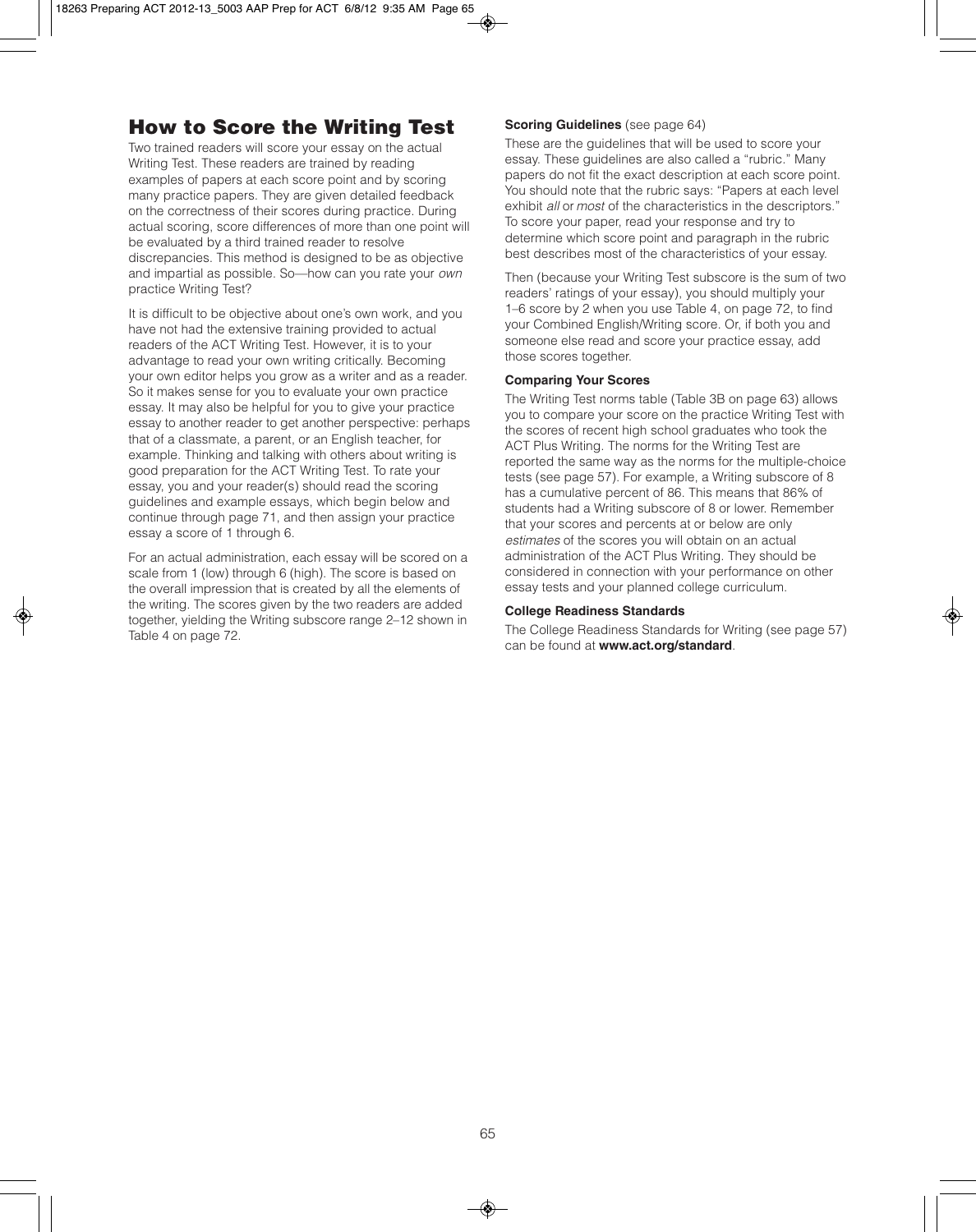## **Example Essays and Scoring Explanations**

Readers for the ACT Writing Test are trained by scoring many essays before they score "live" essays. Although we cannot provide you with the same extensive training these readers receive, reading the example essays that follow will help you better understand some of the characteristics of essays at each score point. You will also be able to read a brief explanation of how each essay was scored. The example essays are in response to the practice prompt on page 56.

## **Score = 1**

It is not to distacting for students because everybody has there own way of doing there homework. If a kid wants to watch tv while he is doing his homework then let him. That is his comfort zone that is when most kids are relaxed. Thats why they finish there homework. It also makes them calm so there not all worried if there almost done or not because there doing there work but at the same time there also relaxed because there watching the favorite cartoon or reaility show or whatever they watch. But you can't let them watch the tv more than there doing there homework because then nothing will get done like that.

## **Score Point 1 Scoring Explanation**

Essays that earn a 1 show little or no skill in responding to the task. This essay begins with the writer's position statement, but because no context is provided for the discussion, it is difficult to discern the exact question the student is responding to. In the second sentence, the writer makes the argument a little clearer by saying that *If a kid wants to watch tv while he is doing his homework then let him*, but nowhere in the essay does the writer refer to the prompt's specific question about multitasking.

The essay is minimally developed. Rather than offering specific ideas to support the writer's position, the essay merely repeats the general assertion that watching television helps a student relax (*That is his comfort zone that is when most kids are relaxed*…. *It also makes them calm so there not all worried*…*but at the same time there also relaxed*).

There is no evidence of an organizational structure. The writer does not offer an introduction, and instead of providing a conclusion, the writer ends the essay with only the clarification that *you can't let them watch the tv more than there doing there homework because then nothing will get done like that*. In addition, the writer uses only a single transition to connect ideas (*also*).

Errors in sentence structure, such as run-on sentences, and frequent misspellings (*there* used instead of *their* and *they're*) are distracting but do not impede understanding.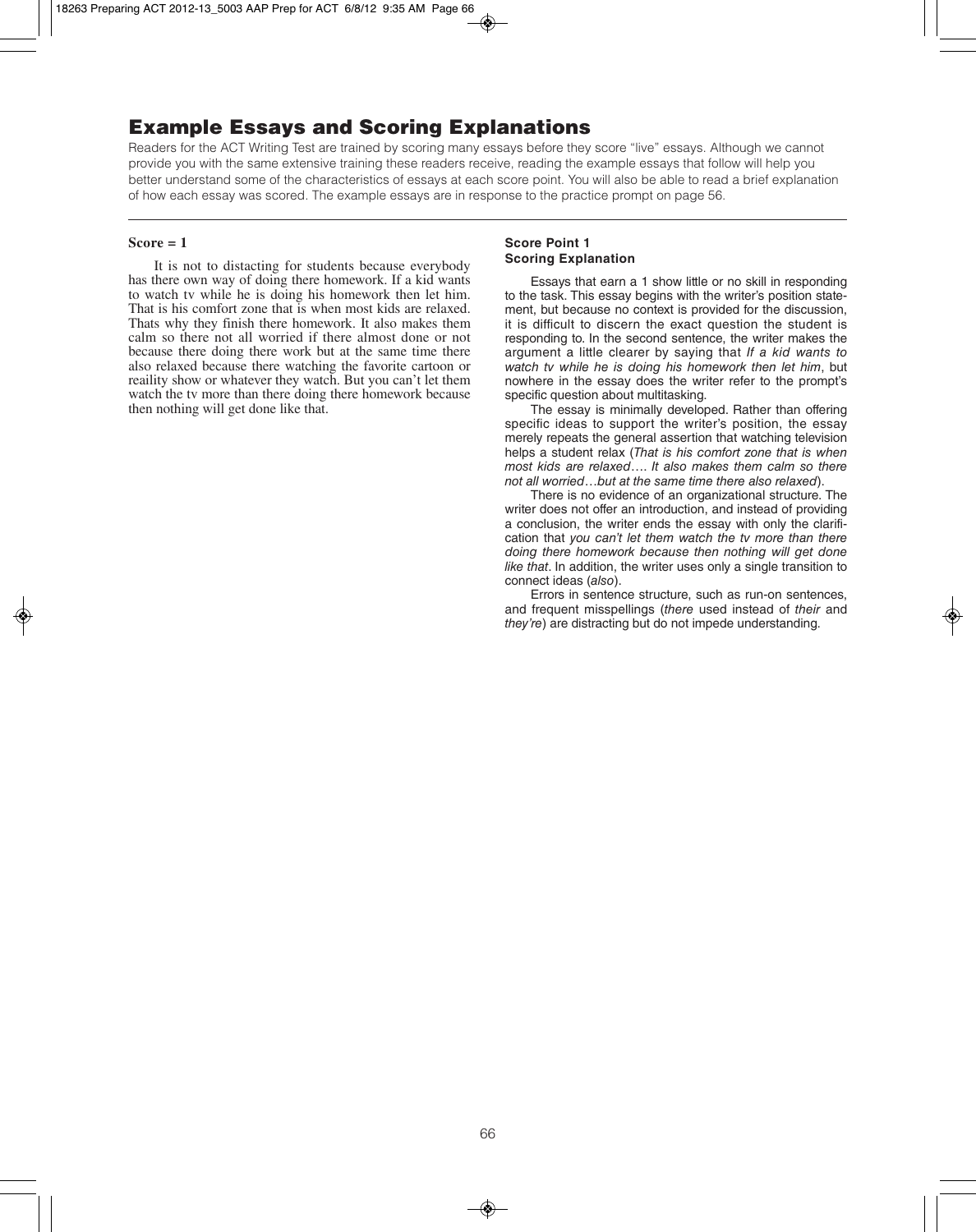Multitasking is a good pracice while doing homework because a lot of careers need good multitaskers or student might have less time to do things. Multitasking is a nesecitity in today modern lifestyle. You need to be able to keep track of multiple things like the family, taxes, arrangements, meetings….etc., the list goes on. To develope multitasking at a young ag is critical. What if you need to do 10 things in a day or have to get the kids ready for school in the morning, while your on an important phone call with your boss? If you became a biusness owner, you have to keep up with supply + demand of products and services, keep up with costumer satisfacition. These are all instances where multitasking is irreplacible. Multitaskers are always needed for jobs. Some educators say multitasking reduces grades. I say different being a multitasker + getting a 3.5 GPA. I watch a movie while typing a paper and it sometimes helps clear writers block and allows the ideas to flow. Take it from a multitasker we're always needed.

## **Score Point 2 Scoring Explanation**

Essays that earn a 2 demonstrate inconsistent or weak skill in responding to the task. This writer takes the position that multitasking is a good practice, arguing that *a lot of careers need good multitaskers* and that without multitasking *student might have less time to do things*. There is a slight recognition of complexity at the end of the essay as the writer briefly addresses a counter argument (*Some educators say multitasking reduces grades*….), but the writer offers only a couple of assertions about his or her personal experience to refute the point.

Development of ideas is thin. The writer offers examples of situations when multitasking might be necessary (being on the phone while trying to get kids to school, keeping up with supply and demand and customer satisfaction as a business owner), but development of these ideas is limited to singlesentence assertions. In addition, beyond the brief personal example of watching a movie while typing a paper, the writer provides no discussion of the point that students will have less time to do things if they don't multitask.

There is little indication of an organizational structure. Ideas are presented mostly as a random list, with only occasional evidence of the writer having attempted to group related points logically. Transitions are not used to connect ideas, and there is no clear evidence of an introduction or conclusion, beyond the opening position statement and the closing declaration, *Take it from a multitasker we're always needed*.

Sentence structure and word choice are simple, and when the writer attempts more complex sentence structures, errors such as run-on sentences and fragments result (*I say different being a multitasker + getting a 3.5 GPA.*). These errors and frequent spelling mistakes (*pracice*, *nesecitity*, *develope*, *ag*, *costumer*, *irreplacible*) are distracting but do not impede understanding.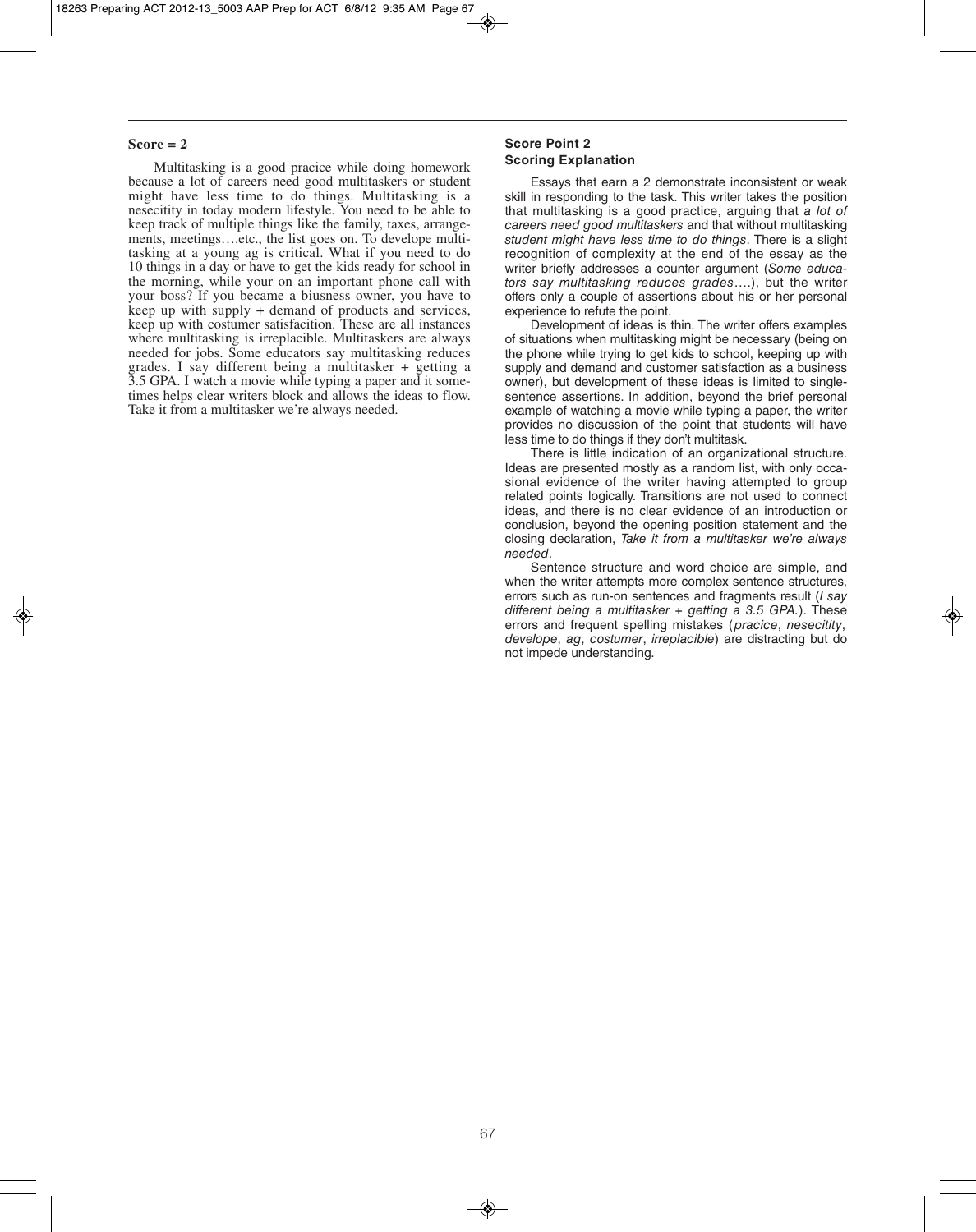Multitasking is a very bad habit when doing homework. It has negative effects on concentration, learning skills and the homework itself. By eliminating multitasking during homework would have a positive influence on many aspects.

Multitasking while doing homework affects concentration. While doing homework, a student should concentrate only on the homework. If the student is doing another task along with the homework, they are not as concentrated on the homework. Less concentration on the homework will lead to the student not doing as well as they would have if they had done only the homework.

Multitasking prevents students from doing their very best. It is a poor learning habit that can be harmful to the student in the long run. Multitasking prevents students from learning all that they can. When asked to recall something from an assignment, a student will not be able to recall everything they should because they were multitasking while doing an assignment.

The homework itself is influenced negatively by multitasking. The student may recieve a poor grade because they did not devote their full attention to the homework. Multitasking will not let the very best a student can do shine through. It will prevent good grades and proper learning.

Multitasking certainly does not help student in their concentration, learning skills or their homework. In the future, we will likely see the long-term effects that multitasking has had on people's learning.

#### **Score Point 3 Scoring Explanation**

Essays that earn a 3 demonstrate some developing skill in responding to the task. This essay does not provide any context for the discussion, and instead begins with the writer's position and then offers a list of three reasons why multitasking is a *very bad habit* for students.

Development of the writer's three main ideas is limited and repetitive—each body paragraph consists mostly of a series of assertions rather than movement from general ideas to specific reasons or examples. For instance, as the writer tries to argue the first idea that multitasking negatively affects students' ability to concentrate, the writer provides only the unsupported assertions that *While doing homework, a student should concentrate only on the homework* and that *If the student is doing another task along with the homework, they are not as concentrated on the homework*. Further, all three body paragraphs argue essentially the same point—that multitasking *prevents students from doing their very best*.

The essay's organization is simple; the structure of the essay follows the order of the three points laid out in the introduction. Ideas are logically grouped, in that sentences in each paragraph contain related ideas, but there is little evidence of logical sequencing of ideas within paragraphs and there are no transitions linking ideas between one paragraph and the next. The introduction consists of little more than the position statement, and the conclusion merely paraphrases the introduction.

Language demonstrates basic control, although sentence structures show little variety (*Multitasking prevents students from doing*…*Multitasking prevents students from learning*…). Word choice, however, is clear, if somewhat repetitive. There are no distracting language errors.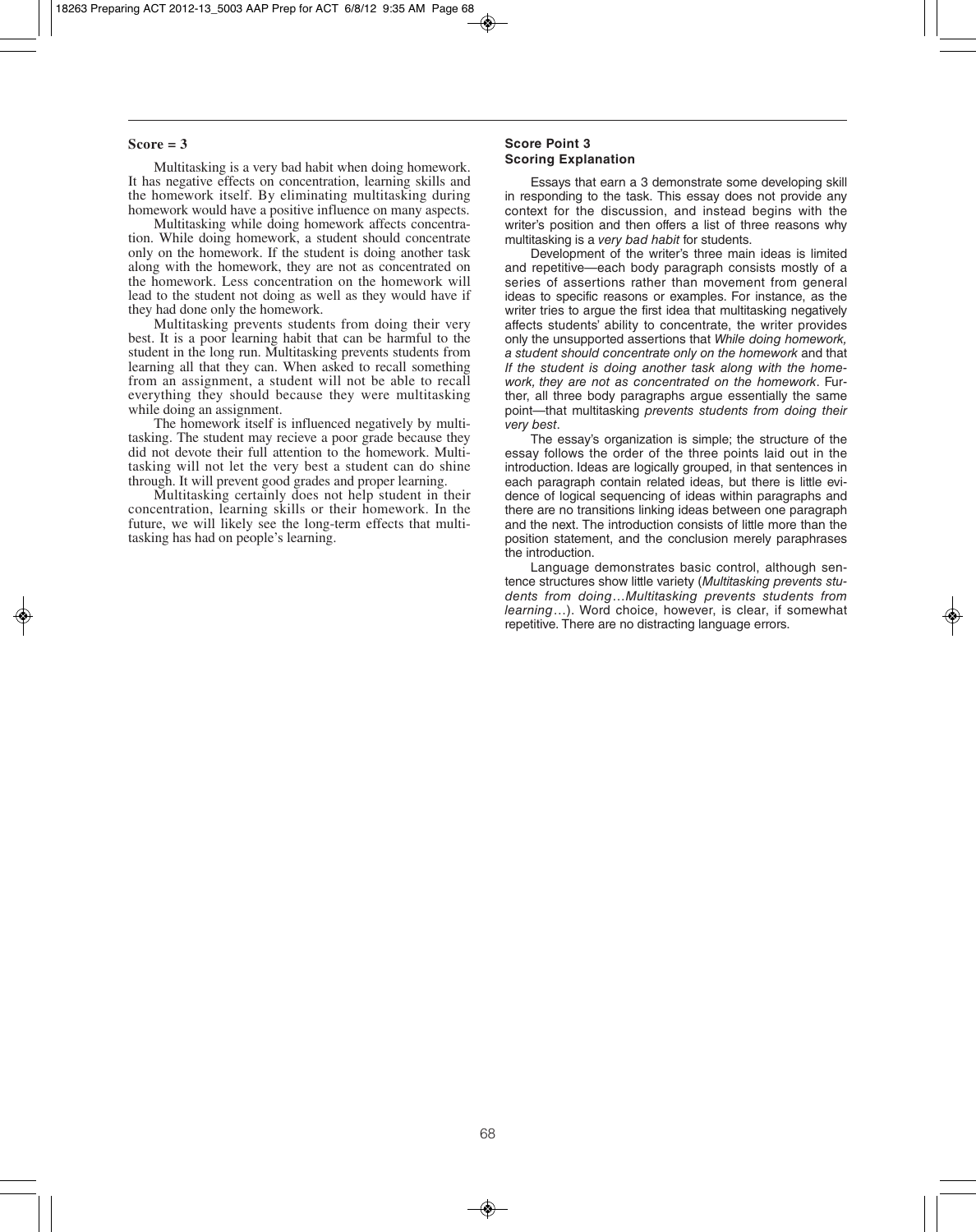Many people say that multitasking while doing homework is a bad practice because it negatively affects the quality of a student's work. Others, however, think that multitasking while doing homework is good because students accomplish more during their limited free time. I, on the otherhand, believe that multitasking while doing homework is both good and bad, depending on the other activities a student partakes in while completing his or her homework.

Multitasking while doing homework can be a bad practice when a student is not doing something productive. For example, watching videos on YouTube or reality-like shows while doing homework would be a bad practice because a student will tend to be more engaged in what he/she is watching rather than the homework that is due the following day. Surfing the internet or logging into Facebook while trying to complete homework is also bad. Not only do these action distract students from finishing their homework, but it also causes them to spend more time trying to complete his or her homework. When a student has too many distractions, it'll usually take more time for him/her to finish homework.

Although multitasking while doing homework is sometimes a bad practice, it can also be a good thing. Multitasking while doing homework can be a good thing when a student is doing another thing that is productive, unlike sitting in front of a TV with a bag of chips and at the same time doing homework. If a student is on the internet doing research for another class while doing homework, then multitasking is ok because the student is doing something for his/her class. By multitasking productively, students learn how to manage their time. Students become better prepared for the real world, where adults tend to multitask almost everyday.

For me, multitasking while doing homework is hard. Sometimes I tend to watch T.V. while trying to complete my homework, and I end up spending more time trying to finish my homework. If I'm doing something unproductive while doing my homework, I become too distracted and the quality of my homework is not as good as it should be. At other times, however, doing something productive while doing homework allows me to finish my work earlier than I usually do. With extra free time, I am able to study for upcoming tests, or quizes, and even go outside and enjoy a bright and sunny day.

Depending on how a person looks at multitasking while doing homework, it can be a good or bad practice. As for me, multitasking can be good or bad depending on the other activities you're involved in while trying to complete your homework.

### **Score Point 4 Scoring Explanation**

Essays that earn a 4 demonstrate adequate skill in responding to the task. This writer provides some context for the discussion by restating the two opposing sides of the issue presented in the prompt, and takes a compromise position on the debate, arguing that whether multitasking while doing homework is good or bad depends on what other activities the student is doing at the same time. The writer demonstrates some recognition of complexity by mentioning some long-term implications of multitasking (*By multitasking productively, students learn how to manage their time. Students become better prepared for the real world, where adults tend to multitask almost everyday.*).

Development of the writer's ideas is adequate, with some movement from general ideas to specific examples. For example, in the first body paragraph, the writer begins by saying *Multitasking while doing homework can be a bad practice when a student is not doing something productive*, and then goes on to elaborate with examples of unproductive activities that can't be done while doing homework (watching videos on YouTube, watching reality TV, surfing the Internet). The writer then also provides supporting explanations for why such activities can't be combined with homework (*a student will tend to be more engaged in what he/she is watching rather than the homework that is due the following day*).

The organization of the essay is clear. There is some evidence of the logical sequencing of ideas within paragraphs. In addition, the writer transitions smoothly from the negative effects of multitasking to the positive effects by using an integrated transition between paragraphs (*Although multitasking while doing homework is sometimes a bad practice, it can also be a good thing.*). Other, simpler transitions are also used to show the connection of ideas (*on the otherhand*, *however*, *also*). Although the introduction is somewhat developed and includes some context, the conclusion is underdeveloped and offers only a brief restatement of the writer's position.

Language control is adequate. There is some sentence variety, and despite some general and repetitive phrasing (*Multitasking while doing homework can be a bad practice* …. *Multitasking while doing homework can be a good thing*), word choice is mostly appropriate (*limited free time*, *partakes*, *engaged*, *surfing the internet*). Language errors are not distracting and do not impede understanding.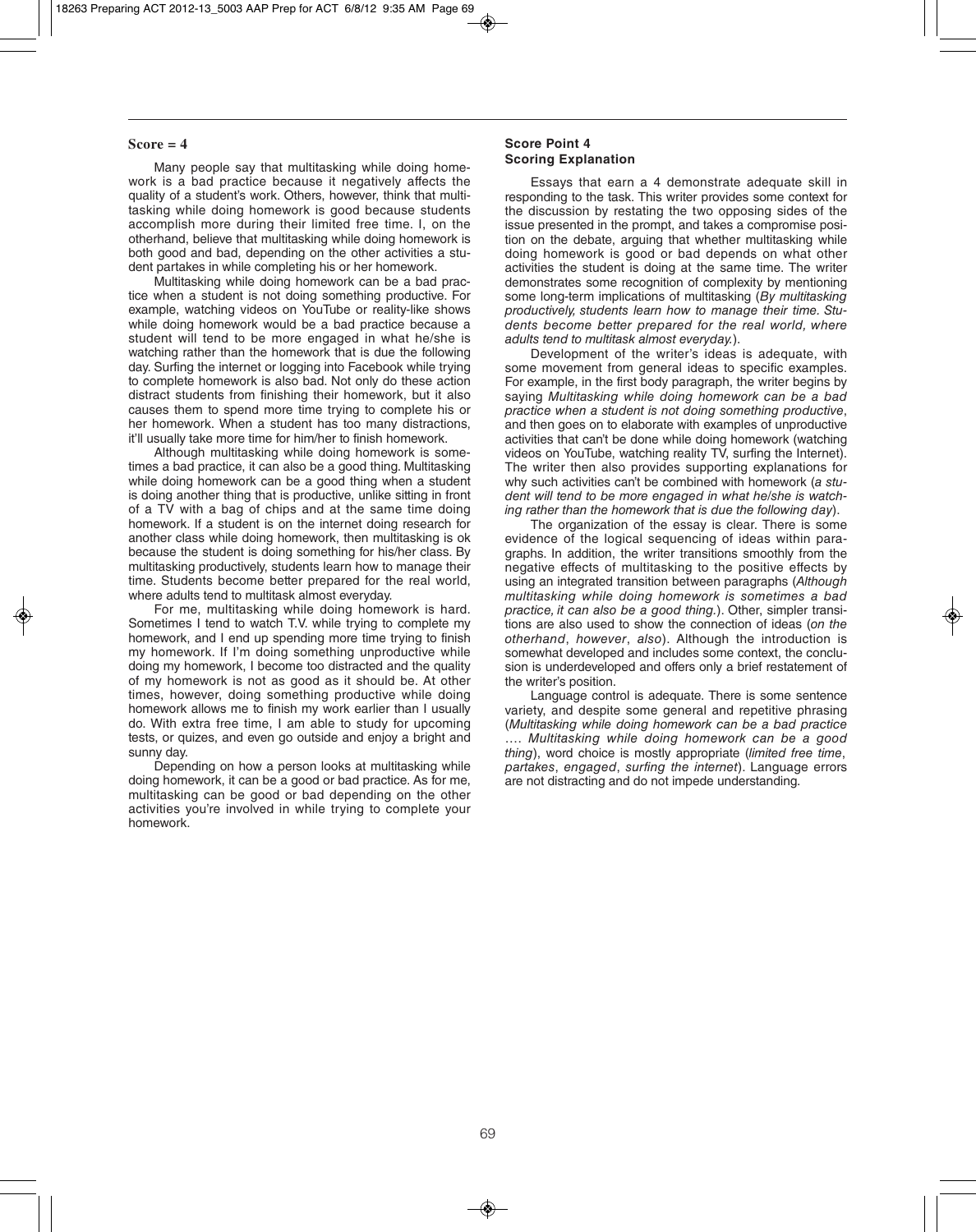Multitasking has become an essential talent for high school students nowadays. In the face of sports, family, homework, friends, and all the other obligations and activities that such students often have to deal with, time management is essential to maintaining the delicate balance between sanity and simply being overwhelmed. As well, there are many positive effects (both short-term and longterm) that can result from doing several things at once. Multitasking is very useful for managing one's time and in gaining beneficial habits.

Time-management has become quite a difficult problem for high school students today. With all the pressures of taking many substantive classes, especially ones with potential college-credit, the average student workload has increased drastically over the years. Added to the homework and studying resulting from such classes, students participate in extracurricular activities varying from clubs and sports teams to religious organizations and volunteer work. Thus, while the day has stayed constant at 24 hours, the amount of activity within that time frame has increased. There are several options for students in such situations. They can go the route of sleep deprivation (endangering their health), they can try to do things individually (resulting in a decline in quality of work or the compulsory dropping of several obligations), or they can manage their time so as to do more than one task at once.

If the student does choose to multi-task, there can actually be benefits in the form of good habits. In the short-term, the student may actually create enough of a gap in his or her schedule to allow for some leisure time, providing an often much needed break from work. The long-term effects are even more beneficial in that the student will form useful talents that will serve them well in the business world. In today's fast-paced society, the ability to multi-task is highly valued and one who is greatly practiced in it will be more likely to succeed than one who isn't. Some people may claim that it isn't possible to divide attention evenly between several things at once while producing something of optimum quality. This view, though, is only correct when it comes to multitasking many things. As long as there are not too many simultaneous tasks, the quality can still be high.

In short, multitasking is a very valuable tool for high school students and one which they should all utilize. It allows for healthy and efficient time management in a time of pressure and high expectations. It can also cause the formation of useful talents for later in life. Multitasking, therefore, should be accepted, and even encouraged by teachers and parents as a tool for high school students.

### **Score Point 5 Scoring Explanation**

Essays that earn a 5 demonstrate competent skill in responding to the task. This writer begins with a somewhat broad context that describes the value of being able to multitask in order to maintain a *delicate balance* among all the *obligations and activities* students must frequently handle. The writer takes a position in favor of multitasking, arguing that *Multitasking is very useful for managing one's time and in gaining beneficial habits*.

The writer demonstrates recognition of complexity by briefly responding to a counter argument (*Some people may claim that it isn't possible to divide attention evenly between several things at once while producing something of optimum quality. This view, though, is only correct when it comes to multitasking many things. As long as there are not too many simultaneous tasks, the quality can still be high.*). The writer also demonstrates a recognition of complexity by partially evaluating some long-term implications of his or her position, arguing that learning how to multitask will help students form long-term habits that will serve them in the future (*In today's fast-paced society, the ability to multi-task is highly valued and one who is greatly practiced in it will be more likely to succeed than one who isn't.*).

Development of ideas is specific and logical, with clear movement between general statements and specific reasons and examples. For example, the writer begins the first body paragraph by describing the increased pressure on students to take more substantive classes and participate in a variety of extracurricular activities (clubs, sports teams, religious organizations, volunteer work). The writer then goes on to argue that, although there might be other options for students to employ when dealing with these increased pressures, alternatives to multitasking have negative consequences that multitasking does not have, such as sleep deprivation and declining quality of work.

Organization of the essay is clear. Ideas are logically sequenced—each sentence leads logically to the next. The writer also uses both simple (*As well,…*) and integrated transitions to connect ideas (*Added to the homework and studying resulting from such classes*, *students participate in extra curricular activities….*; *This view, though, is only correct when…*). The introduction and conclusion are both clear and generally well developed. The introduction provides context for the prompt's issue, and the conclusion summarizes the essay's main points.

Language is competent. Sentence structures are varied and word choice is varied and sometimes precise (*essential talent*, *compulsory*, *optimum quality*).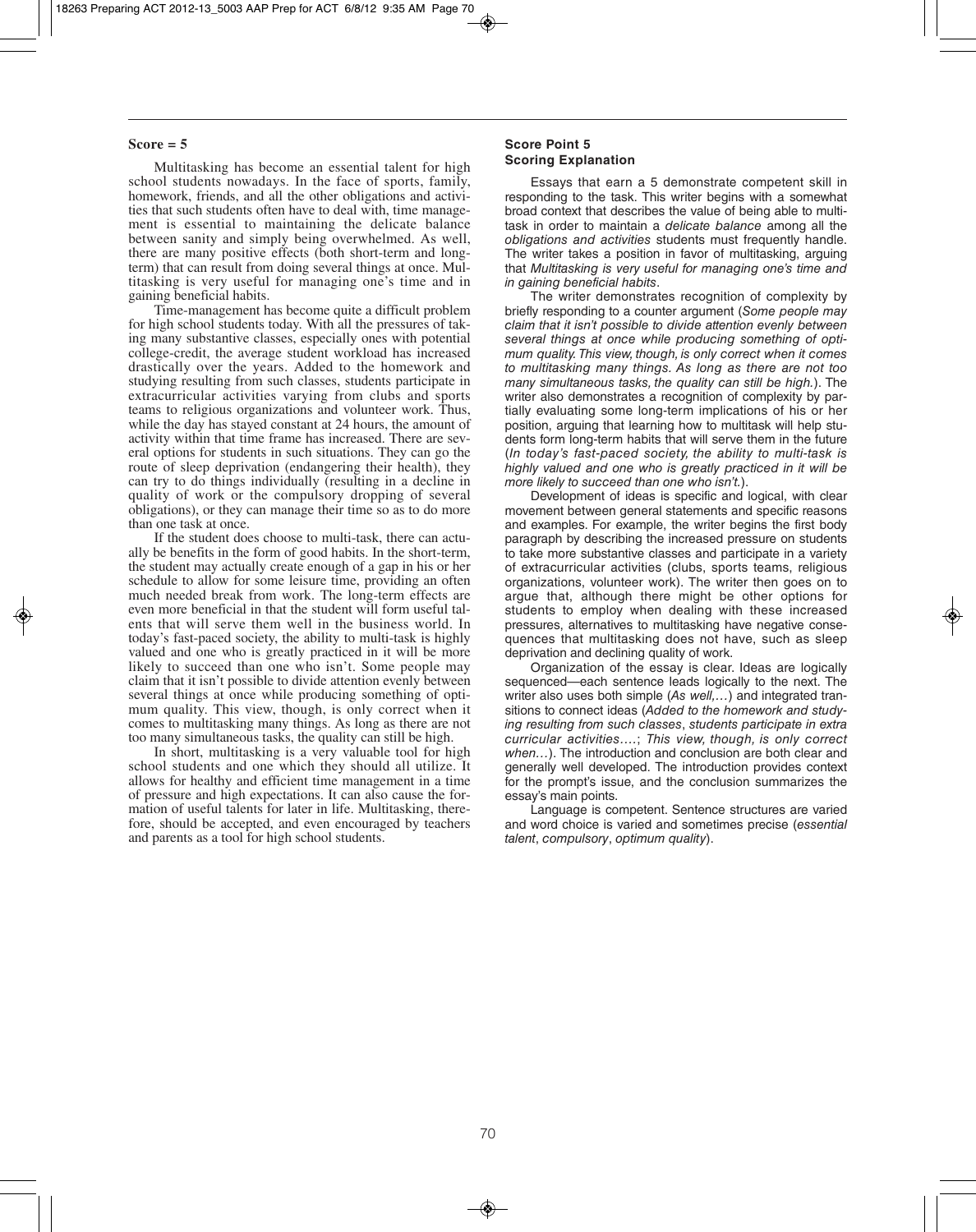History research paper. Organic Chemistry lab writeup. To Kill a Mockingbird reading. Although Twittering, texting, or surfing the Internet may very well hold infinitely more appeal to high schoolers, how can all these unrelated activities not affect one's schoolwork? As our world becomes more and more technologically superior, teens are in their element on the high-def, fast-paced scene that is modern American life today. Sure it's fun, current, and hip, but when youngsters focus more on social sites and techno activities, what are they really sacrificing?

While it seems that taking periodic breaks from study sessions and school assignments to partake in a loved activity keeps students more focused and able to finish homework at night, multitasking is not the same action. What would have been a "quick fifteen-point study guide" could very likely turn into a three-hour-long, TV-dazed catastrophie because the season finale of American Idol just flashed onto the TV screen. A much more effective—and rewarding—plan of attack would be to delegate homework commitments ahead of a special event so that students can participate in a long-awaited activity free from the burden of a looming assignment.

Likely enough, the quality of work students effect will be much higher and richfully insightful if a block of time can be stowed away for disciplined use. It seems to be common sense that a persuasive essay on Cold War policies would be crafted much more masterfully if a student's brain wasn't bouncing between Stalin, a best friend's date crisis, SALT I Accords, Mom yelling to set the dinner table, and presidential influences in the 1960s. Slow down! So much information that is so distantly related to each other cannot possibly combine to earn a hardworking student an "A" on an assignment. The time "saved" by "accomplishing" several tasks at once—if there even is a reduction in time—is most definitely wiped out after a sullen-faced teenager is forced to bring home a report card that represents negligent schoolwork.

Moreover, multitasking is a bad habit that will be even more difficult to break as one matriculates through college and budding professionalism. On the job, attempting to finish two, three, or more jobs on a timely basis and with high quality, no less, will be an exercise in futility. If an employee couldn't find the time to complete such tasks before the crunch, what's to say they will be successful now that they have three vital duties to execute? Good luck with that promotion.

The bottom line on multitasking is that today's teenagers are already overwhelmed in a world where technology and communications experiences exponential growth each year. With a myriad of choices in front of them, it is their duty to their futures that they finish essential tasks such as homework—before enjoying other such leisures and pleasantries. In a world where quantity is exploding and standards for quality rise with each passing year, humanity as a whole has been forced to quickly rise to the occasion. So, how much do you want success? Twitter and Facebook will always be there, but will that Presidential Scholarship to your first-choice Ivy League school wait indefinitely while you forward one more e-mail?

## **Score Point 6 Scoring Explanation**

Essays that earn a 6 demonstrate effective skill in responding to the task. This essay opens with a broad context that juxtaposes examples of the variety of assignments teens must complete with the technological distractions facing teens. The writer then critically describes the increasingly *hi-def, fast-paced scene that is modern American life* and acknowledges that although this world is fun and hip, when teens focus too heavily on these distractions, something is sacrificed.

The essay demonstrates complexity by exploring the long-term implications of multitasking, arguing that it *is a bad habit that will be even more difficult to break as one matriculates through college and budding professionalism*. The writer suggests that by trying to juggle too many activities at once, students will do poorly in all of them, and this trend will have more negative consequences as students move into adulthood. The writer also addresses some complications of the issue by questioning whether multitasking even leads to the kind of time-saving that its proponents claim it does (*The time "saved" by "accomplishing" several tasks at once—if there even is a reduction in time—is most definitely wiped out after a sullen-faced teenager is forced to bring home a report card that represents negligent schoolwork.*).

While the writer's ideas are not developed evenly across all the paragraphs, development overall is ample and persuasive. The writer elaborates upon general statements (*the quality of work students effect will be much higher and richfully insightful if a block of time can be stowed away*) by supporting them with specific details and hypothetical situations (*a persuasive essay on Cold War policies would be crafted much more masterfully if a student's brain wasn't bouncing between Stalin, a best friend's date crisis, SALT I Accords, Mom yelling to set the dinner table, and presidential influences in the 1960s*).

The essay's organization is clear and grows organically from the writer's purpose: although the writer does not explicitly take a position in the introduction, the rhetorical question that ends the paragraph implies the writer's position, which is then elaborated on over the course of the essay. Ideas are logically sequenced. While some of the transitions between paragraphs are somewhat predictable (*Moreover*, *The bottom line*), others are smoothly integrated, as in the transition from the introduction into the first body paragraph (*While it seems that taking periodic breaks from study sessions and school assignments … keeps students more focused and able to finish homework at night, multitasking is not the same action.*). Both the introduction and conclusion are effective, clear, and well developed, as the writer skillfully weaves in specific details and rhetorical questions (*So, how much do you want success? Twitter and Facebook will always be there, but will that Presidential Scholarship to your firstchoice Ivy League school wait indefinitely while you forward one more e-mail?*) while presenting and reiterating the essay's main ideas.

The essay shows a good command of language. The essay's varied sentence structures and precise word choice (*sullen-faced teenager*, *budding professionalism*, *exercise in futility*) allow the writer to maintain a critical tone throughout. There are few errors in this essay, and the occasional usage errors (*richfully insightful*) are too minor to be distracting.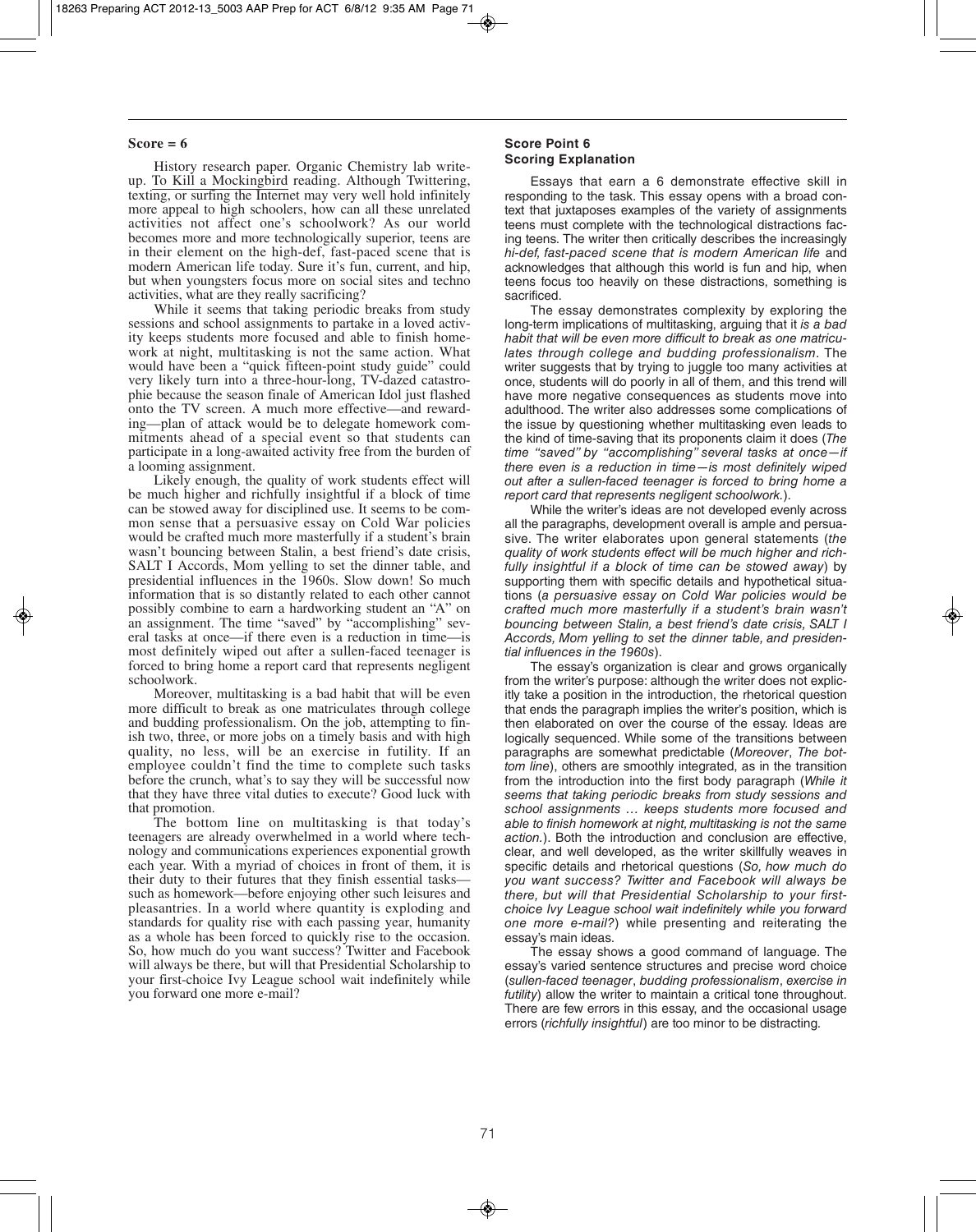## **TABLE 4**

## **Calculating Your Combined English/Writing Score**

Complete these steps to calculate your Combined English/ Writing score for your practice tests.

- 1. Locate your scale score for the English Test on page 61 and enter it here:
- 2. Enter your Writing Test score (1–6) here \_\_\_\_\_\_ and double it to get your Writing subscore (2–12): \_\_\_\_\_ (If two people read and scored your Writing Test, add those two scores to get your Writing subscore.)
- 3. Use the table below to find your Combined English/Writing score.
	- First, circle your ACT English Test score in the left column.
	- Second, circle your ACT Writing subscore at the top of the table.
- Finally, follow the English Test score row across and the Writing subscore column down until the two meet. Circle the Combined English/Writing score where the row and column meet. (For example, for an English Test score of 19 and a Writing subscore of 6, the Combined English/Writing score is 18.)
- 4. Using the number you circled in the table below, write your Combined English/Writing score here: (The highest possible Combined English/Writing score is 36 and the lowest possible score is 1.)

ACT English Test score

Writing subscore

**Combined English/Writing Score** \_\_\_\_\_\_\_\_\_\_\_\_\_\_\_

(from table below)

| <b>Combined English/Writing Scale Scores</b> |                                  |                       |                |                |                |                     |                     |          |          |          |          |
|----------------------------------------------|----------------------------------|-----------------------|----------------|----------------|----------------|---------------------|---------------------|----------|----------|----------|----------|
| English<br><b>Test</b>                       | <b>Writing Subscore</b>          |                       |                |                |                |                     |                     |          |          |          |          |
| Score                                        | $\overline{c}$                   | 3                     | 4              | 5              | 6              | 7                   | 8                   | 9        | 10       | 11       | 12       |
| 1                                            | 1                                | $\overline{c}$        | 3              | $\overline{4}$ | 5              | $\,6\,$             | $\overline{7}$      | 8        | 9        | 10       | 11       |
| $\overline{c}$<br>3                          | $\overline{c}$<br>$\overline{c}$ | 3<br>3                | 4<br>4         | 5<br>5         | 6<br>6         | 6<br>$\overline{7}$ | $\overline{7}$<br>8 | 8<br>9   | 9<br>10  | 10<br>11 | 11<br>12 |
| $\overline{\mathbf{4}}$                      | 3                                | 4                     | 5              | 6              | $\overline{7}$ | 8                   | 9                   | 10       | 11       | 12       | 13       |
| 5                                            | $\overline{\mathbf{4}}$          | 5                     | 6              | $\overline{7}$ | 8              | $\boldsymbol{9}$    | 10                  | 11       | 12       | 12       | 13       |
| 6                                            | 5                                | 6                     | $\overline{7}$ | $\overline{7}$ | 8              | 9                   | 10                  | 11       | 12       | 13       | 14       |
| $\overline{7}$                               | 5                                | 6                     | $\overline{7}$ | 8              | 9              | 10                  | 11                  | 12       | 13       | 14       | 15       |
| 8                                            | 6                                | $\overline{7}$        | 8              | 9              | 10             | 11                  | 12                  | 13       | 14       | 15       | 16       |
| 9                                            | $\overline{7}$                   | 8                     | 9              | 10             | 11             | 12                  | 13                  | 13       | 14       | 15       | 16       |
| 10<br>11                                     | 8<br>8                           | $\boldsymbol{9}$<br>9 | 9<br>10        | 10<br>11       | 11<br>12       | 12<br>13            | 13<br>14            | 14<br>15 | 15<br>16 | 16<br>17 | 17<br>18 |
| 12                                           | 9                                | 10                    | 11             | 12             | 13             | 14                  | 15                  | 16       | 17       | 18       | 19       |
| 13                                           | 10                               | 11                    | 12             | 13             | 14             | 14                  | 15                  | 16       | 17       | 18       | 19       |
| 14                                           | 10                               | 11                    | 12             | 13             | 14             | 15                  | 16                  | 17       | 18       | 19       | 20       |
| 15                                           | 11                               | 12                    | 13             | 14             | 15             | 16                  | 17                  | 18       | 19       | 20       | 21       |
| 16                                           | 12                               | 13                    | 14             | 15             | 16             | 17                  | 18                  | 19       | 20       | 20       | 21       |
| 17                                           | 13                               | 14                    | 15             | 16             | 16             | 17                  | 18                  | 19       | 20       | 21       | 22       |
| 18                                           | 13                               | 14                    | 15             | 16             | 17             | 18                  | 19                  | 20       | 21       | 22       | 23       |
| 19                                           | 14                               | 15                    | 16             | 17             | 18             | 19                  | 20                  | 21       | 22       | 23       | 24       |
| 20<br>21                                     | 15<br>16                         | 16<br>17              | 17<br>17       | 18<br>18       | 19<br>19       | 20<br>20            | 21<br>21            | 21<br>22 | 22<br>23 | 23<br>24 | 24<br>25 |
| 22                                           | 16                               | 17                    | 18             | 19             | 20             | 21                  | 22                  | 23       | 24       | 25       | 26       |
| 23                                           | 17                               | 18                    | 19             | 20             | 21             | 22                  | 23                  | 24       | 25       | 26       | 27       |
| 24                                           | 18                               | 19                    | 20             | 21             | 22             | 23                  | 23                  | 24       | 25       | 26       | 27       |
| 25                                           | 18                               | 19                    | 20             | 21             | 22             | 23                  | 24                  | 25       | 26       | 27       | 28       |
| 26                                           | 19                               | 20                    | 21             | 22             | 23             | 24                  | 25                  | 26       | 27       | 28       | 29       |
| 27                                           | 20                               | 21                    | 22             | 23             | 24             | 25                  | 26                  | 27       | 28       | 28       | 29       |
| 28                                           | 21                               | 22                    | 23             | 24             | 24             | 25                  | 26                  | 27       | 28       | 29       | 30       |
| 29                                           | 21                               | 22                    | 23             | 24             | 25             | 26                  | 27                  | 28       | 29       | 30       | 31       |
| 30                                           | 22<br>23                         | 23<br>24              | 24             | 25<br>26       | 26<br>27       | 27<br>28            | 28<br>29            | 29       | 30       | 31<br>31 | 32<br>32 |
| 31<br>32                                     | 24                               | 25                    | 25<br>25       | 26             | 27             | 28                  | 29                  | 30<br>30 | 30<br>31 | 32       | 33       |
| 33                                           | 24                               | 25                    | 26             | 27             | 28             | 29                  | 30                  | 31       | 32       | 33       | 34       |
| 34                                           | 25                               | 26                    | 27             | 28             | 29             | 30                  | 31                  | 32       | 33       | 34       | 35       |
| 35                                           | 26                               | 27                    | 28             | 29             | 30             | 31                  | 31                  | 32       | 33       | 34       | 35       |
| 36                                           | 26                               | 27                    | 28             | 29             | 30             | 31                  | 32                  | 33       | 34       | 35       | 36       |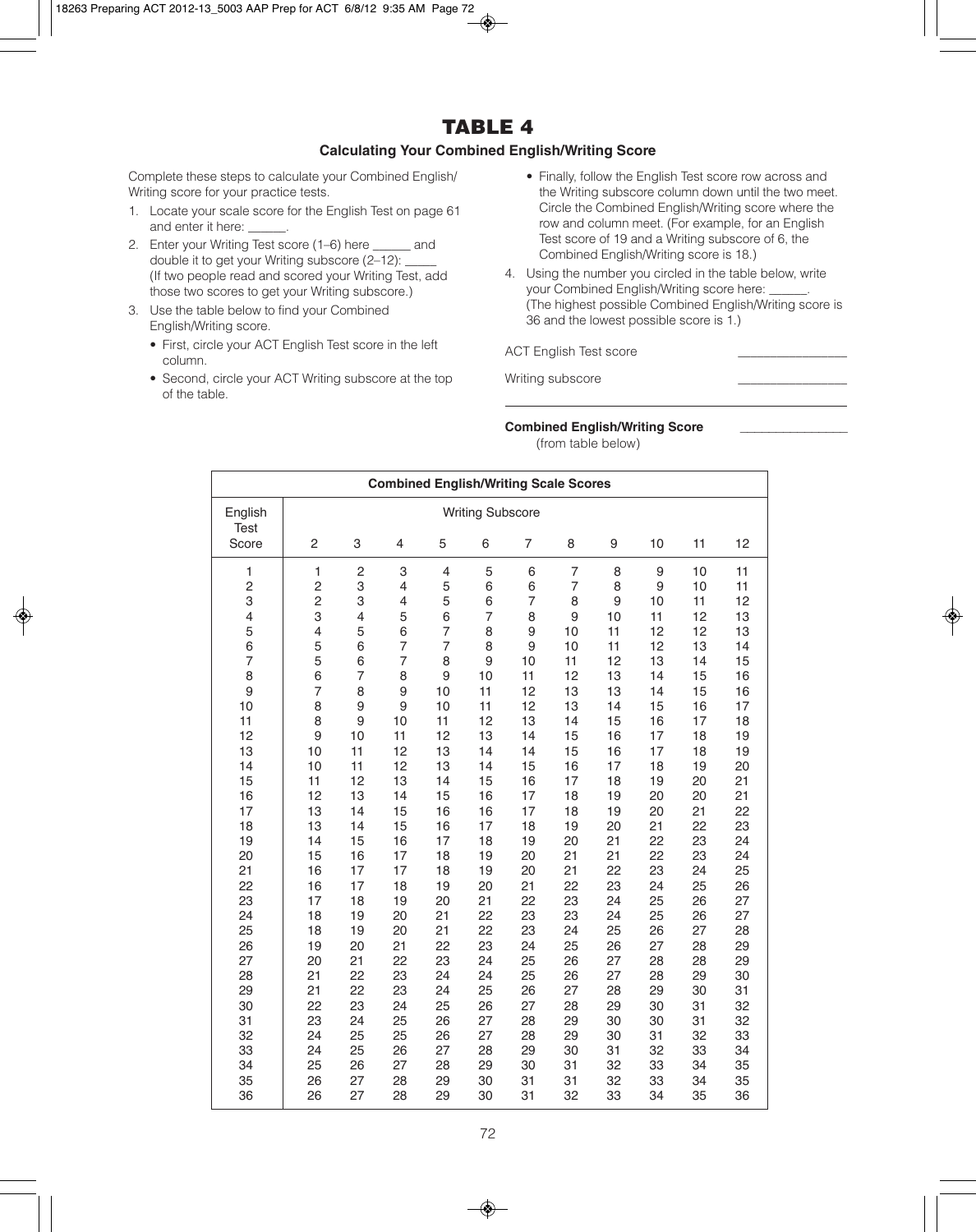| The ACT <sup>®</sup> PLUS WRITING 2012-2013 Answer Folder                                                                                                                                                                                                                                                                                                                                                                                                                                                                                                                                                                                                                                                                                                                              |                                                                                                                                                                                                                                                                                                                                                                                                                                                                                                                              |                                                                                                                                                                                                                                                                                                                                                                                                                                                                     |                                                                                                                                                                                                                                                                                                                                                                                                                                                                                                                                              |
|----------------------------------------------------------------------------------------------------------------------------------------------------------------------------------------------------------------------------------------------------------------------------------------------------------------------------------------------------------------------------------------------------------------------------------------------------------------------------------------------------------------------------------------------------------------------------------------------------------------------------------------------------------------------------------------------------------------------------------------------------------------------------------------|------------------------------------------------------------------------------------------------------------------------------------------------------------------------------------------------------------------------------------------------------------------------------------------------------------------------------------------------------------------------------------------------------------------------------------------------------------------------------------------------------------------------------|---------------------------------------------------------------------------------------------------------------------------------------------------------------------------------------------------------------------------------------------------------------------------------------------------------------------------------------------------------------------------------------------------------------------------------------------------------------------|----------------------------------------------------------------------------------------------------------------------------------------------------------------------------------------------------------------------------------------------------------------------------------------------------------------------------------------------------------------------------------------------------------------------------------------------------------------------------------------------------------------------------------------------|
| A<br><b>NAME, MAILING ADDRESS, AND TELEPHONE</b><br>(Please print.)                                                                                                                                                                                                                                                                                                                                                                                                                                                                                                                                                                                                                                                                                                                    | <b>MATCH</b><br>B<br><b>NAME</b><br>(First 5 letters)<br>of last name)                                                                                                                                                                                                                                                                                                                                                                                                                                                       | С<br><b>MATCH NUMBER</b>                                                                                                                                                                                                                                                                                                                                                                                                                                            | D<br><b>DATE OF</b><br><b>BIRTH</b><br>Day<br>Month<br>Year                                                                                                                                                                                                                                                                                                                                                                                                                                                                                  |
| Last Name<br>First Name<br>MI (Middle Initial)<br>House Number & Street (Apt. No.); or PO Box & No.; or RR & No.<br>ZIP/Postal Code<br>City<br>State/Province<br>Area Code<br>Number<br>Country<br>ACT, Inc.—Confidential Restricted when data present.<br>ALL examinees must complete block A - please print.<br>Blocks B, C, and D are required for all examinees. Find<br>the MATCHING INFORMATION on your ticket or standby<br>document. Enter it EXACTLY the same way, even if any of the<br>information is missing or incorrect. Fill in the corresponding<br>ovals. If you do not complete these blocks to match your<br>previous information EXACTLY, your scores will be delayed up<br>to 8 weeks.<br><b>Block E:</b> Fill in the oval ONLY if you are testing standby today. | 00000<br>$\textcircled{a}$ $\textcircled{a}$ $\textcircled{a}$<br>$\circledcirc\circledcirc\circledcirc$<br>©©©©©<br>$\textcircled{\tiny{D}}\textcircled{\tiny{D}}\textcircled{\tiny{D}}$<br><b>ODDDD</b><br><b>©©©©©</b><br>$\textcircled{\tiny{H}}\oplus\textcircled{\tiny{H}}\oplus\textcircled{\tiny{H}}$<br>00000<br>00000<br><b>OOOOO</b><br>OOOOO<br><b>600000</b><br>0000000<br>© © © © ©<br>ゆのののの<br>00000<br>0.0000<br>OOOOO<br>@@@@@<br><b>@@@@@</b><br><b>@@@@@</b><br><b>8</b> 8 8 8 8<br><b>00000</b><br>00000 | 0   0   0   0<br>$\textcircled{1}\textcircled{1}\textcircled{1}$<br>(2 (2 (2 <sup>(2)</sup><br>QQQQQ<br>0000<br><b>30000</b><br>$\bigcirc$ $\bigcirc$ $\bigcirc$ $\bigcirc$<br>$\bigcirc$ $\bigcirc$ $\bigcirc$ $\bigcirc$ $\bigcirc$<br>$O$ $O$ $O$<br>ூடுகெ<br>0000<br>00000<br>$O$ $O$ $O$ $O$<br>00000<br>$(D(D)$ $(D)$ $(D)$<br>$(D(D)$ $(D)$ $(D)$ $(D)$<br>$\circledcirc$<br>$\textcircled{\small{2}}\textcircled{\small{3}}$<br> 0   0   0   0<br>© © © © © | $\supset$ Jan.<br>$\bigcap$ Feb.<br> O 0 0 0<br>$\bigcirc$ March<br>$\circledcirc$ $\circledcirc$ $\circledcirc$<br>$\bigcirc$ April<br>© © ©<br>$\bigcirc$ May<br>$\circledcirc$<br>$\bigcirc$ June<br>© © © <br>$\bigcirc$ July<br>಄಄಄<br>$\bigcirc$ Aug.<br>തിതര<br>$\bigcirc$ Sept.<br>குகுக<br>$\bigcirc$ Oct.<br>ூடு<br>$\bigcirc$ Nov.<br>ൕൕൕ<br>ത<br>$\supset$ Dec.<br>Е<br><b>STANDBY</b><br><b>TESTING</b><br>Fill in the oval below<br>ONLY if you are testing<br>standby today.<br>$\bigcirc$ Yes, I am testing<br>as a standby. |

**Do NOT mark in this shaded area.**

### **USE A SOFT LEAD NO. 2 PENCIL ONLY.**

**(Do NOT use a mechanical pencil, ink, ballpoint, correction fluid, or felt-tip pen.)**

#### **EXAMINEE STATEMENT, CERTIFICATION, AND SIGNATURE**

- **1.** Read the following **Statement:** By submitting this answer folder, I agree to the terms and conditions set forth in the ACT registration booklet or website for this exam, including the arbitration and dispute remedy provisions. I understand that ACT owns the test questions and responses and affirm that I will not share any test questions, responses, or essay topics with anyone by any form of communication. I understand that assuming anyone else's identity to take this test may violate the law and be subject to legal penalty.
- **2.** Copy the **Certification** shown below (only the text in italics) on the lines provided. Write in your normal handwriting.

**Certification:** I agree to the Statement above and certify that I am the person whose name and address appear on this form.

**3.** Sign your name as you would any official document and enter today's date.

Your Signature Today's Date

**PLEASE DO NOT WRITE IN THIS AREA.** \\\\\\\\\\\\\\\\\\\\\\\\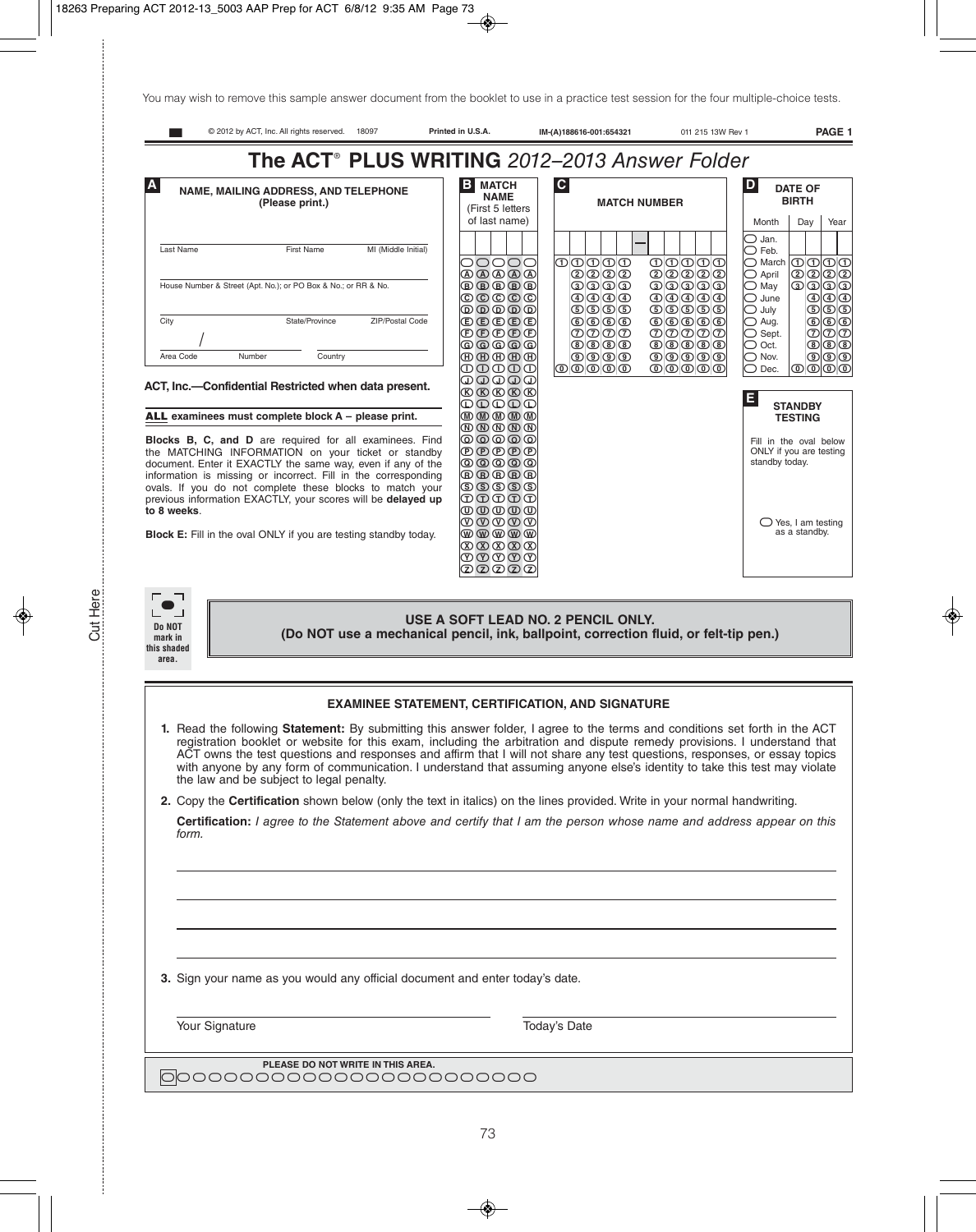**PAGE 2**

|                                                                                                                                                                                                                                                                                                                                                                                                                                                                                                                                                                                                                                                                                                                                                                                                                                                                     | <b>BOOKLET NUMBER</b>                                                                                                                                                                                                                                                                                                                                                                                                                                                                                                                                                                                                                             | <b>FORM</b>                                                                                                                                                                                                                                                                                                                                                                                                                                               |                                                                                                                                                                                                                                                                                                                                                                                                                                                                                               | BE SURE TO FILL IN THE CORRECT FORM OVAL.                                                                                                                                                                                                                                                                                                                                                        |
|---------------------------------------------------------------------------------------------------------------------------------------------------------------------------------------------------------------------------------------------------------------------------------------------------------------------------------------------------------------------------------------------------------------------------------------------------------------------------------------------------------------------------------------------------------------------------------------------------------------------------------------------------------------------------------------------------------------------------------------------------------------------------------------------------------------------------------------------------------------------|---------------------------------------------------------------------------------------------------------------------------------------------------------------------------------------------------------------------------------------------------------------------------------------------------------------------------------------------------------------------------------------------------------------------------------------------------------------------------------------------------------------------------------------------------------------------------------------------------------------------------------------------------|-----------------------------------------------------------------------------------------------------------------------------------------------------------------------------------------------------------------------------------------------------------------------------------------------------------------------------------------------------------------------------------------------------------------------------------------------------------|-----------------------------------------------------------------------------------------------------------------------------------------------------------------------------------------------------------------------------------------------------------------------------------------------------------------------------------------------------------------------------------------------------------------------------------------------------------------------------------------------|--------------------------------------------------------------------------------------------------------------------------------------------------------------------------------------------------------------------------------------------------------------------------------------------------------------------------------------------------------------------------------------------------|
| Marking Directions: Mark only one oval for<br>each question. Fill in response completely.<br>Erase errors cleanly without smudging.<br>Correct mark: $\bigcirc \bullet \bigcirc \bigcirc$<br>Do NOT use these incorrect or bad marks.                                                                                                                                                                                                                                                                                                                                                                                                                                                                                                                                                                                                                               | തിതിതിതി<br>000000<br>000000<br>000000                                                                                                                                                                                                                                                                                                                                                                                                                                                                                                                                                                                                            | Print your<br>3-character<br>Test Form in<br>the boxes                                                                                                                                                                                                                                                                                                                                                                                                    | $\circ$ 67C                                                                                                                                                                                                                                                                                                                                                                                                                                                                                   |                                                                                                                                                                                                                                                                                                                                                                                                  |
| Incorrect marks: $\bigcirc \bigotimes \bigcirc \bigcirc$<br>Overlapping mark: $\overline{O}$ O O<br>Smudged erasure: OÖOO<br>Mark is too light: @OOO                                                                                                                                                                                                                                                                                                                                                                                                                                                                                                                                                                                                                                                                                                                | <b>⑤⑤⑤⑤⑤</b><br>©©©©©©<br>のののののの<br>000000<br>$\textcircled{\textcircled{\tiny{1}}}\textcircled{\textcircled{\tiny{2}}}$<br>©©©©©                                                                                                                                                                                                                                                                                                                                                                                                                                                                                                                 | above and<br>fill in the<br>corresponding<br>oval at the<br>right.                                                                                                                                                                                                                                                                                                                                                                                        |                                                                                                                                                                                                                                                                                                                                                                                                                                                                                               |                                                                                                                                                                                                                                                                                                                                                                                                  |
| <b>TEST1</b>                                                                                                                                                                                                                                                                                                                                                                                                                                                                                                                                                                                                                                                                                                                                                                                                                                                        |                                                                                                                                                                                                                                                                                                                                                                                                                                                                                                                                                                                                                                                   |                                                                                                                                                                                                                                                                                                                                                                                                                                                           |                                                                                                                                                                                                                                                                                                                                                                                                                                                                                               |                                                                                                                                                                                                                                                                                                                                                                                                  |
| $1$ $\textcircled{1}$ $\textcircled{1}$ $\textcircled{1}$<br>$14\times 10$<br>$2\times 0\times 0$<br>15 4 ® © ®<br>$16 \oplus \textcircled{m} \oplus \textcircled{r}$<br>$4\times 10$<br>$17$ $\circledR$ $\circledR$ $\circledR$<br>18 © © H ①<br>$6\times 10$<br>70000<br>$20\times 10$<br>8 © © ⊕ ①<br>$21$ $\circledR$ $\circledR$ $\circledR$<br>$9$ $\circledR$ $\circledR$ $\circledR$<br>$22\times 10$<br>$10$ $\circ$ $\circ$ $\circ$ $\circ$ $\circ$<br>$23$ $\circledR$ $\circledR$ $\circledR$<br>$11$ (A) $\circledR$ (C) $\circledR$<br>$12\times 10$<br>$25$ $\circledR$ $\circledR$ $\circledR$<br>$13$ $\textcircled{1}$ $\textcircled{1}$ $\textcircled{1}$<br>$26\times 10$                                                                                                                                                                      | 27@@@@<br>$28 \oplus \textcircled{m} \oplus \textcircled{r}$<br>29 ④ ⑤ ⑥ ⓪<br>$30\times 10$<br>31 4 ® © ®<br>$33$ $\textcircled{1}$ $\textcircled{1}$ $\textcircled{1}$<br><b>35 40 B C D</b><br>$36\times 10$<br>37 4 B © D<br>$39$ $\textcircled{10}$ $\textcircled{10}$                                                                                                                                                                                                                                                                                                                                                                        | $40\times 10$<br>41 40 ® © ®<br>42 © © H ①<br>$43$ $\circledR$ $\circledR$ $\circledR$<br>44 © © ⊕ ①<br>45 40 40 40 40<br>$46$ $\circ$ $\circ$ $\circ$ $\circ$<br>47 40 40 40 40<br>48 ® ® ® ®<br>$49$ $\circledR$ $\circledR$ $\circledR$<br>$50$ $\circledR$ $\circledR$ $\circledR$<br>$51$ $\textcircled{1}$ $\textcircled{1}$ $\textcircled{1}$<br>$52\times 10$                                                                                     | $53$ $\circledR$ $\circledR$ $\circledR$<br>54 © © ⊕ ①<br>$55$ $\textcircled{1}$ $\textcircled{1}$ $\textcircled{1}$<br>$56\times 10$<br>57 4 ® © ®<br>58 © © H ①<br>$59$ $\circledR$ $\circledR$ $\circledR$<br>$60\times 10$<br>$61$ $\textcircled{r}$ $\textcircled{r}$ $\textcircled{r}$<br>$62\times\textcircled{m} \oplus \textcircled{m}$<br>$63$ $\textcircled{B}$ $\textcircled{D}$ $\textcircled{D}$<br>$64\times 10$<br>$65$ $\textcircled{B}$ $\textcircled{D}$ $\textcircled{D}$ | $66 \oplus \textcircled{m} \oplus \textcircled{r}$<br>67 40 40 40 40<br>$68 \oplus \textcircled{m} \oplus \textcircled{1}$<br>$69$ $\textcircled{10}$ $\textcircled{10}$<br>70 © © ⊕ ①<br>71 ④ ⑤ ⓪ ⓪<br>72 © © H ①<br>73 4 6 6 <sup>0</sup><br>74 ® ® ® ®<br>75 A B C D                                                                                                                          |
| <b>TEST 2</b>                                                                                                                                                                                                                                                                                                                                                                                                                                                                                                                                                                                                                                                                                                                                                                                                                                                       |                                                                                                                                                                                                                                                                                                                                                                                                                                                                                                                                                                                                                                                   |                                                                                                                                                                                                                                                                                                                                                                                                                                                           |                                                                                                                                                                                                                                                                                                                                                                                                                                                                                               |                                                                                                                                                                                                                                                                                                                                                                                                  |
| $1$ $0$ $0$ $0$ $0$ $0$<br>$11$ $\textcircled{1}$ $\textcircled{1}$ $\textcircled{1}$ $\textcircled{1}$<br>2 © © ⊕ ① ®<br>$12$ (F) $\circledcirc$ (F) $\circledcirc$ (K)<br>$3\t0\t0\t0\t0\t\t0$<br>$13$ $\textcircled{1}$ $\textcircled{1}$ $\textcircled{1}$ $\textcircled{1}$<br>$4 \oplus \oplus \oplus \oplus \oplus$<br>$14 \oplus \textcircled{a} \oplus \textcircled{b}$<br>$15$ $\textcircled{B}$ $\textcircled{D}$ $\textcircled{E}$<br>$6 \oplus \oplus \oplus \oplus \oplus$<br>$16 \oplus \textcircled{a} \oplus \textcircled{b} \oplus$<br>7 4 B © D E<br>$17$ $\textcircled{r}$ $\textcircled{r}$ $\textcircled{r}$ $\textcircled{r}$<br>8 © © ⊕ ① ß<br>$18 \oplus \textcircled{a} \oplus \textcircled{b}$<br>$9$ $\circledR$ $\circledR$ $\circledR$ $\circledR$<br>$19$ (a) $\circledcirc$ (c) $\circledcirc$ (e)<br>10 © © ⊕ ① ß<br>$20\times 10$ | $21$ $\textcircled{a}$ $\textcircled{b}$ $\textcircled{c}$ $\textcircled{c}$<br>$22 \oplus \oplus \oplus \oplus \oplus$<br>$23$ $\textcircled{1}$ $\textcircled{1}$ $\textcircled{1}$ $\textcircled{1}$<br>$24 \oplus \textcircled{a} \oplus \textcircled{b} \oplus$<br>$25$ $\textcircled{1}$ $\textcircled{1}$ $\textcircled{1}$ $\textcircled{1}$<br>$26 \oplus \textcircled{m} \oplus \textcircled{m}$<br>$27$ $\textcircled{r}$ $\textcircled{r}$ $\textcircled{r}$ $\textcircled{r}$<br>$28 \oplus \textcircled{a} \oplus \textcircled{b}$<br>$29$ $\textcircled{1}$ $\textcircled{1}$ $\textcircled{1}$ $\textcircled{1}$<br>30 © © ⊕ ① tO | 31 4 4 5 6 7 5 6<br>$33$ $\textcircled{1}$ $\textcircled{1}$ $\textcircled{1}$ $\textcircled{1}$<br>34 © © H ① K<br>$35$ $\textcircled{1}$ $\textcircled{1}$ $\textcircled{1}$ $\textcircled{1}$<br>$36 \oplus \textcircled{m} \oplus \textcircled{m}$<br>$37$ $\textcircled{1}$ $\textcircled{1}$ $\textcircled{1}$ $\textcircled{1}$<br>$38\times 100$<br>$39$ $\textcircled{1}$ $\textcircled{1}$ $\textcircled{1}$ $\textcircled{1}$<br>$40\times 10$ | $41$ $\textcircled{b}$ $\textcircled{c}$ $\textcircled{c}$<br>$43$ $\textcircled{1}$ $\textcircled{1}$ $\textcircled{1}$ $\textcircled{1}$<br>44 © © H ① K<br>$45$ $\textcircled{b}$ $\textcircled{c}$ $\textcircled{c}$<br>$46 \oplus \textcircled{m} \oplus \textcircled{m}$<br>$47$ $\circledR$ $\circledR$ $\circledR$ $\circledR$<br>$49$ $\textcircled{10}$ $\textcircled{10}$ $\textcircled{10}$<br>$50\times 10$                                                                      | $52$ $\circledR$ $\circledR$ $\circledR$ $\circledR$<br>$53$ $\textcircled{1}$ $\textcircled{1}$ $\textcircled{1}$ $\textcircled{1}$<br>54 © © ⊕ ① tO<br>$56\times 10$ $\times$ $\times$<br>$57$ $\textcircled{1}$ $\textcircled{1}$ $\textcircled{1}$ $\textcircled{1}$<br><b>58 © © ⊕ ① ⑥</b><br>$59$ $\textcircled{1}$ $\textcircled{1}$ $\textcircled{1}$ $\textcircled{1}$<br>$60\times 10$ |
| <b>TEST<sub>3</sub></b>                                                                                                                                                                                                                                                                                                                                                                                                                                                                                                                                                                                                                                                                                                                                                                                                                                             |                                                                                                                                                                                                                                                                                                                                                                                                                                                                                                                                                                                                                                                   |                                                                                                                                                                                                                                                                                                                                                                                                                                                           |                                                                                                                                                                                                                                                                                                                                                                                                                                                                                               |                                                                                                                                                                                                                                                                                                                                                                                                  |
| $1$ $\circledR$ $\circledR$ $\circledR$<br>$8 \oplus \textcircled{m} \oplus \textcircled{r}$<br>$2\times 0\times 0$<br>$9$ $\circledR$ $\circledR$ $\circledR$<br>$3$ (A) $(B)$ (C) $(D)$<br>$10$ (E) $@$ (H) $@$<br>$11$ $\textcircled{1}$ $\textcircled{1}$ $\textcircled{1}$<br>$5\t00\t00$<br>$12 \oplus \textcircled{a} \oplus \textcircled{b}$<br>$6\times 10$<br>13 4 ® © ®<br>14 ® ® ® ®                                                                                                                                                                                                                                                                                                                                                                                                                                                                    | $15 \textcircled{a} \textcircled{b} \textcircled{c}$<br>$16 \oplus \textcircled{m} \oplus \textcircled{1}$<br>$17$ $\circledR$ $\circledR$ $\circledR$<br>$18 \oplus \textcircled{m} \oplus \textcircled{1}$<br>$19$ $\circledR$ $\circledR$ $\circledR$<br>$20\times 10$<br>21 ④ ⑤ ⓒ ⓪                                                                                                                                                                                                                                                                                                                                                           | $22\times 10$<br>$23$ $\circledR$ $\circledR$ $\circledR$<br>$24$ (F) $@$ (H) $@$<br>$25 \textcircled{a} \textcircled{b} \textcircled{c}$<br>$26 \oplus \textcircled{m} \oplus \textcircled{r}$<br>$27$ $\circledR$ $\circledR$ $\circledR$<br>$28 \oplus \textcircled{m} \oplus \textcircled{r}$                                                                                                                                                         | $29$ $\circledR$ $\circledR$ $\circledR$<br>$30\times 10$<br>31 4 4 5 4 7 9 7<br>32 © © H ①<br>$33$ $\textcircled{1}$ $\textcircled{1}$ $\textcircled{1}$<br>$35$ $\textcircled{1}$ $\textcircled{1}$ $\textcircled{1}$                                                                                                                                                                                                                                                                       | 36 © © ⊕ ①<br>37 4 ® © ®<br>38 © © ⊕ ①                                                                                                                                                                                                                                                                                                                                                           |
| <b>TEST 4</b>                                                                                                                                                                                                                                                                                                                                                                                                                                                                                                                                                                                                                                                                                                                                                                                                                                                       |                                                                                                                                                                                                                                                                                                                                                                                                                                                                                                                                                                                                                                                   |                                                                                                                                                                                                                                                                                                                                                                                                                                                           |                                                                                                                                                                                                                                                                                                                                                                                                                                                                                               |                                                                                                                                                                                                                                                                                                                                                                                                  |
| 1@@@@<br>$8\times 10$<br>$2\times 0\times 0$<br>$9$ $\circledR$ $\circledR$ $\circledR$<br>$3\t0\t0\t0\t0$<br>$10\times 10$<br>$4\textcircled{F} \oplus \textcircled{H} \oplus$<br>$11$ $\textcircled{b}$ $\textcircled{c}$ $\textcircled{c}$<br>$5\t0\t0\t0\t0$<br>6 © © ⊕ ①<br>$14 \oplus \textcircled{a} \oplus \textcircled{b}$                                                                                                                                                                                                                                                                                                                                                                                                                                                                                                                                 | 15@@@@<br>$16 \oplus \textcircled{m} \oplus \textcircled{r}$<br>17 4 ® © ®<br>$18 \oplus \textcircled{m} \oplus \textcircled{r}$<br>$19$ $\textcircled{r}$ $\textcircled{r}$ $\textcircled{r}$<br>$20\times 10$<br>21 4 ® © ®                                                                                                                                                                                                                                                                                                                                                                                                                     | $22 \oplus \textcircled{a} \oplus \textcircled{b}$<br>$23$ $\circledR$ $\circledR$ $\circledR$<br>$24$ (F) $@$ (H) $@$<br>$25 \textcircled{a} \textcircled{b} \textcircled{c}$<br>$26$ (F) $@$ (H) $@$<br>$27$ (A) (B) (C) (D)<br>$28 \oplus \textcircled{4} \oplus \textcircled{1}$                                                                                                                                                                      | $29$ $\circledR$ $\circledR$ $\circledR$<br>$30\times 10$<br>$31$ (A) (B) (C) (D)<br>$32\times 100\times 100$<br>$33 \textcircled{1} \textcircled{1} \textcircled{1}$<br>34 © © ⊕ ①<br>$35$ $\textcircled{1}$ $\textcircled{1}$ $\textcircled{1}$                                                                                                                                                                                                                                             | 36 © © H ①<br>37 40 40 40 40<br>38 © © ⊕ ①<br>$39$ $\textcircled{10}$ $\textcircled{10}$<br>40 © © ⊕ ①                                                                                                                                                                                                                                                                                           |

**ACT STUDENT REVIEW:** The test administrator will give you instructions for completing this section.



 $\bigcirc$  $\bigcirc$  $\bigcirc$  $\bigcirc$  $\bigcirc$  $\bigcirc$  $\bigcirc$  $\bigcirc$  $\bigcirc$  $\bigcirc$  $\bigcirc$ 6〇<br>7〇  $\bigcirc$ \ **8**  $10$  $\bigcirc$  $\bigcirc$  $\bigcirc$  $\bigcirc$  $\bigcirc$  $\bigcirc$  $\bigcirc$  $\bigcirc$  $\bigcirc$  $\bigcirc$  $\bigcirc$  $\bigcirc$  $\bigcirc$  $\bigcirc$  $\bigcirc$  $\bigcirc$ **Student Review:** Your responses to these items will assist ACT and your test center in providing the best possible conditions for testing and planning for the future. Fill in the oval indicating your response to each item printed on the back of your test booklet. **1 2 3 4 5 7 9 11 12 13 14 15** Yes No Yes No Yes No

|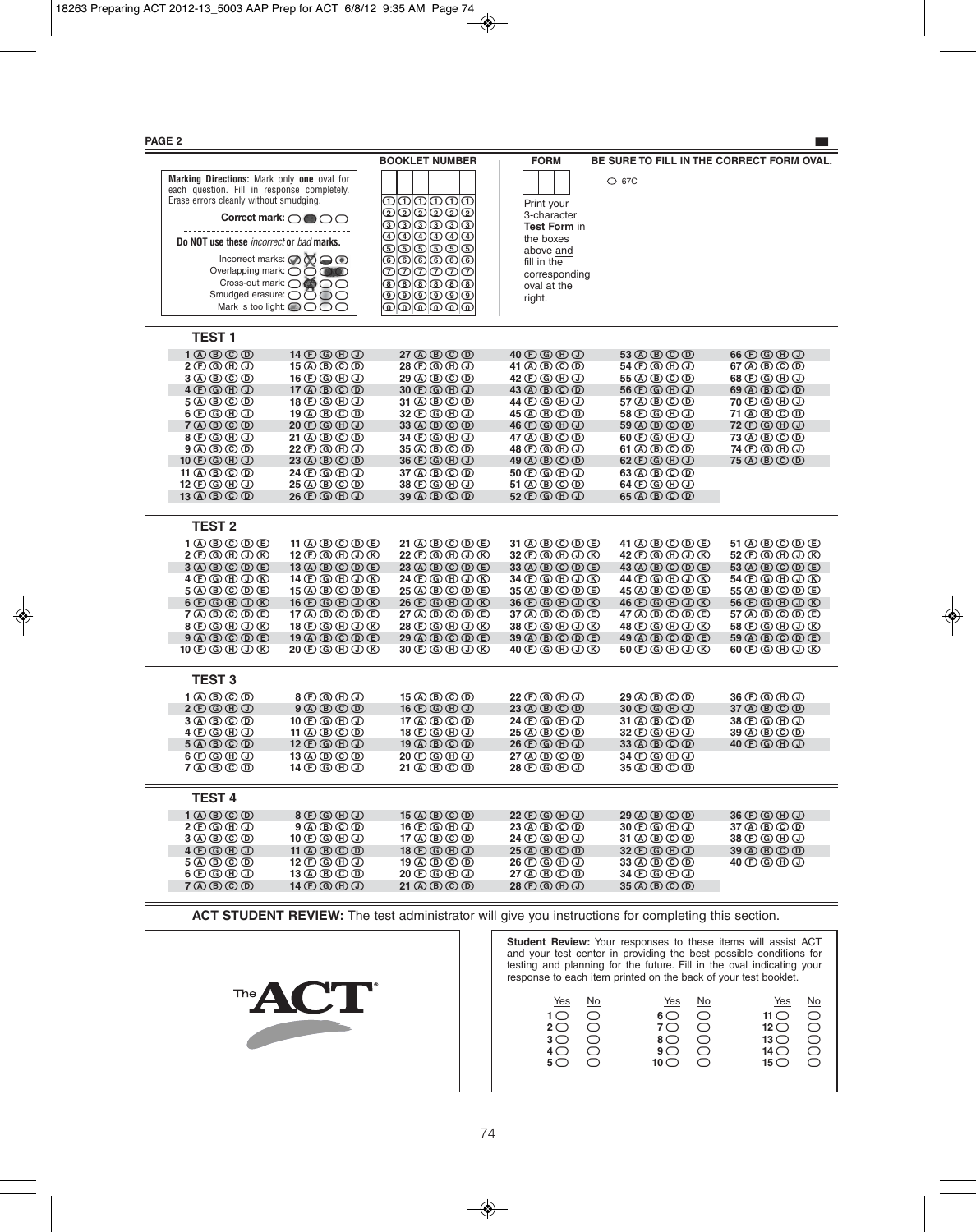You may wish to remove these sample answer document pages to respond to the practice ACT Writing Test.

|

### **PAGE 4**

| Please enter the<br>information at the<br>right before beginning<br>the Writing Test.<br>Use a soft lead No. 2<br>pencil only. Do NOT<br>use a mechanical<br>pencil, ink, ballpoint, or<br>felt-tip pen. | <b>WRITING TEST BOOKLET NUMBER</b><br>Print your 6-digit<br><b>Booklet Number</b><br>in the boxes at the<br>right. | <b>WRITING TEST FORM</b><br>$\bigcirc$ 14R<br>Print your<br>3-character<br>Test Form in<br>the boxes above<br>and fill in the<br>corresponding<br>oval at the right. |  |
|----------------------------------------------------------------------------------------------------------------------------------------------------------------------------------------------------------|--------------------------------------------------------------------------------------------------------------------|----------------------------------------------------------------------------------------------------------------------------------------------------------------------|--|
|                                                                                                                                                                                                          | <b>Begin WRITING TEST here.</b>                                                                                    |                                                                                                                                                                      |  |
|                                                                                                                                                                                                          |                                                                                                                    |                                                                                                                                                                      |  |
|                                                                                                                                                                                                          |                                                                                                                    |                                                                                                                                                                      |  |
|                                                                                                                                                                                                          |                                                                                                                    |                                                                                                                                                                      |  |
|                                                                                                                                                                                                          |                                                                                                                    |                                                                                                                                                                      |  |
|                                                                                                                                                                                                          |                                                                                                                    |                                                                                                                                                                      |  |
|                                                                                                                                                                                                          |                                                                                                                    |                                                                                                                                                                      |  |
|                                                                                                                                                                                                          |                                                                                                                    |                                                                                                                                                                      |  |
|                                                                                                                                                                                                          |                                                                                                                    |                                                                                                                                                                      |  |
|                                                                                                                                                                                                          |                                                                                                                    |                                                                                                                                                                      |  |
|                                                                                                                                                                                                          |                                                                                                                    |                                                                                                                                                                      |  |
|                                                                                                                                                                                                          |                                                                                                                    |                                                                                                                                                                      |  |
|                                                                                                                                                                                                          |                                                                                                                    |                                                                                                                                                                      |  |
|                                                                                                                                                                                                          |                                                                                                                    |                                                                                                                                                                      |  |
|                                                                                                                                                                                                          |                                                                                                                    |                                                                                                                                                                      |  |
|                                                                                                                                                                                                          |                                                                                                                    |                                                                                                                                                                      |  |
|                                                                                                                                                                                                          |                                                                                                                    |                                                                                                                                                                      |  |
|                                                                                                                                                                                                          |                                                                                                                    |                                                                                                                                                                      |  |
|                                                                                                                                                                                                          |                                                                                                                    |                                                                                                                                                                      |  |
|                                                                                                                                                                                                          |                                                                                                                    |                                                                                                                                                                      |  |
|                                                                                                                                                                                                          |                                                                                                                    |                                                                                                                                                                      |  |
|                                                                                                                                                                                                          |                                                                                                                    |                                                                                                                                                                      |  |
|                                                                                                                                                                                                          |                                                                                                                    |                                                                                                                                                                      |  |
| $\mathbf{1}$                                                                                                                                                                                             | If you need more space, please continue on the next page.                                                          | IM-188616-001:654321                                                                                                                                                 |  |
|                                                                                                                                                                                                          | Do not write in this shaded area.                                                                                  |                                                                                                                                                                      |  |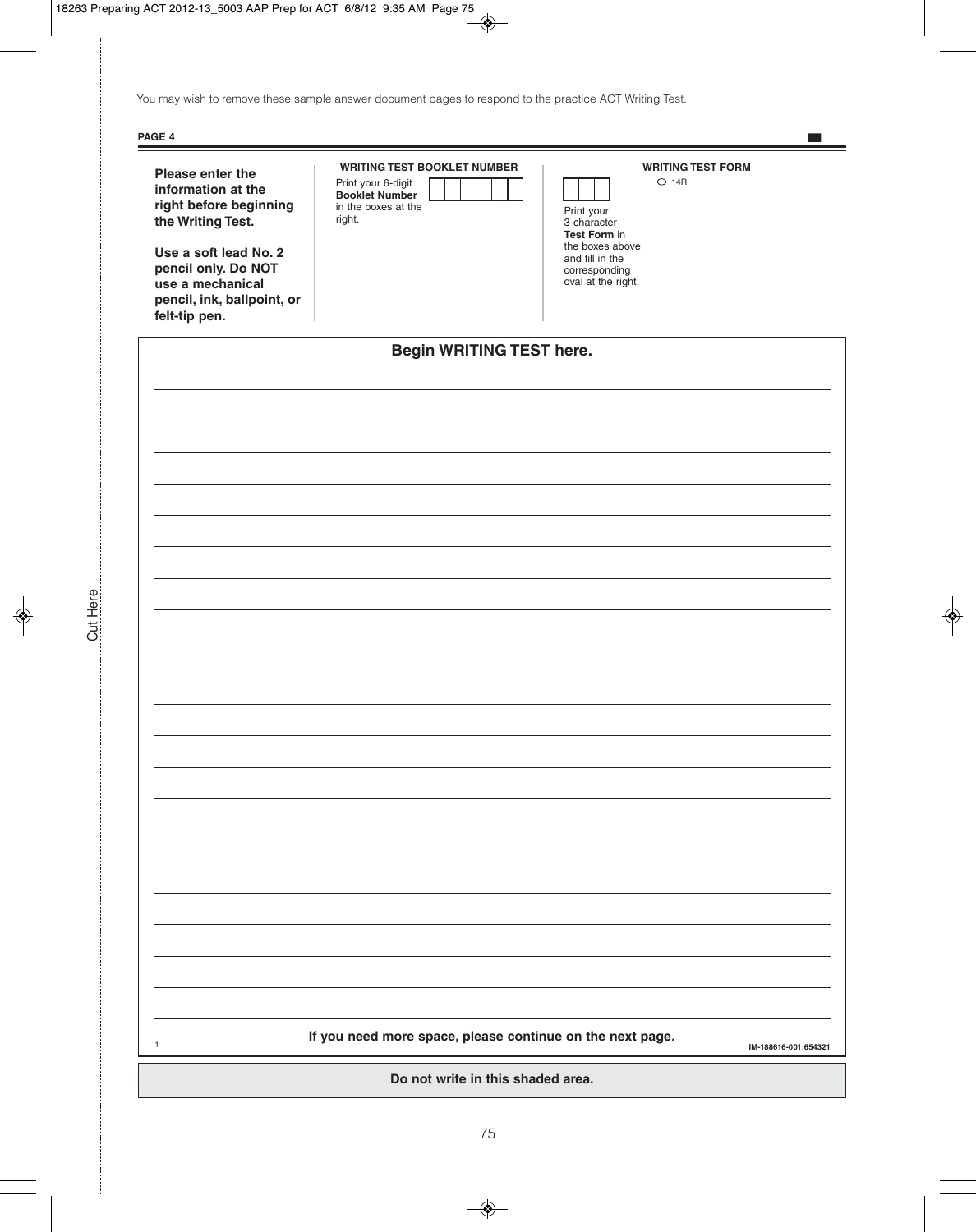| <b>WRITING TEST</b>                                                                 |  |
|-------------------------------------------------------------------------------------|--|
|                                                                                     |  |
|                                                                                     |  |
|                                                                                     |  |
|                                                                                     |  |
|                                                                                     |  |
|                                                                                     |  |
|                                                                                     |  |
|                                                                                     |  |
|                                                                                     |  |
|                                                                                     |  |
|                                                                                     |  |
|                                                                                     |  |
|                                                                                     |  |
|                                                                                     |  |
|                                                                                     |  |
|                                                                                     |  |
|                                                                                     |  |
|                                                                                     |  |
|                                                                                     |  |
|                                                                                     |  |
|                                                                                     |  |
|                                                                                     |  |
|                                                                                     |  |
|                                                                                     |  |
|                                                                                     |  |
|                                                                                     |  |
| If you need more space, please continue on the back of this page.<br>$\overline{c}$ |  |
| Do not write in this shaded area.                                                   |  |

ı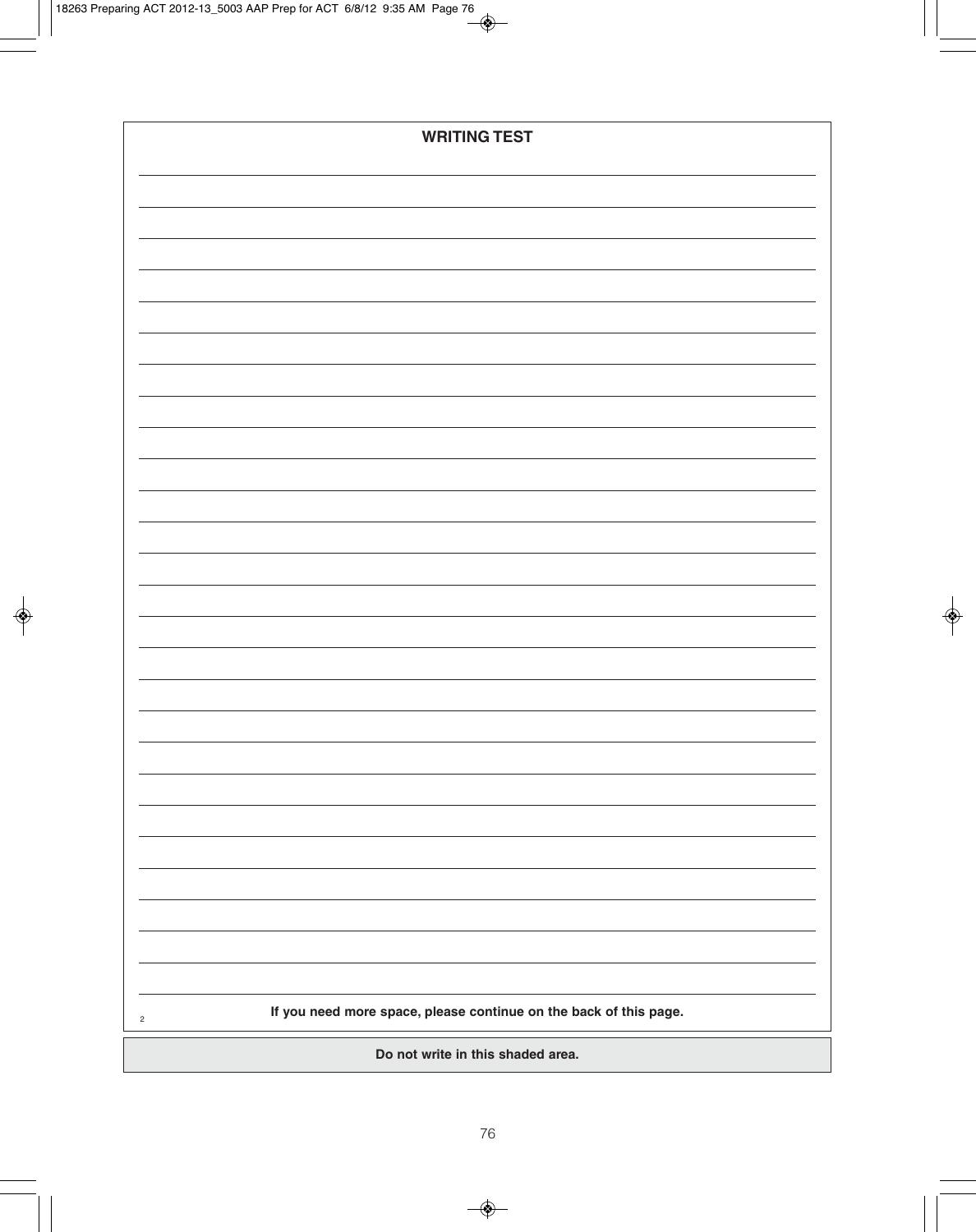| <b>WRITING TEST</b>                                                                    |
|----------------------------------------------------------------------------------------|
|                                                                                        |
|                                                                                        |
|                                                                                        |
|                                                                                        |
|                                                                                        |
|                                                                                        |
|                                                                                        |
|                                                                                        |
|                                                                                        |
|                                                                                        |
|                                                                                        |
|                                                                                        |
|                                                                                        |
|                                                                                        |
|                                                                                        |
|                                                                                        |
|                                                                                        |
|                                                                                        |
|                                                                                        |
|                                                                                        |
|                                                                                        |
|                                                                                        |
|                                                                                        |
|                                                                                        |
|                                                                                        |
|                                                                                        |
|                                                                                        |
|                                                                                        |
|                                                                                        |
|                                                                                        |
|                                                                                        |
|                                                                                        |
|                                                                                        |
|                                                                                        |
|                                                                                        |
|                                                                                        |
|                                                                                        |
|                                                                                        |
|                                                                                        |
| If you need more space, please continue on the next page.<br>$\ensuremath{\mathsf{3}}$ |
| PLEASE DO NOT WRITE IN THIS AREA.                                                      |
| 00000000000000000000000                                                                |

Cut Here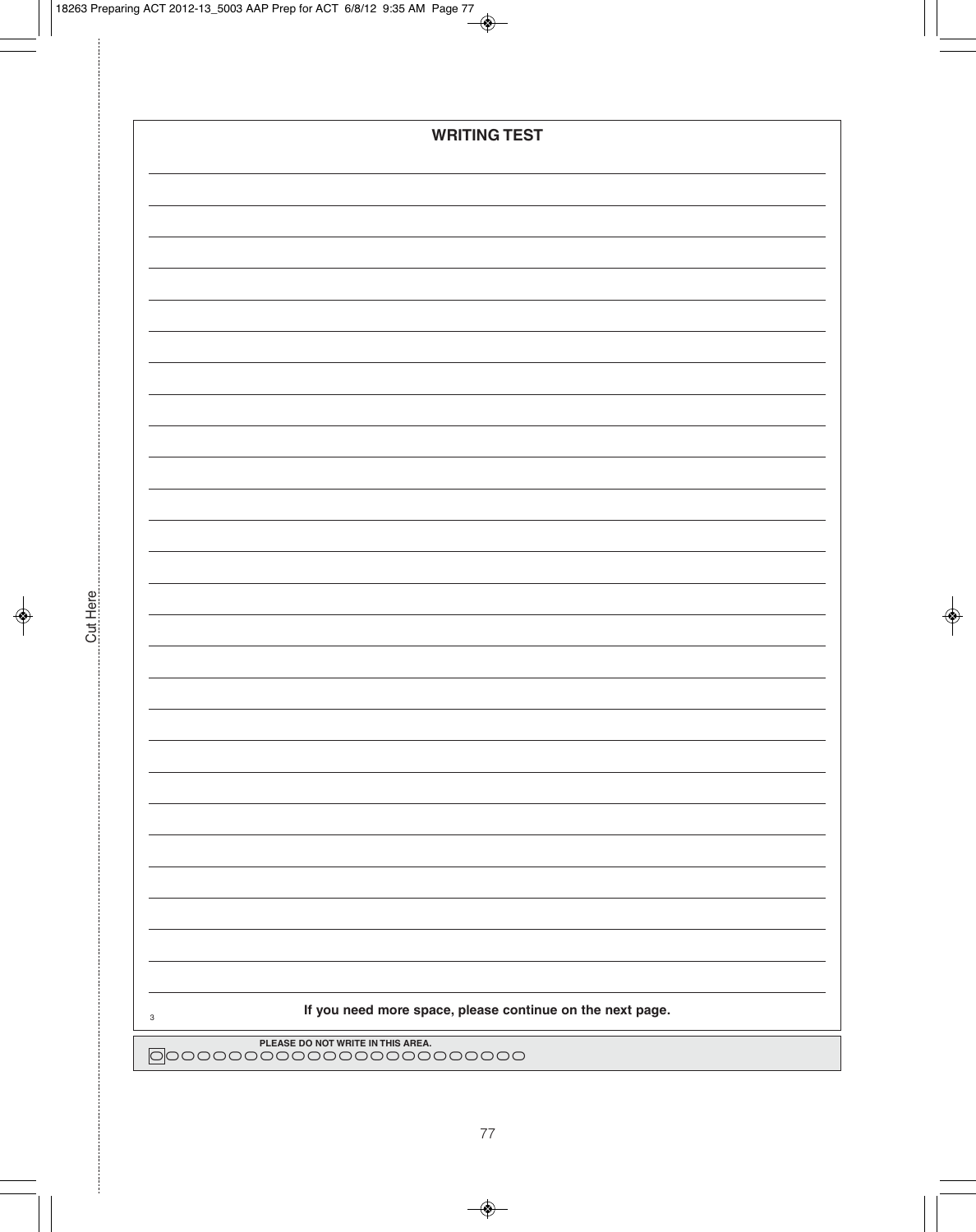| <b>WRITING TEST</b>                                |
|----------------------------------------------------|
|                                                    |
|                                                    |
|                                                    |
|                                                    |
|                                                    |
|                                                    |
|                                                    |
|                                                    |
|                                                    |
|                                                    |
|                                                    |
|                                                    |
|                                                    |
|                                                    |
|                                                    |
|                                                    |
|                                                    |
|                                                    |
|                                                    |
|                                                    |
|                                                    |
|                                                    |
|                                                    |
|                                                    |
|                                                    |
|                                                    |
|                                                    |
|                                                    |
|                                                    |
| STOP here with the Writing Test.<br>$\overline{4}$ |
| Do not write in this shaded area.                  |